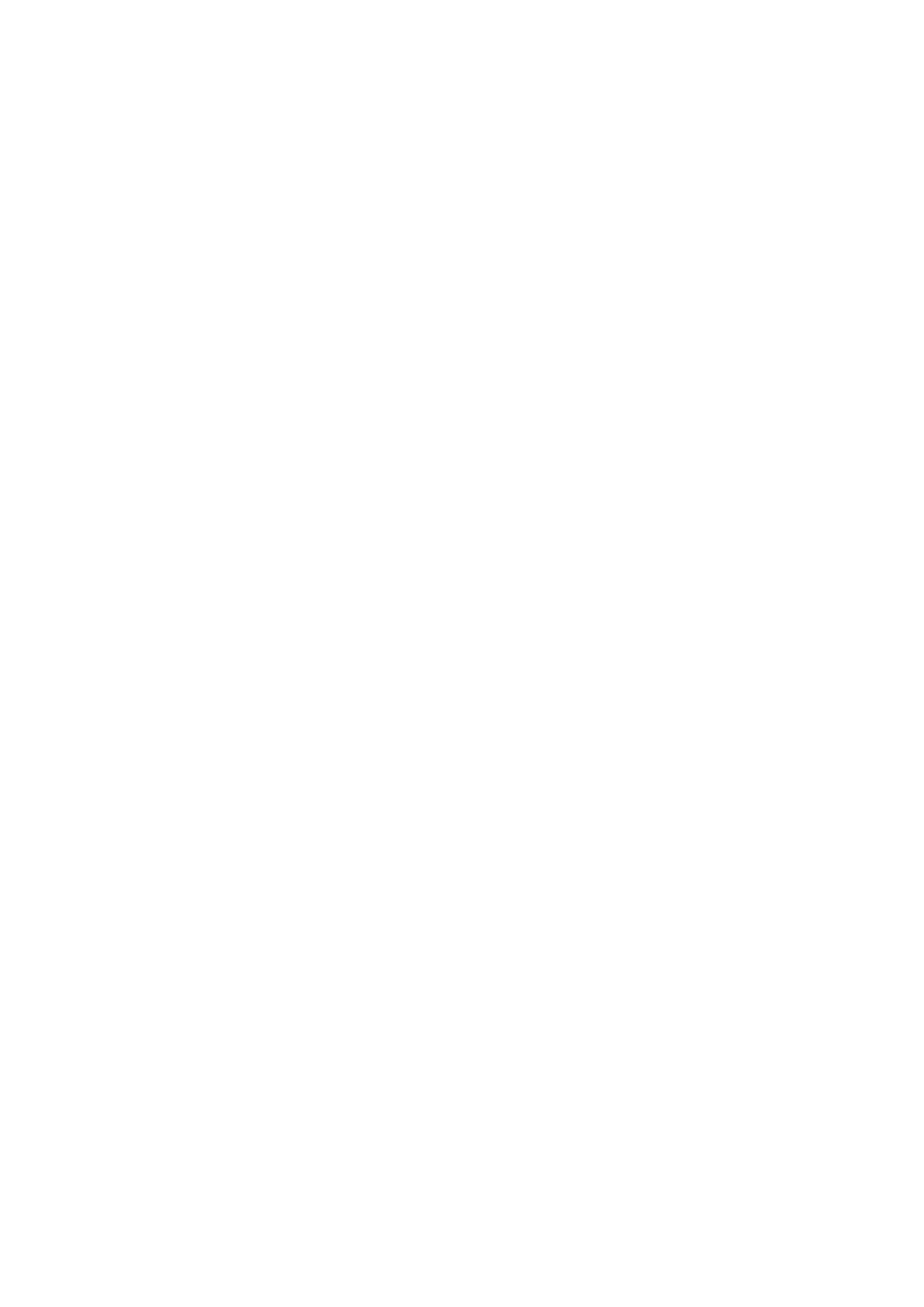# **Contents**

| Element 1:        |            |                                                                             |  |  |  |
|-------------------|------------|-----------------------------------------------------------------------------|--|--|--|
|                   | 1.1        | Subdivision or Consolidation of Blocks (Including Unit Title Subdivision) 3 |  |  |  |
|                   | 1.2        |                                                                             |  |  |  |
|                   | 1.3        |                                                                             |  |  |  |
|                   | 1.4        |                                                                             |  |  |  |
| <b>Element 2:</b> |            |                                                                             |  |  |  |
|                   | 2.1<br>2.2 |                                                                             |  |  |  |
|                   | 2.3        |                                                                             |  |  |  |
|                   | 2.4        |                                                                             |  |  |  |
|                   |            |                                                                             |  |  |  |
| Element 1:        |            |                                                                             |  |  |  |
|                   | 1.1        |                                                                             |  |  |  |
|                   | 1.2        |                                                                             |  |  |  |
|                   | 1.3        | Site Area Requirements for Multi-unit Housing (other than dual occupancy    |  |  |  |
|                   |            |                                                                             |  |  |  |
| Element 2:        |            |                                                                             |  |  |  |
|                   | 2.1<br>2.2 |                                                                             |  |  |  |
|                   | 2.3        |                                                                             |  |  |  |
| <b>Element 4:</b> |            |                                                                             |  |  |  |
|                   | 4.1        |                                                                             |  |  |  |
|                   |            |                                                                             |  |  |  |
| Element 2:        |            |                                                                             |  |  |  |
|                   | 2.1        |                                                                             |  |  |  |
|                   | 2.2        |                                                                             |  |  |  |
|                   | 2.3        |                                                                             |  |  |  |
|                   |            |                                                                             |  |  |  |
| Element 2:        |            |                                                                             |  |  |  |
|                   | 2.1        | Restrictions on Use - Staging of Development - Inner North Canberra  15     |  |  |  |
|                   | 2.2        |                                                                             |  |  |  |
|                   | 2.3<br>2 A |                                                                             |  |  |  |
|                   |            |                                                                             |  |  |  |
|                   |            |                                                                             |  |  |  |
| Element 2:        | 2.1        |                                                                             |  |  |  |
|                   |            |                                                                             |  |  |  |
|                   |            |                                                                             |  |  |  |
| Element 1:        |            |                                                                             |  |  |  |
|                   | 1.1        | Subdivision or Consolidation of Existing Residential Leases 19              |  |  |  |
| Element 2:        |            |                                                                             |  |  |  |
|                   | 2.1<br>2.2 |                                                                             |  |  |  |
|                   | 2.3        | Development proposals where there are pre-existing approved Lease and       |  |  |  |
|                   |            |                                                                             |  |  |  |
|                   | 2.4        | Development proposals where the Estate Development Plan is subject to a     |  |  |  |
|                   |            |                                                                             |  |  |  |
|                   | 2.5        |                                                                             |  |  |  |
|                   | 2.6<br>2.7 |                                                                             |  |  |  |
|                   |            |                                                                             |  |  |  |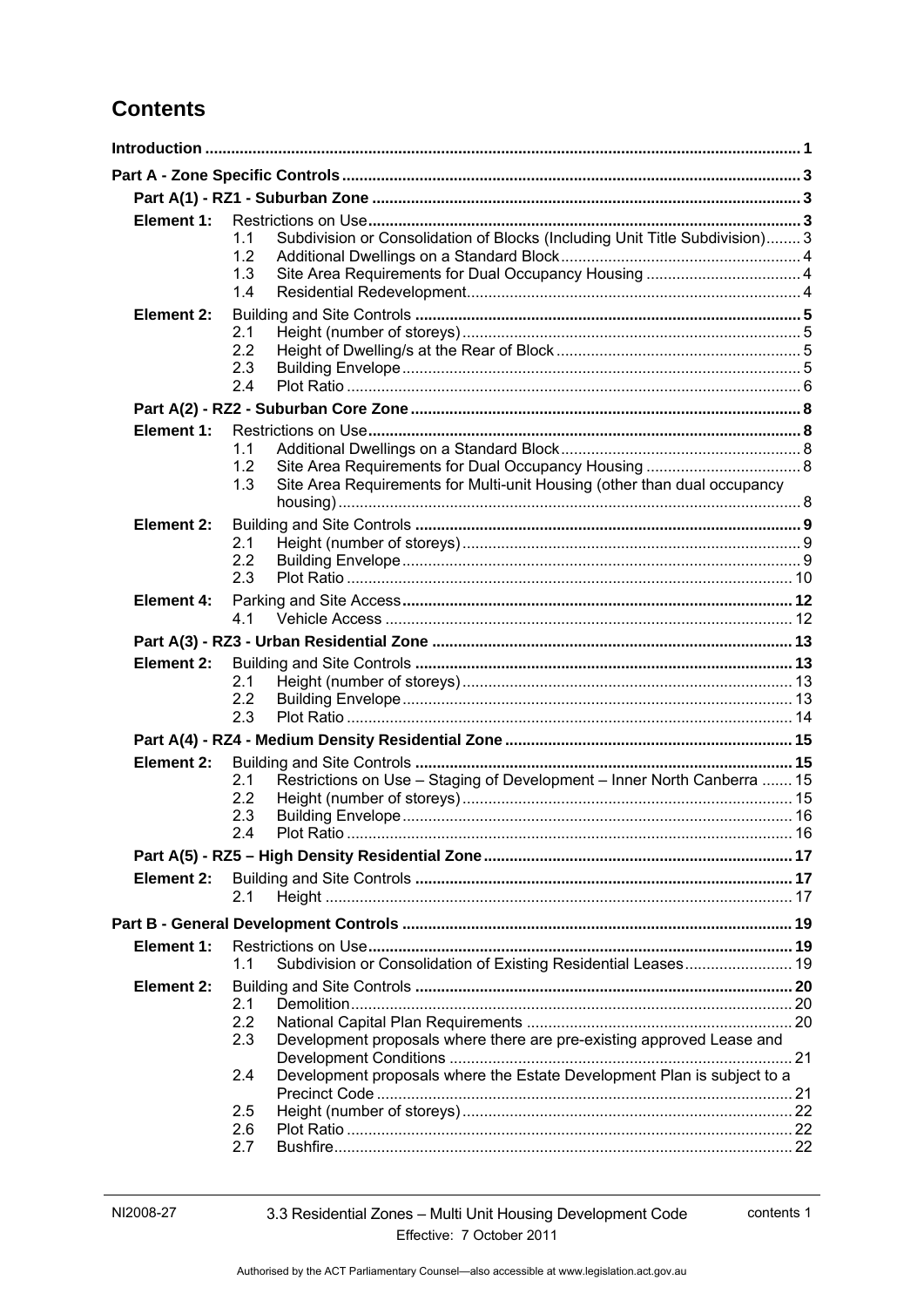| Element 3:        |                                                                                            |  |  |
|-------------------|--------------------------------------------------------------------------------------------|--|--|
|                   | 3.1                                                                                        |  |  |
|                   | 3.2                                                                                        |  |  |
| <b>Element 4:</b> |                                                                                            |  |  |
|                   | 4.1<br>4.2                                                                                 |  |  |
| Element 6:        |                                                                                            |  |  |
|                   | 6.1                                                                                        |  |  |
|                   | 6.2                                                                                        |  |  |
|                   | 6.3                                                                                        |  |  |
|                   | 6.4                                                                                        |  |  |
|                   | 6.5<br>6.6                                                                                 |  |  |
|                   | Water Sensitive Urban Design - Mains Water Consumption 26<br>6.7                           |  |  |
|                   | 6.8<br>Water Sensitive Urban Design - Stormwater Quality and Quantity 26                   |  |  |
| Element 7:        |                                                                                            |  |  |
|                   | 7.1                                                                                        |  |  |
|                   | 7.2                                                                                        |  |  |
|                   | 7.3                                                                                        |  |  |
|                   |                                                                                            |  |  |
|                   |                                                                                            |  |  |
| Element 2:        |                                                                                            |  |  |
|                   | 2.1                                                                                        |  |  |
|                   | 2.2                                                                                        |  |  |
|                   | 2.3                                                                                        |  |  |
| Element 3:        | 3.1                                                                                        |  |  |
|                   | 3.2                                                                                        |  |  |
|                   | 3.3                                                                                        |  |  |
|                   | 3.4                                                                                        |  |  |
| <b>Element 4:</b> |                                                                                            |  |  |
|                   | 4.1                                                                                        |  |  |
|                   | 4.2                                                                                        |  |  |
| Element 5:        |                                                                                            |  |  |
|                   | 5.1<br>5.2                                                                                 |  |  |
|                   | 5.3                                                                                        |  |  |
|                   | 5.4                                                                                        |  |  |
|                   | 5.5                                                                                        |  |  |
| Element 7:        |                                                                                            |  |  |
|                   | 7.1                                                                                        |  |  |
|                   | Part C(2) - Multi Unit Housing - Additional Controls for Deakin and Forrest 48             |  |  |
| Element 2:        |                                                                                            |  |  |
|                   | 2.1<br>2.2                                                                                 |  |  |
|                   | Side and Rear Setbacks (Replaces R55/C55 and R56/C56) 48<br>2.3                            |  |  |
| Element 3:        |                                                                                            |  |  |
|                   | 3.1                                                                                        |  |  |
| Element 5:        |                                                                                            |  |  |
|                   | 5.1                                                                                        |  |  |
|                   | Part C(3) - Multi Unit Housing - Inner North Canberra and Gungahlin District - RZ3 and RZ4 |  |  |
|                   |                                                                                            |  |  |
| <b>Element 2:</b> |                                                                                            |  |  |
|                   | 2.1                                                                                        |  |  |
|                   | 2.2<br>2.3                                                                                 |  |  |
|                   | Building Envelope (in relation to side and rear boundaries)52<br>2.4                       |  |  |
|                   |                                                                                            |  |  |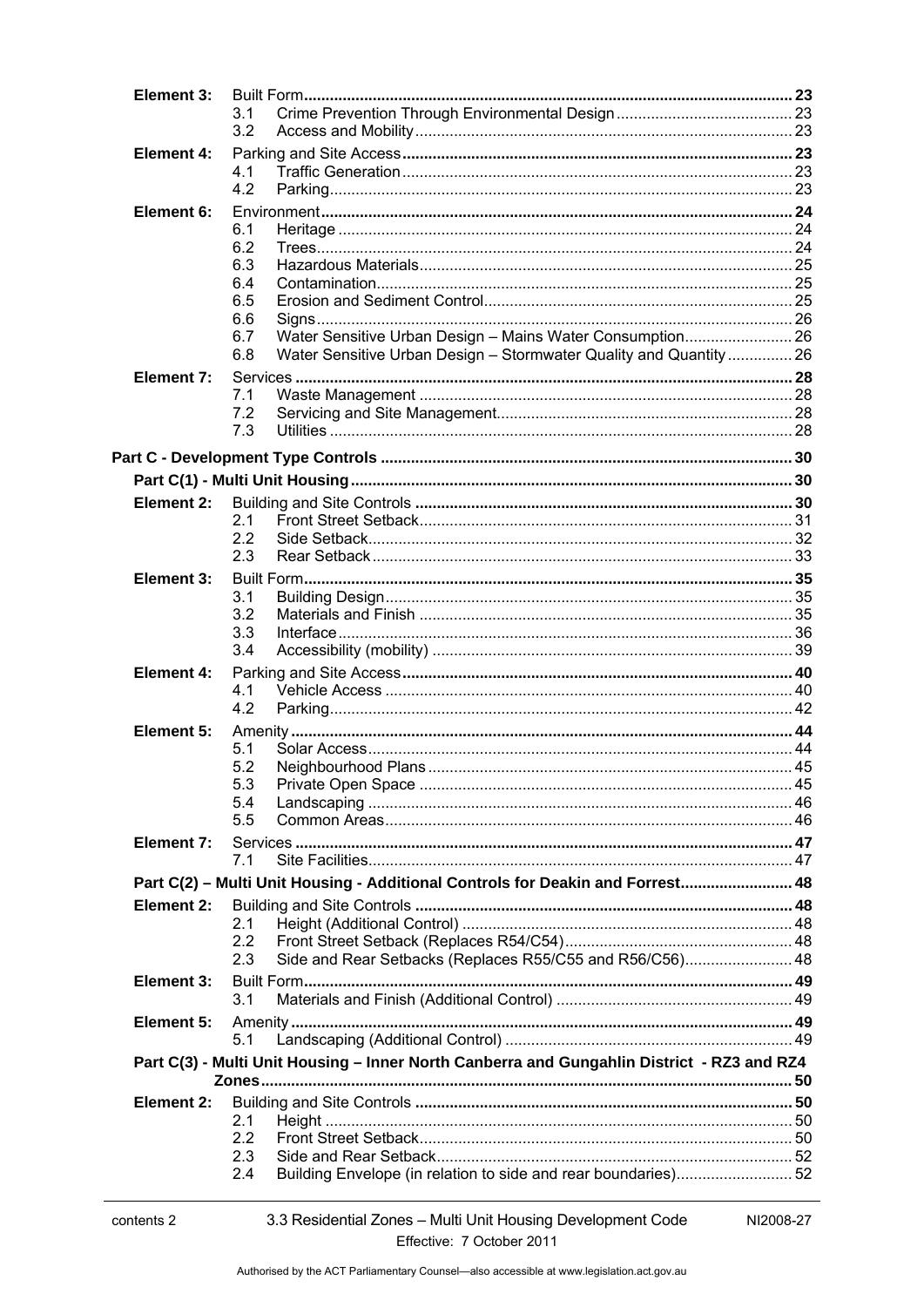| Element 3:        |                                                                                             |  |
|-------------------|---------------------------------------------------------------------------------------------|--|
|                   | 3.1                                                                                         |  |
|                   | 3.2                                                                                         |  |
|                   | 3.3                                                                                         |  |
|                   | 3.4                                                                                         |  |
|                   | 3.5                                                                                         |  |
| <b>Element 4:</b> |                                                                                             |  |
|                   | 4.1                                                                                         |  |
|                   | 4.2                                                                                         |  |
|                   | 4.3                                                                                         |  |
| Element 5:        |                                                                                             |  |
|                   | 5.1                                                                                         |  |
|                   | 5.2                                                                                         |  |
|                   | 5.3                                                                                         |  |
|                   | 5.4                                                                                         |  |
|                   | 5.5                                                                                         |  |
|                   | 5.6                                                                                         |  |
|                   | 5.7                                                                                         |  |
| Element 7:        |                                                                                             |  |
|                   | 7.1                                                                                         |  |
|                   | 7.2                                                                                         |  |
|                   | 7.3                                                                                         |  |
|                   |                                                                                             |  |
| Element 2:        |                                                                                             |  |
|                   | 2.1                                                                                         |  |
|                   | 2.2                                                                                         |  |
|                   | 2.3                                                                                         |  |
|                   | 2.4                                                                                         |  |
|                   | 2.5                                                                                         |  |
|                   | 2.6                                                                                         |  |
| Element 3:        |                                                                                             |  |
|                   | 3.1                                                                                         |  |
|                   | 3.2                                                                                         |  |
|                   | 3.3                                                                                         |  |
|                   | 3.4                                                                                         |  |
|                   | 3.5                                                                                         |  |
|                   | 3.6                                                                                         |  |
| Element 4:        |                                                                                             |  |
|                   | 4.1                                                                                         |  |
|                   | 4.2                                                                                         |  |
| Element 5:        |                                                                                             |  |
|                   | 5.1                                                                                         |  |
|                   | 5.2                                                                                         |  |
|                   | 5.3                                                                                         |  |
| Element 7:        |                                                                                             |  |
|                   | 7.1                                                                                         |  |
|                   | Part C(5) - Multi unit housing - Apartments of three (3) storeys or more in other areas and |  |
|                   |                                                                                             |  |
| Element 3:        |                                                                                             |  |
|                   | 3.1                                                                                         |  |
|                   | 3.1A Accessibility (mobility) (replaces 3.4 Accessibility (mobility) in Part C(1))  78      |  |
|                   | 3.2                                                                                         |  |
|                   | 3.3                                                                                         |  |
|                   |                                                                                             |  |
| <b>Element 4:</b> |                                                                                             |  |
|                   | 4.1<br>4.2                                                                                  |  |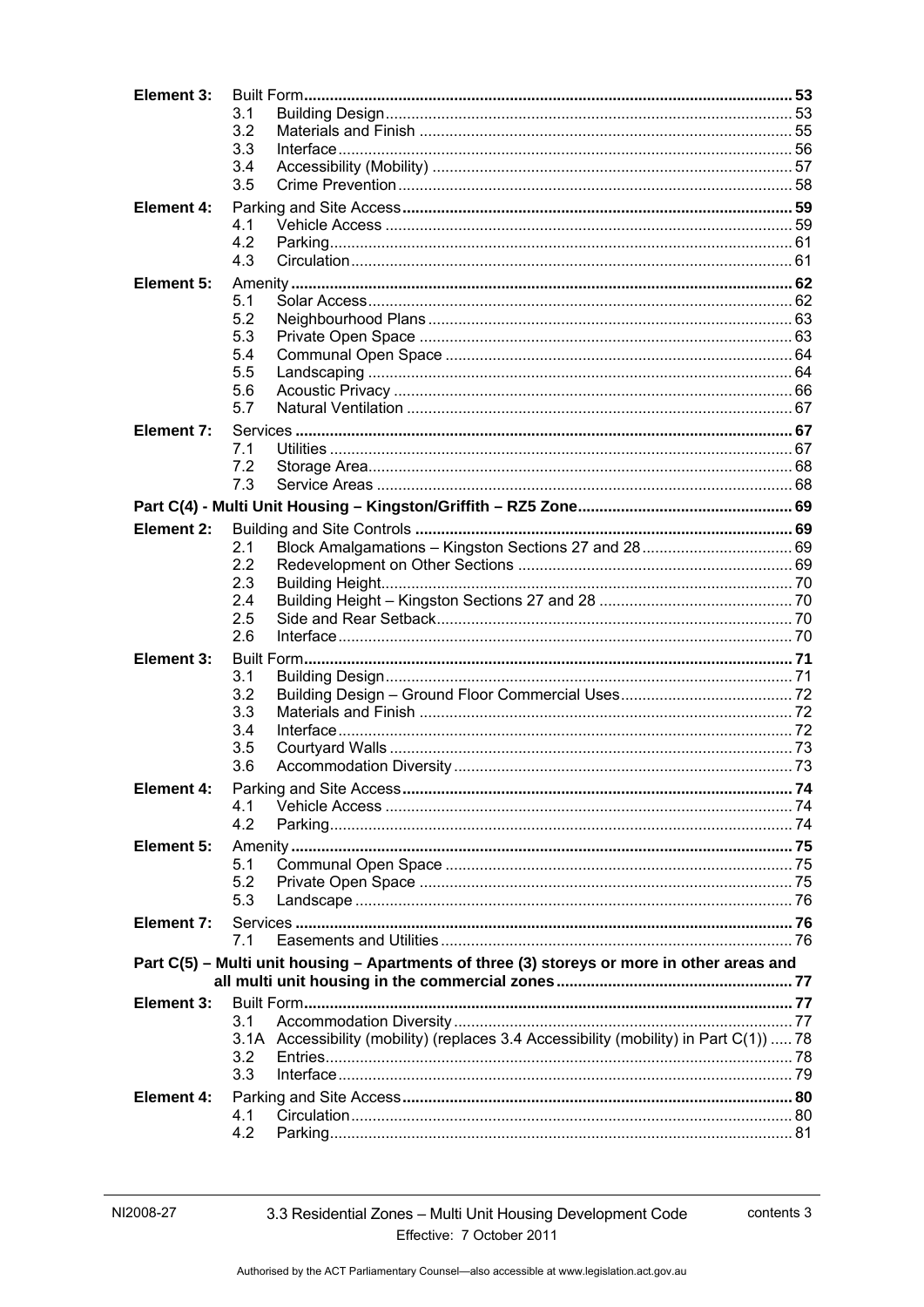| Element 5: |      |                                                                                      |  |
|------------|------|--------------------------------------------------------------------------------------|--|
|            | 5.1  |                                                                                      |  |
|            | 5.2  |                                                                                      |  |
|            | 5.3  |                                                                                      |  |
|            | 5.4  |                                                                                      |  |
|            | 5.5  |                                                                                      |  |
|            | 5.6  | Private Open Space (Replaces 5.3 Private Open Space in Part (C1)) 86                 |  |
|            | 5.7  |                                                                                      |  |
| Element 7: |      |                                                                                      |  |
|            | 7.1  |                                                                                      |  |
|            | 7.2  |                                                                                      |  |
|            | 7.3  |                                                                                      |  |
|            | 7.4  |                                                                                      |  |
|            |      |                                                                                      |  |
| Element 1: |      |                                                                                      |  |
|            | 1.1  |                                                                                      |  |
|            | 1.2  |                                                                                      |  |
|            | 1.3  |                                                                                      |  |
|            |      | Part D - Development Type Controls - Other Forms of Residential Development and Non- |  |
|            |      |                                                                                      |  |
| Element 1: |      |                                                                                      |  |
|            | 1.1  |                                                                                      |  |
|            | 1.2  |                                                                                      |  |
|            | 1.3  |                                                                                      |  |
|            | 1.4  |                                                                                      |  |
|            | 1.5  | Boarding House, Child Care Centre, Community Activity Centre and                     |  |
|            |      |                                                                                      |  |
|            | 1.6  |                                                                                      |  |
|            | 1.7  |                                                                                      |  |
|            | 1.8  |                                                                                      |  |
|            | 1.9  |                                                                                      |  |
|            | 1.10 |                                                                                      |  |
|            | 1.11 |                                                                                      |  |
|            | 1.12 | Use of Buildings - Narrabundah, Section 100, Blocks 11, 12, 37, 44, 45, 2,           |  |
|            |      |                                                                                      |  |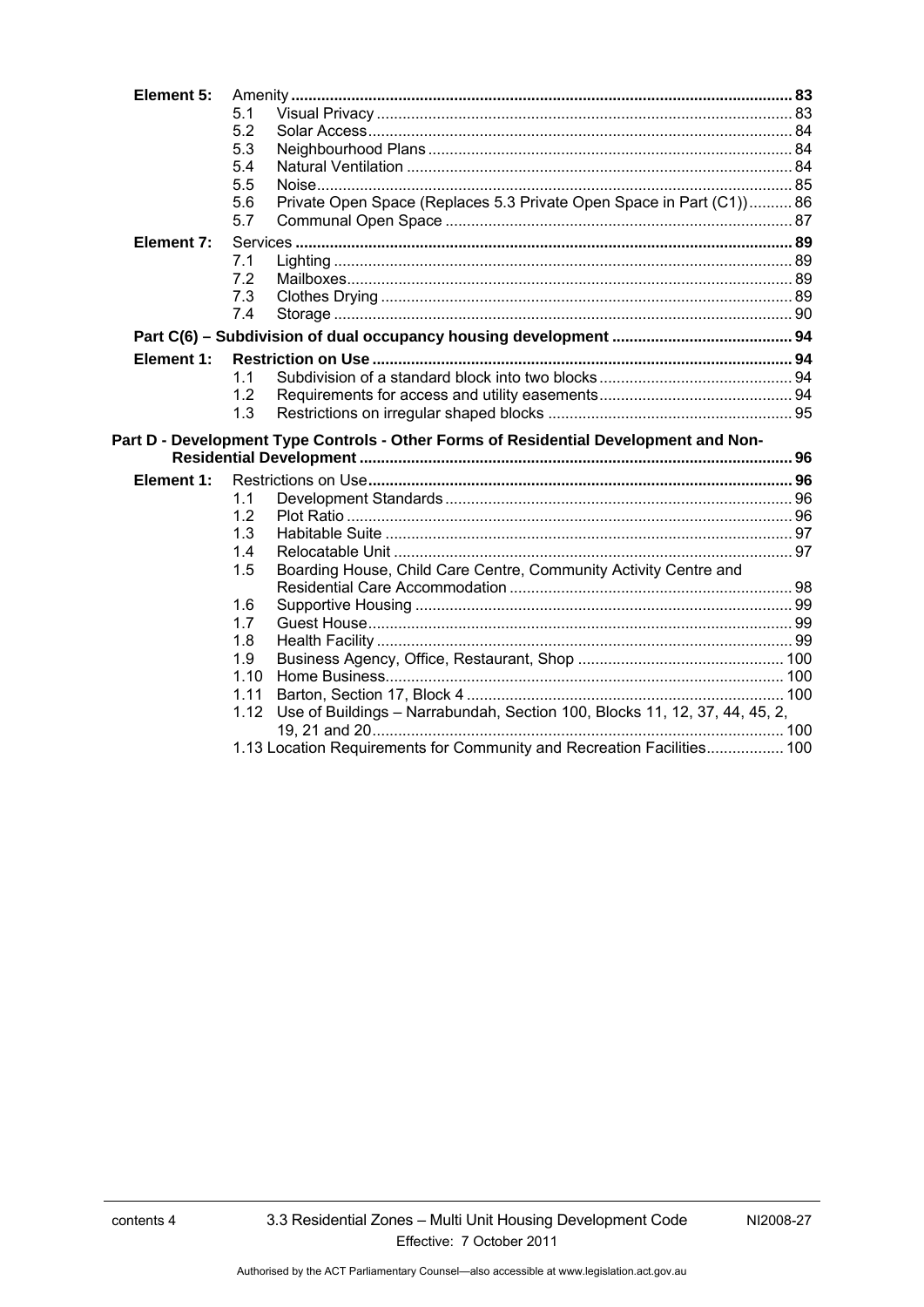# <span id="page-6-0"></span>**Introduction**

#### **Application of the code**

This code applies to development for multi unit housing in residential zones. It also applies to development for multi unit housing in other zones where the development table or development code for that zone states that it applies.

This Development Code also applies to other forms of residential development (not including single dwelling housing) and non-residential forms of development that are identified in the zones' development table as being within the merit assessment tracks.

#### **Purpose of codes**

Codes provide additional planning, design and environmental controls to support the zone objectives and assessable uses in the development tables.

The Codes are used by the Authority to assess development applications. The Codes therefore also provide guidance to intending applicants in designing their developments and preparing their development applications.

Each Code's controls are expressed as either **rules**, which are generally definitive and quantitative, or as qualitative **criteria**.

- Proposals in the **code track** must comply with all rules relevant to the development.
- Proposals in the **merit track** and **impact track** have the option to comply with the rules or criteria, unless the rule is mandatory. Where it is proposed to meet the criteria, the onus is on the applicant to demonstrate, by supporting plans and written documentation, that the proposed development satisfies the criteria and therefore the intent of the element.
- Proposals in the **impact track** also have the option to justify any non-compliance with the rules and the criteria, unless the rule is mandatory. Where it is proposed to not meet the rules and the criteria, the onus is on the applicant to justify the non-compliance by demonstrating that the proposed development is consistent with the relevant principles of the Statement of Strategic Directions. Supporting plans and written documentation, providing consideration of the relevant Intents of the Code and the Zone objectives*,* are to accompany the development application.

#### **Structure of codes**

The Residential Zones – Multi unit Housing Development Code is divided into four Parts:

**Part A – Zone Specific Controls** provide any specific controls for each Residential Zone.

**Part B – General Development Controls** provide general controls that are applicable to all development, subject to this Code.

**Part C – Development Type Controls** provide the specific controls for multi unit housing. This Part is divided into five sub-parts to differentiate between types of multi unit housing and area specific requirements:

- **Part C(1) Multi unit housing** provide the controls for all multi unit housing, except in those circumstances where Parts C(2) - C(5) would apply.
- **Part C(2) Multi unit housing Additional Controls for part of Deakin and Forrest** provide the controls for individual Sections in Deakin and Forrest where additional controls, or substitute controls, are necessary to guide the development outcome in these historic sectors of South Canberra.
- **Part C(3) Multi unit housing –Inner North Canberra and Gungahlin District RZ3 and RZ4 Zones** provide the controls for multi unit housing in the RZ3 - Urban Residential and RZ4 – Medium Density Residential Zones in Inner North Canberra and the Gungahlin District.
- **Part C(4) Multi unit housing –Kingston/Griffith RZ5 Zone** provide the controls for multi unit housing in the R5 Zone as it applies to Kingston and Griffith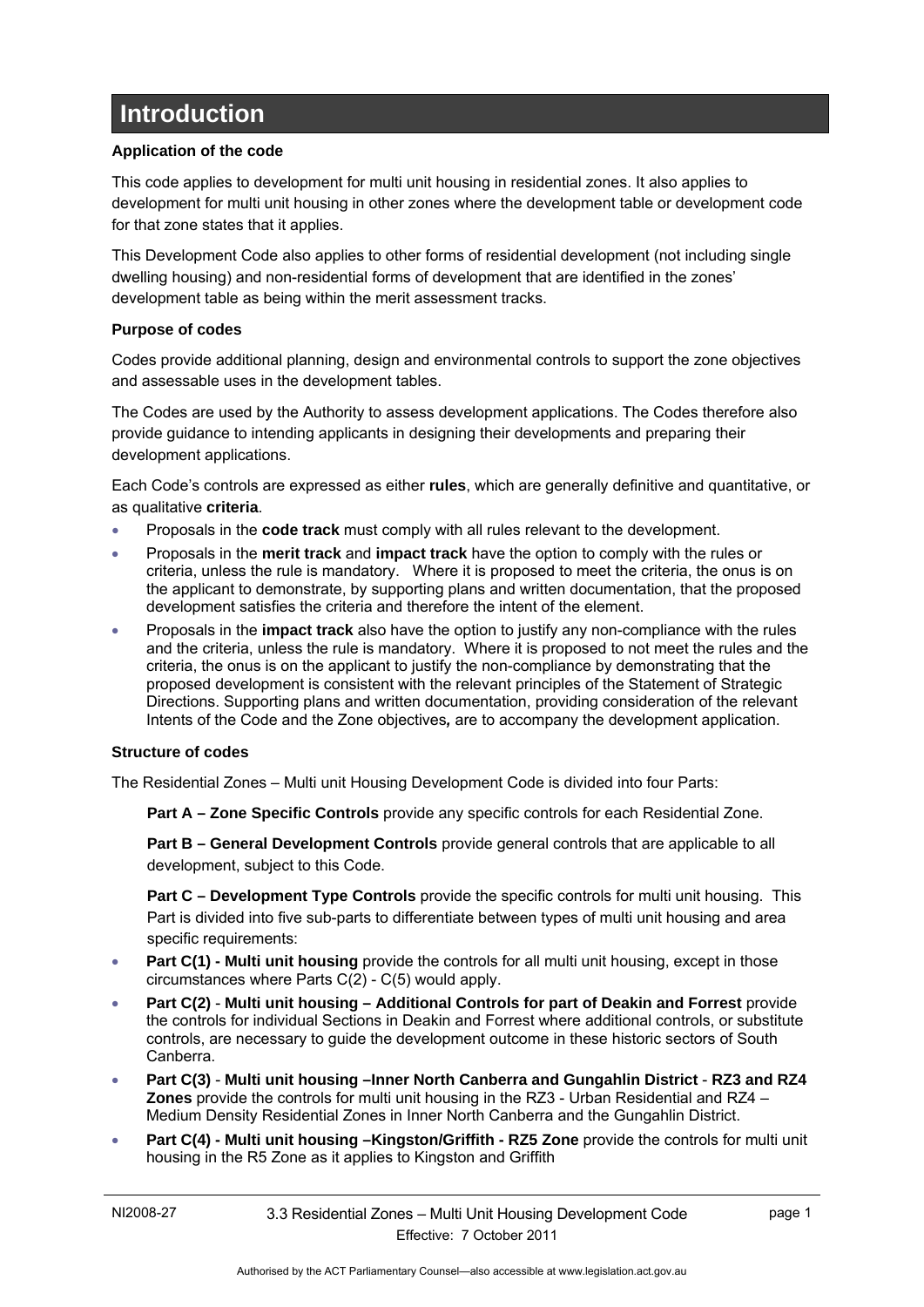**Part C(5) - Multi unit housing – Apartments of three (3) storeys or more in other areas and all multi unit housing in the commercial zones** provide the controls for apartments of three (3) storeys or more in areas not subject to Parts  $C(2) - C(4)$ . Provisions of Part  $C(1)$  do not apply where specifically identified in provisions of Part C(5). For multi unit housing in the commercial zones Part C(5) applies instead of Part C(1).

**Part D – Development Type Controls - Other Forms of Residential Development and Non-Residential Development** provide any specific controls for other forms of residential development (not including single dwelling housing) and for non-residential development in all Residential Zones.

Care is needed to check whether any specific controls apply to individual sites.

Each Part is divided into sections referred to as **Elements,** although each Part may not include provisions for every Element. The Elements describe the various issues for consideration:

- 1. Restrictions on Use
- 2. Building and Site Controls
- 3. Built Form
- 4. Parking and Site Access
- 5. Amenity
- 6. Environment
- 7. Services

Each Element consists of Intents and Items under which are Rules and Criteria.

**Intent** describes the purpose of the development controls

**Rules** provide the quantitative, or definitive, controls for development

**Criteria** provide the qualitative controls for development

In some instances, there are rules that are mandatory. For clarity of use, the mandatory rules are emphasised by the following words: **"This is a mandatory requirement. There is no applicable criterion"**. Non-compliance with these provisions will result in the refusal of a development application. Conversely, the words **"There is no applicable rule"** is used when controls cannot be quantitative or definitive and only criteria exist.

Any application of a **General Code** to a development proposal, is identified as part of the relevant rule or criteria.

Where more than one type of Code applies to a development, the order of precedence when there is inconsistency of provisions between Codes, as defined by the Act, is **Precinct Code**, then **Development Code**, and then **General Code**.

#### **Further information**

Please refer to the Development Application Guide, for more information on preparing applications under the Territory Plan, including the use of assessment codes.

Authorised by the ACT Parliamentary Counsel—also accessible at www.legislation.act.gov.au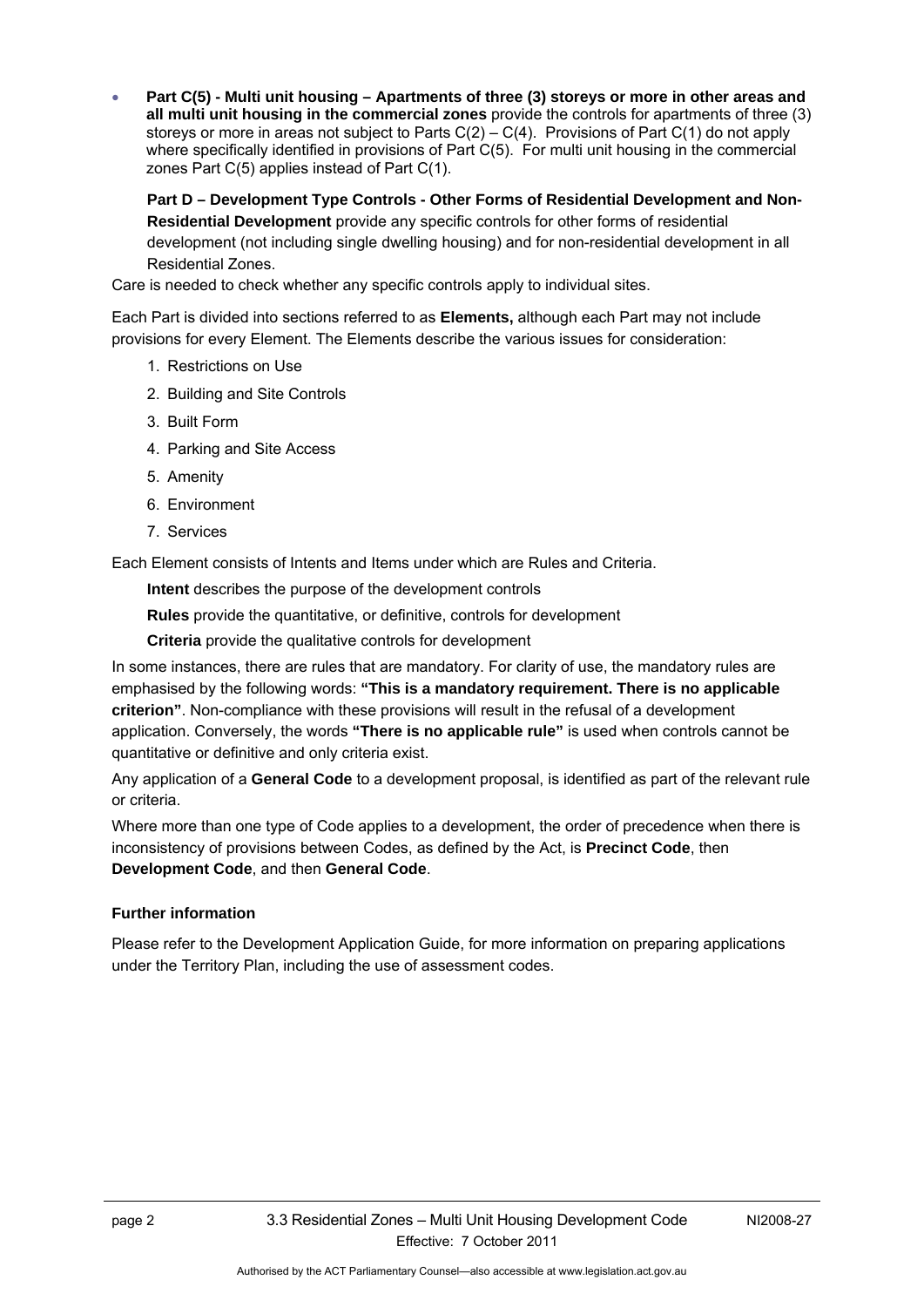# **Part A - Zone Specific Controls**

<span id="page-8-0"></span>This Part provides the specific controls that apply to each individual Residential Zone. It is to be read in conjunction with Parts B and C.

# <span id="page-8-1"></span>**Part A(1) - RZ1 - Suburban Zone**

### <span id="page-8-2"></span>**Element 1: Restrictions on Use**

#### **Intent:**

a) To allow a limited level of additional housing to meet changing community needs and preferences whilst ensuring development is of a density compatible with adjoining development

<span id="page-8-3"></span>

| <b>Rules</b>                                                                                                                                                                                                                                                                                                                                                                                                                                | <b>Criteria</b>                                                       |
|---------------------------------------------------------------------------------------------------------------------------------------------------------------------------------------------------------------------------------------------------------------------------------------------------------------------------------------------------------------------------------------------------------------------------------------------|-----------------------------------------------------------------------|
| Subdivision or Consolidation of Blocks (Including Unit Title Subdivision)<br>1.1                                                                                                                                                                                                                                                                                                                                                            |                                                                       |
| R <sub>1</sub>                                                                                                                                                                                                                                                                                                                                                                                                                              |                                                                       |
| Consolidation of a lease of a standard block with<br>another block (including another standard block)<br>may only be permitted where the land is not<br>registered on the Heritage Register and where<br>the development is for supportive housing (see<br>also Part D - Element 1.6).                                                                                                                                                      | This is a mandatory requirement. There is no<br>applicable criterion. |
| Subdivision of a lease of a standard block (or a<br>block resulting from the consolidation of these<br>blocks) to provide for more than one dwelling<br>may only be permitted where:                                                                                                                                                                                                                                                        |                                                                       |
| a) For land registered on the Heritage<br>Register - all dwellings were lawfully<br>constructed, approved or had been the<br>subject of a development application for the<br>construction of the dwellings that had been<br>lodged by 1 September 2002 and<br>subsequently approved; or                                                                                                                                                     |                                                                       |
| For land not registered on the Heritage<br>b)<br>Register - all dwellings were lawfully<br>constructed, approved or had been the<br>subject of a formally commenced High<br>Quality Sustainable Design process (ACT<br>Planning and Land Management; June<br>2001) by 17 June 2003 and for which a<br>development application for the construction<br>of the dwellings had been lodged by<br>1 September 2003 and subsequently<br>approved. |                                                                       |
| Note 1: Notwithstanding the provisions of this rule,<br>subdivision (including unit title subdivision) of a standard block<br>may be permitted where the development is located on land<br>that was subject to the A10 Residential Core Area Specific                                                                                                                                                                                       |                                                                       |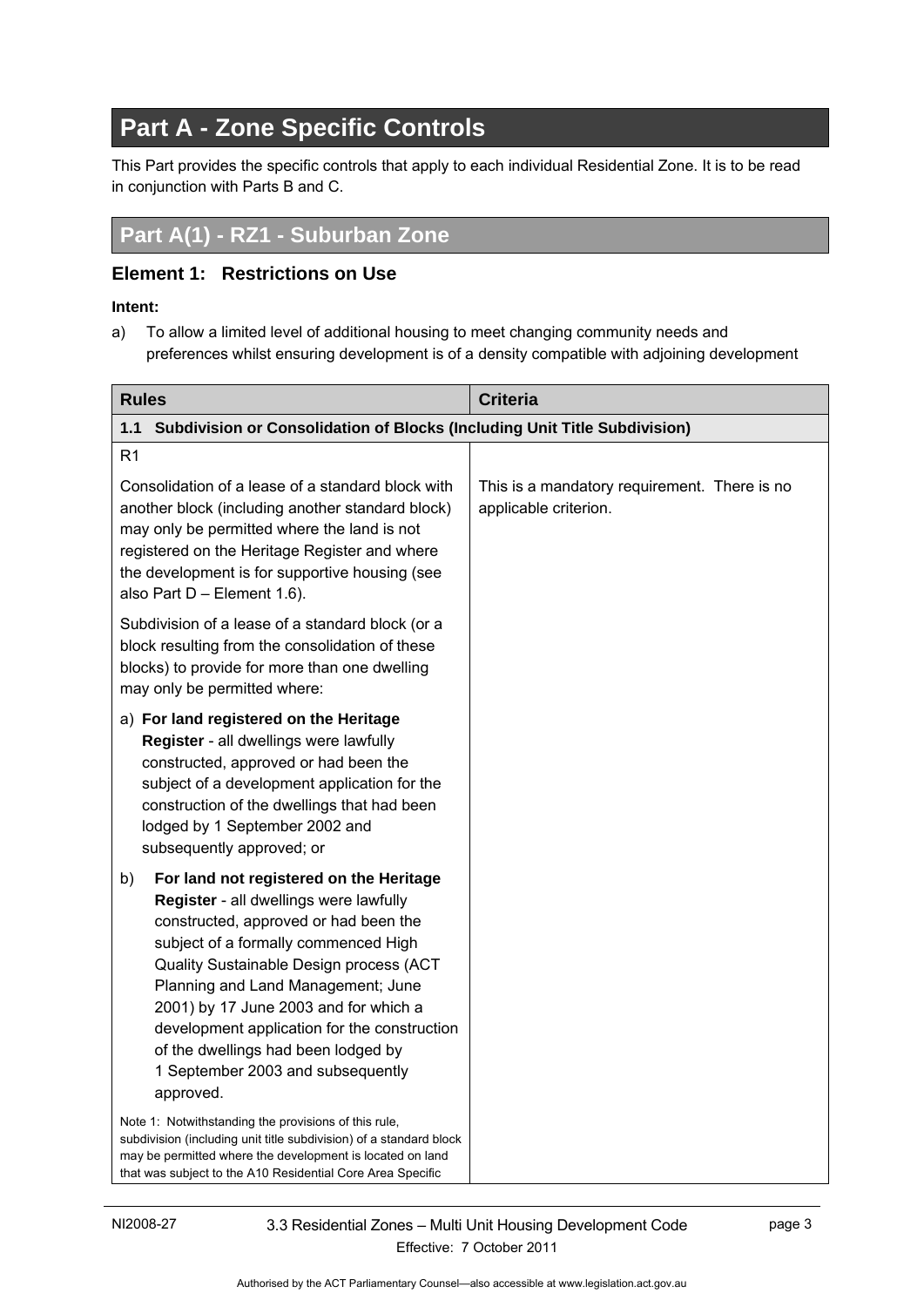<span id="page-9-2"></span><span id="page-9-1"></span><span id="page-9-0"></span>

| <b>Rules</b>                                                                                                                                                                                                                        | <b>Criteria</b>                                                                                                                                                                                                              |
|-------------------------------------------------------------------------------------------------------------------------------------------------------------------------------------------------------------------------------------|------------------------------------------------------------------------------------------------------------------------------------------------------------------------------------------------------------------------------|
| Policy under the Territory Plan at the time the development<br>was approved.                                                                                                                                                        |                                                                                                                                                                                                                              |
| Note 2: Subdivision or consolidation of land subject to the<br>Heritage Act 2004 may only be permitted where not<br>specifically prohibited by a guideline, order or agreement<br>made under that Act                               |                                                                                                                                                                                                                              |
| Note 3: Nothing in this rule prevents the subdivision or<br>consolidation of blocks that are not standard blocks.                                                                                                                   |                                                                                                                                                                                                                              |
| Note 4: See also Rule R28.                                                                                                                                                                                                          |                                                                                                                                                                                                                              |
| Note 5: This rule does not apply where Special Requirements<br>under the National Capital Plan (including any relevant<br>Development Control Plan) permit buildings that would<br>otherwise exceed height provisions of this code. |                                                                                                                                                                                                                              |
| 1.2 Additional Dwellings on a Standard Block                                                                                                                                                                                        |                                                                                                                                                                                                                              |
| R <sub>2</sub>                                                                                                                                                                                                                      |                                                                                                                                                                                                                              |
| On a standard block (or a block resulting from the<br>consolidation of these blocks):                                                                                                                                               | This is a mandatory requirement. There is no<br>applicable criterion.                                                                                                                                                        |
| the maximum number of dwellings permitted<br>a)<br>is two, unless the development is for the<br>purpose of supportive housing.                                                                                                      |                                                                                                                                                                                                                              |
| no new apartments are permitted.<br>b)                                                                                                                                                                                              |                                                                                                                                                                                                                              |
| Note: This rule does not apply where Special Requirements<br>under the National Capital Plan (including any relevant<br>Development Control Plan) permit buildings that would<br>otherwise exceed height provisions of this code.   |                                                                                                                                                                                                                              |
| <b>Site Area Requirements for Dual Occupancy Housing</b><br>1.3                                                                                                                                                                     |                                                                                                                                                                                                                              |
| R <sub>3</sub>                                                                                                                                                                                                                      |                                                                                                                                                                                                                              |
| The minimum site area for dual occupancy<br>housing is 800 $m2$ .                                                                                                                                                                   | This is a mandatory requirement. There is no<br>applicable criterion.                                                                                                                                                        |
| 1.4 Residential Redevelopment                                                                                                                                                                                                       |                                                                                                                                                                                                                              |
|                                                                                                                                                                                                                                     | C <sub>4</sub>                                                                                                                                                                                                               |
| There is no applicable rule.                                                                                                                                                                                                        | Notwithstanding R2 and R3, residential<br>redevelopment on blocks originally used for multi-<br>unit housing may be approved subject to<br>consideration of adverse impacts resulting from<br>any increase in building bulk. |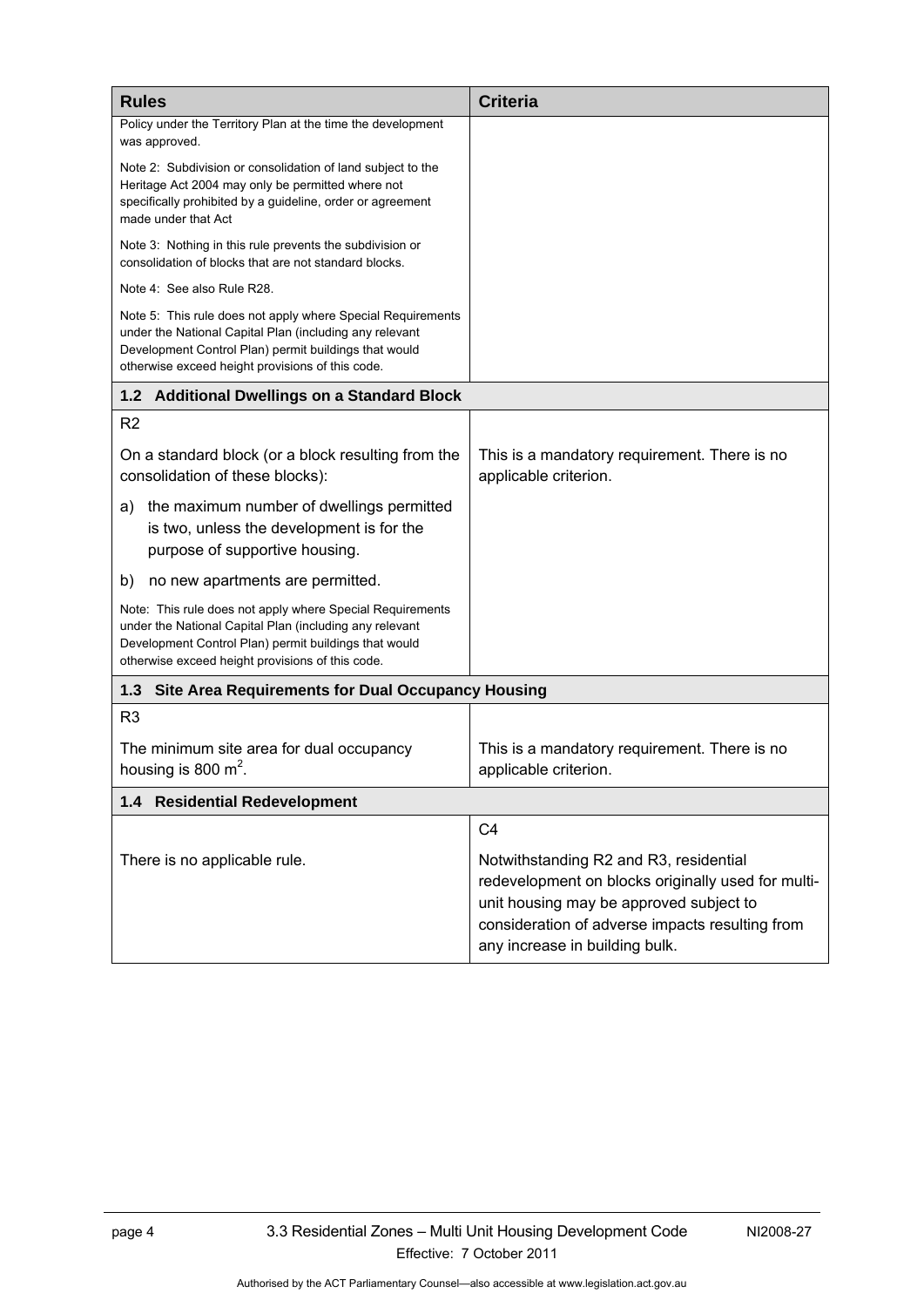# <span id="page-10-0"></span>**Element 2: Building and Site Controls**

- a) To ensure buildings are compatible with, and complement, the built form, siting and scale of surrounding properties and are of an appropriate residential character
- b) To ensure buildings are designed and sited to:
	- i) provide privacy between neighbours and between occupants and the public
	- ii) provide adequate light and natural ventilation between dwellings
	- iii) provide opportunities for additional landscaping and to deliver quality open space
	- iv) maintain or enhance the streetscape character in existing areas
	- v) establish appropriate and attractive streetscapes in new residential areas
- c) To ensure the amenity of surrounding properties is maintained, particularly in relation to privacy, overshadowing and solar access

<span id="page-10-3"></span><span id="page-10-2"></span><span id="page-10-1"></span>

| <b>Rules</b>                                                                                                                                                                                                                                                | <b>Criteria</b>                                                                                                                                 |  |
|-------------------------------------------------------------------------------------------------------------------------------------------------------------------------------------------------------------------------------------------------------------|-------------------------------------------------------------------------------------------------------------------------------------------------|--|
| <b>Height (number of storeys)</b><br>2.1                                                                                                                                                                                                                    |                                                                                                                                                 |  |
| R <sub>5</sub>                                                                                                                                                                                                                                              |                                                                                                                                                 |  |
| Buildings do not exceed 2 storeys.                                                                                                                                                                                                                          | This is a mandatory requirement. There is no                                                                                                    |  |
| On a standard block attics or basement car<br>parking are not permitted where they are located<br>directly above or below any 2 storey element of<br>the dwelling.                                                                                          | applicable criterion.                                                                                                                           |  |
| Height of Dwelling/s at the Rear of Block<br>2.2                                                                                                                                                                                                            |                                                                                                                                                 |  |
| R <sub>6</sub>                                                                                                                                                                                                                                              |                                                                                                                                                 |  |
| On a standard block (or a block resulting from the<br>consolidation of these blocks), multi unit housing<br>that does not directly front a public road from<br>which vehicular access is permitted is single<br>storey with no basement car parking.        | This is a mandatory requirement. There is no<br>applicable criterion.                                                                           |  |
| 2.3<br><b>Building Envelope</b>                                                                                                                                                                                                                             |                                                                                                                                                 |  |
| R7                                                                                                                                                                                                                                                          | C <sub>7</sub>                                                                                                                                  |  |
| Buildings are sited wholly within the building<br>envelope (refer Figure A1) defined by:                                                                                                                                                                    | The built form does not adversely impact on the<br>amenity of neighbouring properties by ensuring:                                              |  |
| Boundaries that are the north facing<br>a)<br>boundary of an adjoining residential block:                                                                                                                                                                   | sufficient spatial separation between<br>a)<br>adjoining developments                                                                           |  |
| within the primary building zone (PBZ),<br>i)<br>planes projected at 45 degrees above<br>horizontal from a height of 2 m above<br>natural ground level at the side<br>boundaries, up to a maximum building<br>height of 8.5 m above natural ground<br>level | the protection of a reasonable amount of<br>b)<br>privacy and solar access to adjacent<br>dwellings and their associated private open<br>space. |  |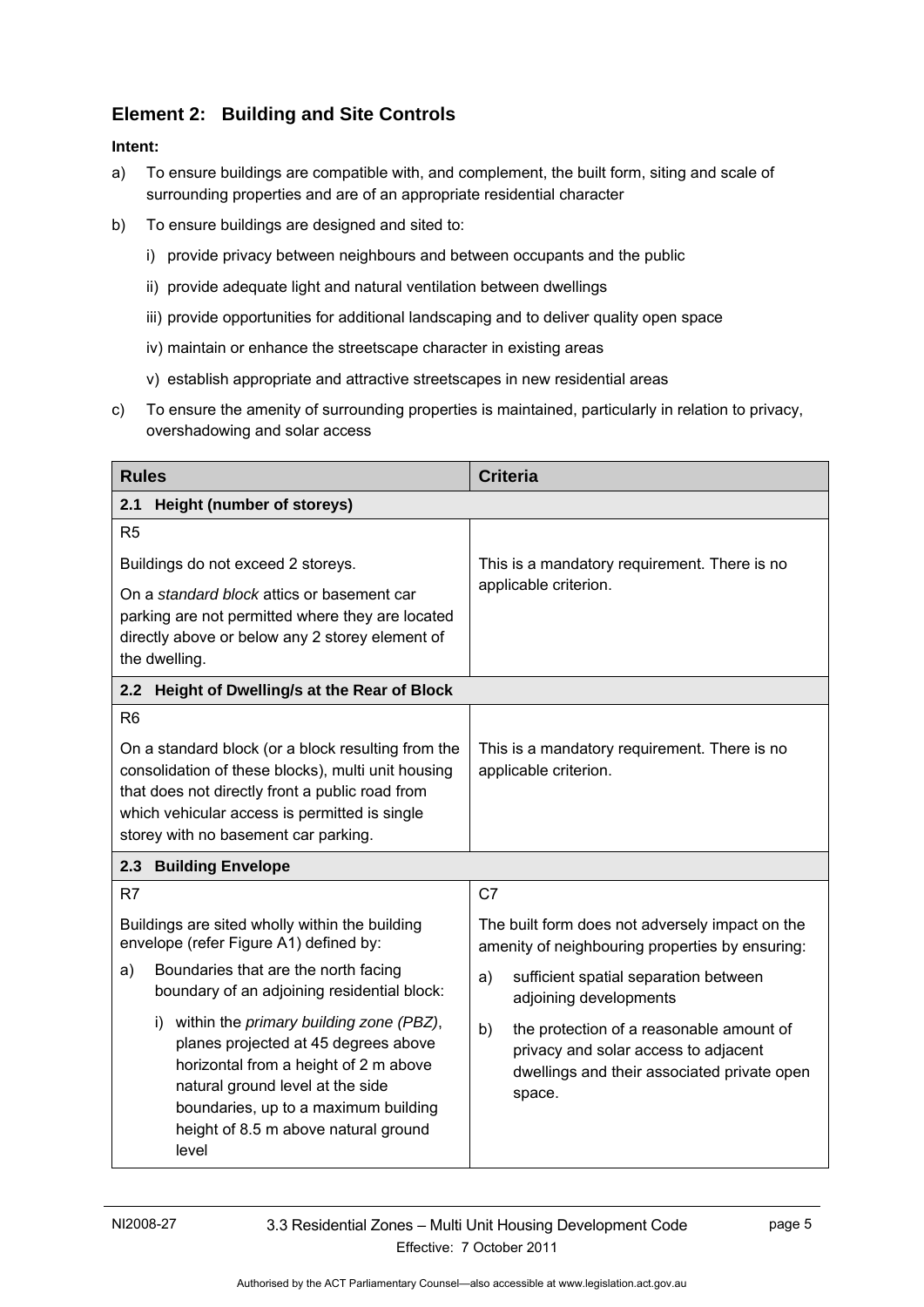<span id="page-11-0"></span>

| <b>Rules</b>                                                                                                                                                                                                                                                                                                                      | <b>Criteria</b>                                                       |
|-----------------------------------------------------------------------------------------------------------------------------------------------------------------------------------------------------------------------------------------------------------------------------------------------------------------------------------|-----------------------------------------------------------------------|
| ii) within the rear zone (RZ), planes<br>projected at 30 degrees above horizontal<br>from a height of 2 m above natural<br>ground level at the side and rear<br>boundaries, up to a maximum of 8.5 m<br>above natural ground level.                                                                                               |                                                                       |
| All other side and rear boundaries:<br>b)                                                                                                                                                                                                                                                                                         |                                                                       |
| within the primary building zone (PBZ),<br>$\mathbf{I}$<br>planes projected at 45 degrees above<br>horizontal from a height of 3.5 m above<br>natural ground level at the side<br>boundaries, up to a maximum building<br>height of 8.5 m above natural ground<br>level                                                           |                                                                       |
| ii) within the rear zone (RZ), planes<br>projected at 30 degrees above horizontal<br>from a height of 3.5 m above natural<br>ground level at the side and rear<br>boundaries, up to a maximum of 8.5 m<br>above natural ground level.                                                                                             |                                                                       |
| 2.4 Plot Ratio                                                                                                                                                                                                                                                                                                                    |                                                                       |
| R <sub>8</sub>                                                                                                                                                                                                                                                                                                                    |                                                                       |
| For dual occupancy housing, on a standard<br>block, the maximum plot ratio does not exceed<br>the calculation determined by the following<br>formula:                                                                                                                                                                             | This is a mandatory requirement. There is no<br>applicable criterion. |
| $P = (140/B + 0.15) \times 100$                                                                                                                                                                                                                                                                                                   |                                                                       |
| Where:<br>P is the maximum permissible plot ratio<br>expressed as a percentage<br>B is the block area in square metres.                                                                                                                                                                                                           |                                                                       |
| $R9*$                                                                                                                                                                                                                                                                                                                             |                                                                       |
| In addition to R8, for dual occupancy housing, the<br>maximum plot ratio for any additional new<br>dwelling that does not directly front a public road<br>from which vehicular access is permitted does<br>not exceed half of the permissible plot ratio of all<br>development on the block or 17.5%, whichever is<br>the lesser. | This is a mandatory requirement. There is no<br>applicable criterion. |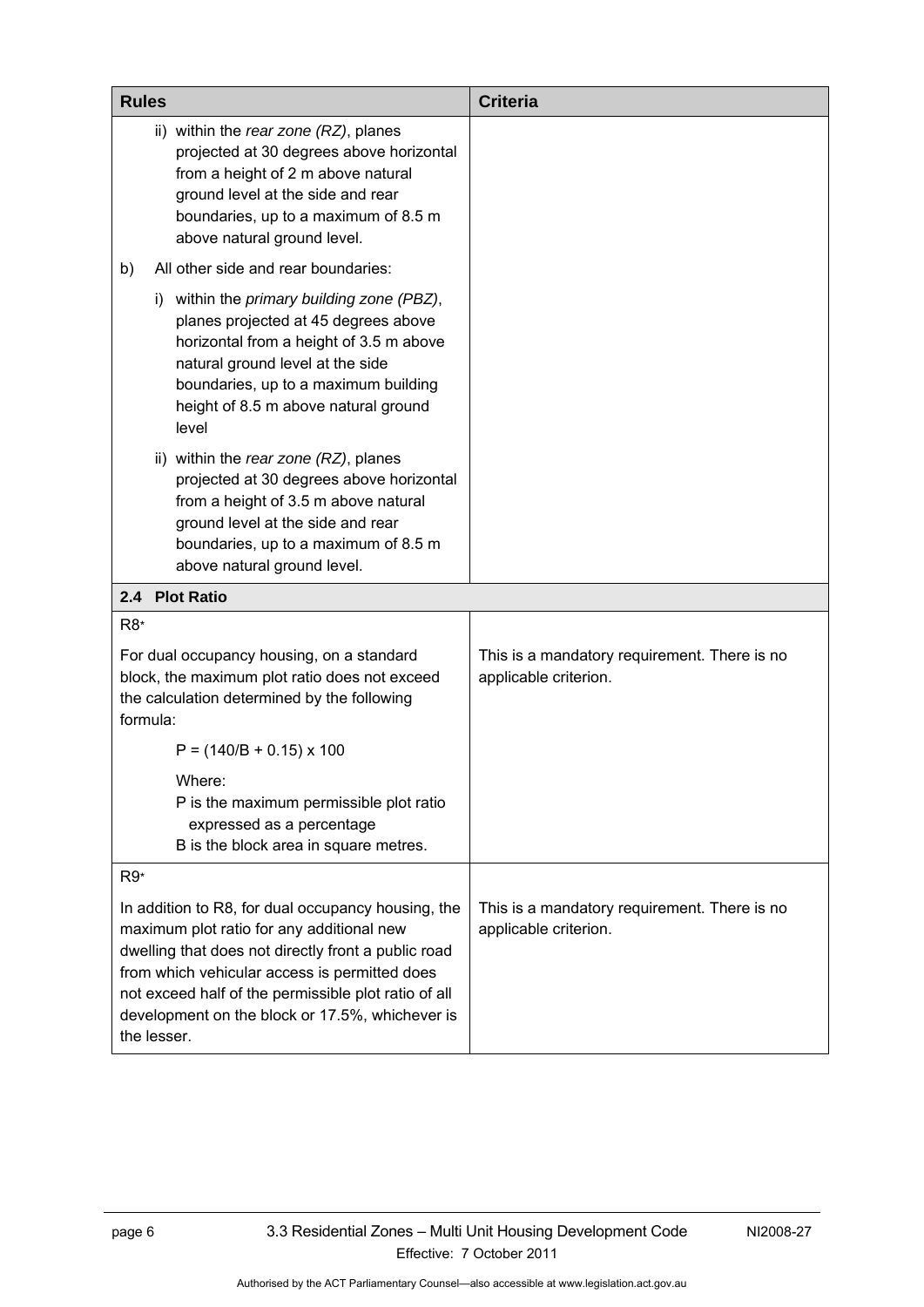

 \*2 metres where the boundary is a north facing boundary of an adjoining residential block, or 3.5 metres for other side or rear boundaries

\* Note. Where a maximum plot ratio is specified the gross floor area of the development used in the calculation of the plot ratio shall be taken to be the gross floor area of the buildings plus 18m<sup>2</sup> for each roofed open car space or car port provided to meet Territory requirements for resident car parking (not including basement car parking) and the area of any balcony that is roofed and substantially enclosed by solid walls.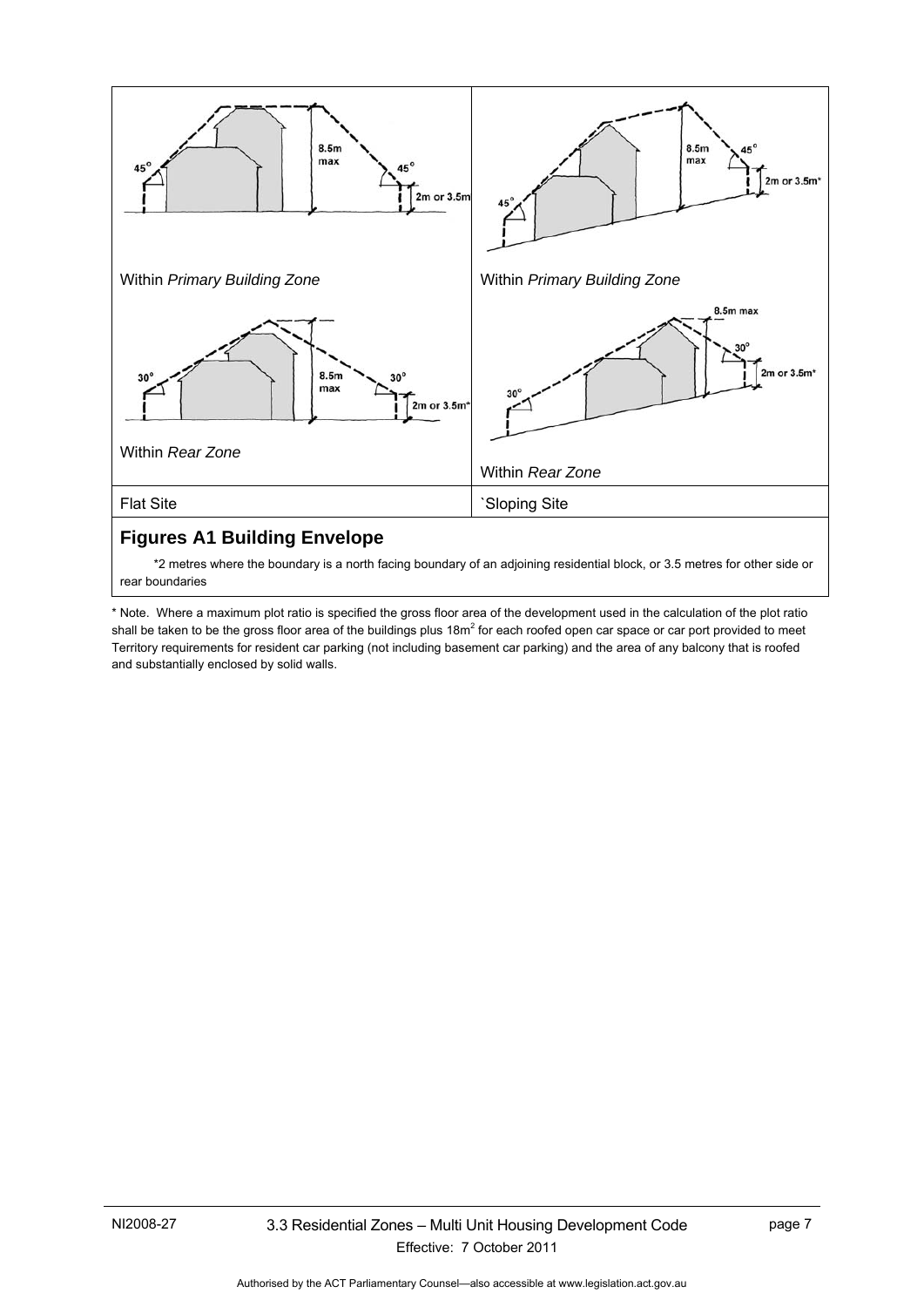# <span id="page-13-0"></span>**Part A(2) - RZ2 - Suburban Core Zone**

#### <span id="page-13-1"></span>**Element 1: Restrictions on Use**

#### **Intent:**

To allow a moderate level of flexibility to accommodate a variety of additional housing to meet changing community needs and preferences whilst ensuring development is of a density that respects adjoining development

<span id="page-13-4"></span><span id="page-13-3"></span><span id="page-13-2"></span>

| <b>Rules</b>                                                                                                                                                                                                                             | <b>Criteria</b>                                                       |  |  |  |
|------------------------------------------------------------------------------------------------------------------------------------------------------------------------------------------------------------------------------------------|-----------------------------------------------------------------------|--|--|--|
| <b>Additional Dwellings on a Standard Block</b><br>1.1                                                                                                                                                                                   |                                                                       |  |  |  |
| R <sub>10</sub>                                                                                                                                                                                                                          |                                                                       |  |  |  |
| On a standard block (or a block resulting from the<br>consolidation of these blocks):                                                                                                                                                    | This is a mandatory requirement. There is no<br>applicable criterion. |  |  |  |
| the maximum number of dwellings permitted<br>a)<br>is three, unless the block boundary fronting a<br>street from which vehicular access is<br>permitted is greater than 20m wide.                                                        |                                                                       |  |  |  |
| no new apartments are permitted.<br>b)                                                                                                                                                                                                   |                                                                       |  |  |  |
| Note: This rule does not apply where Special Requirements<br>under the National Capital Plan (including any relevant<br>Development Control Plan) permit buildings that would<br>otherwise exceed height provisions of this code.        |                                                                       |  |  |  |
| 1.2 Site Area Requirements for Dual Occupancy Housing                                                                                                                                                                                    |                                                                       |  |  |  |
| R <sub>11</sub>                                                                                                                                                                                                                          |                                                                       |  |  |  |
| The minimum site area for dual occupancy<br>housing is 800 $m^2$ .                                                                                                                                                                       | This is a mandatory requirement. There is no<br>applicable criterion. |  |  |  |
| Note: This rule does not prevent the variation of a lease to<br>expressly provide for two dwellings on a block with a site area<br>less than 800m2 where both dwellings are existing and have<br>been lawfully approved and constructed. |                                                                       |  |  |  |
| Site Area Requirements for Multi-unit Housing (other than dual occupancy housing)<br>1.3                                                                                                                                                 |                                                                       |  |  |  |
| R <sub>12</sub>                                                                                                                                                                                                                          |                                                                       |  |  |  |
| On a standard block (or a block resulting<br>a)<br>from the consolidation of these blocks), the<br>minimum site area for triple occupancy and<br>other multi-unit housing is 1400m <sup>2</sup> .                                        | This is a mandatory requirement. There is no<br>applicable criterion. |  |  |  |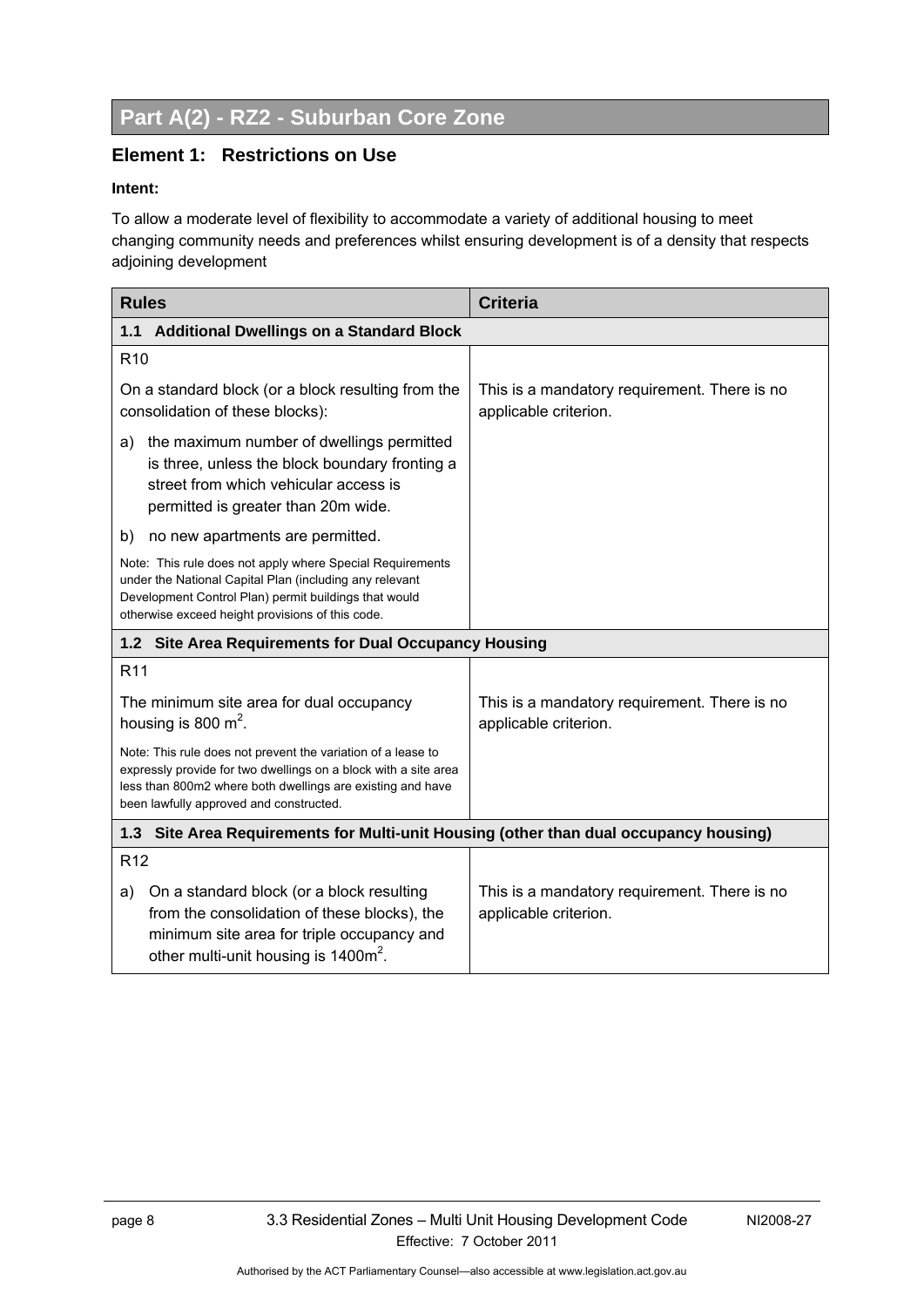# <span id="page-14-0"></span>**Element 2: Building and Site Controls**

- a) To ensure buildings are compatible with, and complement, the built form, siting and scale of surrounding properties and are of an appropriate residential character
- b) To ensure buildings are designed and sited to:
	- i) provide privacy between neighbours and between occupants and the public
	- ii) provide adequate light and natural ventilation between dwellings
	- iii) provide opportunities for additional landscaping and to deliver quality open space
	- iv) enhance the streetscape character in existing areas
	- v) establish appropriate and attractive streetscapes in new residential areas
- c) To ensure the amenity of surrounding properties is maintained, particularly in relation to privacy, overshadowing and solar access

<span id="page-14-2"></span><span id="page-14-1"></span>

| <b>Rules</b>    |                                                                                                                                                                                                                                                          | <b>Criteria</b>                                                                                                                                 |
|-----------------|----------------------------------------------------------------------------------------------------------------------------------------------------------------------------------------------------------------------------------------------------------|-------------------------------------------------------------------------------------------------------------------------------------------------|
| 2.1             | <b>Height (number of storeys)</b>                                                                                                                                                                                                                        |                                                                                                                                                 |
| R <sub>13</sub> | Buildings do not exceed 2 storeys. An attic and/or                                                                                                                                                                                                       | This is a mandatory requirement. There is no                                                                                                    |
|                 | basement may be permitted in addition to 2<br>storeys.                                                                                                                                                                                                   | applicable criterion.                                                                                                                           |
|                 | 2.2 Building Envelope                                                                                                                                                                                                                                    |                                                                                                                                                 |
| R <sub>14</sub> |                                                                                                                                                                                                                                                          | C <sub>14</sub>                                                                                                                                 |
|                 | Buildings are sited wholly within the building<br>envelope (refer Figure A2) defined by:                                                                                                                                                                 | The built form does not adversely impact on the<br>amenity of neighbouring properties by ensuring:                                              |
| a)              | Boundaries that are the north facing<br>boundary of an adjoining residential block:                                                                                                                                                                      | sufficient spatial separation between<br>a)<br>adjoining developments                                                                           |
|                 | i) within the primary building zone (PBZ),<br>planes projected at 45 degrees above<br>horizontal from a height of 2 m above<br>natural ground level at the side<br>boundaries, up to a maximum building<br>height of 8.5 m above natural ground<br>level | b)<br>the protection of a reasonable amount of<br>privacy and solar access to adjacent<br>dwellings and their associated private open<br>space. |
|                 | ii) within the rear zone (RZ), planes<br>projected at 30 degrees above horizontal<br>from a height of 2 m above natural<br>ground level at the side and rear<br>boundaries, up to a maximum of 8.5 m<br>above natural ground level.                      |                                                                                                                                                 |
| b)              | All other side and rear boundaries:                                                                                                                                                                                                                      |                                                                                                                                                 |
|                 | i) within the primary building zone (PBZ),<br>planes projected at 45 degrees above<br>horizontal from a height of 3.5 m above                                                                                                                            |                                                                                                                                                 |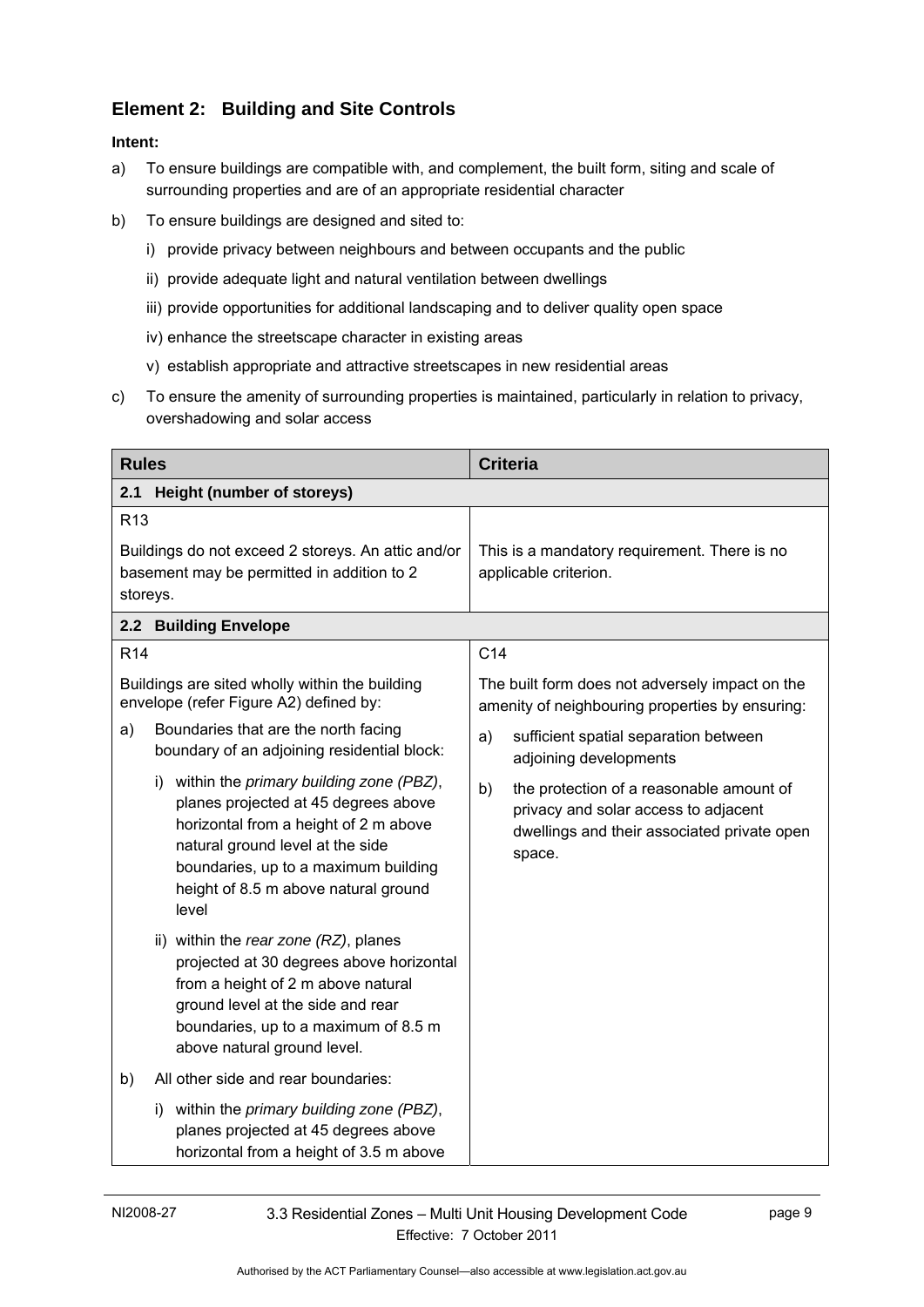<span id="page-15-0"></span>

| <b>Rules</b>                                                                                                                                                                                                                                                                                                                                  | <b>Criteria</b>                                                       |
|-----------------------------------------------------------------------------------------------------------------------------------------------------------------------------------------------------------------------------------------------------------------------------------------------------------------------------------------------|-----------------------------------------------------------------------|
| natural ground level at the side<br>boundaries, up to a maximum building<br>height of 8.5 m above natural ground<br>level<br>ii) within the rear zone (RZ), planes                                                                                                                                                                            |                                                                       |
| projected at 30 degrees above horizontal<br>from a height of 3.5 m above natural<br>ground level at the side and rear<br>boundaries, up to a maximum of 8.5 m<br>above natural ground level.                                                                                                                                                  |                                                                       |
| 2.3 Plot Ratio                                                                                                                                                                                                                                                                                                                                |                                                                       |
| R <sub>15</sub> <sup>*</sup>                                                                                                                                                                                                                                                                                                                  |                                                                       |
| On a standard block (or a block resulting from the<br>consolidation of these blocks), the maximum plot<br>ratio does not exceed 50%, except for dual or<br>triple occupancy housing, where at least one<br>dwelling does not directly front a public road from<br>which vehicular access is permitted, the plot ratio<br>does not exceed 35%. | This is a mandatory requirement. There is no<br>applicable criterion. |
| R <sub>16</sub> *                                                                                                                                                                                                                                                                                                                             |                                                                       |
| In addition to R15, for dual occupancy housing,<br>the maximum plot ratio for any additional new<br>dwelling that does not directly front a public road<br>from which vehicular access is permitted does<br>not exceed half of the permissible plot ratio of all<br>development on the block or 17.5%, whichever is<br>the lesser.            | This is a mandatory requirement. There is no<br>applicable criterion. |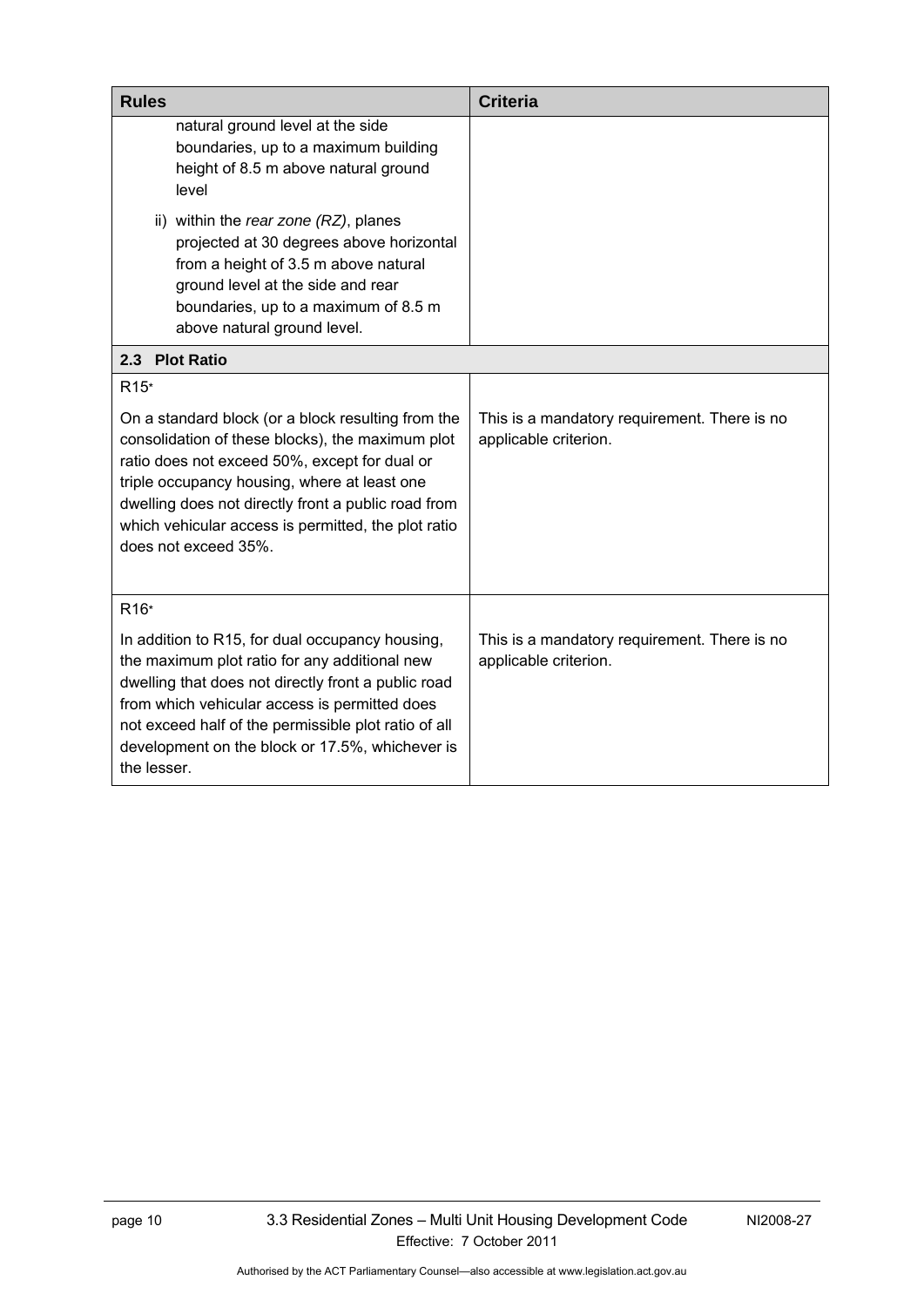

 \*2 metres where the boundary is a north facing boundary of an adjoining residential block, or 3.5 metres for other side or rear boundaries

\* Note. Where a maximum plot ratio is specified the gross floor area of the development used in the calculation of the plot ratio shall be taken to be the gross floor area of the buildings plus 18m<sup>2</sup> for each roofed open car space or car port provided to meet Territory requirements for resident car parking (not including basement car parking) and the area of any balcony that is roofed and substantially enclosed by solid walls.).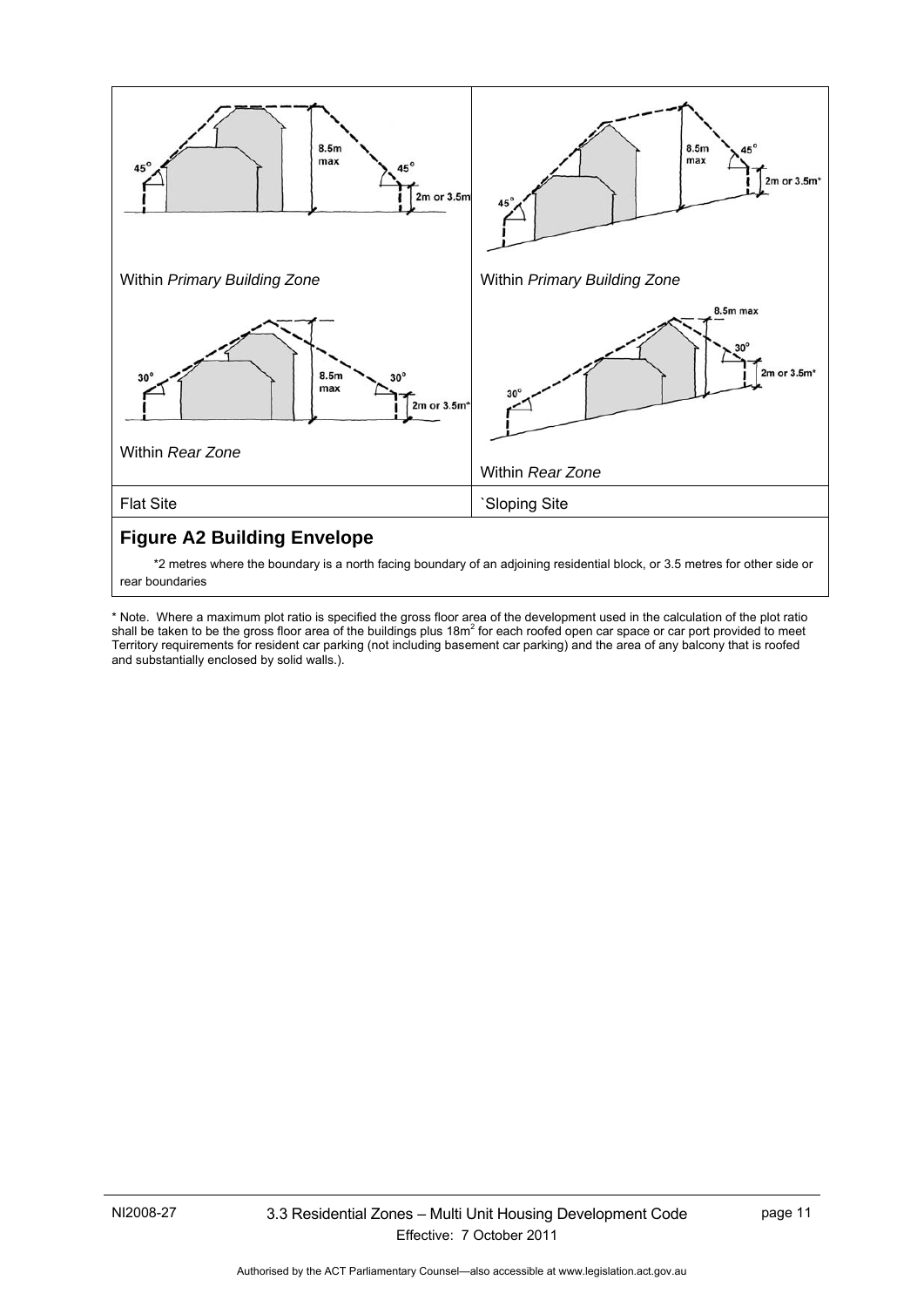# <span id="page-17-0"></span>**Element 4: Parking and Site Access**

#### **Intent:**

- a) To encourage design of access and parking as part of the overall design of the development
- b) To provide sufficient, convenient, accessible and safe parking to meet the needs of the residents and visitors
- c) To ensure that parking facilities do not detract from streetscape amenity and surveillance of the street

| <b>Rules</b>                                                                                                                                                                                                                                                                                                            | Criteria                                                                                                                                |
|-------------------------------------------------------------------------------------------------------------------------------------------------------------------------------------------------------------------------------------------------------------------------------------------------------------------------|-----------------------------------------------------------------------------------------------------------------------------------------|
| <b>Vehicle Access</b><br>4.1                                                                                                                                                                                                                                                                                            |                                                                                                                                         |
| <b>R17</b>                                                                                                                                                                                                                                                                                                              | C <sub>17</sub>                                                                                                                         |
| On a standard block (or blocks resulting from the<br>consolidation of these blocks), ramps accessing<br>basement car parking are not permitted forward<br>of the building line, where the block is less than<br>30 m wide as measured at the street frontage.<br>Ramps comply with the relevant Australian<br>Standard. | Ramps to be limited in their extent to maintain<br>streetscape amenity and allow safe and efficient<br>vehicle and pedestrian movement. |

Authorised by the ACT Parliamentary Counsel—also accessible at www.legislation.act.gov.au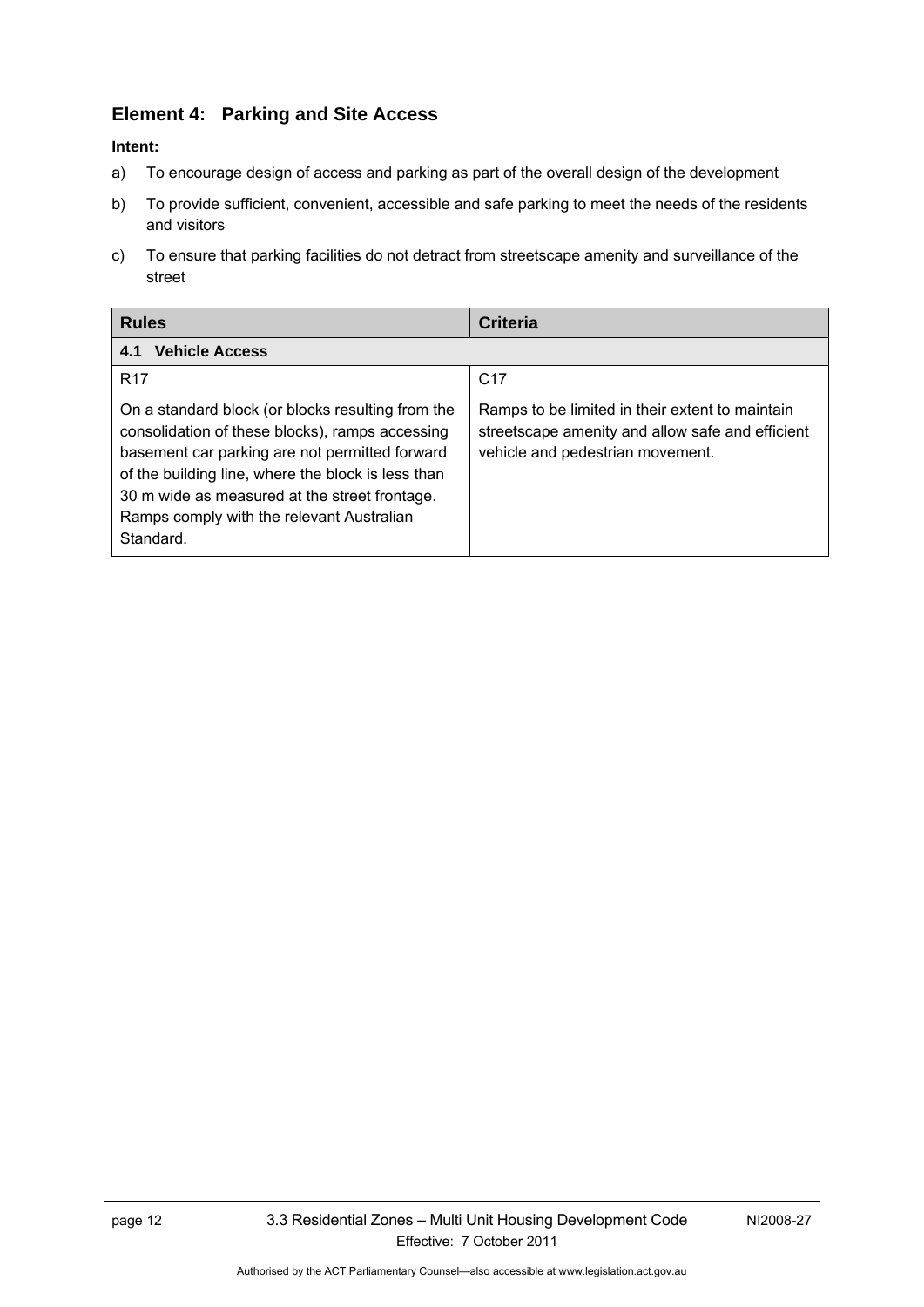### **Element 2: Building and Site Controls**

- a) To ensure buildings are compatible with, and complement, the built form, siting and scale of surrounding properties and are of an appropriate residential character
- b) To ensure buildings are designed and sited to:
	- i) provide privacy between neighbours and between occupants and the public
	- ii) provide adequate light and natural ventilation between dwellings
	- iii) provide opportunities for additional landscaping and to deliver quality open space
	- iv) enhance the streetscape character in existing areas
	- v) establish appropriate and attractive streetscapes in new residential areas
- <span id="page-18-0"></span>c) To ensure the amenity of surrounding properties is maintained, particularly in relation to privacy, overshadowing and solar access

| <b>Rules</b>                                                                                                                                                                                                                                             | <b>Criteria</b>                                                                                                                                                           |
|----------------------------------------------------------------------------------------------------------------------------------------------------------------------------------------------------------------------------------------------------------|---------------------------------------------------------------------------------------------------------------------------------------------------------------------------|
| <b>Height (number of storeys)</b><br>2.1                                                                                                                                                                                                                 |                                                                                                                                                                           |
| R <sub>18</sub><br>Buildings do not exceed 2 storeys. An attic and/or<br>basement may be permitted in addition to 2                                                                                                                                      | This is a mandatory requirement. There is no<br>applicable criterion.                                                                                                     |
| storeys.                                                                                                                                                                                                                                                 |                                                                                                                                                                           |
| 2.2 Building Envelope                                                                                                                                                                                                                                    |                                                                                                                                                                           |
| R <sub>19</sub>                                                                                                                                                                                                                                          | C <sub>19</sub>                                                                                                                                                           |
| Buildings are sited wholly within the building<br>envelope (refer Figure A3) defined by:<br>Boundaries that are the north facing<br>a)<br>boundary of an adjoining residential block:                                                                    | The built form does not adversely impact on the<br>amenity of neighbouring properties by ensuring:<br>sufficient spatial separation between<br>a)                         |
| i) within the primary building zone (PBZ),<br>planes projected at 45 degrees above<br>horizontal from a height of 2 m above<br>natural ground level at the side<br>boundaries, up to a maximum building<br>height of 8.5 m above natural ground<br>level | adjoining developments<br>the protection of a reasonable amount of<br>b)<br>privacy and solar access to adjacent<br>dwellings and their associated private open<br>space. |
| ii) within the rear zone (RZ), planes<br>projected at 30 degrees above horizontal<br>from a height of 2 m above natural<br>ground level at the side and rear<br>boundaries, up to a maximum of 8.5 m<br>above natural ground level.                      |                                                                                                                                                                           |
| All other side and rear boundaries:<br>b)<br>within the primary building zone (PBZ),<br>I)<br>planes projected at 45 degrees above                                                                                                                       |                                                                                                                                                                           |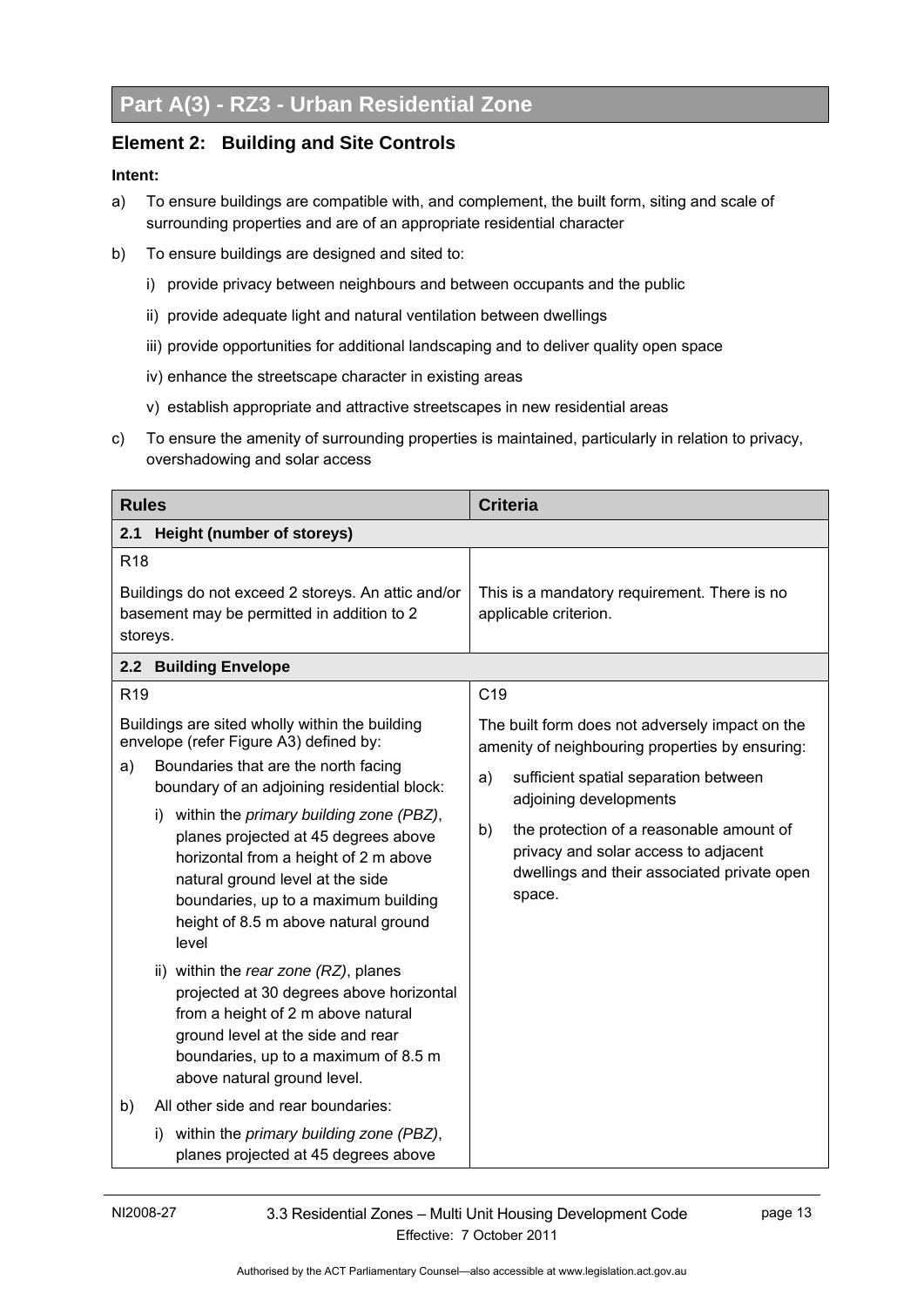<span id="page-19-1"></span><span id="page-19-0"></span>

| <b>Rules</b>                                                                                                                                                                                                                          | <b>Criteria</b>                                                       |
|---------------------------------------------------------------------------------------------------------------------------------------------------------------------------------------------------------------------------------------|-----------------------------------------------------------------------|
| horizontal from a height of 3.5 m above<br>natural ground level at the side<br>boundaries, up to a maximum building<br>height of 8.5 m above natural ground<br>level                                                                  |                                                                       |
| ii) within the rear zone (RZ), planes<br>projected at 30 degrees above horizontal<br>from a height of 3.5 m above natural<br>ground level at the side and rear<br>boundaries, up to a maximum of 8.5 m<br>above natural ground level. |                                                                       |
| <b>Plot Ratio</b><br>2.3                                                                                                                                                                                                              |                                                                       |
| R20*<br>Maximum plot ratio does not exceed 65%.                                                                                                                                                                                       | This is a mandatory requirement. There is no<br>applicable criterion. |
| 8.5m<br>max<br>2m or 3.5m                                                                                                                                                                                                             | 8.5m<br>max<br>2m or 3.5m*                                            |
| Within Primary Building Zone                                                                                                                                                                                                          | Within Primary Building Zone                                          |
| 8.5m<br>$30^\circ$<br>$30^\circ$<br>max<br>2m or 3.5m*<br>Within Rear Zone                                                                                                                                                            | 8.5m max<br>$2m$ or $3.5mth$<br>$30^\circ$<br>Within Rear Zone        |
| <b>Flat Site</b>                                                                                                                                                                                                                      | <b>Sloping Site</b>                                                   |

# <span id="page-19-3"></span><span id="page-19-2"></span>**Figure A3 Building Envelope**

 \*2 metres where the boundary is a north facing boundary of an adjoining residential block, or 3.5 metres for other side or rear boundaries

\* Note. Where a maximum plot ratio is specified the gross floor area of the development used in the calculation of the plot ratio<br>shall be taken to be the gross floor area of the buildings plus 18m<sup>2</sup> for each roofed open Territory requirements for resident car parking (not including basement car parking) and the area of any balcony that is roofed and substantially enclosed by solid walls.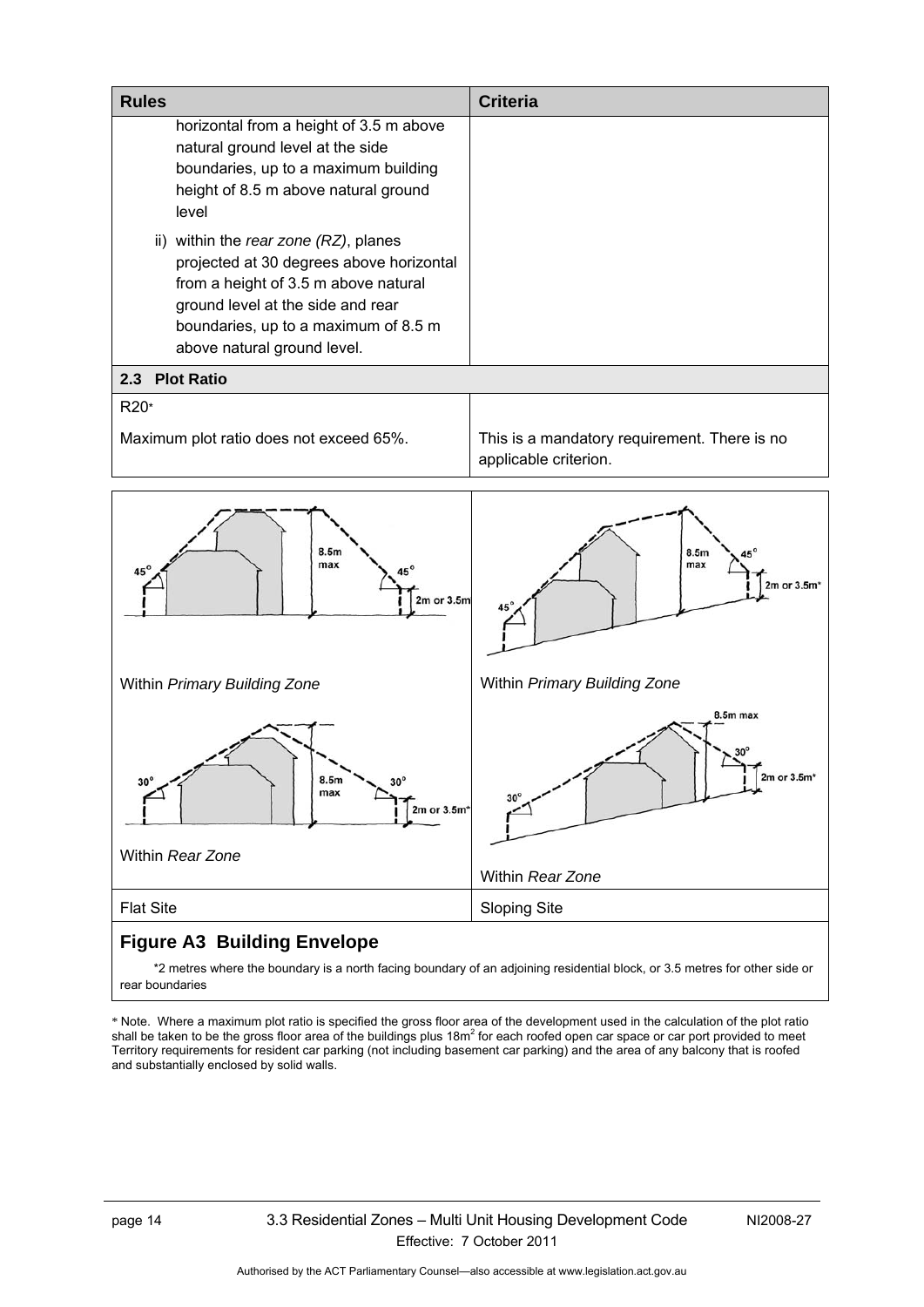# **Part A(4) - RZ4 - Medium Density Residential Zone**

#### **Element 2: Building and Site Controls**

- a) To provide for a range of residential forms that respect the residential character of the locality
- b) To ensure buildings are designed and sited to:
	- i) provide privacy between neighbours and between occupants and the public
	- ii) provide adequate light and natural ventilation between dwellings
	- iii) provide opportunities for additional landscaping and to deliver quality open space
	- iv) enhance the streetscape character in existing areas
	- v) establish appropriate and attractive streetscapes in new residential areas
- <span id="page-20-0"></span>c) To ensure the amenity of surrounding properties is optimised, particularly in relation to privacy, overshadowing and solar access
- d) To provide a staging plan for Inner North Canberra to enable efficient and effective redevelopment to occur

| <b>Rules</b>                                                                                                                                                                                                                                                                                                                                                                                             | <b>Criteria</b>                                                       |  |
|----------------------------------------------------------------------------------------------------------------------------------------------------------------------------------------------------------------------------------------------------------------------------------------------------------------------------------------------------------------------------------------------------------|-----------------------------------------------------------------------|--|
| Restrictions on Use - Staging of Development - Inner North Canberra<br>2.1                                                                                                                                                                                                                                                                                                                               |                                                                       |  |
| R <sub>21</sub>                                                                                                                                                                                                                                                                                                                                                                                          |                                                                       |  |
| Development of land in the RZ4 zones of<br>O'Connor, Dickson and Lyneham, north of<br>Macarthur Avenue and Wakefield Avenue, is<br>restricted in height to 2 storeys and a maximum<br>plot ratio of 65%, until 23.5 hectares of residential<br>blocks in the RZ4 zones of O'Connor, Turner and<br>Braddon north of Cooyong Street and Donaldson<br>Streets has been developed for multi-unit<br>housing. | This is a mandatory requirement. There is no<br>applicable criterion. |  |
| Height (number of storeys)<br>2.2 <sub>2</sub>                                                                                                                                                                                                                                                                                                                                                           |                                                                       |  |
| R <sub>22</sub>                                                                                                                                                                                                                                                                                                                                                                                          |                                                                       |  |
| Buildings do not exceed 3 storeys. An attic and/or<br>basement may be permitted in addition to 3<br>storeys.                                                                                                                                                                                                                                                                                             | This is a mandatory requirement. There is no<br>applicable criterion. |  |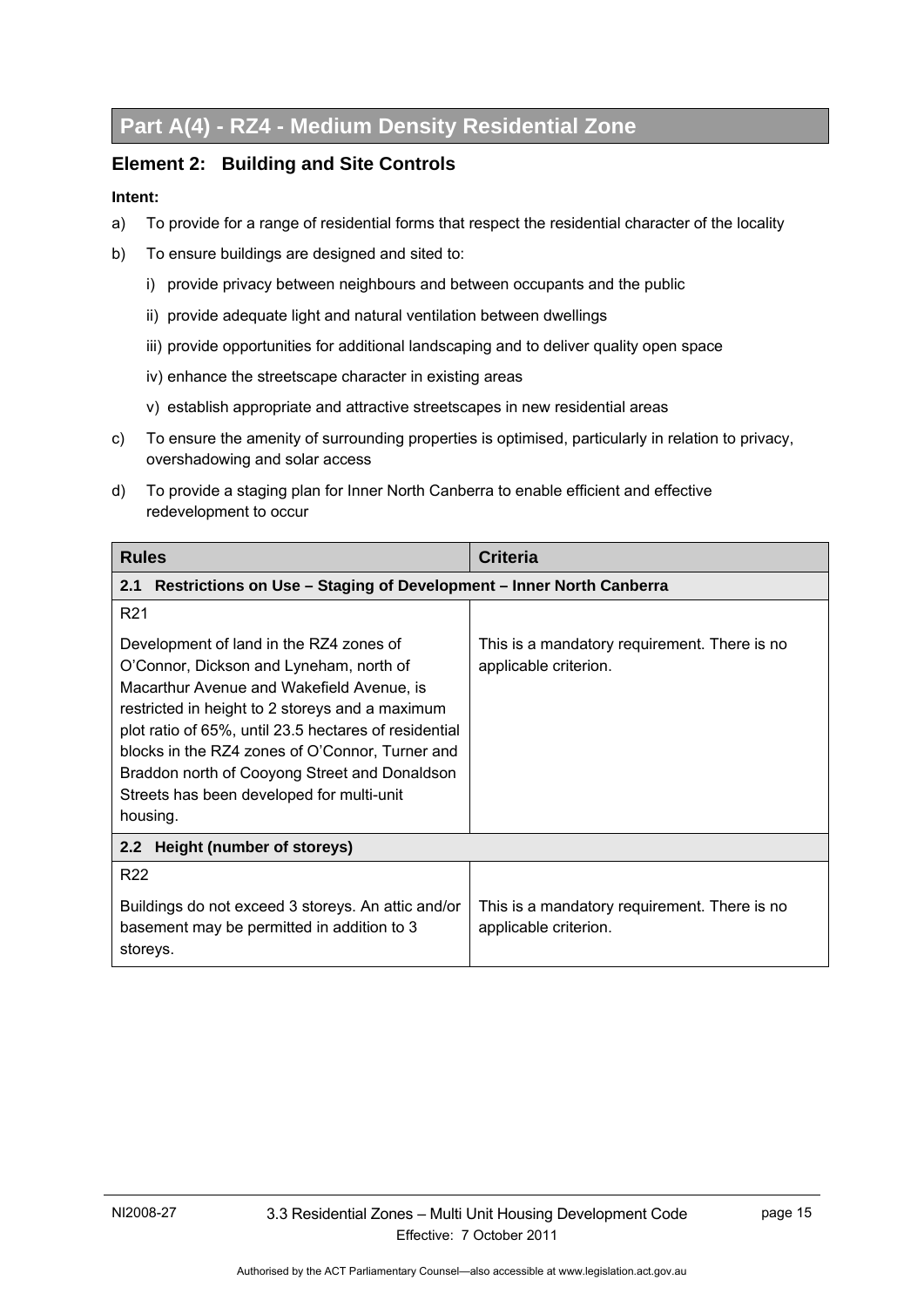| <b>Rules</b>    |                                                                                                                                                                                                                                                              | <b>Criteria</b>                                                                                                                                 |
|-----------------|--------------------------------------------------------------------------------------------------------------------------------------------------------------------------------------------------------------------------------------------------------------|-------------------------------------------------------------------------------------------------------------------------------------------------|
| 2.3             | <b>Building Envelope</b>                                                                                                                                                                                                                                     |                                                                                                                                                 |
| R <sub>23</sub> |                                                                                                                                                                                                                                                              | C <sub>23</sub>                                                                                                                                 |
|                 | Buildings are sited wholly within the building<br>envelope defined by:                                                                                                                                                                                       | The built form does not adversely impact on the<br>amenity of neighbouring properties by ensuring:                                              |
| a)              | Boundaries that are the north facing<br>boundary of an adjoining residential block:                                                                                                                                                                          | a)<br>sufficient spatial separation between<br>adjoining developments                                                                           |
|                 | i) within the <i>primary building zone (PBZ)</i> ,<br>planes projected at 45 degrees above<br>horizontal from a height of 2 m above<br>natural ground level at the side<br>boundaries, up to a maximum building<br>height of 12 m above natural ground level | b)<br>the protection of a reasonable amount of<br>privacy and solar access to adjacent<br>dwellings and their associated private open<br>space. |
|                 | ii) within the rear zone (RZ), planes<br>projected at 30 degrees above horizontal<br>from a height of 2 m above natural<br>ground level at the side and rear<br>boundaries, up to a maximum height of<br>12 m above natural ground level.                    |                                                                                                                                                 |
| b)              | for all other side and rear boundaries:                                                                                                                                                                                                                      |                                                                                                                                                 |
|                 | i) within the primary building zone (PBZ),<br>planes projected at 45 degrees above<br>horizontal from a height of 3.5 m above<br>natural ground level at the side<br>boundaries, up to a maximum building<br>height of 12 m                                  |                                                                                                                                                 |
|                 | ii) within the rear zone (RZ), planes<br>projected at 30 degrees above horizontal<br>from a height of 3.5 m above natural<br>ground level at the side and rear<br>boundaries, up to a maximum of 12 m<br>above natural ground level.                         |                                                                                                                                                 |
| 2.4             | <b>Plot Ratio</b>                                                                                                                                                                                                                                            |                                                                                                                                                 |
| R24*            |                                                                                                                                                                                                                                                              |                                                                                                                                                 |
|                 | Maximum plot ratio does not exceed 80% except<br>where all of the following are met:                                                                                                                                                                         | This is a mandatory requirement. There is no<br>applicable criterion.                                                                           |
| a)              | the land was subject to either a Residential<br>B1 or B8 area specific policy under the<br>Territory Plan immediately prior to the<br>commencement of the Planning and<br>Development Act 2007 on 31 March 2008                                              |                                                                                                                                                 |
| b)              | the land was held under a holding lease<br>immediately prior to the commencement of<br>the Planning and Development Act 2007 on<br>31 March 2008.                                                                                                            |                                                                                                                                                 |

\* Note. Where a maximum plot ratio is specified the gross floor area of the development used in the calculation of the plot ratio<br>shall be taken to be the gross floor area of the buildings plus 18m<sup>2</sup> for each roofed open Territory requirements for resident car parking (not including basement car parking) and the area of any balcony that is roofed and substantially enclosed by solid walls.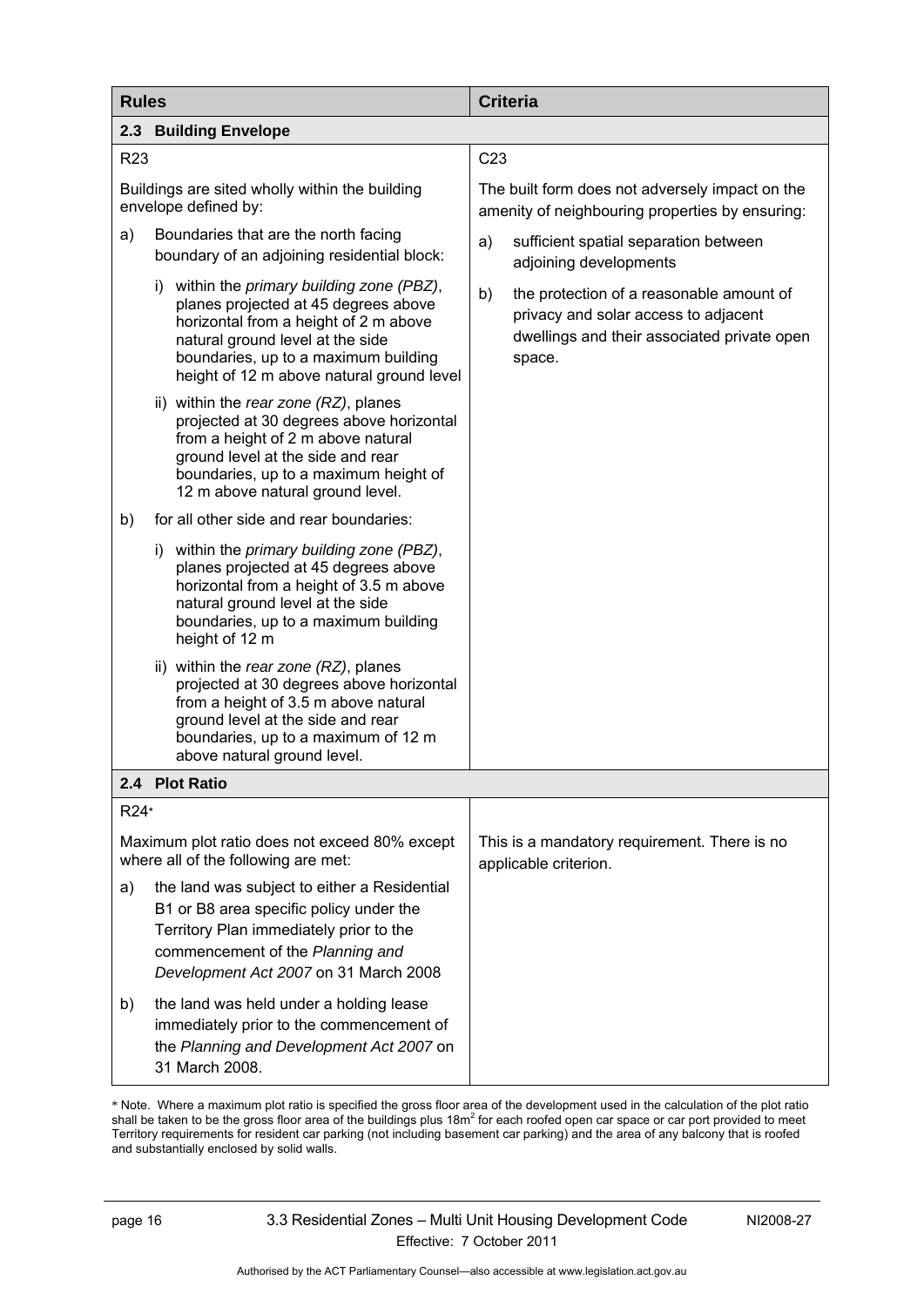# <span id="page-22-0"></span>**Part A(5) - RZ5 – High Density Residential Zone**

#### <span id="page-22-1"></span>**Element 2: Building and Site Controls**

- a) To ensure buildings are designed and sited to:
	- i) provide privacy between neighbours and between occupants and the public
	- ii) provide adequate light and natural ventilation between dwellings
	- iii) provide opportunities for additional landscaping and to deliver quality open space
	- iv) enhance the streetscape character in existing areas
	- v) establish appropriate and attractive streetscapes in new residential areas
- b) To ensure the amenity of surrounding properties is optimised, particularly in relation to privacy, overshadowing and solar access

<span id="page-22-3"></span><span id="page-22-2"></span>

| <b>Rules</b> |                                                                                                                         |                 | <b>Criteria</b>                                                                                                                    |
|--------------|-------------------------------------------------------------------------------------------------------------------------|-----------------|------------------------------------------------------------------------------------------------------------------------------------|
| 2.1          | <b>Height</b>                                                                                                           |                 |                                                                                                                                    |
| <b>R25</b>   |                                                                                                                         | C <sub>25</sub> |                                                                                                                                    |
| a)           | The height of any building within 50 m of<br>the boundaries of blocks in the RZ1, RZ2                                   |                 | Building heights comply with all of the following:                                                                                 |
|              | and RZ3 zones and within 40 m of the<br>CFZ, PRZ1 or PRZ2 zones does not                                                | a)              | are compatible with existing or future<br>desired character of adjacent development;                                               |
| b)           | exceed 3 storeys.<br>The height of any building elsewhere on                                                            | b)              | are appropriate to the scale and function of<br>the use;                                                                           |
|              | the block does not exceed 6 storeys or 4<br>storeys where a building is adjacent to<br>development in an RZ4 zone.      | $\mathsf{c}$ )  | minimise detrimental impacts on the<br>character of adjacent residential zones by<br>limiting overshadowing, maximising access     |
| Note:        |                                                                                                                         |                 | to sunlight and ensuring that the height,<br>scale, setbacks and built form establish an                                           |
|              | 1. Roof top plant that is set back and screened from the<br>street is not included in the maximum number of storeys.    |                 | appropriate visual streetscape character;                                                                                          |
| above.       | 2. Buildings may also include a basement and/ or an attic in<br>addition to the specified number of storeys referred to | d)              | do not prevent the solar access<br>requirements of existing or future<br>development on adjoining residential land                 |
| to:          | <b>Exception:</b> Area specific height restrictions apply                                                               |                 | being achieved (Solar access<br>requirements are set out in the Single                                                             |
| $\bullet$    | Kingston/ Griffith (see Rule R26 and<br>Criterion C26A).                                                                |                 | <b>Dwelling Housing Development Code</b><br>and/or the Multi Unit Housing Development<br>Code whichever is applicable (see Element |
| $\bullet$    | Belconnen Section 66; Section 67 Block 3                                                                                |                 | 5 of Part C(1) of those codes);                                                                                                    |
|              | and part Block 2; Section 88 part Block 1;<br>and Section 55 Block 37 (see Criteria<br>$C27$ ).                         | e)              | do not prevent the solar access<br>requirements of any existing development<br>on the same parcel of land being achieved           |
|              | Block 4 Section 69 Lyons (see Rule 27A)                                                                                 |                 | (see Element 5 Part C5 of the Multi Unit<br>Housing Development Code).                                                             |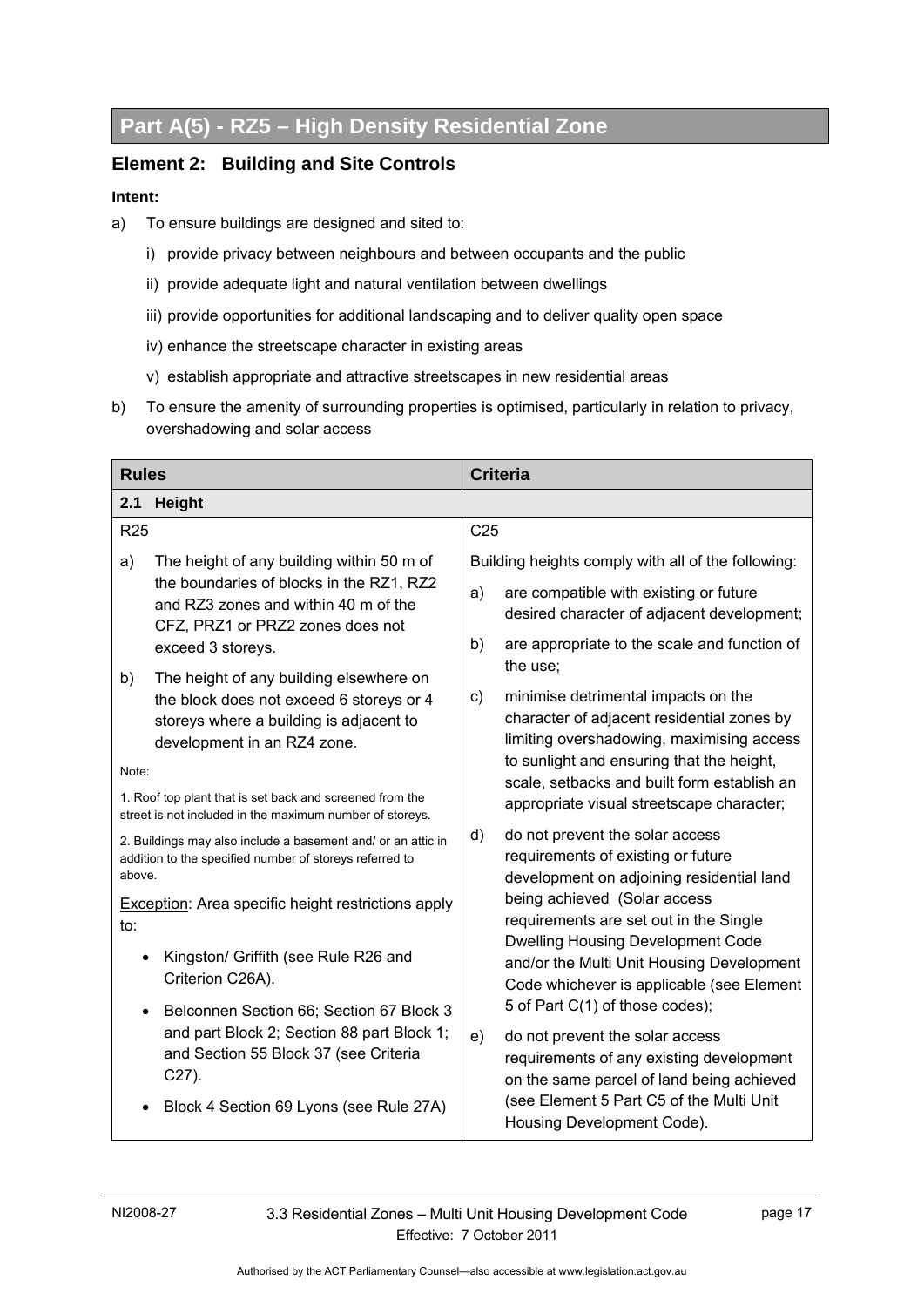<span id="page-23-1"></span><span id="page-23-0"></span>

| <b>Rules</b>                                                                                                                                                                                                                          | <b>Criteria</b>                                                                                                                                                                                                                                                  |
|---------------------------------------------------------------------------------------------------------------------------------------------------------------------------------------------------------------------------------------|------------------------------------------------------------------------------------------------------------------------------------------------------------------------------------------------------------------------------------------------------------------|
| <b>R26</b>                                                                                                                                                                                                                            |                                                                                                                                                                                                                                                                  |
| Buildings do not exceed RL 609.3 AHD in<br>Kingston Section 25 Block 12 and Section 26<br>Block 47                                                                                                                                    | This is a mandatory requirement. There is no<br>applicable criterion.                                                                                                                                                                                            |
| <b>R26A</b>                                                                                                                                                                                                                           | <b>C26A</b>                                                                                                                                                                                                                                                      |
| Kingston/Griffith:                                                                                                                                                                                                                    | Kingston/Griffith:                                                                                                                                                                                                                                               |
| Buildings do not exceed 3 storeys.                                                                                                                                                                                                    | Buildings are predominantly three storeys, with<br>a maximum height of four storeys only where it<br>is not the dominant feature of a street frontage.                                                                                                           |
|                                                                                                                                                                                                                                       | C <sub>27</sub>                                                                                                                                                                                                                                                  |
| There is no applicable rule.                                                                                                                                                                                                          | Buildings are, on:                                                                                                                                                                                                                                               |
|                                                                                                                                                                                                                                       | Belconnen Section 66, Section 67, Block 3,<br>a)<br>part Block 2, and Section 88, part Block 1,<br>predominantly three storeys, with a<br>maximum of five storeys on parts of the<br>Sections.                                                                   |
|                                                                                                                                                                                                                                       | Belconnen Section 55 Blocks 39-49,<br>b)<br>predominantly three storeys; however,<br>taller buildings may be allowed where it is<br>demonstrated that they will not create<br>undesirable environmental conditions and<br>will be of high architectural quality. |
| <b>R27A</b>                                                                                                                                                                                                                           |                                                                                                                                                                                                                                                                  |
| On Block 6 Section 69 Lyons within a 60m<br>radius of the midpoint of the curve of the<br>property boundary at the intersection of Melrose<br>Drive and Launceston Street, the maximum<br>building height does not exceed 10 storeys. | This is a mandatory requirement. There is no<br>applicable criterion.                                                                                                                                                                                            |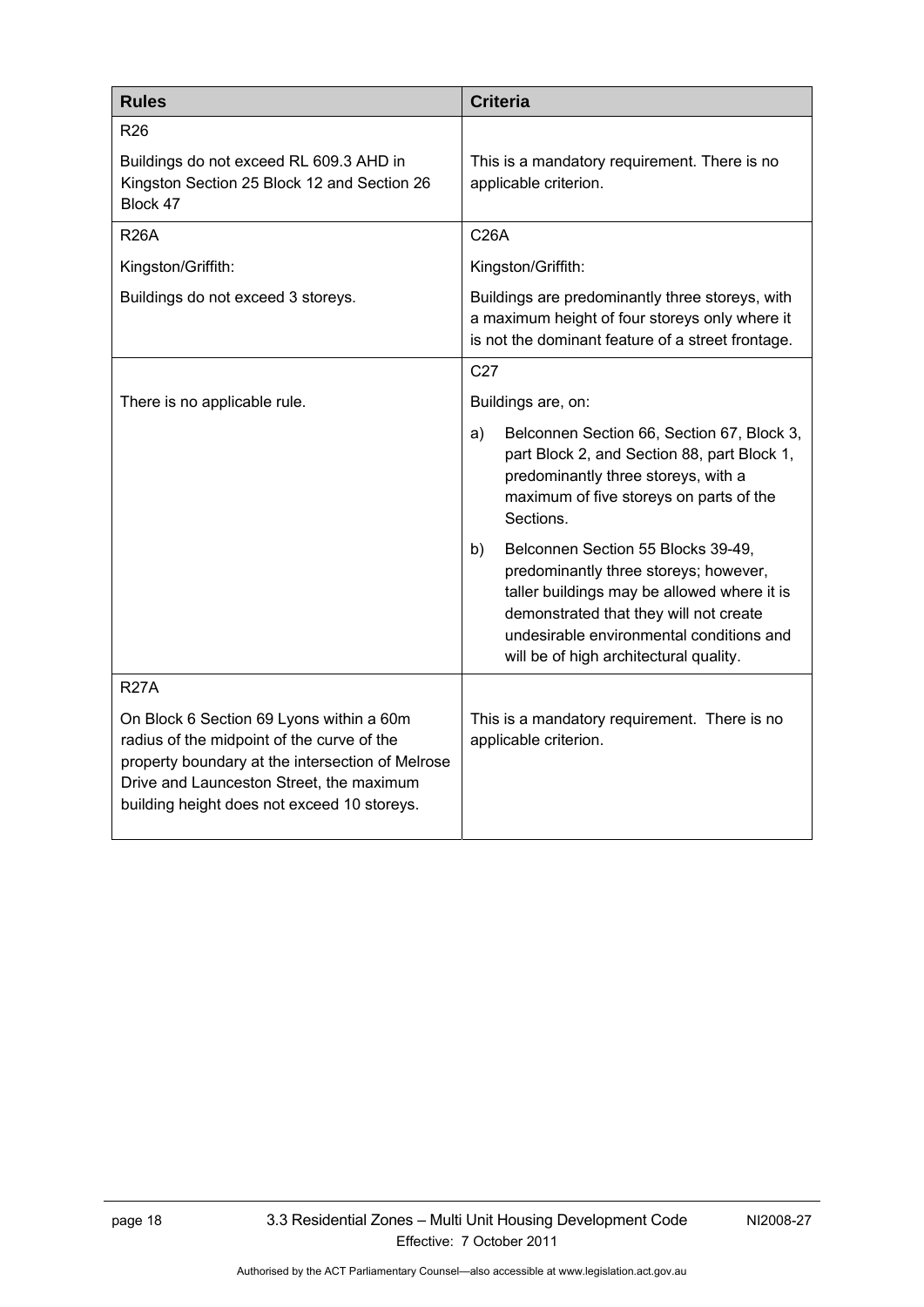# **Part B - General Development Controls**

This Part of the Code provides the general controls that are applicable to all development subject to this Code. Parts A and C of the Code also apply.

### **Element 1: Restrictions on Use**

#### **Intent:**

a) To ensure future development can be accommodated on subdivided blocks

| <b>Rules</b> |                                                                                                                                                                                                                | <b>Criteria</b>                                                       |  |
|--------------|----------------------------------------------------------------------------------------------------------------------------------------------------------------------------------------------------------------|-----------------------------------------------------------------------|--|
| 1.1          | <b>Subdivision or Consolidation of Existing Residential Leases</b>                                                                                                                                             |                                                                       |  |
| <b>R28</b>   |                                                                                                                                                                                                                |                                                                       |  |
| a)           | Subdivision or consolidation of an existing<br>residential lease is only permitted where:                                                                                                                      | This is a mandatory requirement. There is no<br>applicable criterion. |  |
|              | i)<br>all the proposed dwellings on the land<br>have been lawfully constructed, or                                                                                                                             |                                                                       |  |
|              | it is part of an integrated housing<br>ii)<br>development and it is demonstrated<br>that any building on a consequent lease<br>is or can be designed in accordance<br>with the relevant sections of this code. |                                                                       |  |
| b)           | Subdivision of a lease under the Unit Titles<br>Act 2001 may only be permitted where the<br>lease expressly provides for the number of<br>units or dwellings provided for in the<br>proposed subdivision.      |                                                                       |  |
|              | Note 1: In this rule subdivision does not include a minor<br>boundary adjustment that does not provide for the creation of<br>an additional residential lease.                                                 |                                                                       |  |
|              | Note 2: See also Rule R1 in relation to subdivision of a<br>standard block in the RZ1 Zone.                                                                                                                    |                                                                       |  |
|              | Note 3: See also Rule R247A of the Multi Unit Housing<br>Development Code in relation to subdivision of a dual<br>occupancy block.                                                                             |                                                                       |  |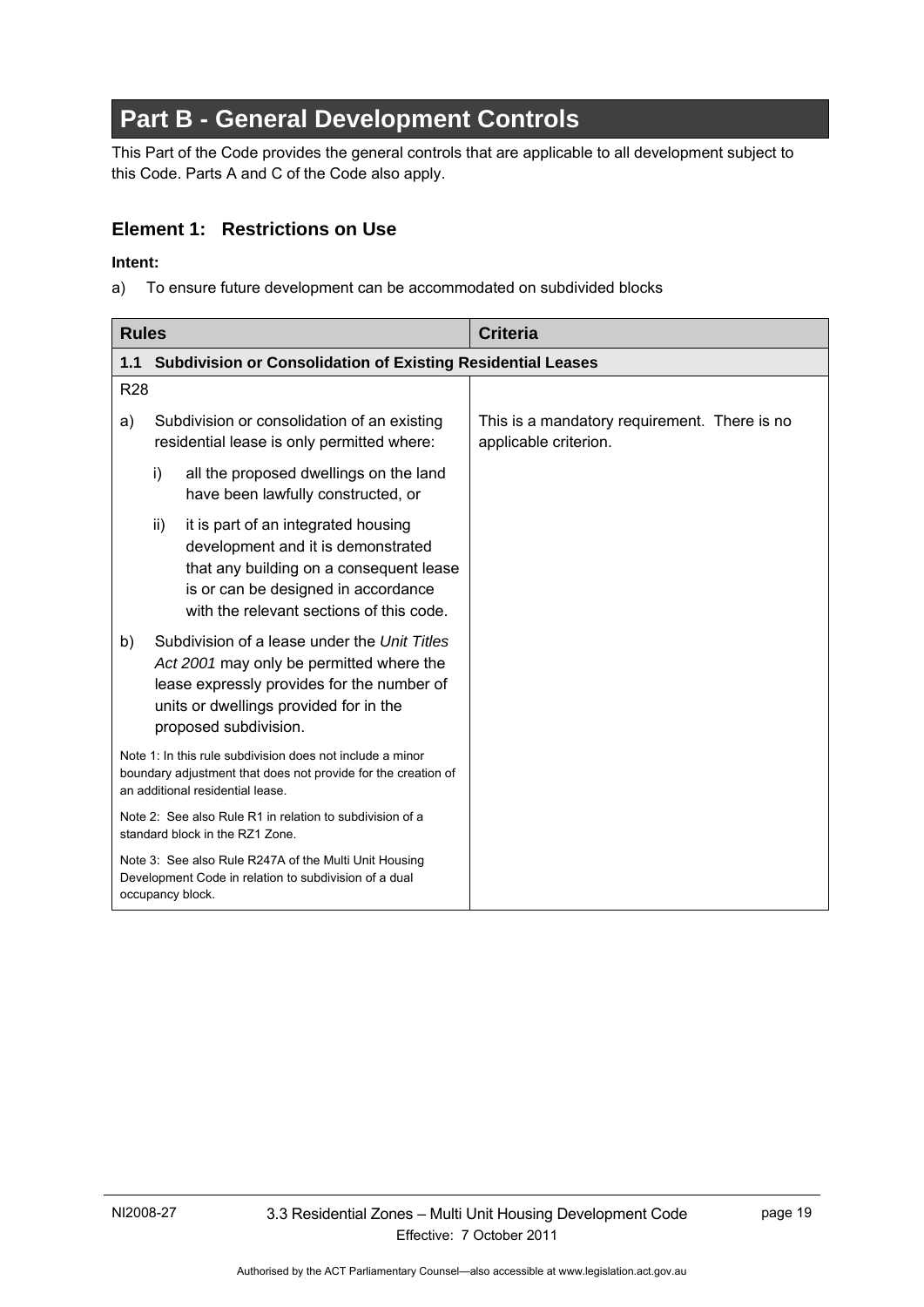# <span id="page-25-0"></span>**Element 2: Building and Site Controls**

- <span id="page-25-1"></span>a) To ensure buildings are compatible with, and complement, the built form, siting and scale of surrounding properties and are of an appropriate residential character
- b) To ensure buildings are designed and sited to:
	- i) provide privacy between neighbours and between occupants and the public
	- ii) provide adequate light and natural ventilation between dwellings
	- iii) provide opportunities for additional landscaping and to deliver quality open space
	- iv) maintain or enhance the streetscape character in existing areas
	- v) establish appropriate and attractive streetscapes in new residential areas
- c) To ensure the amenity of surrounding properties is maintained, particularly in relation to privacy, overshadowing and solar access

<span id="page-25-2"></span>

| <b>Rules</b>                                                                                                                                                                                                                               | <b>Criteria</b>                                                                                                                                                                                                                                                                                    |  |  |
|--------------------------------------------------------------------------------------------------------------------------------------------------------------------------------------------------------------------------------------------|----------------------------------------------------------------------------------------------------------------------------------------------------------------------------------------------------------------------------------------------------------------------------------------------------|--|--|
| 2.1<br><b>Demolition</b>                                                                                                                                                                                                                   |                                                                                                                                                                                                                                                                                                    |  |  |
| R29                                                                                                                                                                                                                                        | C29                                                                                                                                                                                                                                                                                                |  |  |
| In accordance with section 148 of the Planning<br>and Development Act 2007, the application is<br>accompanied by a Statement of Endorsement for<br>utilities (including Water, Sewerage, Stormwater,<br>Electricity and Gas) stating that: | If a Statement of Endorsement is not provided,<br>the application will be referred to relevant utilities<br>in accordance with the requirements of the<br>Planning and Development Act 2007.                                                                                                       |  |  |
| all network infrastructure on or immediately<br>a)<br>adjacent the site has been identified on the<br>plan                                                                                                                                 |                                                                                                                                                                                                                                                                                                    |  |  |
| all potentially hazardous substances and<br>b)<br>conditions (associated with or resulting from<br>the demolition process) that may constitute<br>a risk to utility services have been identified                                          |                                                                                                                                                                                                                                                                                                    |  |  |
| all required network disconnections have<br>c)<br>been identified and the disconnection works<br>comply with utility requirements                                                                                                          |                                                                                                                                                                                                                                                                                                    |  |  |
| all works associated with the demolition<br>d)<br>comply with and are in accordance with<br>utility asset access and protection<br>requirements.                                                                                           |                                                                                                                                                                                                                                                                                                    |  |  |
| 2.2<br><b>National Capital Plan Requirements</b>                                                                                                                                                                                           |                                                                                                                                                                                                                                                                                                    |  |  |
|                                                                                                                                                                                                                                            | C <sub>30</sub>                                                                                                                                                                                                                                                                                    |  |  |
| There is no applicable rule.                                                                                                                                                                                                               | Where a development is subject to Special<br>Requirements under the National Capital Plan, or<br>any relevant Development Control Plan prepared<br>under the National Capital Plan, the development<br>is not inconsistent with the Special Requirements<br>or Development Control Plan. Where any |  |  |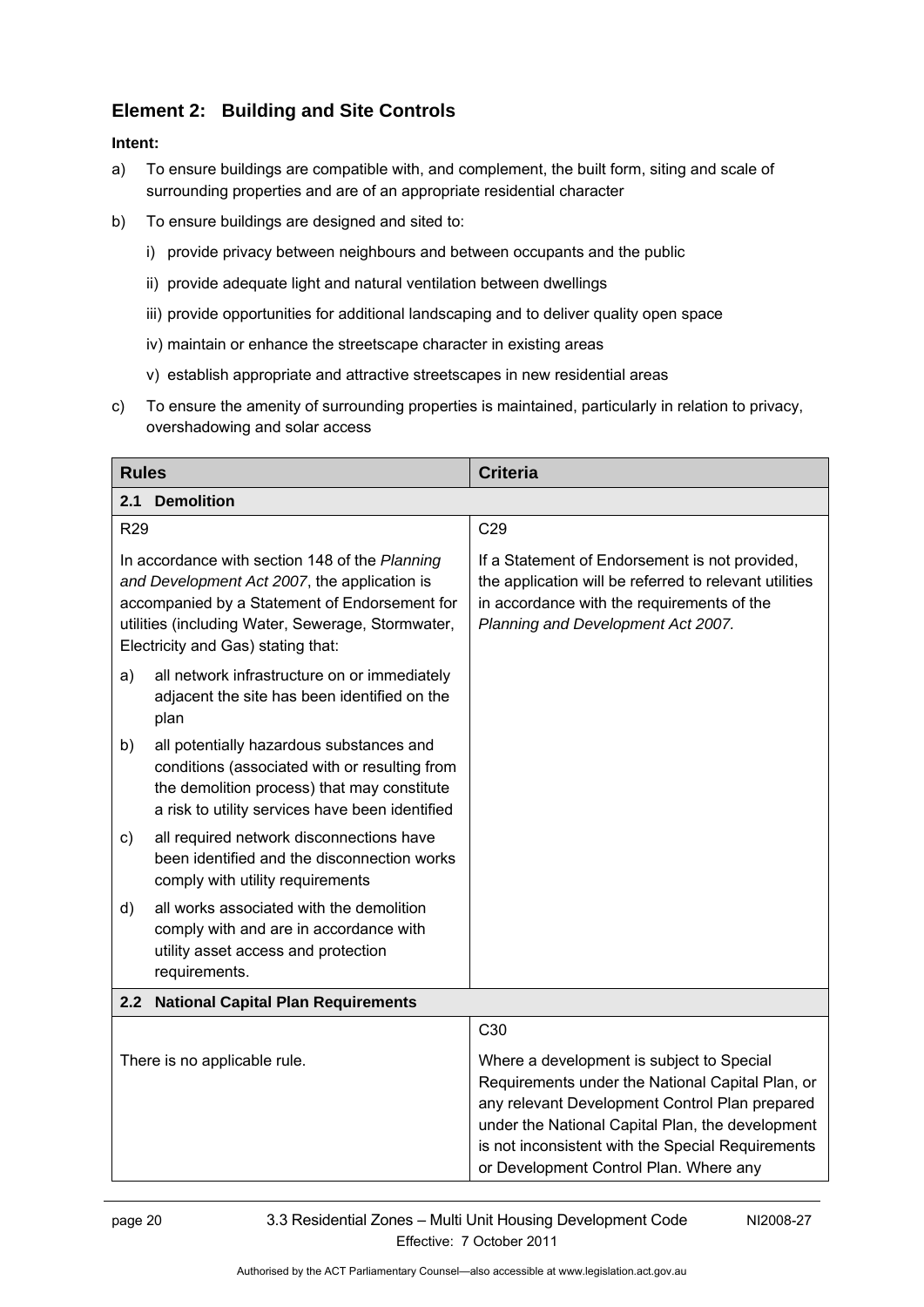| <b>Rules</b>                                                                                                                                                                                                                                                                                                                                                                         | <b>Criteria</b>                                                                                                                                                                                              |
|--------------------------------------------------------------------------------------------------------------------------------------------------------------------------------------------------------------------------------------------------------------------------------------------------------------------------------------------------------------------------------------|--------------------------------------------------------------------------------------------------------------------------------------------------------------------------------------------------------------|
|                                                                                                                                                                                                                                                                                                                                                                                      | provision of this code is inconsistent with Special<br>Requirements under the National Capital Plan, or<br>any relevant Development Control Plan prepared<br>under the National Capital Plan, that provision |
|                                                                                                                                                                                                                                                                                                                                                                                      | has no effect.                                                                                                                                                                                               |
| 2.3<br><b>Conditions</b>                                                                                                                                                                                                                                                                                                                                                             | Development proposals where there are pre-existing approved Lease and Development                                                                                                                            |
| R31                                                                                                                                                                                                                                                                                                                                                                                  | C <sub>31</sub>                                                                                                                                                                                              |
| The development proposal complies with any<br>relevant pre-existing approved Lease and<br>Development Conditions and any required<br>developer's consent has been provided. To the<br>extent of any inconsistency, the requirements of<br>the Lease and Development Conditions will take<br>precedence over any Rules in the Multi Unit<br>Housing Development Code as listed below. | The development meets the intent of the Lease<br>and Development Conditions.                                                                                                                                 |
| <b>Plot Ratio</b>                                                                                                                                                                                                                                                                                                                                                                    |                                                                                                                                                                                                              |
| <b>Building Envelope</b>                                                                                                                                                                                                                                                                                                                                                             |                                                                                                                                                                                                              |
| <b>Building Height</b>                                                                                                                                                                                                                                                                                                                                                               |                                                                                                                                                                                                              |
| Site Area Requirements                                                                                                                                                                                                                                                                                                                                                               |                                                                                                                                                                                                              |
| Parking                                                                                                                                                                                                                                                                                                                                                                              |                                                                                                                                                                                                              |
| Water Sensitive Urban Design                                                                                                                                                                                                                                                                                                                                                         |                                                                                                                                                                                                              |
| <b>Front Street Setback</b>                                                                                                                                                                                                                                                                                                                                                          |                                                                                                                                                                                                              |
| Side Setback                                                                                                                                                                                                                                                                                                                                                                         |                                                                                                                                                                                                              |
| <b>Rear Setback</b>                                                                                                                                                                                                                                                                                                                                                                  |                                                                                                                                                                                                              |
| <b>Building Design</b>                                                                                                                                                                                                                                                                                                                                                               |                                                                                                                                                                                                              |
| <b>Materials and Finish</b>                                                                                                                                                                                                                                                                                                                                                          |                                                                                                                                                                                                              |
| Interface                                                                                                                                                                                                                                                                                                                                                                            |                                                                                                                                                                                                              |
| <b>Vehicle Access</b>                                                                                                                                                                                                                                                                                                                                                                |                                                                                                                                                                                                              |
| Solar Access                                                                                                                                                                                                                                                                                                                                                                         |                                                                                                                                                                                                              |
| Private Open Space                                                                                                                                                                                                                                                                                                                                                                   |                                                                                                                                                                                                              |
| Landscaping<br>$\bullet$                                                                                                                                                                                                                                                                                                                                                             |                                                                                                                                                                                                              |
| 2.4                                                                                                                                                                                                                                                                                                                                                                                  | Development proposals where the Estate Development Plan is subject to a Precinct Code                                                                                                                        |
| R32                                                                                                                                                                                                                                                                                                                                                                                  | C32                                                                                                                                                                                                          |
| The development proposal complies with all<br>relevant rules in the relevant Precinct Code (if<br>any).                                                                                                                                                                                                                                                                              | The development meets all relevant criteria in the<br>relevant Precinct Code (if any).                                                                                                                       |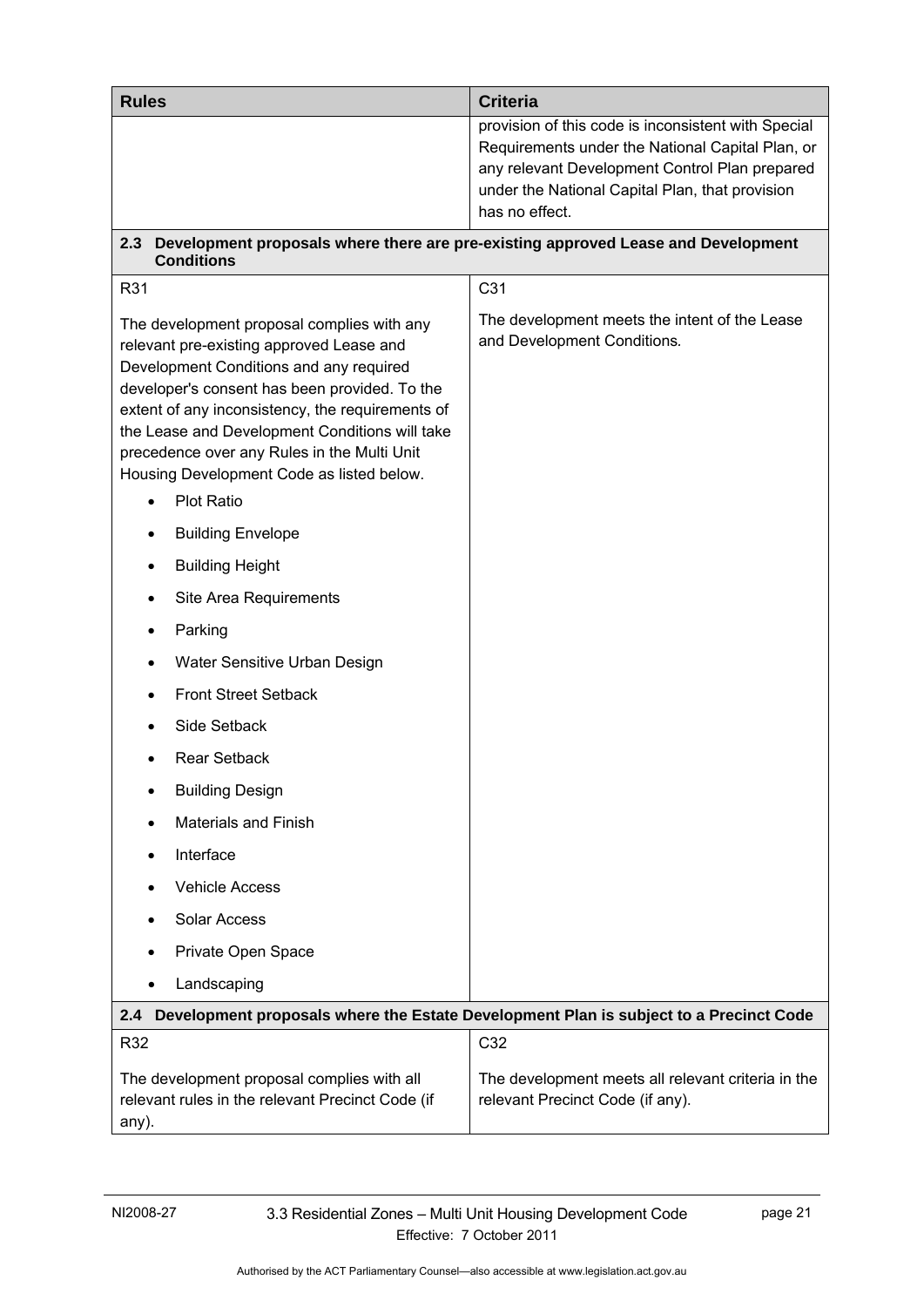| <b>Rules</b><br><b>Criteria</b>                                                                                                                                                                                                |                                                                                                                                                                                                                                                                                                                                            |
|--------------------------------------------------------------------------------------------------------------------------------------------------------------------------------------------------------------------------------|--------------------------------------------------------------------------------------------------------------------------------------------------------------------------------------------------------------------------------------------------------------------------------------------------------------------------------------------|
| 2.5<br>Height (number of storeys)                                                                                                                                                                                              |                                                                                                                                                                                                                                                                                                                                            |
|                                                                                                                                                                                                                                | C <sub>33</sub>                                                                                                                                                                                                                                                                                                                            |
| There is no applicable rule.                                                                                                                                                                                                   | Notwithstanding any other provision relating to<br>height, on land where a lawfully constructed<br>building exceeds two storeys in height, a new<br>building or buildings up to the height of the<br>existing building may be permitted subject to<br>consideration of any adverse impact resulting<br>from any increase in building bulk. |
| 2.6 Plot Ratio                                                                                                                                                                                                                 |                                                                                                                                                                                                                                                                                                                                            |
|                                                                                                                                                                                                                                | C34**                                                                                                                                                                                                                                                                                                                                      |
| There is no applicable rule.                                                                                                                                                                                                   | Notwithstanding any other provision relating to<br>plot ratio, on land where a lawfully constructed<br>building exceeds the stipulated maximum plot<br>ratio, a new building or buildings up to the same<br>plot ratio may be permitted:                                                                                                   |
|                                                                                                                                                                                                                                | subject to consideration of any adverse<br>a)<br>impact resulting from increase in building<br>bulk                                                                                                                                                                                                                                        |
|                                                                                                                                                                                                                                | if, and only if, the development does not<br>b)<br>involve an increase in the number of<br>dwellings on the land.                                                                                                                                                                                                                          |
| 2.7 Bushfire                                                                                                                                                                                                                   |                                                                                                                                                                                                                                                                                                                                            |
| <b>R34A</b>                                                                                                                                                                                                                    |                                                                                                                                                                                                                                                                                                                                            |
| Where identified in a precinct code or lease and<br>development conditions, buildings are to be<br>designed and constructed in accordance with the<br>specified bushfire construction level of Australian<br>Standard AS 3959. | This is a mandatory requirement. There is no<br>applicable criterion.                                                                                                                                                                                                                                                                      |

\*\* Note: The gross floor area of the development used in the calculation of the plot ratio shall be taken to be the gross floor area of the buildings plus 18m² for each roofed open car space or car port provided to meet Territory requirements for resident car parking (not including basement car parking) and the area of any balcony that is roofed and substantially enclosed by solid walls.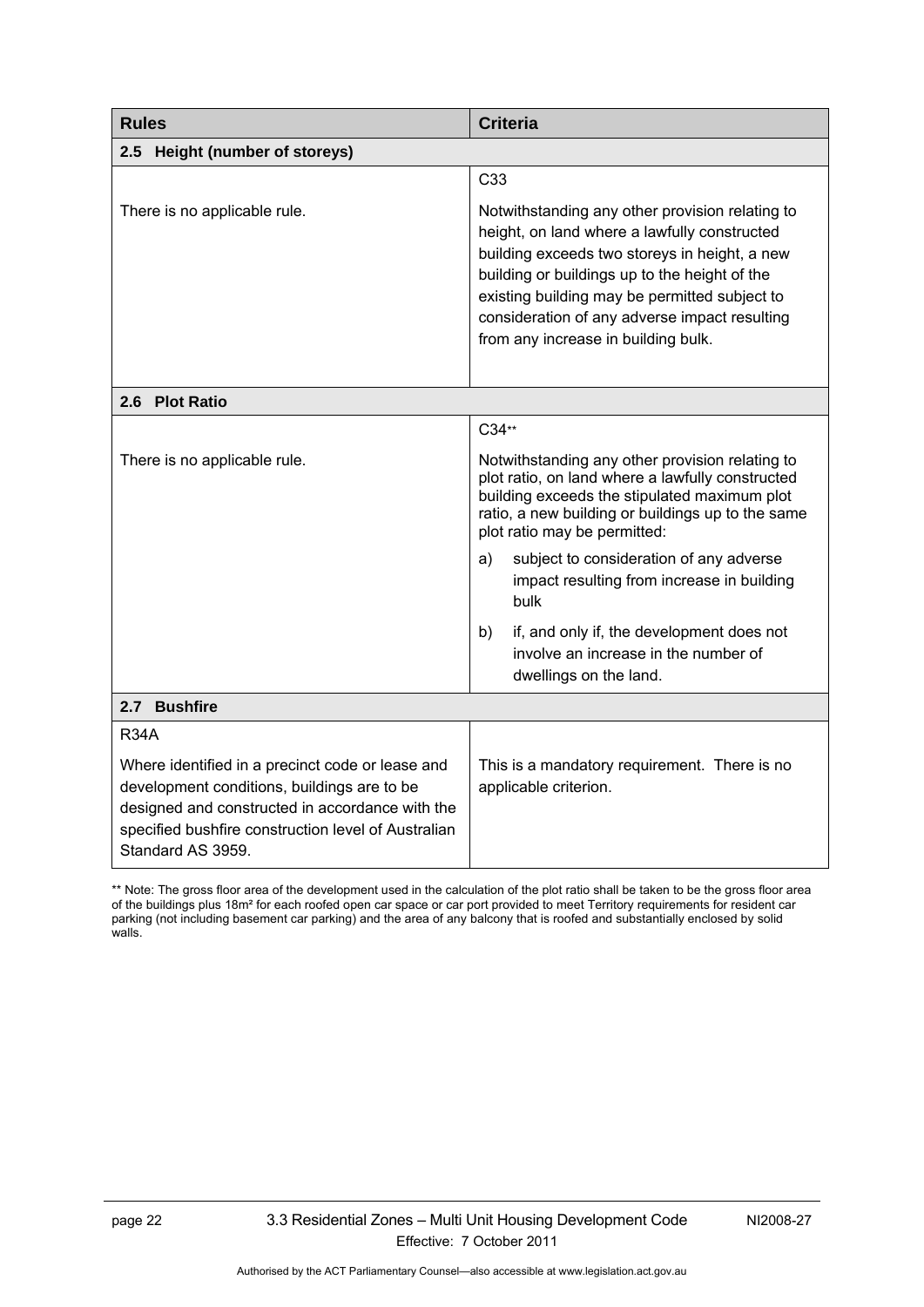# <span id="page-28-0"></span>**Element 3: Built Form**

**Intent:** 

a) To provide safe and accessible neighbourhoods

<span id="page-28-2"></span><span id="page-28-1"></span>

| <b>Rules</b>                                                | <b>Criteria</b>                                                                                                 |  |
|-------------------------------------------------------------|-----------------------------------------------------------------------------------------------------------------|--|
| <b>Crime Prevention Through Environmental Design</b><br>3.1 |                                                                                                                 |  |
|                                                             | C <sub>35</sub>                                                                                                 |  |
| There is no applicable rule.                                | The development meets the requirements of the<br>Crime Prevention Through Environmental Design<br>General Code. |  |
| 3.2 Access and Mobility                                     |                                                                                                                 |  |
|                                                             | C <sub>36</sub>                                                                                                 |  |
| There is no applicable rule.                                | The development meets the requirements of the<br>Access and Mobility General Code.                              |  |

# **Element 4: Parking and Site Access**

#### **Intent:**

a) To ensure traffic generation and parking are considered as part of the overall design of the development

| <b>Rules</b>                     | <b>Criteria</b>                                                                                                                                                                                                          |  |
|----------------------------------|--------------------------------------------------------------------------------------------------------------------------------------------------------------------------------------------------------------------------|--|
| <b>Traffic Generation</b><br>4.1 |                                                                                                                                                                                                                          |  |
|                                  | C <sub>37</sub>                                                                                                                                                                                                          |  |
| There is no applicable rule.     | The existing road network can accommodate the<br>amount of traffic that is likely to be generated by<br>the development.                                                                                                 |  |
| 4.2 Parking                      |                                                                                                                                                                                                                          |  |
|                                  | C <sub>38</sub>                                                                                                                                                                                                          |  |
| There is no applicable rule.     | Car and bicycle parking complies with the<br>requirements of the Parking and Vehicular<br>Access General Code and AS 2890.1 - The<br>Australian Standard for Off-Street Parking and<br>the Bicycle Parking General Code. |  |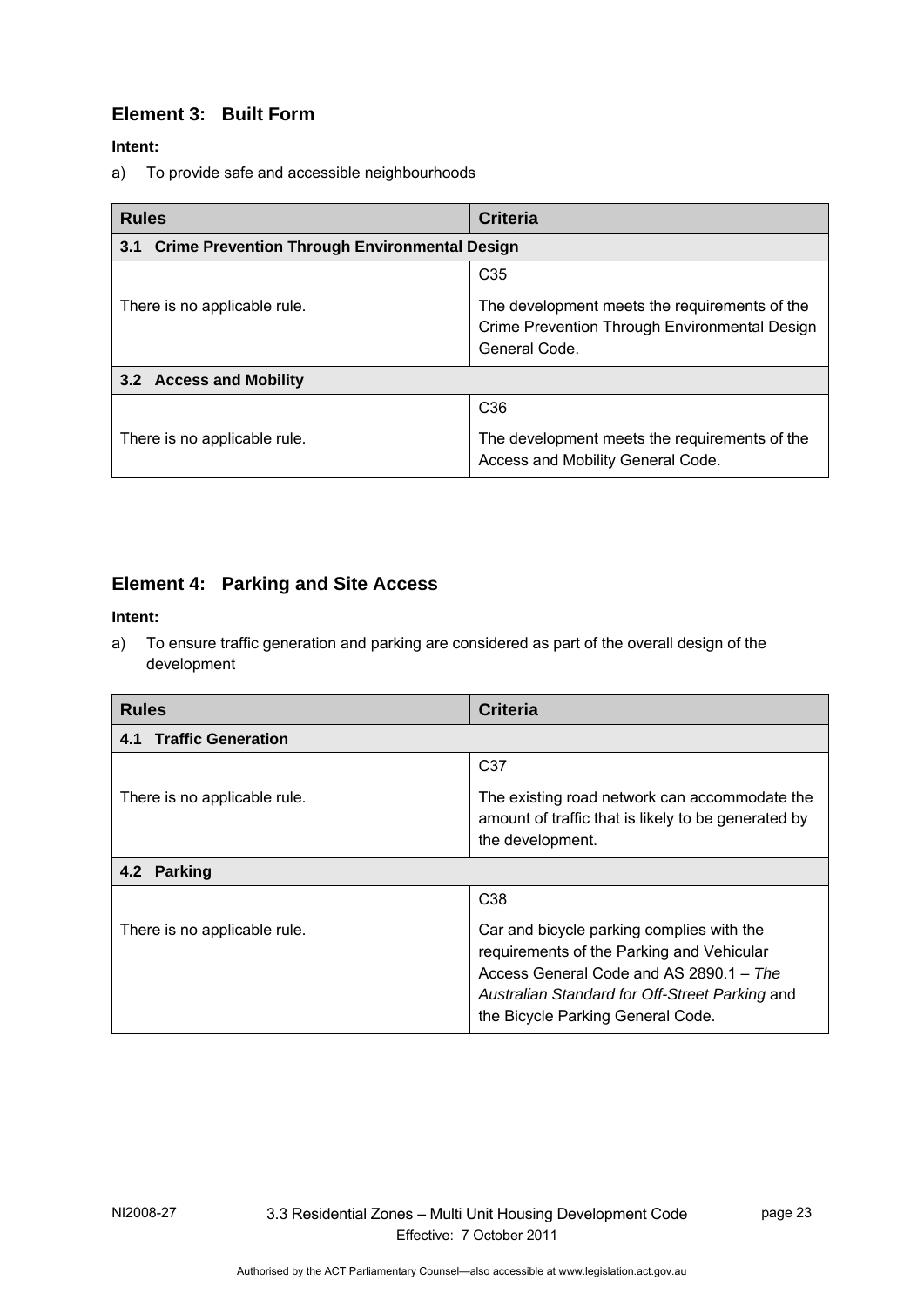# <span id="page-29-0"></span>**Element 6: Environment**

#### **Intent:**

- a) To identify and mitigate potential on-site and off-site environmental impacts of development and incorporate alternative design options where necessary
- b) Buildings are designed to provide for the retention of existing significant vegetation and minimise impact on landform
- c) To ensure preservation of areas, or items, of heritage significance that are valued by the community
- d) To encourage harvesting of rainwater and the efficient use of water resources
- e) Note: Refer to the Water Ways: Water Sensitive Urban Design General Code for more information on Water Sensitive Urban Design

<span id="page-29-1"></span>

| <b>Rules</b>                                                                                                                                                                                                                                                                                                                                                                                                                                                | <b>Criteria</b>                                                                                                                                                                                                                                                                                              |  |
|-------------------------------------------------------------------------------------------------------------------------------------------------------------------------------------------------------------------------------------------------------------------------------------------------------------------------------------------------------------------------------------------------------------------------------------------------------------|--------------------------------------------------------------------------------------------------------------------------------------------------------------------------------------------------------------------------------------------------------------------------------------------------------------|--|
| 6.1<br><b>Heritage</b>                                                                                                                                                                                                                                                                                                                                                                                                                                      |                                                                                                                                                                                                                                                                                                              |  |
| R39                                                                                                                                                                                                                                                                                                                                                                                                                                                         | C <sub>39</sub>                                                                                                                                                                                                                                                                                              |  |
| In accordance with section 148 of the Planning<br>and Development Act 2007, applications for<br>developments on land or buildings subject to<br>provisional registration or registration under s.41<br>of the Heritage Act 2004 are accompanied by<br>advice from the Heritage Council stating that the<br>development meets the requirements of the<br>Heritage Act 2004.                                                                                  | If advice from the Heritage Council is required,<br>but not provided, then the application will be<br>referred to the Heritage Council in accordance<br>with the requirements of the Planning and<br>Development Act 2007.                                                                                   |  |
| 6.2 Trees                                                                                                                                                                                                                                                                                                                                                                                                                                                   |                                                                                                                                                                                                                                                                                                              |  |
| R40                                                                                                                                                                                                                                                                                                                                                                                                                                                         | C40                                                                                                                                                                                                                                                                                                          |  |
| In accordance with section 148 of the Planning<br>and Development Act 2007, where the<br>development proposal requires groundwork<br>within the tree protection zone of a protected tree,<br>or is likely to cause damage to or removal of, any<br>protected trees, the application is accompanied<br>by a Tree Management Plan approved under the<br>Tree Protection Act 2005.<br>Note: 'Protected tree' is defined under the Tree<br>Protection Act 2005. | If an approved Tree Management Plan is<br>required, but not provided, then a draft Tree<br>Management Plan is to accompany the<br>application. The draft Tree Management Plan will<br>be referred to the relevant agency in accordance<br>with the requirements of the Planning and<br>Development Act 2007. |  |

<span id="page-29-2"></span>Authorised by the ACT Parliamentary Counsel—also accessible at www.legislation.act.gov.au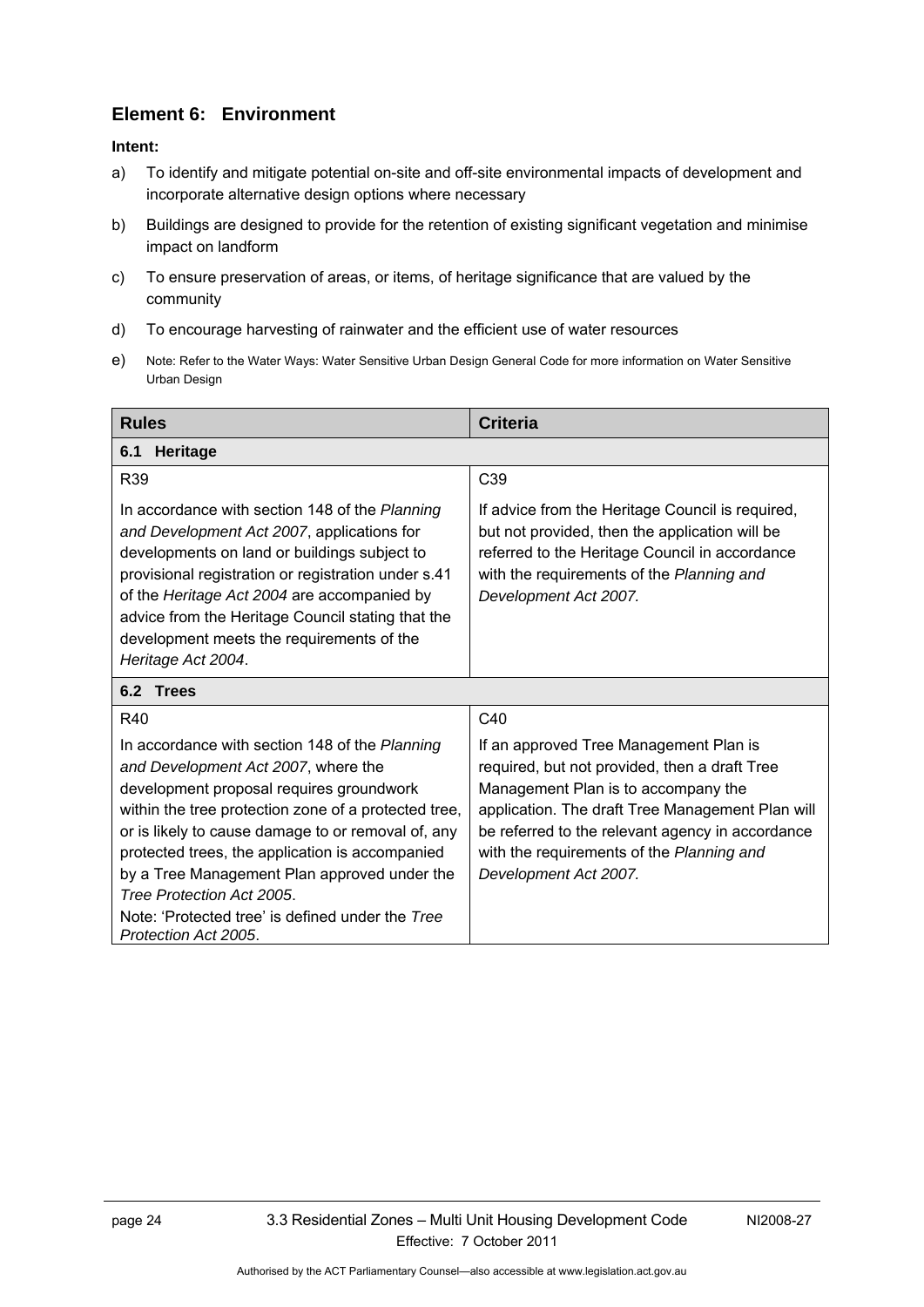<span id="page-30-1"></span><span id="page-30-0"></span>

| <b>Rules</b>                                                                                                                                                                                                                                                                                                                                                                                                                                                                                                            | <b>Criteria</b>                                                                                                                                                                                                                                                                                                                                                                                                                              |  |
|-------------------------------------------------------------------------------------------------------------------------------------------------------------------------------------------------------------------------------------------------------------------------------------------------------------------------------------------------------------------------------------------------------------------------------------------------------------------------------------------------------------------------|----------------------------------------------------------------------------------------------------------------------------------------------------------------------------------------------------------------------------------------------------------------------------------------------------------------------------------------------------------------------------------------------------------------------------------------------|--|
| <b>6.3 Hazardous Materials</b>                                                                                                                                                                                                                                                                                                                                                                                                                                                                                          |                                                                                                                                                                                                                                                                                                                                                                                                                                              |  |
| R41                                                                                                                                                                                                                                                                                                                                                                                                                                                                                                                     | C41                                                                                                                                                                                                                                                                                                                                                                                                                                          |  |
| For the demolition of multi-unit housing (including<br>garages and carports) constructed* prior to 1985,<br>and Commercial / Industrial premises constructed<br>prior to 2005, a Hazardous Materials Survey<br>(including an asbestos survey) is carried out and<br>signed by an appropriately licensed person and is<br>endorsed by Environment Protection.                                                                                                                                                            | If an endorsed Hazardous Materials Survey is not<br>provided the application will be referred to the<br>relevant agency in accordance with the<br>requirements of the Planning and Development<br>Act 2007.                                                                                                                                                                                                                                  |  |
| The Survey is provided and covers the disposal<br>of hazardous materials, showing that:                                                                                                                                                                                                                                                                                                                                                                                                                                 |                                                                                                                                                                                                                                                                                                                                                                                                                                              |  |
| a) Hazardous material disposal (including<br>asbestos) is to be at a licensed disposal facility in<br>the ACT                                                                                                                                                                                                                                                                                                                                                                                                           |                                                                                                                                                                                                                                                                                                                                                                                                                                              |  |
| b) If hazardous materials are to be transported for<br>disposal interstate, approval from the<br>Environment Protection Authority is obtained prior<br>to removal of material from the site                                                                                                                                                                                                                                                                                                                             |                                                                                                                                                                                                                                                                                                                                                                                                                                              |  |
| c) An appropriately licensed contractor is<br>engaged for the removal and transport of all<br>hazardous materials (including asbestos) present<br>at the site.                                                                                                                                                                                                                                                                                                                                                          |                                                                                                                                                                                                                                                                                                                                                                                                                                              |  |
| * construction date means the date when the<br>Certificate of Occupancy was issued                                                                                                                                                                                                                                                                                                                                                                                                                                      |                                                                                                                                                                                                                                                                                                                                                                                                                                              |  |
| <b>6.4 Contamination</b>                                                                                                                                                                                                                                                                                                                                                                                                                                                                                                |                                                                                                                                                                                                                                                                                                                                                                                                                                              |  |
| R42                                                                                                                                                                                                                                                                                                                                                                                                                                                                                                                     | C42                                                                                                                                                                                                                                                                                                                                                                                                                                          |  |
| For all residential developments with 3 or more<br>dwellings, or sites that are located adjacent to a<br>potentially polluting source (including a service<br>station), a statement is provided that the potential<br>for land contamination has been assessed in<br>accordance with the ACT Government Strategic<br>Plan - Contaminated Sites Management 1995<br>and the Contaminated Sites Environment<br>Protection Policy 2000, and it is demonstrated<br>that the land is suitable for the proposed<br>development | For all residential developments with 3 or more<br>dwellings, or sites that are likely to have<br>contaminated groundwater due to location<br>adjacent to a potentially polluting source<br>(including a service station), if a statement that<br>the site has been assessed is not provided, the<br>application will be referred to the relevant agency<br>in accordance with the requirements of the<br>Planning and Development Act 2007. |  |
| 6.5 Erosion and Sediment Control                                                                                                                                                                                                                                                                                                                                                                                                                                                                                        |                                                                                                                                                                                                                                                                                                                                                                                                                                              |  |
| R43                                                                                                                                                                                                                                                                                                                                                                                                                                                                                                                     | C43                                                                                                                                                                                                                                                                                                                                                                                                                                          |  |
| For sites less than 0.3 of a hectare, a plan is<br>provided to demonstrate that the development<br>complies with the ACT Environment Protection<br>Authority, Environment Protection Guidelines for<br>Construction and Land Development in the ACT,<br>August 2007.                                                                                                                                                                                                                                                    | If a plan is not provided, the application will be<br>referred to the relevant agency in accordance<br>with the requirements of the Planning and<br>Development Act 2007.                                                                                                                                                                                                                                                                    |  |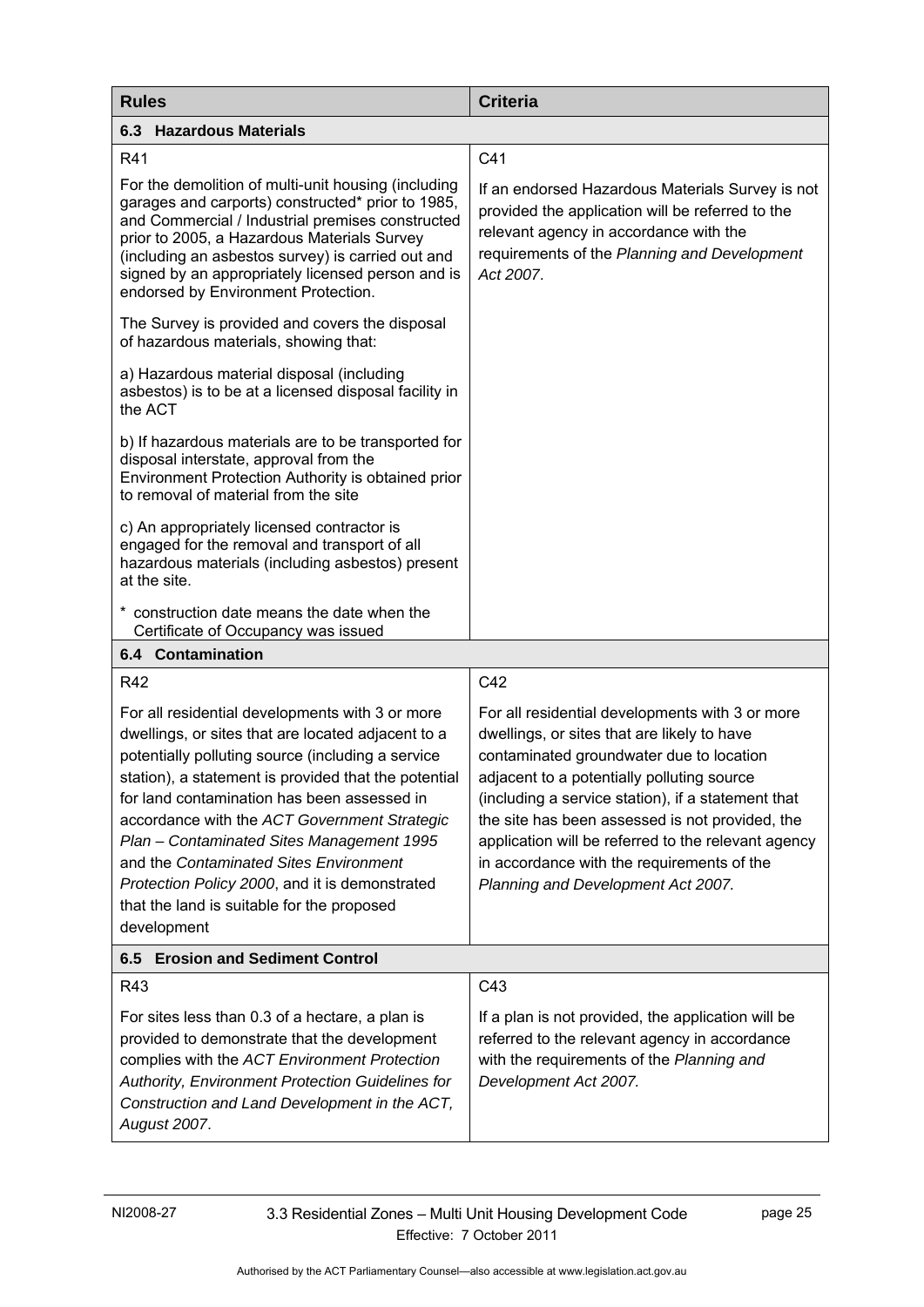| <b>Rules</b>                                                                                                                                                                                                                                                                                                                                                                                                               | <b>Criteria</b>                                                                                                                                                                                                                                                        |  |
|----------------------------------------------------------------------------------------------------------------------------------------------------------------------------------------------------------------------------------------------------------------------------------------------------------------------------------------------------------------------------------------------------------------------------|------------------------------------------------------------------------------------------------------------------------------------------------------------------------------------------------------------------------------------------------------------------------|--|
| R44                                                                                                                                                                                                                                                                                                                                                                                                                        | C44                                                                                                                                                                                                                                                                    |  |
| For development on a site greater than 0.3 of a<br>hectare, the application is accompanied by an<br>Erosion and Sediment Control Plan endorsed by<br>the ACT Environment Protection Authority.                                                                                                                                                                                                                             | If an endorsed Sediment and Erosion Control<br>Plan is not provided the application will be<br>referred to the relevant agency in accordance<br>with the requirements of the Planning and<br>Development Act 2007.                                                     |  |
| 6.6 Signs                                                                                                                                                                                                                                                                                                                                                                                                                  |                                                                                                                                                                                                                                                                        |  |
|                                                                                                                                                                                                                                                                                                                                                                                                                            | C45                                                                                                                                                                                                                                                                    |  |
| There is no applicable rule.                                                                                                                                                                                                                                                                                                                                                                                               | Signs comply with the Signs General Code.                                                                                                                                                                                                                              |  |
| 6.7 Water Sensitive Urban Design - Mains Water Consumption<br>Note: Refer to the Water Ways: Water Sensitive Urban Design General Code for more information on Water Sensitive Urban<br>Design                                                                                                                                                                                                                             |                                                                                                                                                                                                                                                                        |  |
| <b>R46</b>                                                                                                                                                                                                                                                                                                                                                                                                                 |                                                                                                                                                                                                                                                                        |  |
| Evidence is provided that shows the development<br>achieves a minimum 40% reduction in mains<br>water consumption compared to an equivalent<br>development constructed in 2003 using the<br>ACTPLA on-line assessment tool or another tool<br>as included in the Water Ways: Water Sensitive<br>Urban Design General Code. The 40% target is<br>met without any reliance on landscaping<br>measures to reduce consumption. | This is a mandatory requirement. There is no<br>applicable criterion.                                                                                                                                                                                                  |  |
| This requirement does not apply for extensions<br>with an increase in the combined roof area,<br>driveway, car manoeuvring areas and car parking<br>areas of less than 25% of the original area.                                                                                                                                                                                                                           |                                                                                                                                                                                                                                                                        |  |
| 6.8 Water Sensitive Urban Design - Stormwater Quality and Quantity                                                                                                                                                                                                                                                                                                                                                         |                                                                                                                                                                                                                                                                        |  |
| Note: Refer to the Water Ways: Water Sensitive Urban Design General Code for more information on Water Sensitive Urban<br>Design                                                                                                                                                                                                                                                                                           |                                                                                                                                                                                                                                                                        |  |
| <b>R47</b>                                                                                                                                                                                                                                                                                                                                                                                                                 | C47                                                                                                                                                                                                                                                                    |  |
| All sites of size greater than $2,000m^2$ need to<br>provide evidence of stormwater storage greater<br>than or equal to the volume of 1.4kL per 100 $m2$ of<br>impervious area and release over a period of 1 to<br>3 days. 50% of the volume of rainwater tanks<br>connected to at least the toilet and all external<br>taps may be regarded as contributing towards<br>this requirement.                                 | Evidence is provided that demonstrates that for<br>all sites of size greater than $2,000m^2$ , a reduction<br>of 1-in-3 month stormwater peak run off flow to<br>pre-development levels with release of captured<br>flow over a period of 1 to 3 days can be achieved. |  |
| This requirement does not apply for extensions<br>with an increase in the combined roof area,<br>driveway, car manoeuvring areas and car parking<br>areas of less than 25% of the original area.                                                                                                                                                                                                                           | This requirement does not apply for extensions<br>with an increase in the combined roof area,<br>driveway, car manoeuvring areas and car parking<br>areas of less than 25% of the original area.                                                                       |  |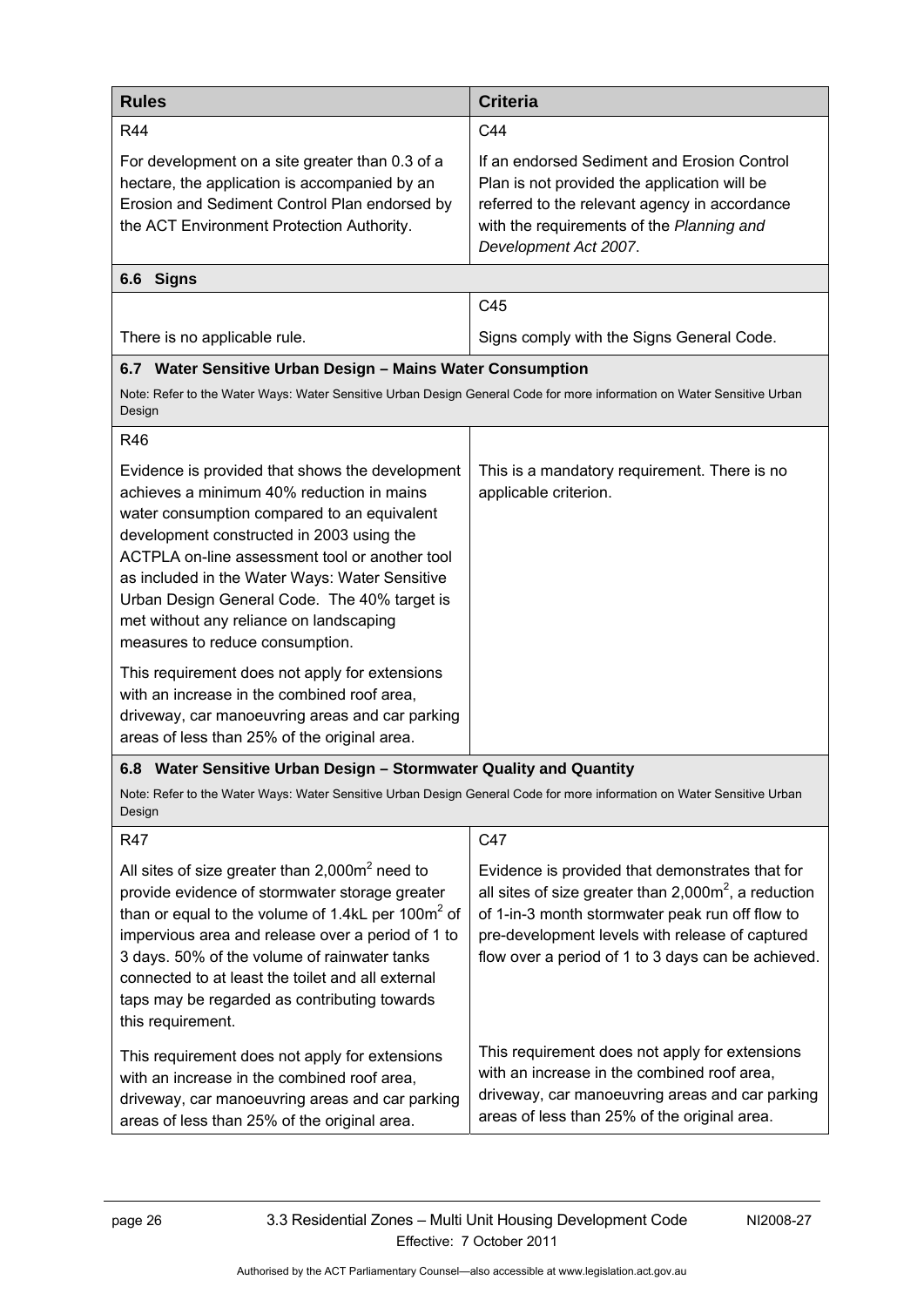<span id="page-32-2"></span><span id="page-32-1"></span><span id="page-32-0"></span>

| <b>Rules</b>                                                                                                                                                                                                                         | <b>Criteria</b>                                                                                                                                                                                                                                                            |
|--------------------------------------------------------------------------------------------------------------------------------------------------------------------------------------------------------------------------------------|----------------------------------------------------------------------------------------------------------------------------------------------------------------------------------------------------------------------------------------------------------------------------|
| <b>R48</b>                                                                                                                                                                                                                           | C48                                                                                                                                                                                                                                                                        |
| Sites of size greater than $5,000m^2$ need to                                                                                                                                                                                        | Sites of size greater than $5,000m^2$ need to                                                                                                                                                                                                                              |
| provide evidence showing a reduction in average                                                                                                                                                                                      | provide evidence showing a reduction in average                                                                                                                                                                                                                            |
| annual stormwater pollutant export load of:                                                                                                                                                                                          | annual stormwater pollutant export load of:                                                                                                                                                                                                                                |
| suspended solids by 60%                                                                                                                                                                                                              | suspended solids by 60%                                                                                                                                                                                                                                                    |
| a)                                                                                                                                                                                                                                   | a)                                                                                                                                                                                                                                                                         |
| total phosphorous by 45%                                                                                                                                                                                                             | total phosphorous by 45%                                                                                                                                                                                                                                                   |
| b)                                                                                                                                                                                                                                   | b)                                                                                                                                                                                                                                                                         |
| total nitrogen by 40%                                                                                                                                                                                                                | total nitrogen by 40%                                                                                                                                                                                                                                                      |
| C)                                                                                                                                                                                                                                   | C)                                                                                                                                                                                                                                                                         |
| compared to an urban catchment with no water                                                                                                                                                                                         | compared to an urban catchment with no water                                                                                                                                                                                                                               |
| quality management controls, using the MUSIC                                                                                                                                                                                         | quality management controls, using any other                                                                                                                                                                                                                               |
| model to demonstrate compliance.                                                                                                                                                                                                     | method.                                                                                                                                                                                                                                                                    |
| This requirement does not apply for extensions                                                                                                                                                                                       | This requirement does not apply for extensions                                                                                                                                                                                                                             |
| with an increase in the combined roof area,                                                                                                                                                                                          | with an increase in the combined roof area,                                                                                                                                                                                                                                |
| driveway, car manoeuvring areas and car parking                                                                                                                                                                                      | driveway, car manoeuvring areas and car parking                                                                                                                                                                                                                            |
| areas of less than 25% of the original area.                                                                                                                                                                                         | areas of less than 25% of the original area.                                                                                                                                                                                                                               |
| R49                                                                                                                                                                                                                                  | C49                                                                                                                                                                                                                                                                        |
| All sites of size greater than $2,000m^2$ and subject<br>to redevelopment need to ensure that the<br>capacity of the existing pipe (minor) stormwater<br>connection to the site is not exceeded in the 1-in-<br>10 year storm event. | Evidence is provided by a suitably qualified<br>person that shows that for all sites of size greater<br>than $2,000m^2$ and subject to redevelopment.<br><b>EITHER</b>                                                                                                     |
| All sites of size greater than $2,000m^2$ and subject                                                                                                                                                                                | a reduction of 1-in-5 year and 1-in-100 year                                                                                                                                                                                                                               |
| to redevelopment need to ensure that the                                                                                                                                                                                             | stormwater peak run off flow to pre-development                                                                                                                                                                                                                            |
| capacity of the existing overland (major)                                                                                                                                                                                            | levels. See WaterWays General Code for more                                                                                                                                                                                                                                |
| stormwater system to the site is not exceeded in                                                                                                                                                                                     | detail.                                                                                                                                                                                                                                                                    |
| the 1-in-100 year storm event.                                                                                                                                                                                                       | 0R                                                                                                                                                                                                                                                                         |
|                                                                                                                                                                                                                                      | That the capacity of the downstream piped<br>stormwater system to its outlet with an open<br>channel is not exceeded in the 1-in-10 year storm<br>event.                                                                                                                   |
| For estate and multiple block developments<br>larger than 5000 $m^2$ , retardation of stormwater to<br>meet the above requirements are to be met at the<br>estate scale rather than by measures on<br>individual blocks.             | For estate and multiple block developments<br>larger than 5000 $m^2$ , retardation of stormwater to<br>meet the above requirements are to be met at the<br>estate scale unless it can be demonstrated that<br>this is less feasible than measures on individual<br>blocks. |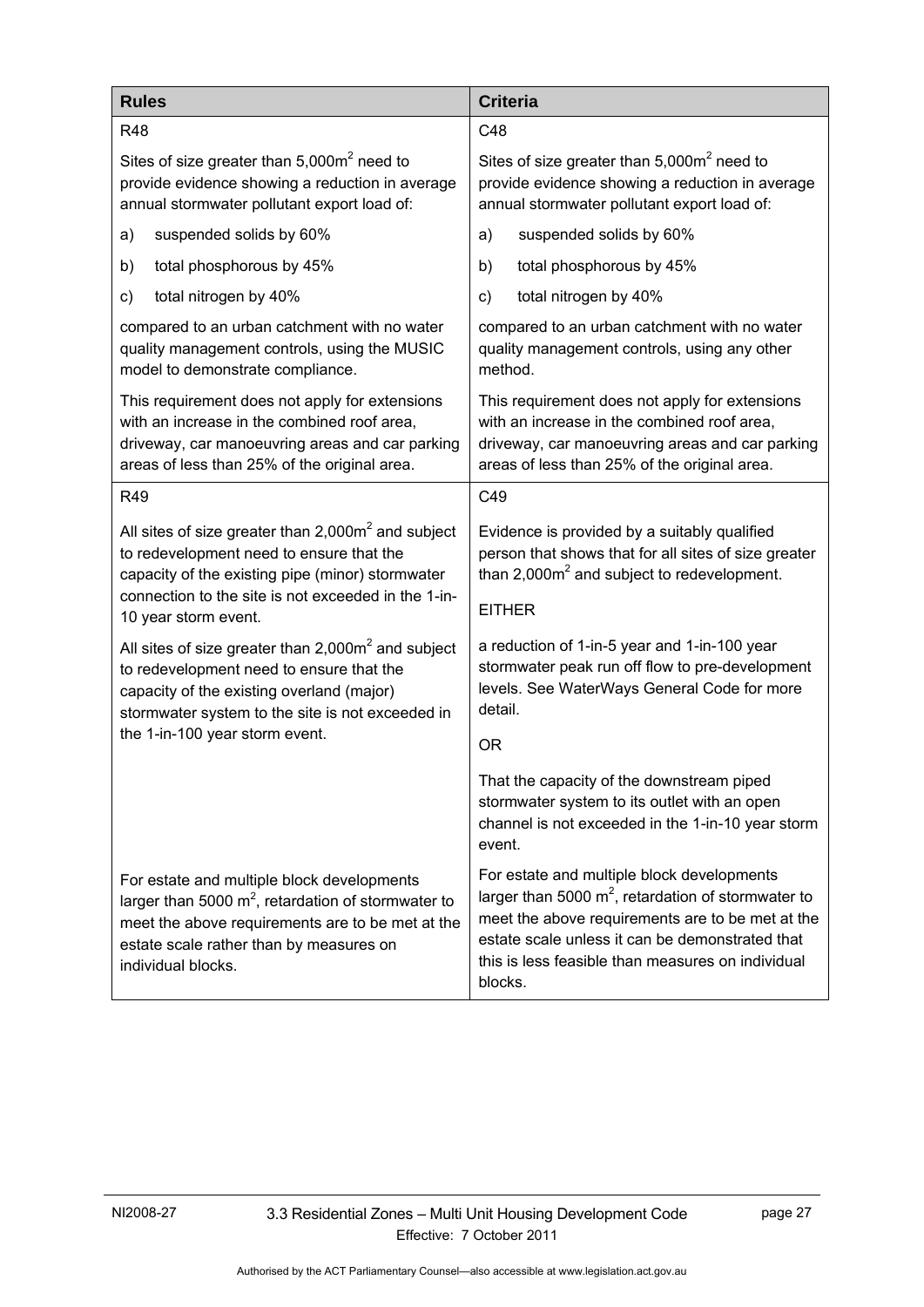### <span id="page-33-0"></span>**Element 7: Services**

- a) To ensure adequate provision of services to cater for demand from residents
- b) To protect easements and service reservations

<span id="page-33-5"></span><span id="page-33-4"></span><span id="page-33-3"></span><span id="page-33-2"></span><span id="page-33-1"></span>

| <b>Rules</b>                                                                                                                                                                                                                                                                                                                                                                                                                                                                                                                                                                                                                                                                 | <b>Criteria</b>                                                                                                                                                                                                                                                                                                                                                                                                                                                                                                                                                           |
|------------------------------------------------------------------------------------------------------------------------------------------------------------------------------------------------------------------------------------------------------------------------------------------------------------------------------------------------------------------------------------------------------------------------------------------------------------------------------------------------------------------------------------------------------------------------------------------------------------------------------------------------------------------------------|---------------------------------------------------------------------------------------------------------------------------------------------------------------------------------------------------------------------------------------------------------------------------------------------------------------------------------------------------------------------------------------------------------------------------------------------------------------------------------------------------------------------------------------------------------------------------|
| 7.1 Waste Management                                                                                                                                                                                                                                                                                                                                                                                                                                                                                                                                                                                                                                                         |                                                                                                                                                                                                                                                                                                                                                                                                                                                                                                                                                                           |
| <b>R50</b>                                                                                                                                                                                                                                                                                                                                                                                                                                                                                                                                                                                                                                                                   | C <sub>50</sub>                                                                                                                                                                                                                                                                                                                                                                                                                                                                                                                                                           |
| Where the development will generate a total of 20<br>cubic metres or greater of demolition and/or<br>construction waste and/or excavation material,<br>the application is accompanied by a Statement of<br>Compliance from the Department of Territory and<br>Municipal Services stating that the waste facilities<br>and management associated with the<br>development are in accordance with the current<br>version of the Development Control Code for<br>Best Practice Waste Management in the ACT.                                                                                                                                                                      | Development is in accordance with the current<br>version of the Development Control Code for<br>Best Practice Waste Management in the ACT.<br>If the development will generate a total of 20<br>cubic metres or greater of demolition and/or<br>construction waste and/or excavation material<br>and a Statement of Compliance is not provided,<br>the application will be referred to the Department<br>of Territory and Municipal Services in<br>accordance with the requirements of the<br>Planning and Development Act 2007 for<br>assessment against the above code. |
| <b>Servicing and Site Management</b><br>7.2                                                                                                                                                                                                                                                                                                                                                                                                                                                                                                                                                                                                                                  |                                                                                                                                                                                                                                                                                                                                                                                                                                                                                                                                                                           |
| R <sub>51</sub>                                                                                                                                                                                                                                                                                                                                                                                                                                                                                                                                                                                                                                                              | C <sub>51</sub>                                                                                                                                                                                                                                                                                                                                                                                                                                                                                                                                                           |
| In accordance with section 148 of the Planning<br>and Development Act 2007, the application is<br>accompanied by a Statement of Endorsement<br>from the relevant agency stating that the waste<br>facilities and management associated with the<br>development are in accordance with the Design<br>Standards for Urban Infrastructure.                                                                                                                                                                                                                                                                                                                                      | If a Statement of Endorsement is not provided the<br>application will be referred to the relevant agency<br>in accordance with the requirements of the<br>Planning and Development Act 2007.                                                                                                                                                                                                                                                                                                                                                                              |
| 7.3 Utilities                                                                                                                                                                                                                                                                                                                                                                                                                                                                                                                                                                                                                                                                |                                                                                                                                                                                                                                                                                                                                                                                                                                                                                                                                                                           |
| <b>R52</b>                                                                                                                                                                                                                                                                                                                                                                                                                                                                                                                                                                                                                                                                   | C <sub>52</sub>                                                                                                                                                                                                                                                                                                                                                                                                                                                                                                                                                           |
| A Statement of Compliance from each relevant<br>utility provider (for water, sewerage, electricity,<br>stormwater and gas) is provided, which confirms<br>that the location and nature of earthworks, utility<br>connections, proposed buildings, pavements and<br>landscape features comply with utility standards,<br>access provisions and asset clearance zones.<br>Note 1: If there is no stormwater easement or Territory owned<br>stormwater pipes located within the property boundary, a<br>"Statement of Compliance" for stormwater from TAMS (Asset<br>Acceptance) is not required to be obtained<br>Note 2: Where there is conflict between planning and utility | If a Statement of Compliance is not provided the<br>application will be referred to the relevant agency<br>in accordance with the requirements of the<br>Planning and Development Act 2007.                                                                                                                                                                                                                                                                                                                                                                               |
| requirements, the utility requirements take precedence over<br>other codified or merit provisions                                                                                                                                                                                                                                                                                                                                                                                                                                                                                                                                                                            |                                                                                                                                                                                                                                                                                                                                                                                                                                                                                                                                                                           |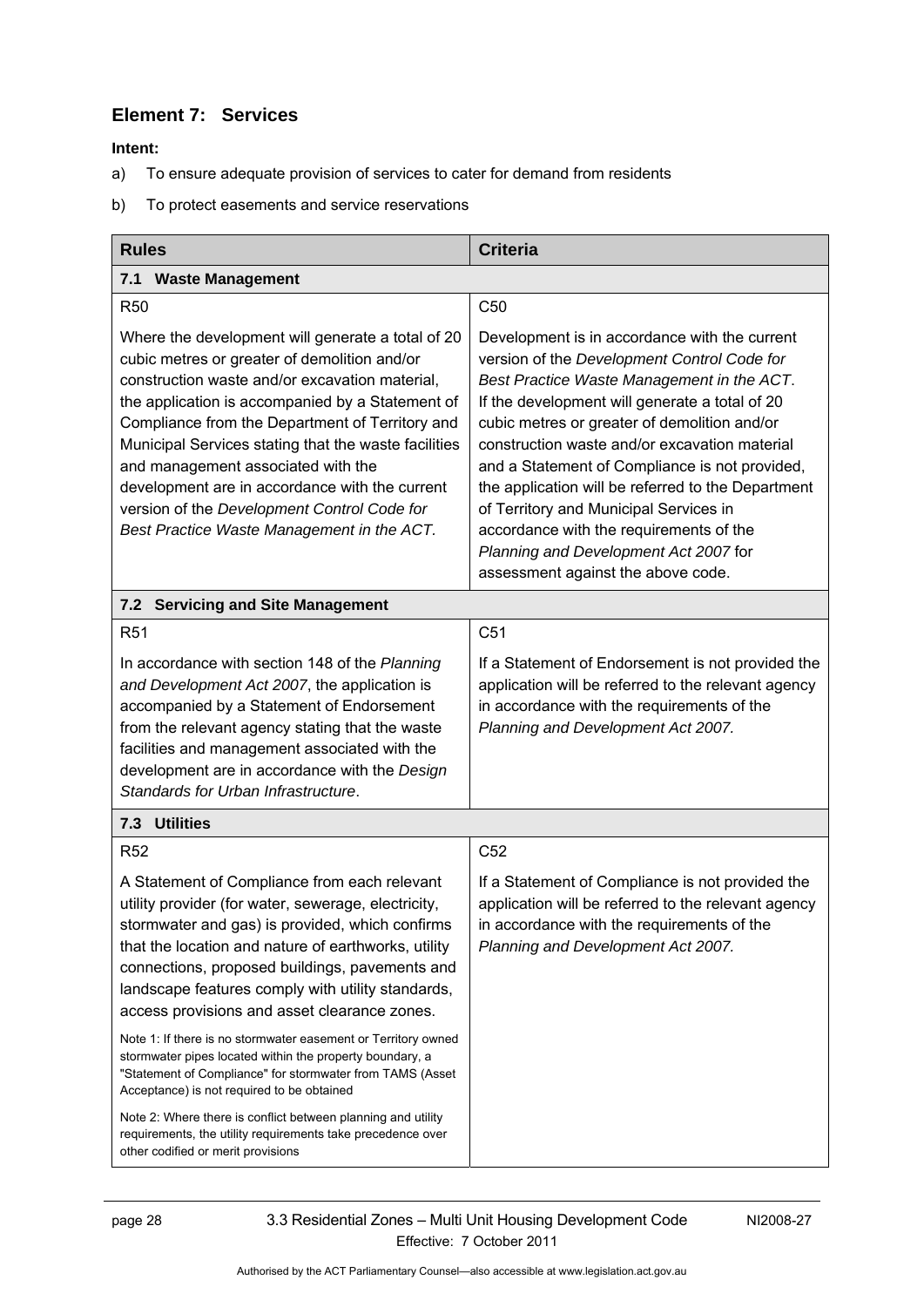| <b>Rules</b>    |                                                                                                                             | <b>Criteria</b>                                                       |
|-----------------|-----------------------------------------------------------------------------------------------------------------------------|-----------------------------------------------------------------------|
| R <sub>53</sub> |                                                                                                                             |                                                                       |
| a)              | Electricity supply lines within existing<br>residential areas are underground or along<br>the rear spine or side of blocks. | This is a mandatory requirement. There is no<br>applicable criterion. |
| b)              | No continuous rows of electricity supply<br>poles are erected on residential streets or<br>streets with residential access. |                                                                       |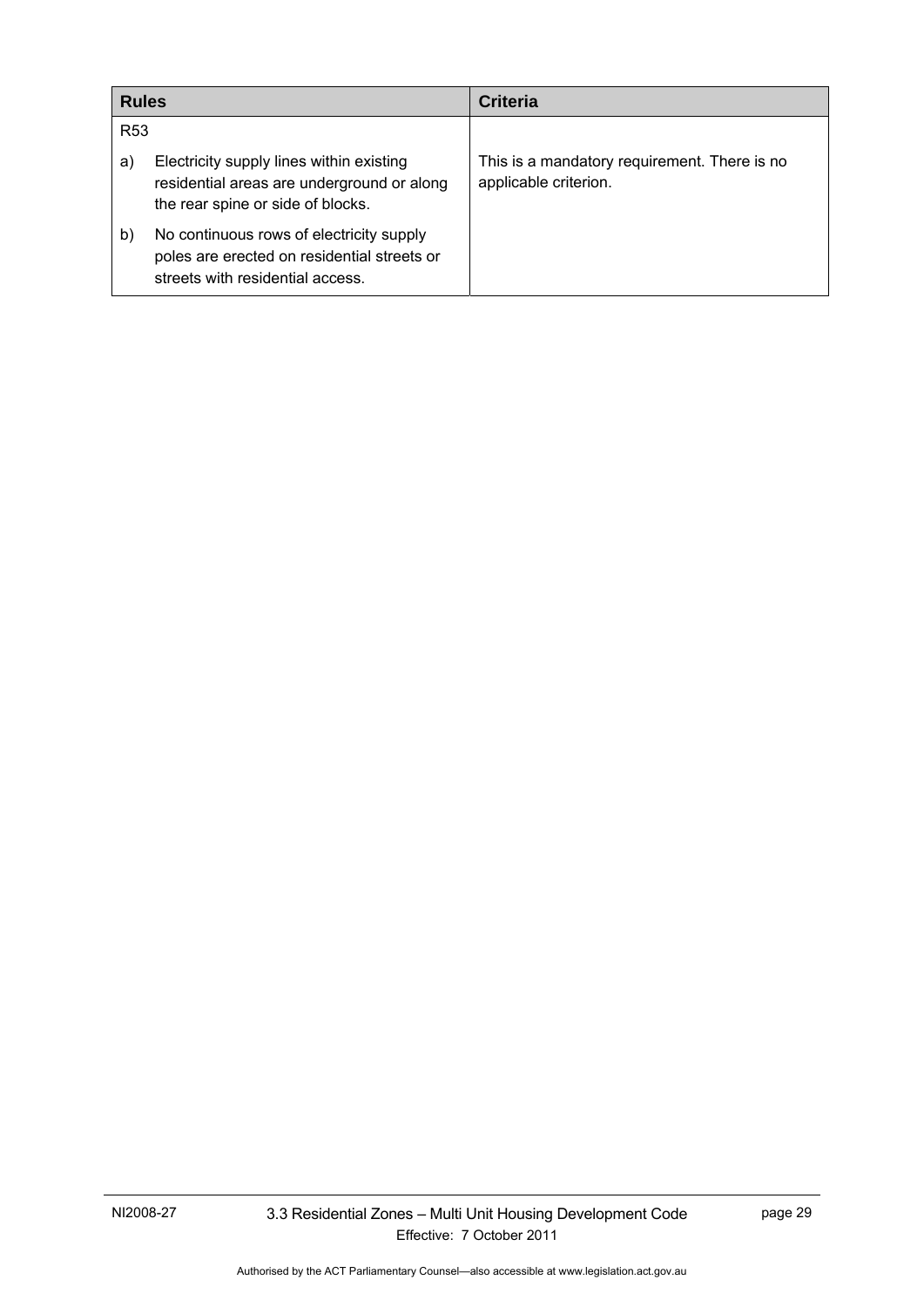# <span id="page-35-0"></span>**Part C - Development Type Controls**

This part of the Code provides the controls for multi unit housing. It is divided into five sub-parts.

Part C(1) provide the controls for multi unit housing in all zones except in the commercial zones and except where provided for by Parts C(2) - C(4). Part C(1) is therefore the default position for multi unit housing. Part C(2) provides additional controls in some areas. Parts C(3) and C(4) provide controls that apply instead of Part C(1) in other areas. Part C(5) provides controls for apartments of three (3) storeys or more in areas not subject to parts  $C(2) - C(4)$ . Provisions of Part  $C(1)$  do not apply where specifically identified in provisions of Part C(5). For multi unit housing in the commercial zones Part C(5) applies instead of Part C(1).

Part C(2) provide additional controls to, or controls that are to be applied in lieu of, those in Part C(1) for multi unit housing in parts of Deakin and Forrest due to the distinctive environmental quality of these historic Sections of South Canberra. This Part applies to Deakin, Sections 5-8 and Forrest, Sections 20-22 and 26-27.

<span id="page-35-1"></span>Part C(3) provide the controls for multi unit housing in the RZ3 - Urban Residential and RZ4 – Medium Density Residential Zones in Inner North Canberra and the Gungahlin District. These controls apply instead of Part C(1).

Part C(4) provide the controls for multi unit housing in excess of 2 storeys in the RZ5 – High Density Residential Zone as it applies to Kingston and Griffith. These controls apply instead of Part C(1).

Part C(5) – provide the controls for apartments of three (3) storeys or more in areas not subject to parts C(2) – C(4). Provisions of Part C(1) do not apply where specifically identified in provisions of Part C(5). For multi unit housing in the commercial zones Part C(5) applies instead of Part C(1).

# **Part C(1) - Multi Unit Housing**

<span id="page-35-2"></span>This section of the code applies to development applications for multi unit housing in all zones except for the commercial zones and except where provided for by Parts C(2)-C(5). As such, it is the default position for multi unit housing. It is to be read in conjunction with Parts A and B.

# **Element 2: Building and Site Controls**

- a) To ensure buildings are compatible with, and complement, the built form, siting and scale of surrounding properties and are of an appropriate residential character
- b) To ensure buildings are designed and sited to:
	- i) provide privacy between neighbours and between occupants and the public
	- ii) provide adequate light and natural ventilation between dwellings
	- iii) provide opportunities for additional landscaping and to deliver quality open space
	- iv) maintain or enhance the streetscape character in existing areas
	- v) establish appropriate and attractive streetscapes in new residential areas
- c) To ensure the amenity of surrounding properties is maintained, particularly in relation to privacy, overshadowing and solar access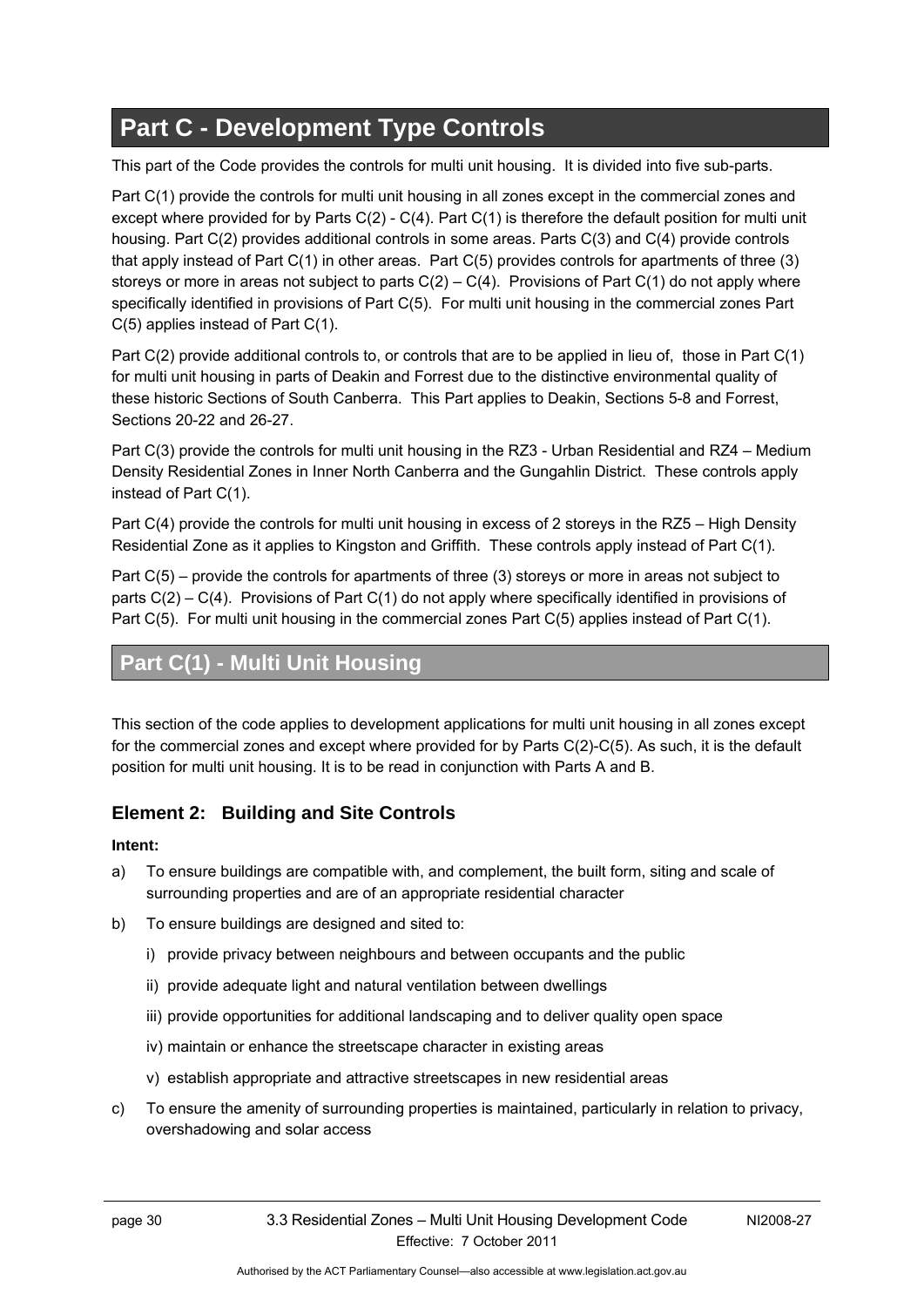| <b>Rules</b>                             | <b>Criteria</b>                                                                                                                                      |
|------------------------------------------|------------------------------------------------------------------------------------------------------------------------------------------------------|
| <b>Front Street Setback</b><br>2.1       |                                                                                                                                                      |
| <b>R54</b>                               | C <sub>54</sub>                                                                                                                                      |
| Front setbacks are as specified in       | The front setback:                                                                                                                                   |
| Tables 1 and 2. Refer also to Figure C1. | reflects the existing or proposed streetscape<br>a)<br>character                                                                                     |
|                                          | provides for the most efficient use of the site<br>b)                                                                                                |
|                                          | will not significantly compromise the amenity<br>C)<br>of residents of the proposed building and<br>residents of adjoining and adjacent<br>dwellings |
|                                          | is related to the height of the building and to<br>d)<br>the width of the street to ensure pedestrian<br>scale at street level                       |
|                                          | space is provided for street trees to grow to<br>e)<br>maturity                                                                                      |
|                                          | f)<br>parking and garages do not dominate the<br>frontage of the development.                                                                        |

## **Table 1: Front Street Setback (refer Figure C1)**

| Floor level                 | Blocks in                                | Blocks in                |                            | Exceptions                |                                   |
|-----------------------------|------------------------------------------|--------------------------|----------------------------|---------------------------|-----------------------------------|
|                             | subdivisions<br>approved                 | subdivisions<br>approved | Corner blocks              |                           | Open space or                     |
|                             | after                                    | before                   | ≤500 m <sup>2</sup> , long | $>500 \text{ m}^2$ , long | pedestrian paths<br>wider than 6m |
|                             | 18 October<br>18 October<br>1993<br>1993 | street frontage          | street frontage            |                           |                                   |
| Lower floor<br>level        | 4 m                                      | 6 m                      | 3 <sub>m</sub>             | 4 m                       | 4 <sub>m</sub>                    |
| <b>Upper floor</b><br>level | 6 m                                      | 7.5 <sub>m</sub>         | 3 <sub>m</sub>             | 6 m                       | 4 m                               |

Notes: The minimum setbacks for corner blocks apply only to the street frontage nominated. Setbacks to any other street frontage are to comply with the minimum requirements stated in the respective columns for blocks is subdivision approved post or pre 18 October 1993. If street frontages on corner blocks are of equal length, the minimum setbacks only apply to one street frontage.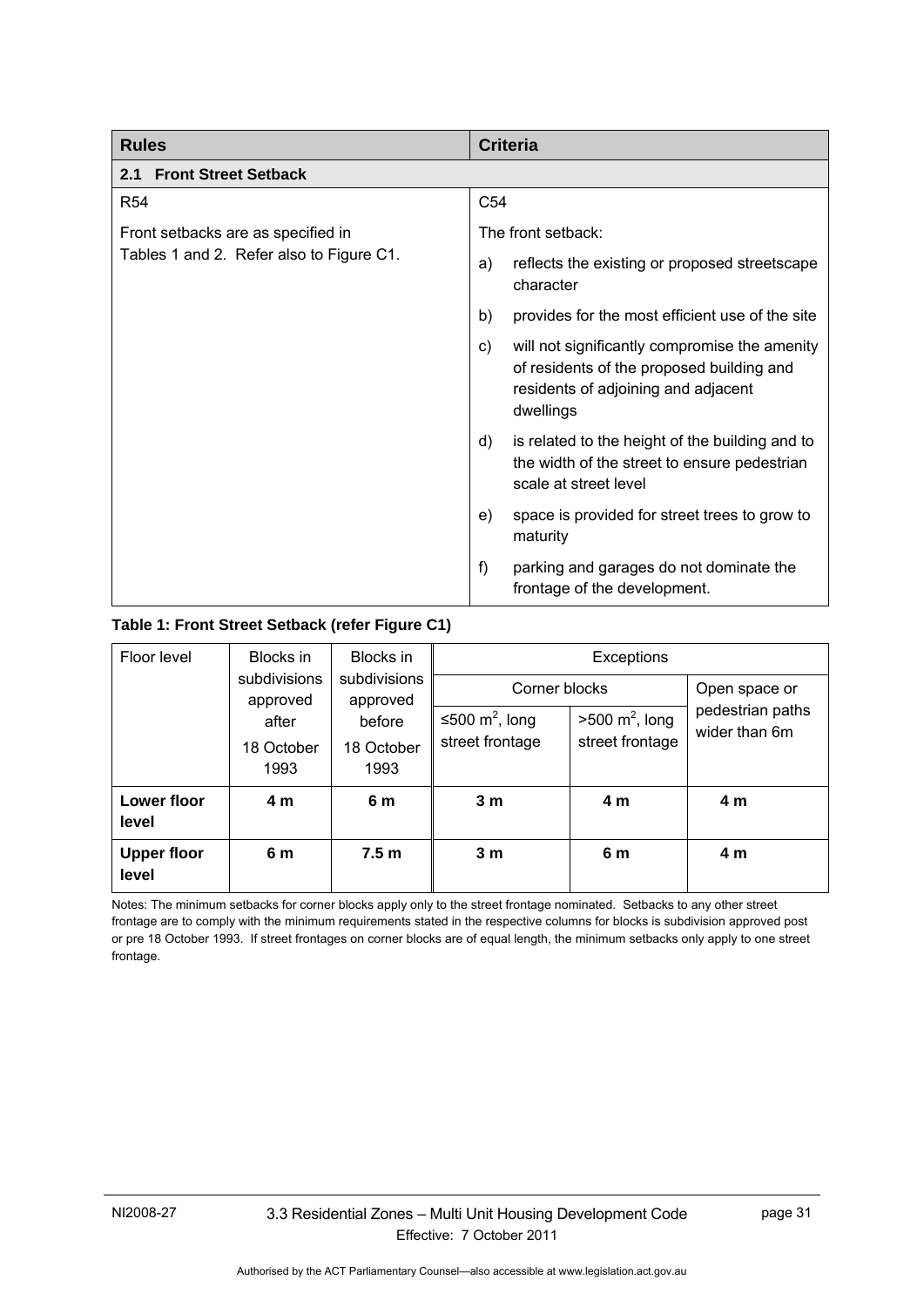#### **Table 2: Front Street Setback to Garages (refer Figure C1)**

| Item   | Blocks in subdivisions approved<br>after 18 October 1993        | Blocks in subdivisions approved<br>before 18 October 1993 |
|--------|-----------------------------------------------------------------|-----------------------------------------------------------|
| Garage | 5.5 m with a minimum of 1.5 m<br>behind the front building line | 6 m                                                       |

| <b>Rules</b>                                                                                                                                 | <b>Criteria</b>                                                                                                                                                         |
|----------------------------------------------------------------------------------------------------------------------------------------------|-------------------------------------------------------------------------------------------------------------------------------------------------------------------------|
| 2.2 Side Setback                                                                                                                             |                                                                                                                                                                         |
| <b>R55</b>                                                                                                                                   | C <sub>55</sub>                                                                                                                                                         |
| Side setbacks are as specified in Tables 3 to 4.<br>Refer also to Figure C1 and Definitions for a<br>dictionary of terms used in the Tables. | Buildings and other structures are sited and<br>a)<br>reflect residential (suburban) scale, height<br>and length to ensure:                                             |
|                                                                                                                                              | sufficient spatial separation between<br>adjoining developments                                                                                                         |
|                                                                                                                                              | ii) the protection of a reasonable amount of<br>privacy and solar access to the dwelling<br>(or adjacent dwellings) and outdoor<br>spaces (or adjacent outdoor spaces). |
|                                                                                                                                              | b)<br>Setbacks are progressively increased as<br>wall heights increase to reduce bulk and<br>scale of the building.                                                     |

#### **Table 3: Side Setback for Lower Floor Level** (refer Figure C1)

|                   | Side boundary 1 | Side boundary 2 |
|-------------------|-----------------|-----------------|
| Lower floor level | 3 m             | 3 m             |

Note: Minimum side setback requirements apply to buildings and Class 10 structures, except for Boundary 2, where the minimum side setback for Class 10 structures is 1.5 m.

#### **Table 4: Side Setback for Upper Floors** (refer Figure C1)

| <b>Floor Level</b>  | Side boundary 1<br>within the<br><b>Primary Building</b><br>Zone (PBZ) | Side boundary 2<br>within the<br><b>Primary Building</b><br>Zone (PBZ) | <b>Side boundaries</b><br>within<br>the Rear Zone (RZ) |
|---------------------|------------------------------------------------------------------------|------------------------------------------------------------------------|--------------------------------------------------------|
| Upper floor level*  | 3 <sub>m</sub>                                                         | 3m                                                                     | 6 m                                                    |
| Upper floor level** | 6 m                                                                    | 6m                                                                     | 9 m                                                    |

\* Where design incorporates blank walls, windows with sill heights ≥ 1.7m from the floor, windows with permanently fixed panes of obscure glass or screened decks.

\*\* Where design incorporates other walls, outer faces or unscreened decks, balconies and external stairs.

Authorised by the ACT Parliamentary Counsel—also accessible at www.legislation.act.gov.au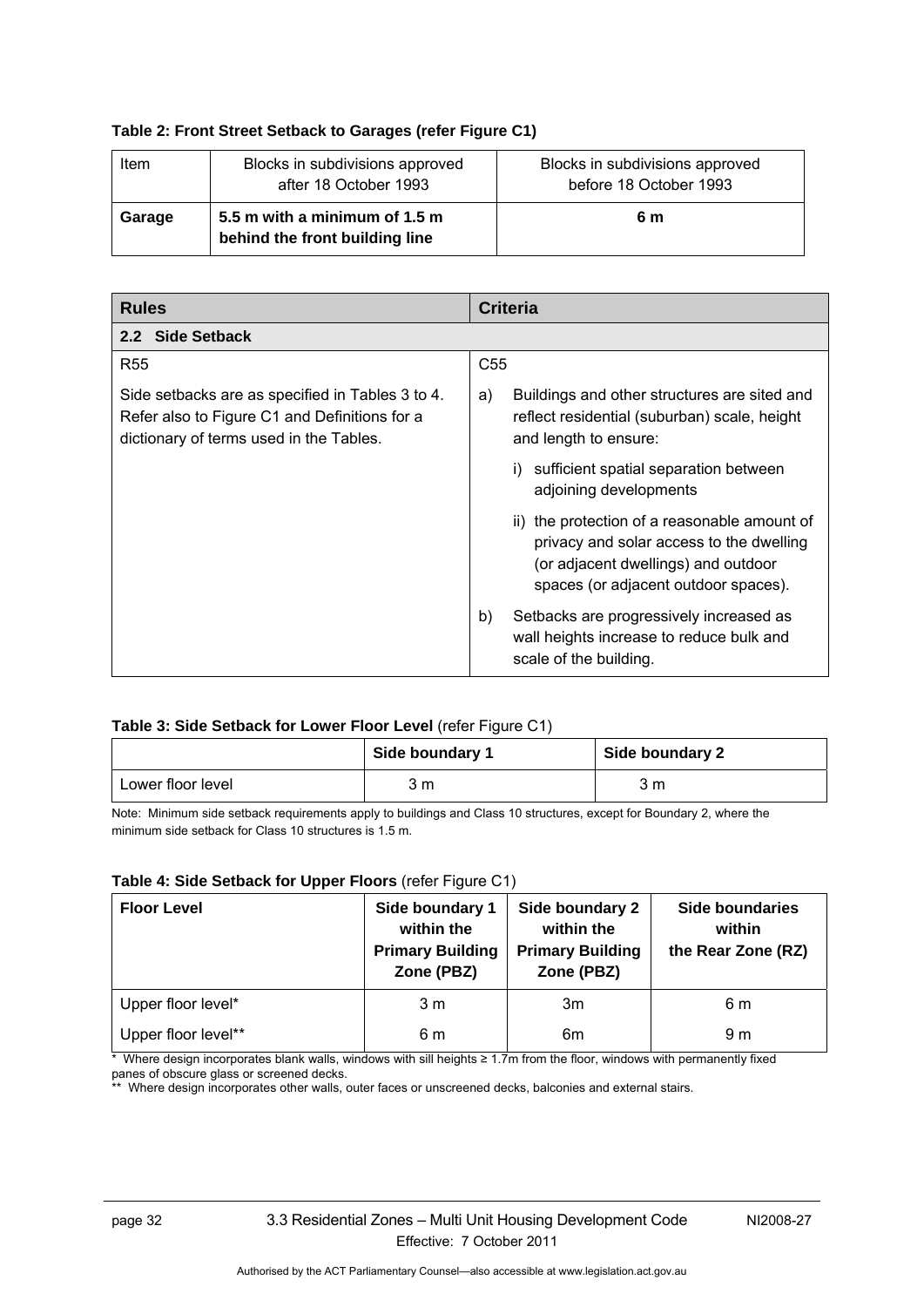| <b>Rules</b>                                                                                                                                                                  | <b>Criteria</b>                                                                                                                              |
|-------------------------------------------------------------------------------------------------------------------------------------------------------------------------------|----------------------------------------------------------------------------------------------------------------------------------------------|
| 2.3 Rear Setback                                                                                                                                                              |                                                                                                                                              |
| <b>R56</b>                                                                                                                                                                    | C <sub>56</sub>                                                                                                                              |
| Rear setbacks are a minimum of:                                                                                                                                               | Buildings and other structures are sited and                                                                                                 |
| a) 3 m to the lower floor level                                                                                                                                               | reflect residential (suburban) scale, height and<br>length to ensure:                                                                        |
| 6m <sup>*</sup> or 9m <sup>**</sup> to the upper floor level.<br>b)                                                                                                           | sufficient spatial separation between<br>a)                                                                                                  |
| Refer Figures C1-3<br>C)                                                                                                                                                      | adjoining developments                                                                                                                       |
| * Where design incorporates blank walls, windows with sill<br>heights $\geq 1.7$ m from the floor, windows with permanently fixed<br>panes of obscure glass or screened decks | b)<br>the protection of a reasonable amount of<br>privacy and solar access to the dwelling (or<br>adjacent dwellings) and outdoor spaces (or |
| ** Where design incorporates other walls, outer faces or<br>unscreened decks, balconies and external stairs.                                                                  | adjacent outdoor spaces).                                                                                                                    |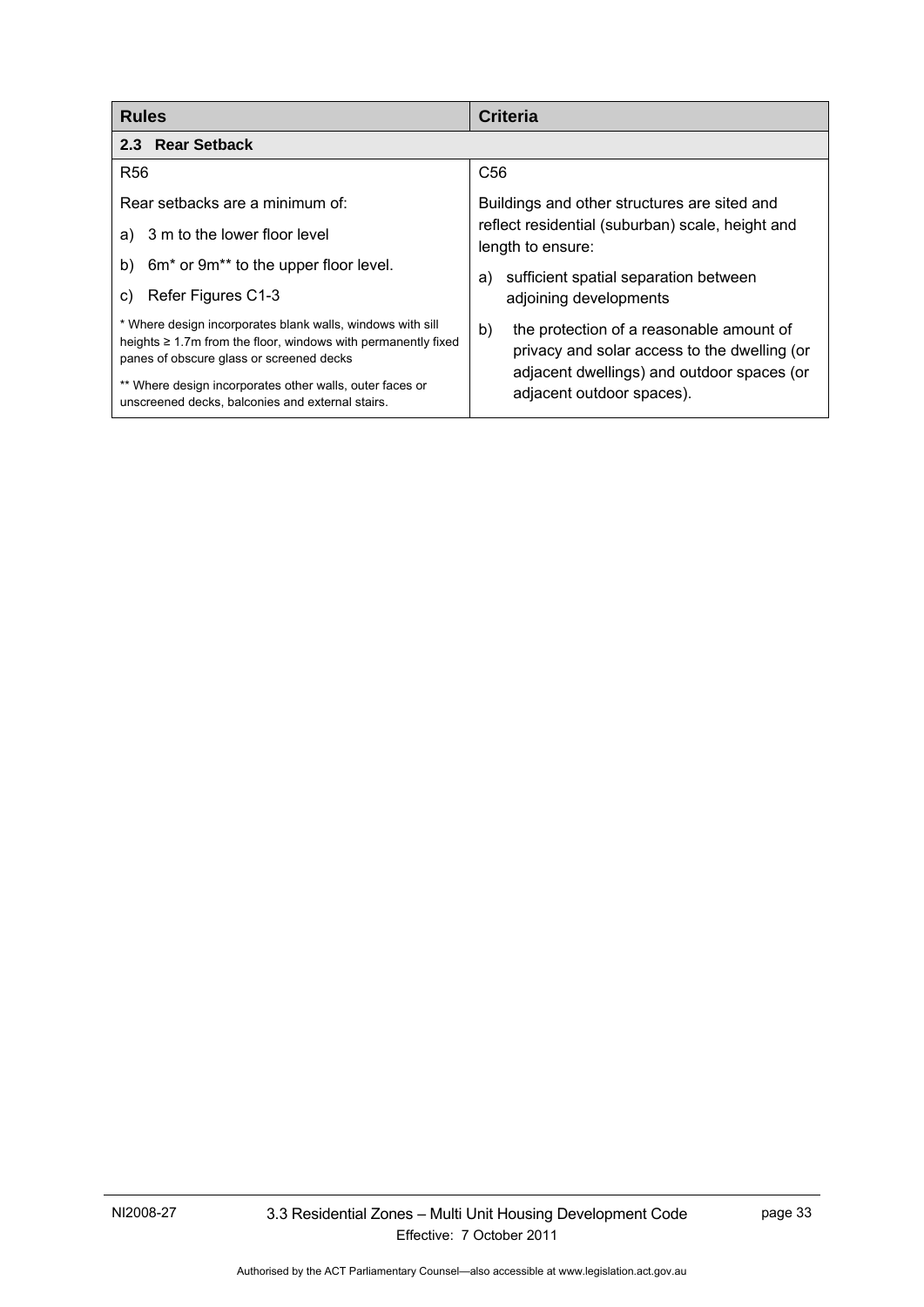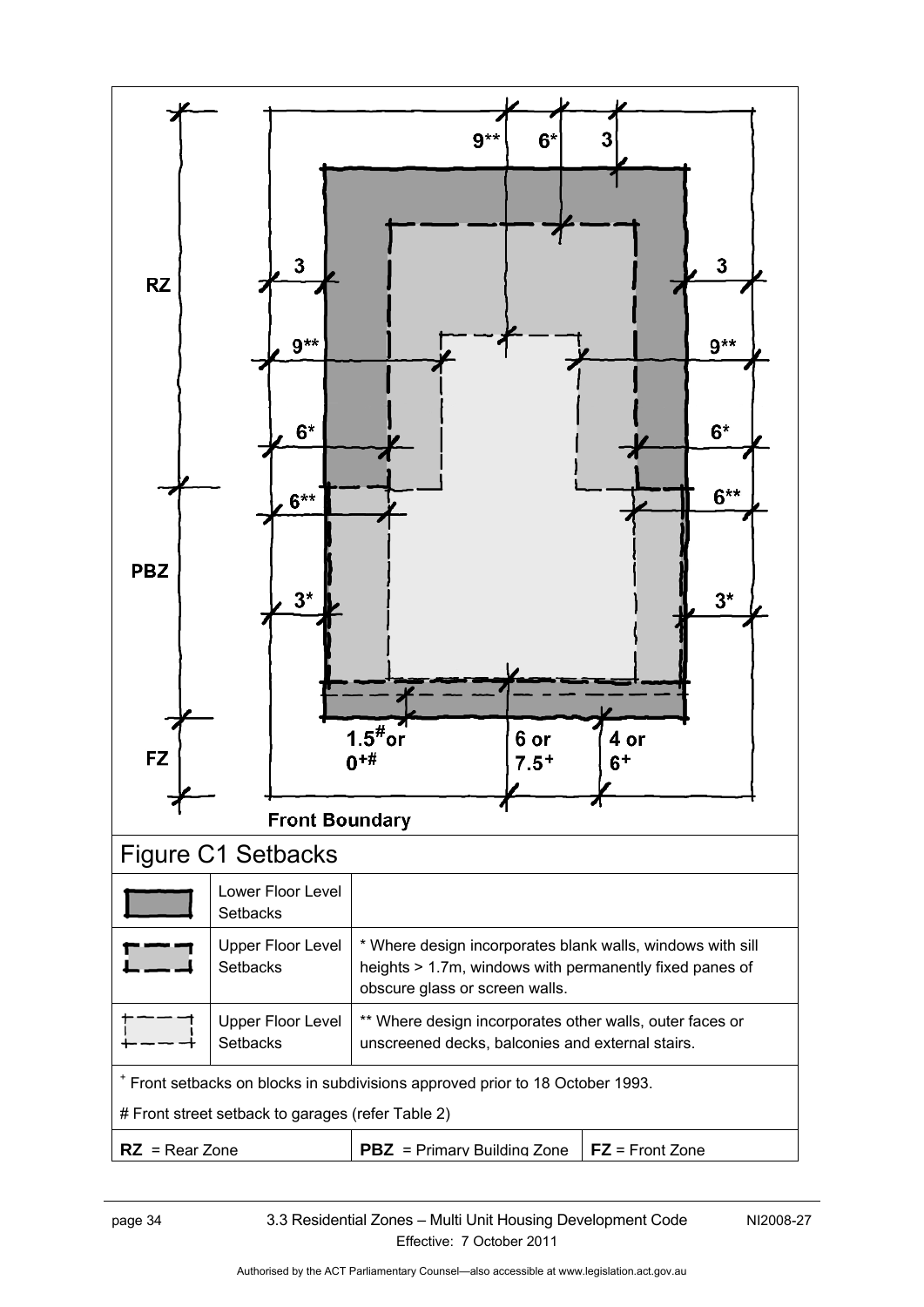# **Element 3: Built Form**

**Intent:** 

- a) To ensure that the design of buildings complement the built form of surrounding properties
- b) To allow flexibility in design and use of materials and colours and encourage high quality architectural standards that contribute to visually harmonious and attractive streetscapes
- c) To ensure that rear and side fencing will assist in providing privacy to open space areas
- d) To ensure that the design of buildings provides visual variety and interest within overall harmony with surrounding development

Note: Under the *Building Act 2004* most buildings need to meet the requirements of the Building Code of Australia. For certain classes of buildings, this will include prescribed energy requirements.

| <b>Rules</b>                                                                                                                                                                                                                                                                                                                                                                            |                                                                                        | <b>Criteria</b>                                                                                                                                       |  |
|-----------------------------------------------------------------------------------------------------------------------------------------------------------------------------------------------------------------------------------------------------------------------------------------------------------------------------------------------------------------------------------------|----------------------------------------------------------------------------------------|-------------------------------------------------------------------------------------------------------------------------------------------------------|--|
| 3.1                                                                                                                                                                                                                                                                                                                                                                                     | <b>Building Design</b>                                                                 |                                                                                                                                                       |  |
| <b>R57</b>                                                                                                                                                                                                                                                                                                                                                                              |                                                                                        | C <sub>57</sub>                                                                                                                                       |  |
| There is a maximum of 15 m of unarticulated<br>walls in buildings that contain more than two<br>dwellings. Wall articulation is provided by:                                                                                                                                                                                                                                            |                                                                                        | Building design, articulation, detailing and finish<br>provide an appropriate scale, add visual interest<br>and enable visual differentiation between |  |
| a)                                                                                                                                                                                                                                                                                                                                                                                      | changes in wall planes of a minimum 1.0 m<br>in depth and 4.0 m in length<br><b>OR</b> | dwellings when viewed from public streets.                                                                                                            |  |
| b)                                                                                                                                                                                                                                                                                                                                                                                      | inclusion of balconies, fin walls, etc.,<br><b>OR</b>                                  |                                                                                                                                                       |  |
| c)                                                                                                                                                                                                                                                                                                                                                                                      | horizontally stepping facades by at least 1.0<br>m                                     |                                                                                                                                                       |  |
| 3.2                                                                                                                                                                                                                                                                                                                                                                                     | <b>Materials and Finish</b>                                                            |                                                                                                                                                       |  |
| <b>R58</b>                                                                                                                                                                                                                                                                                                                                                                              |                                                                                        | C <sub>58</sub>                                                                                                                                       |  |
| Metal roofing and/or metal walling is painted or<br>pre-coloured other than in white or off-white. A<br>finish is white or off-white when, compared to<br>Australian Standard AS 2700 - Colour Standards<br>for General Purposes, the colour which under<br>that standard that most closely matches the finish<br>is any of the following colour codes or names<br>under that standard: |                                                                                        | Roofing and/or wall finish to avoid glare.                                                                                                            |  |
| a)                                                                                                                                                                                                                                                                                                                                                                                      | Y31 (Lily Green), Y33 (Pale Primrose), or<br>Y35 (Off White);                          |                                                                                                                                                       |  |
| b)                                                                                                                                                                                                                                                                                                                                                                                      | X33 (Warm White);                                                                      |                                                                                                                                                       |  |
| C)                                                                                                                                                                                                                                                                                                                                                                                      | R32 (Apple Blossom), R33 (Ghost Gum);                                                  |                                                                                                                                                       |  |
| d)                                                                                                                                                                                                                                                                                                                                                                                      | B33 (Mist Blue), or B35 (Pale Blue)                                                    |                                                                                                                                                       |  |
| e)                                                                                                                                                                                                                                                                                                                                                                                      | G42 (Glacier);                                                                         |                                                                                                                                                       |  |
| f)                                                                                                                                                                                                                                                                                                                                                                                      | N14 (White).                                                                           |                                                                                                                                                       |  |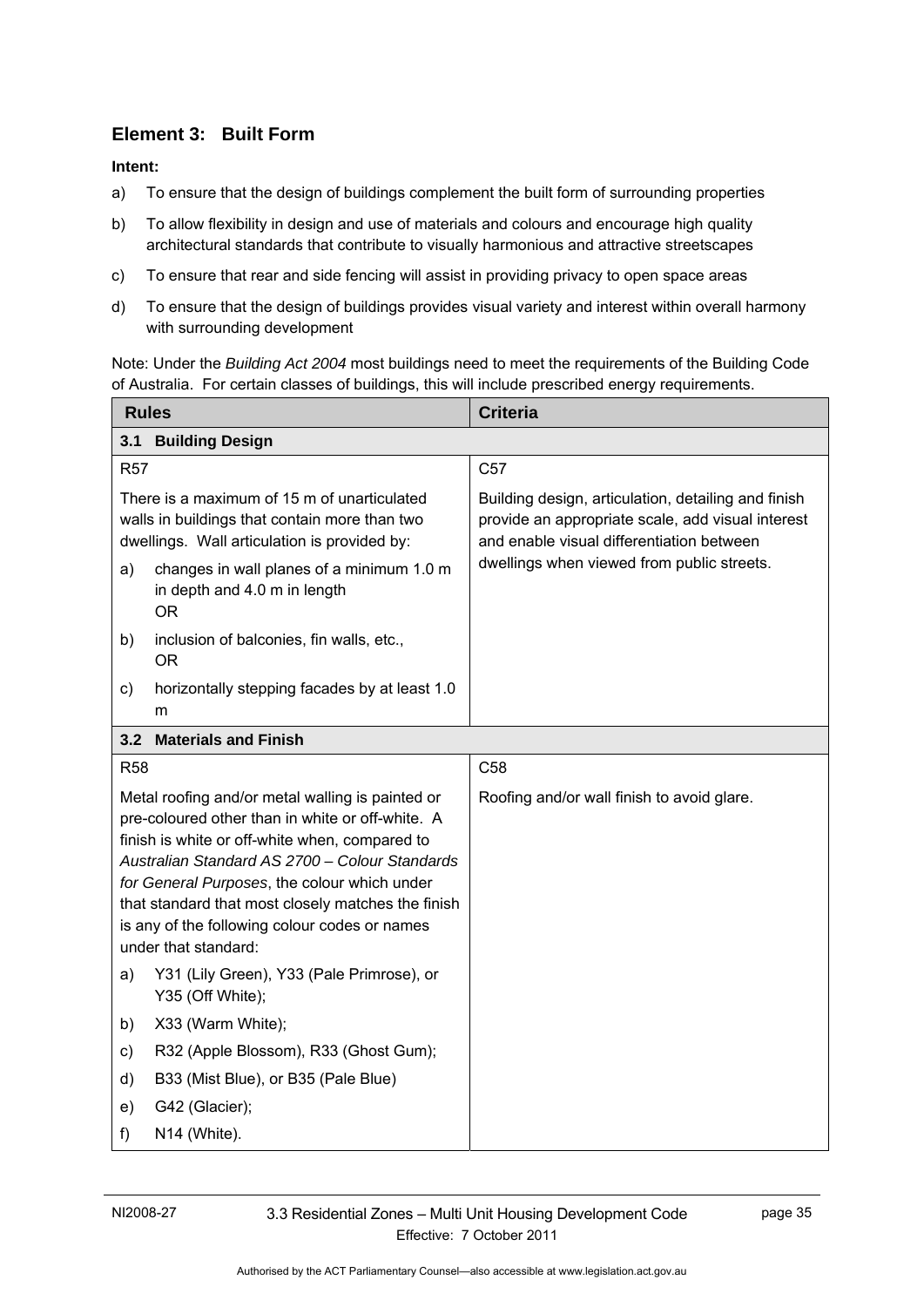| <b>Rules</b>                                                                                                                                                                                                                                                                                                                                       | <b>Criteria</b>                                                                                                                                                                                                |
|----------------------------------------------------------------------------------------------------------------------------------------------------------------------------------------------------------------------------------------------------------------------------------------------------------------------------------------------------|----------------------------------------------------------------------------------------------------------------------------------------------------------------------------------------------------------------|
|                                                                                                                                                                                                                                                                                                                                                    | C <sub>59</sub>                                                                                                                                                                                                |
| There is no applicable rule.                                                                                                                                                                                                                                                                                                                       | In established residential areas, external<br>materials and colours are respectful of the<br>surrounding built form.                                                                                           |
| <b>R60</b>                                                                                                                                                                                                                                                                                                                                         | C60                                                                                                                                                                                                            |
| Structures and plant and equipment situated on<br>the roof is not visible from the street frontage or<br>unleased territory land unless exempt under<br>Planning and Development Act 2007. This<br>includes water tanks, solar energy devices,<br>evaporative cooling or air conditioning devices, a<br>radio mast or aerial, or a satellite dish. | Any structures and plant and equipment situated<br>on or visible above the roofline is as<br>inconspicuous as possible or does not<br>significantly impact on the amenity of the<br>streetscape or neighbours. |
| R61                                                                                                                                                                                                                                                                                                                                                | C61                                                                                                                                                                                                            |
| Garages and carports within 15 m of the front<br>boundary are constructed with the same material<br>as the corresponding elements of the dwelling.                                                                                                                                                                                                 | The construction of garages and carports are<br>compatible with the dwelling design in terms of<br>materials and colours.                                                                                      |
| R62                                                                                                                                                                                                                                                                                                                                                |                                                                                                                                                                                                                |
| No externally exposed plumbing attached to<br>building walls.                                                                                                                                                                                                                                                                                      | This is a mandatory requirement. There is no<br>applicable criterion.                                                                                                                                          |
| 3.3 Interface                                                                                                                                                                                                                                                                                                                                      |                                                                                                                                                                                                                |
| R63                                                                                                                                                                                                                                                                                                                                                | C63                                                                                                                                                                                                            |
| Free standing walls or fencing are not permitted<br>forward of the building line except where one or<br>more of the following apply:                                                                                                                                                                                                               | Fences may be permitted where the proposal<br>meets the requirements contained in the<br>Residential Boundaries Fences General Code.                                                                           |
| previously approved in an estate<br>a)<br>development plan                                                                                                                                                                                                                                                                                         |                                                                                                                                                                                                                |
| b) consistent with an relevant precinct code                                                                                                                                                                                                                                                                                                       |                                                                                                                                                                                                                |
| it is a gate to a maximum height of 1.8m in<br>C)<br>an established, vigorous hedge                                                                                                                                                                                                                                                                |                                                                                                                                                                                                                |
| it is a courtyard that meets the requirements<br>d)<br>of R64/C64, C65 and R66/C66.                                                                                                                                                                                                                                                                |                                                                                                                                                                                                                |
| <b>R64</b>                                                                                                                                                                                                                                                                                                                                         | C64                                                                                                                                                                                                            |
| Courtyard walls forward of the building line have:                                                                                                                                                                                                                                                                                                 | Courtyard walls forward of the building line<br>a)                                                                                                                                                             |
| a total length not exceeding 50% of the<br>a)<br>width of the block, or 70% in the case of<br>blocks less than 12m wide, at the line of the<br>wall                                                                                                                                                                                                | may be considered where the existing front<br>building facade is maintained as the<br>dominant built element in the streetscape.<br>The courtyard wall reads as a secondary<br>b)                              |
| a minimum setback from the front boundary<br>b)<br>of not less than 50% of the minimum front                                                                                                                                                                                                                                                       | built element of appropriate proportions and<br>character with respect to:                                                                                                                                     |
| street setback                                                                                                                                                                                                                                                                                                                                     | height<br>i)                                                                                                                                                                                                   |
| a maximum height not exceeding 1.8m<br>C)                                                                                                                                                                                                                                                                                                          | ii) relationship to verge footpath                                                                                                                                                                             |
| brick, block or stonework construction, any<br>d)                                                                                                                                                                                                                                                                                                  | iii) total proportion relative to the building                                                                                                                                                                 |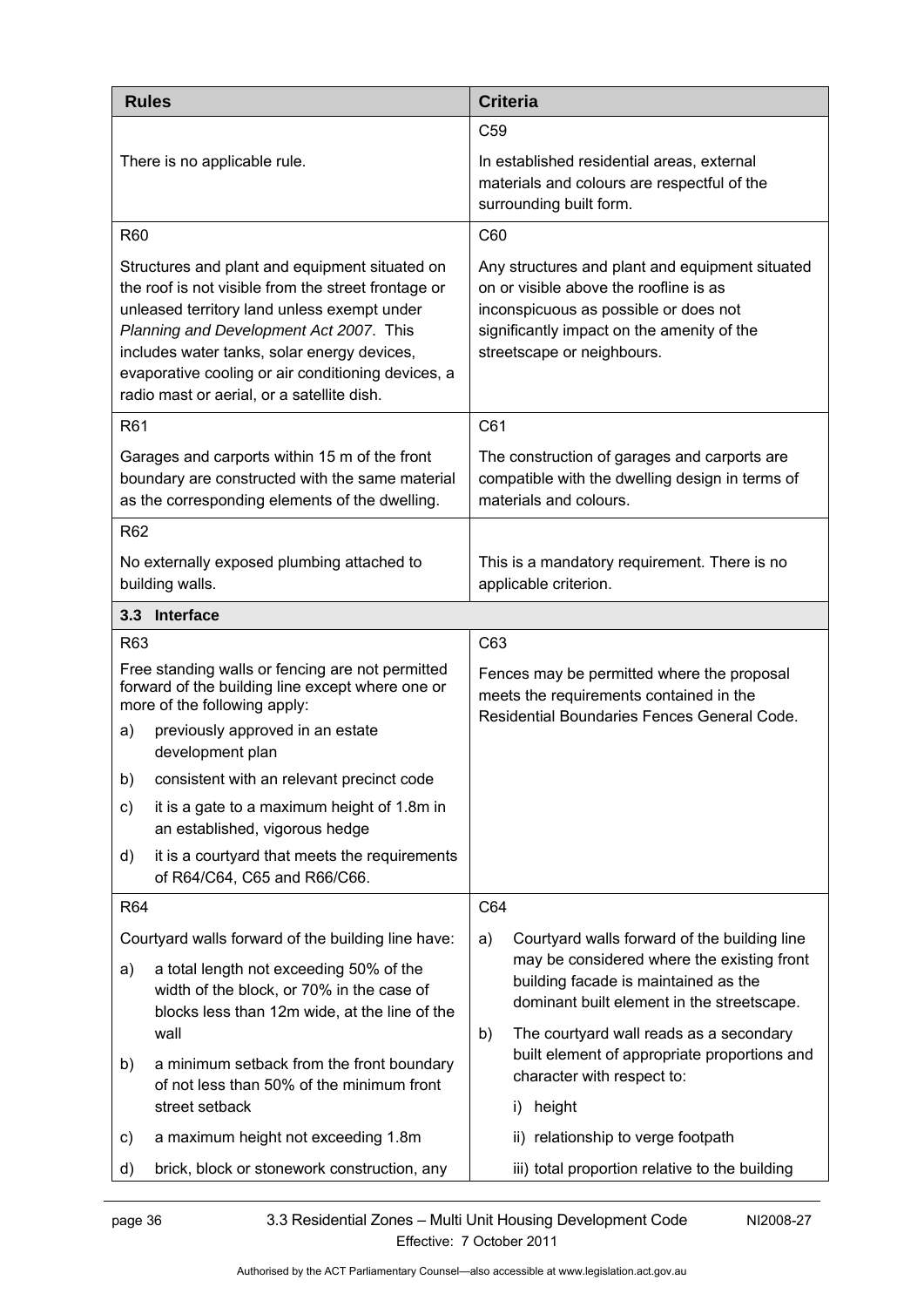|            | <b>Rules</b>                                                                                                                                                                                                                                                                                                                                                    | <b>Criteria</b>                                                                                                                                                                                       |
|------------|-----------------------------------------------------------------------------------------------------------------------------------------------------------------------------------------------------------------------------------------------------------------------------------------------------------------------------------------------------------------|-------------------------------------------------------------------------------------------------------------------------------------------------------------------------------------------------------|
|            | of which may be combined with feature                                                                                                                                                                                                                                                                                                                           | width                                                                                                                                                                                                 |
|            | panels                                                                                                                                                                                                                                                                                                                                                          | iv) colour and design features                                                                                                                                                                        |
| e)         | the area between the wall and the front<br>boundary planted with shrubs                                                                                                                                                                                                                                                                                         | v) transparency and articulation                                                                                                                                                                      |
| f)         | courtyard walls do not obstruct site lines for<br>vehicles and pedestrians on public paths on                                                                                                                                                                                                                                                                   | vi) protection of existing desirable landscape<br>features                                                                                                                                            |
|            | driveways in accordance with A2890.1- The<br>Australian Standard for Off-Street Parking.                                                                                                                                                                                                                                                                        | vii) tree and shrub planting forward of the<br>wall                                                                                                                                                   |
|            |                                                                                                                                                                                                                                                                                                                                                                 | courtyard walls do not obstruct sight lines for<br>C)<br>vehicles and pedestrians on public paths or<br>driveways in accordance with AS2890.1-<br>The Australian Standard for Off-Street<br>Parking.  |
|            |                                                                                                                                                                                                                                                                                                                                                                 | C65                                                                                                                                                                                                   |
|            | There is no applicable rule.                                                                                                                                                                                                                                                                                                                                    | Courtyard walls do not detract from the<br>established character of the street.                                                                                                                       |
| <b>R66</b> |                                                                                                                                                                                                                                                                                                                                                                 | C66                                                                                                                                                                                                   |
| a)         | The design and siting of courtyard walls<br>include breaks or indents every 15 m, the<br>indents are not less than 1 m in depth and 4<br>m in length, the indented area is directly<br>accessible from within the block and,<br>together with any area between the wall and<br>the front boundary, is planted in accordance<br>with an approved landscape plan. | Courtyard walls are designed and detailed to<br>provide visual interest to the streetscape and<br>provide for landscaping to reduce their scale and<br>soften the visual impact of the wall surfaces. |
| b)         | Courtyard walls are constructed of brick,<br>block or stonework.                                                                                                                                                                                                                                                                                                |                                                                                                                                                                                                       |
| R67        |                                                                                                                                                                                                                                                                                                                                                                 |                                                                                                                                                                                                       |
|            | Fences are permitted in accordance with the<br>Common Boundaries Act 1981.                                                                                                                                                                                                                                                                                      | This is a mandatory requirement. There is no<br>applicable criterion.                                                                                                                                 |
| R68        |                                                                                                                                                                                                                                                                                                                                                                 | C68                                                                                                                                                                                                   |
| $C1A)$ :   | The minimum interfacing distance (refer figure                                                                                                                                                                                                                                                                                                                  | The dwellings are to be designed and located to:                                                                                                                                                      |
| a)         | of balconies, unscreened decks or windows                                                                                                                                                                                                                                                                                                                       | receive adequate daylight and sunlight<br>a)                                                                                                                                                          |
|            | (other than fixed obscure glazing) or glazed<br>doors to a habitable room in a dwelling from<br>the external wall of any other dwelling on the<br>subject site is:                                                                                                                                                                                              | b)<br>protect the living rooms of adjacent<br>dwellings on the subject site from direct<br>overlooking.                                                                                               |
|            | 6 m if both dwellings at lower floor level<br>(i)<br>and a screen wall provided                                                                                                                                                                                                                                                                                 |                                                                                                                                                                                                       |
|            | 12 m otherwise<br>(ii)                                                                                                                                                                                                                                                                                                                                          |                                                                                                                                                                                                       |
|            | or where the external wall of the other<br>(iii)                                                                                                                                                                                                                                                                                                                |                                                                                                                                                                                                       |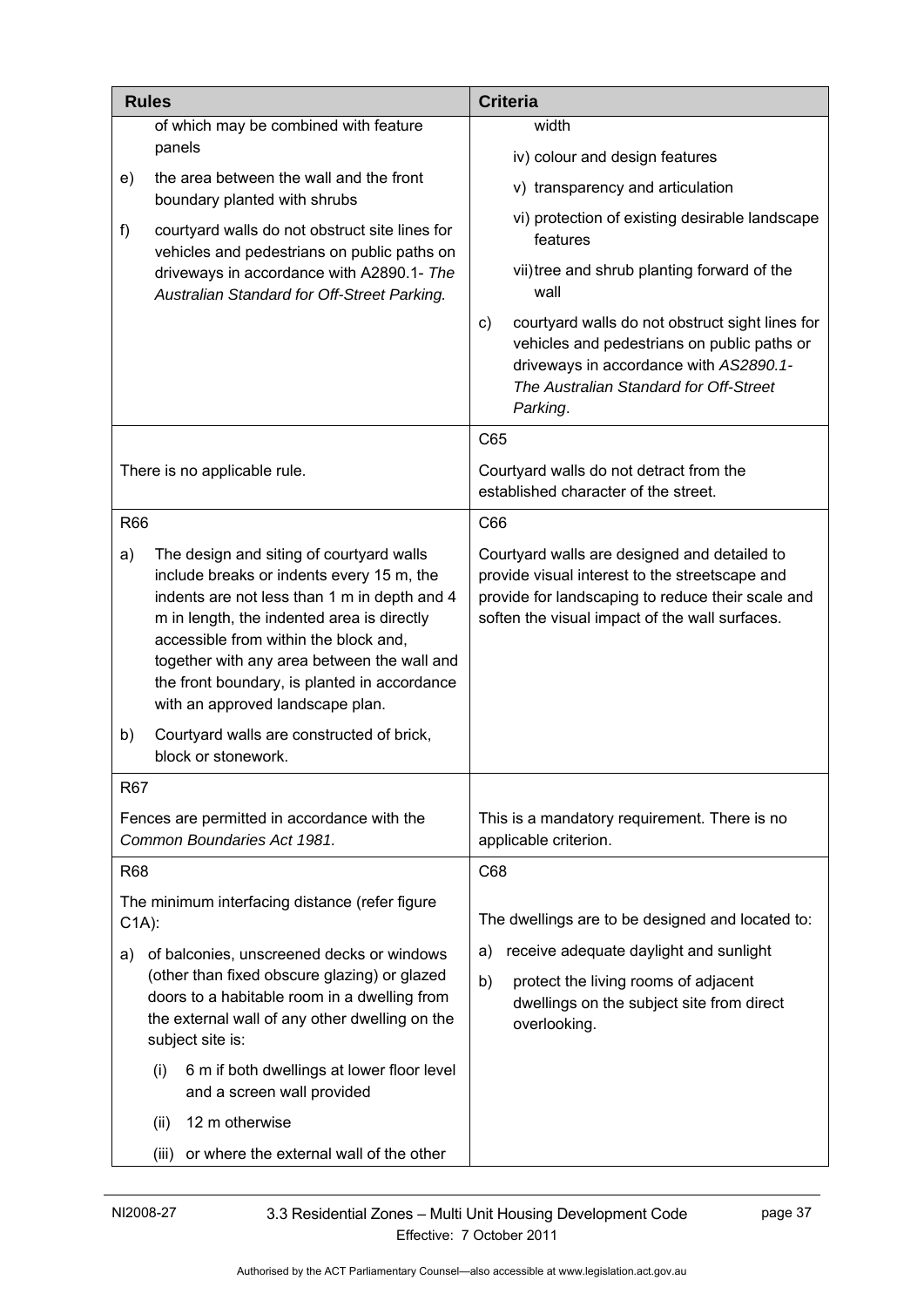| <b>Rules</b>                                                                                                                                                                                                                                                                                                        | <b>Criteria</b>                                                                                                                                                                                    |
|---------------------------------------------------------------------------------------------------------------------------------------------------------------------------------------------------------------------------------------------------------------------------------------------------------------------|----------------------------------------------------------------------------------------------------------------------------------------------------------------------------------------------------|
| dwelling is a blank wall and is not<br>located to the north, north-east or north-<br>west of the first dwelling, the minimum<br>distance is:                                                                                                                                                                        |                                                                                                                                                                                                    |
| i. 3 m if external wall at lower floor<br>level                                                                                                                                                                                                                                                                     |                                                                                                                                                                                                    |
| ii. 6 m if external wall at upper floor<br>level                                                                                                                                                                                                                                                                    |                                                                                                                                                                                                    |
| of windows to other than habitable rooms and<br>b)<br>fixed obscure glazing from the external wall<br>of any dwelling on the subject site is:                                                                                                                                                                       |                                                                                                                                                                                                    |
| 1.5 m if both dwellings at lower floor<br>(i)<br>level                                                                                                                                                                                                                                                              |                                                                                                                                                                                                    |
| 3 m otherwise<br>(ii)                                                                                                                                                                                                                                                                                               |                                                                                                                                                                                                    |
| between blank walls of dwellings on the<br>C)<br>subject site where a party wall is not provided<br>is 1 m.                                                                                                                                                                                                         |                                                                                                                                                                                                    |
| R69                                                                                                                                                                                                                                                                                                                 | C69                                                                                                                                                                                                |
| Outlook from windows, balconies, stairs, landings<br>and decks or other private, communal or public<br>areas within a development are designed,<br>screened or obscured to prevent overlooking of<br>more than 50% of the minimum private open<br>space of another dwelling on the same block<br>(refer figure C1A) | Direct overlooking of private open spaces of other<br>dwellings is limited by building layout, location<br>and design of windows and balconies, screening<br>devices and landscape, or remoteness. |

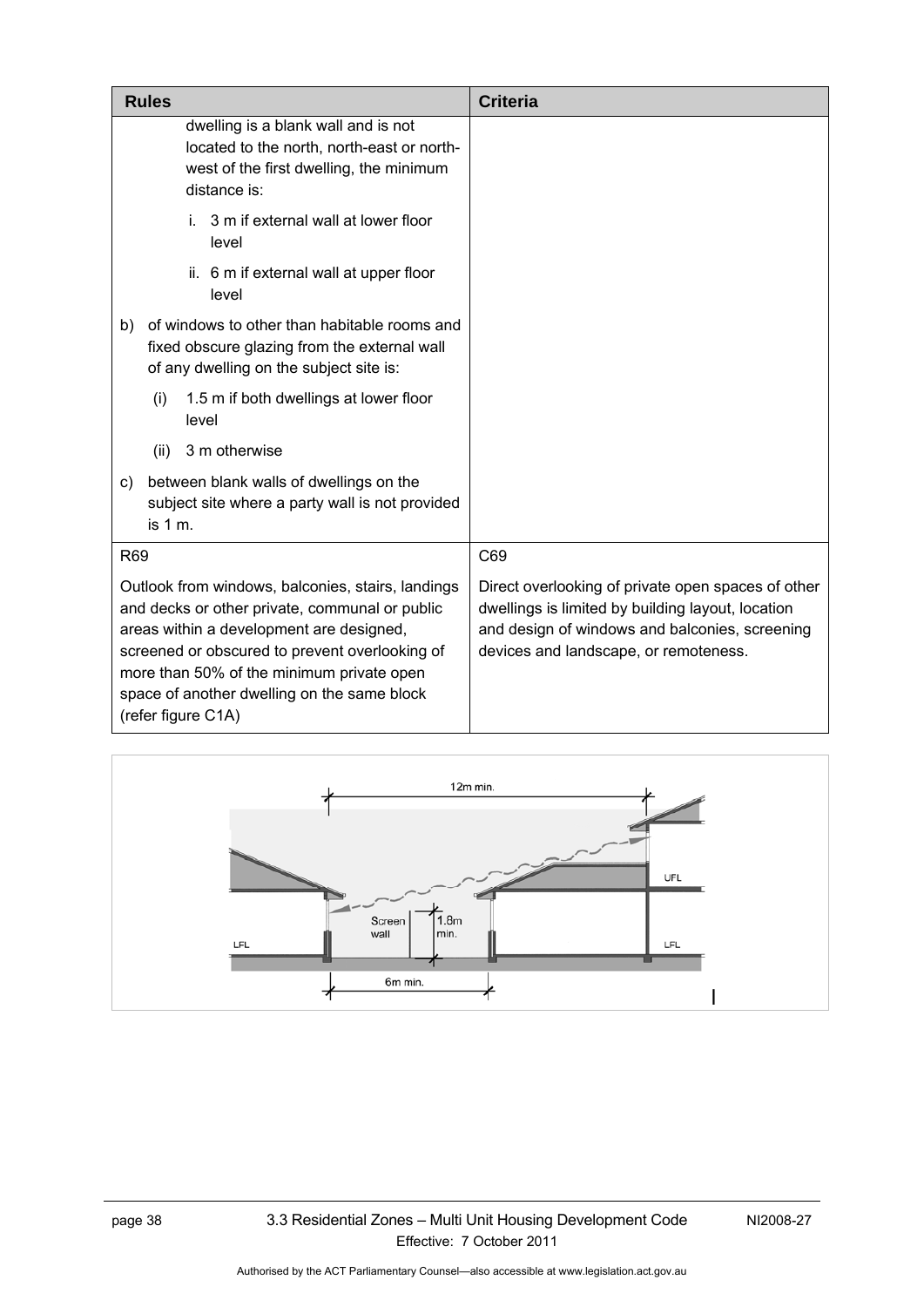

| <b>Rules</b>                                                                                                                                                                                                                                                      | <b>Criteria</b>                                                       |
|-------------------------------------------------------------------------------------------------------------------------------------------------------------------------------------------------------------------------------------------------------------------|-----------------------------------------------------------------------|
| <b>Accessibility (mobility)</b><br>$3.4^{\circ}$                                                                                                                                                                                                                  |                                                                       |
| <b>R70</b>                                                                                                                                                                                                                                                        |                                                                       |
| 10% of the dwellings of any multi unit housing<br>development consisting of 10 or more dwellings<br>are designed to meet the relevant Australian<br>Standard for Adaptable Housing and any relevant<br>considerations in the Access and Mobility<br>General Code. | This is a mandatory requirement. There is no<br>applicable criterion. |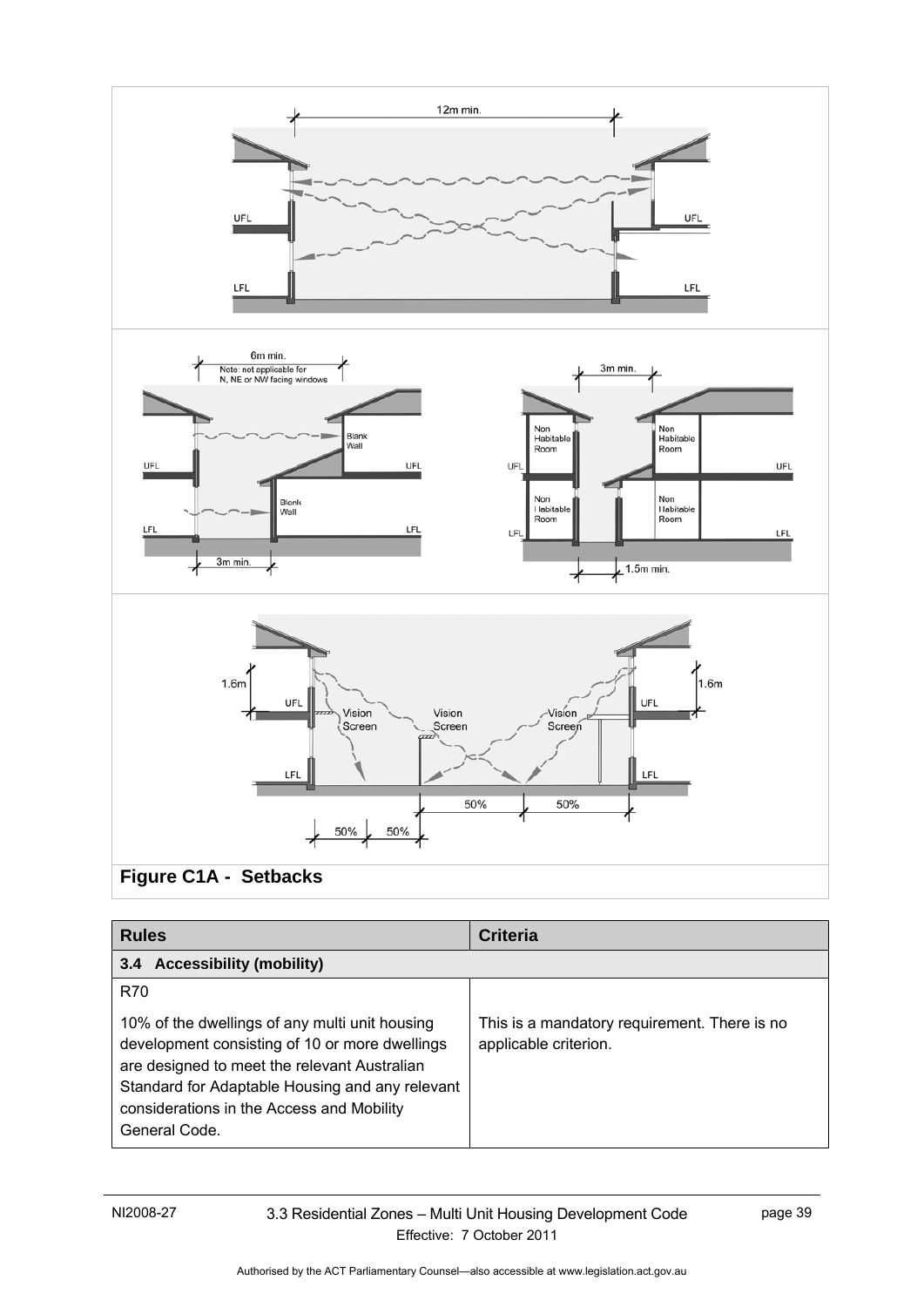# **Element 4: Parking and Site Access**

### **Intent:**

- a) To encourage design of access and parking as part of the overall design of the development
- b) To provide sufficient, convenient, accessible and safe parking to meet the needs of the residents and visitors
- c) To ensure that parking facilities do not detract from streetscape amenity and surveillance of the street
- d) To ensure that parked vehicles do not obstruct the passage of vehicles on the carriageway or create traffic hazards

| <b>Rules</b>                                                                                                                                                                                                                                                  | <b>Criteria</b>                                                                                                                                                                         |
|---------------------------------------------------------------------------------------------------------------------------------------------------------------------------------------------------------------------------------------------------------------|-----------------------------------------------------------------------------------------------------------------------------------------------------------------------------------------|
| 4.1<br><b>Vehicle Access</b>                                                                                                                                                                                                                                  |                                                                                                                                                                                         |
| <b>R71</b>                                                                                                                                                                                                                                                    | C71                                                                                                                                                                                     |
| There is one driveway and kerb crossing for each<br>block.                                                                                                                                                                                                    | Provided all other rules in this element are met,<br>more than one driveway and kerb crossing over<br>the verge may be permitted for:                                                   |
|                                                                                                                                                                                                                                                               | forward entry to roads carrying greater than<br>a)<br>3000 vpd; or                                                                                                                      |
|                                                                                                                                                                                                                                                               | large blocks where the visual impact to the<br>b)<br>streetscape is not adversely affected,<br>provided the site access is of appropriate<br>proportions and character with respect to: |
|                                                                                                                                                                                                                                                               | i) relationship to verge footpath                                                                                                                                                       |
|                                                                                                                                                                                                                                                               | ii) total proportion of the width of the access<br>relative to the building width                                                                                                       |
|                                                                                                                                                                                                                                                               | iii) design features                                                                                                                                                                    |
|                                                                                                                                                                                                                                                               | iv) protection of existing landscape features.                                                                                                                                          |
| <b>R72</b>                                                                                                                                                                                                                                                    | C72                                                                                                                                                                                     |
| The location and design of residential driveway<br>verge crossings are:                                                                                                                                                                                       | If the development proposal does not comply with<br>R72 the application will be referred to the                                                                                         |
| 1.2 m horizontally clear of stormwater<br>a)<br>sumps and other services                                                                                                                                                                                      | Department of Territory and Municipal Services in<br>accordance with the requirements of the Planning                                                                                   |
| 1.5 m horizontally clear of transformers, bus<br>b)<br>stops, public light poles                                                                                                                                                                              | and Development Act 2007.                                                                                                                                                               |
| 6.0 m horizontally clear of the tangent point<br>c)<br>of the radius of the curve on a corner block<br>(excluding locations with roundabouts and<br>signalised intersections, which require<br>separate formal approval and support from<br>Asset Acceptance) |                                                                                                                                                                                         |
| uphill grade of less than 17% as measured<br>d)<br>from the kerb; downhill grade of less than<br>12% as measured from the kerb                                                                                                                                |                                                                                                                                                                                         |
| at a right angle to the kerb line with a<br>e)                                                                                                                                                                                                                |                                                                                                                                                                                         |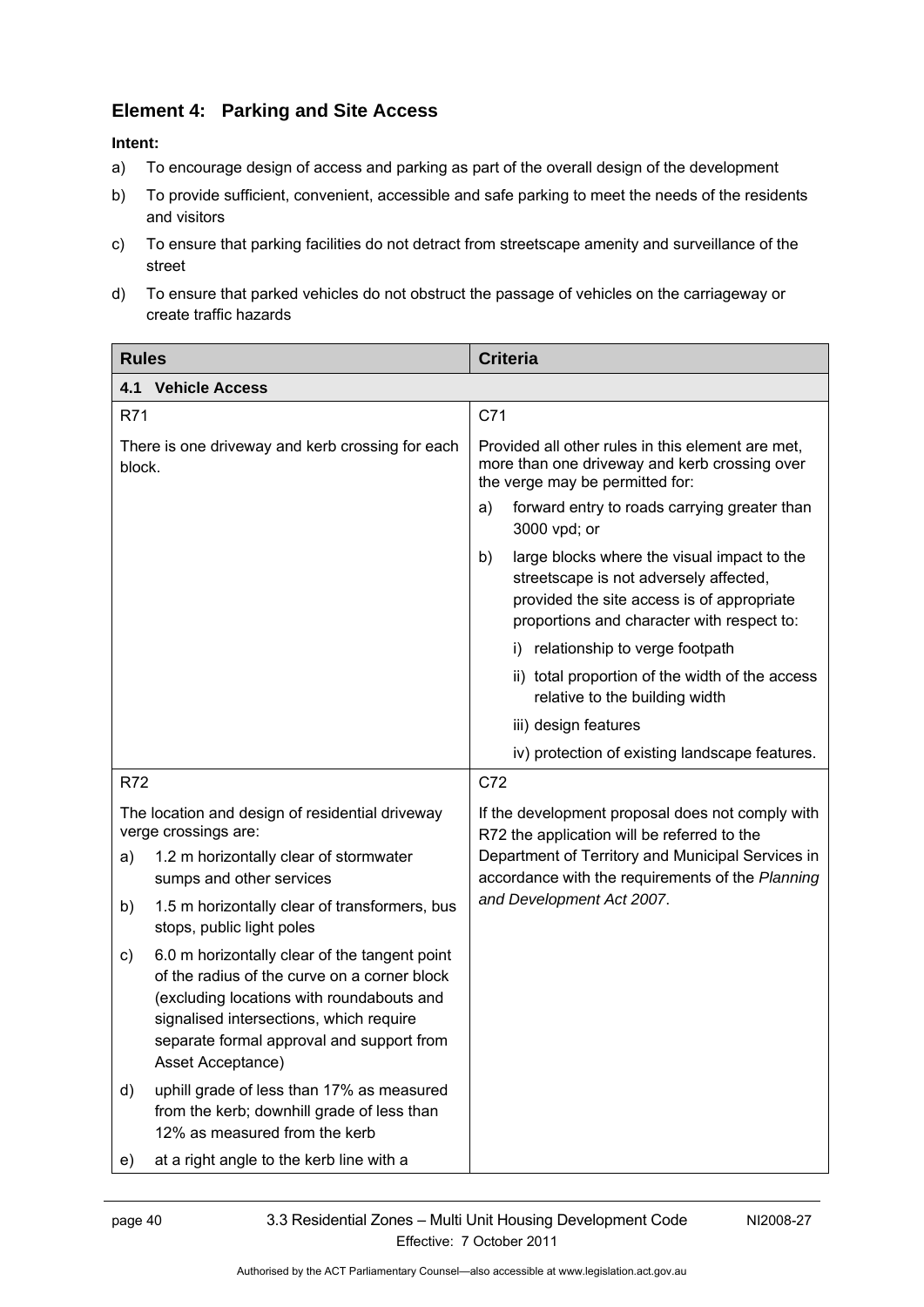| <b>Rules</b> |                                                                                                                                                                                                                                                                                               | <b>Criteria</b>                                                                                                                                                                          |
|--------------|-----------------------------------------------------------------------------------------------------------------------------------------------------------------------------------------------------------------------------------------------------------------------------------------------|------------------------------------------------------------------------------------------------------------------------------------------------------------------------------------------|
|              | maximum 10% deviation                                                                                                                                                                                                                                                                         |                                                                                                                                                                                          |
| f)           | a maximum of 5.5 m width, and a minimum<br>of 5 m width at the kerb, a minimum 3 m<br>width at the front boundary, and a maximum<br>width no greater than the width at the kerb                                                                                                               |                                                                                                                                                                                          |
| g)           | outside of the drip line of mature trees, and<br>a minimum of 3 m clear of small and new<br>street trees                                                                                                                                                                                      |                                                                                                                                                                                          |
| h)           | compliant with AS 2890.1 - The Australian<br>Standard for Off Street Parking, having<br>particular regard for sightlines and cross fall<br>of the site.                                                                                                                                       |                                                                                                                                                                                          |
| i)           | where there is a public footpath across the<br>driveway verge crossing, the footpath is<br>continuous (i.e. the footpath is to have<br>precedence). If the existing footpath is<br>replaced, it is to be constructed at the same<br>level in the same material and colour as the<br>original. |                                                                                                                                                                                          |
|              |                                                                                                                                                                                                                                                                                               | C74                                                                                                                                                                                      |
|              | There is no applicable rule.                                                                                                                                                                                                                                                                  | Service areas and setdown arrangements<br>provide for the efficient operations of the<br>development whilst protecting residential amenity<br>and avoiding impacts on adjoining streets. |
| <b>R75</b>   |                                                                                                                                                                                                                                                                                               | C75                                                                                                                                                                                      |
|              | Individual parking spaces are accessed from a<br>common driveway or access/internal road in a<br>development of more than two dwellings.                                                                                                                                                      | Vehicular access and car parking to be located<br>and designed to maintain streetscape amenity<br>and allow safe and efficient vehicle movement.                                         |
| R76          |                                                                                                                                                                                                                                                                                               | C76                                                                                                                                                                                      |
| roads:       | In relation to driveways and access/internal                                                                                                                                                                                                                                                  | Driveways and access/internal roads allow safe<br>and efficient vehicle movement and good                                                                                                |
| a)           | shared driveways and access/internal roads<br>are separated from the side boundary and<br>building frontages by an area of planting that<br>is a minimum width of 1.5 m                                                                                                                       | connections to the existing street network as well<br>as providing a high quality pedestrian priority<br>environment.                                                                    |
| b)           | the minimum width of driveways and<br>access/internal roads is 3 m                                                                                                                                                                                                                            |                                                                                                                                                                                          |
| C)           | where there are changes in direction or<br>intersections, the internal radius of the<br>driveway and access/internal road is at least<br>4 m                                                                                                                                                  |                                                                                                                                                                                          |
| d)           | where four or more car spaces are served or<br>a driveway or access road connects to a<br>public road, manoeuvring space is provided<br>to ensure vehicles can enter and exit the                                                                                                             |                                                                                                                                                                                          |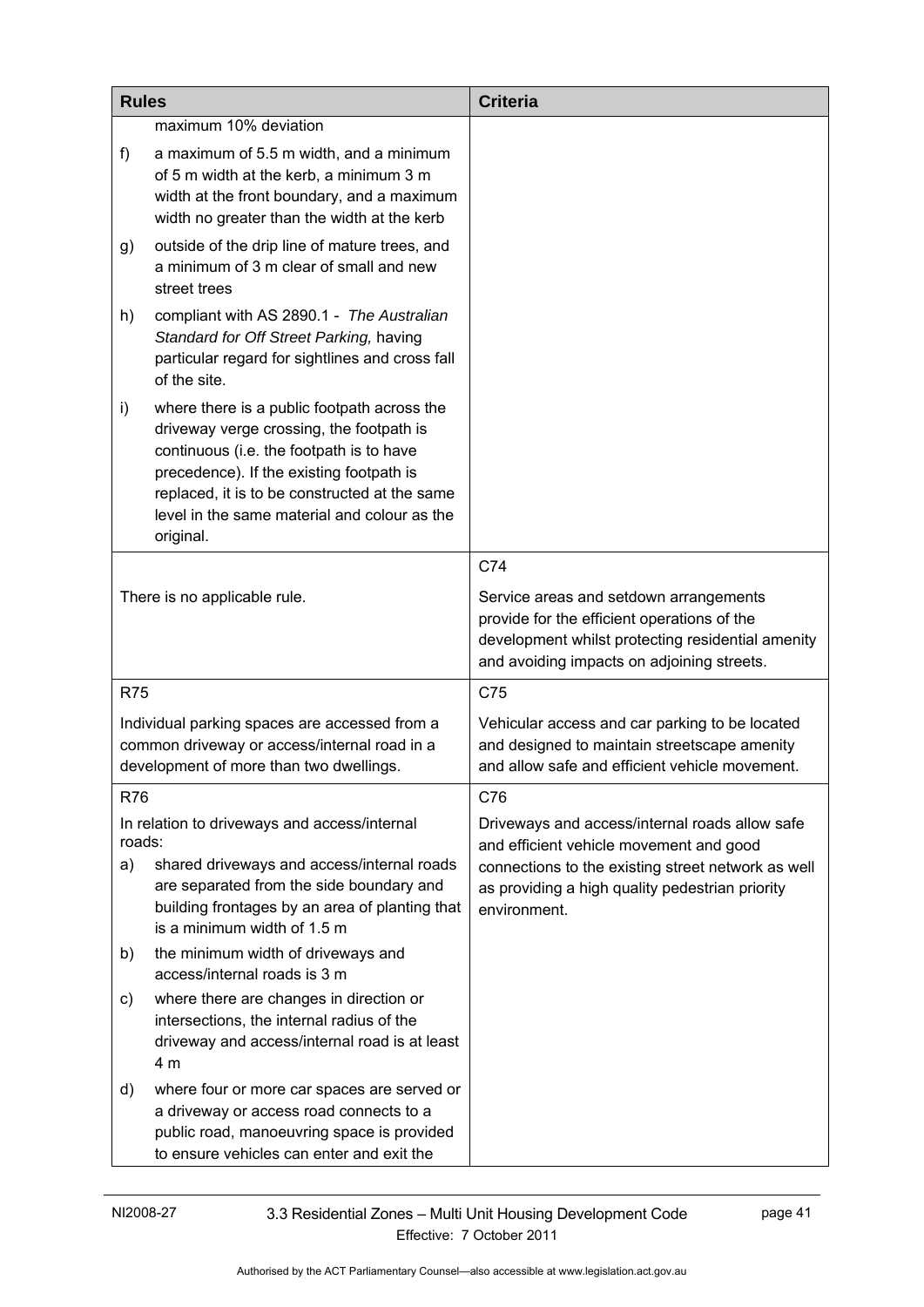| <b>Rules</b> |                                                                                                                                                                                                                                                                                         | <b>Criteria</b>                                                                                                                                                |
|--------------|-----------------------------------------------------------------------------------------------------------------------------------------------------------------------------------------------------------------------------------------------------------------------------------------|----------------------------------------------------------------------------------------------------------------------------------------------------------------|
| e)           | site in a forward direction<br>where more than 10 car spaces are served<br>and the driveway or access/internal road<br>connects to a public road, the entrance is at<br>least 5 m wide for a distance of 7 m from the<br>street front boundary to allow vehicles to<br>pass each other. |                                                                                                                                                                |
| <b>R77</b>   |                                                                                                                                                                                                                                                                                         | C77                                                                                                                                                            |
| a)           | Driveways and access/internal roads are to<br>have minimum widths as detailed below for<br>the corresponding angle parking:                                                                                                                                                             | Access/internal roads to meet the requirements<br>of TaMS, if waste management vehicles are<br>required to enter the site.                                     |
|              | 45 degree parking:<br>3.5 <sub>m</sub><br>$\mathbf{I}$                                                                                                                                                                                                                                  |                                                                                                                                                                |
|              | ii) 60 degree parking:<br>4.9 m                                                                                                                                                                                                                                                         |                                                                                                                                                                |
|              | iii) 90 degree parking:<br>6.4 <sub>m</sub>                                                                                                                                                                                                                                             |                                                                                                                                                                |
|              | iv) parallel parking: 3.6 m                                                                                                                                                                                                                                                             |                                                                                                                                                                |
| b)           | In the case of 90 degree angle parking, the<br>width of the driveway or access road can be<br>reduced, provided that the width of car<br>parking spaces is increased, as follows:                                                                                                       |                                                                                                                                                                |
|              | for a driveway width of 5.8 m, the<br>i)<br>car-parking space width is at least 2.8 m                                                                                                                                                                                                   |                                                                                                                                                                |
|              | ii) for a driveway width of 5.2 m, the<br>car-parking space width is at least 3 m.                                                                                                                                                                                                      |                                                                                                                                                                |
| <b>R78</b>   |                                                                                                                                                                                                                                                                                         |                                                                                                                                                                |
|              | The surface treatment of driveways and<br>access/internal roads is distinct from car parking<br>spaces/ and areas.                                                                                                                                                                      | This is a mandatory requirement. There is no<br>applicable criterion.                                                                                          |
|              |                                                                                                                                                                                                                                                                                         | C79                                                                                                                                                            |
|              | There is no applicable rule.                                                                                                                                                                                                                                                            | Driveways, access/internal roads and car parking<br>areas are designed, surfaced and sloped to<br>encourage and facilitate stormwater infiltration on<br>site. |
| 4.2          | <b>Parking</b>                                                                                                                                                                                                                                                                          |                                                                                                                                                                |
| R81          |                                                                                                                                                                                                                                                                                         | C81                                                                                                                                                            |
| a)           | Car-parking spaces and areas are set back a<br>minimum distance of:<br>(i) 1.5 m from any external block boundary                                                                                                                                                                       | Car parking complies with the requirements of the<br>Parking and Vehicular Access General Code and<br>ensures:                                                 |
|              | (ii) 1.5 m from a window to a habitable room<br>of a dwelling with which it is not<br>associated.                                                                                                                                                                                       | the amenity of neighbouring residential areas<br>a)<br>and streetscapes is not unacceptably<br>affected by the provision of parking and<br>access              |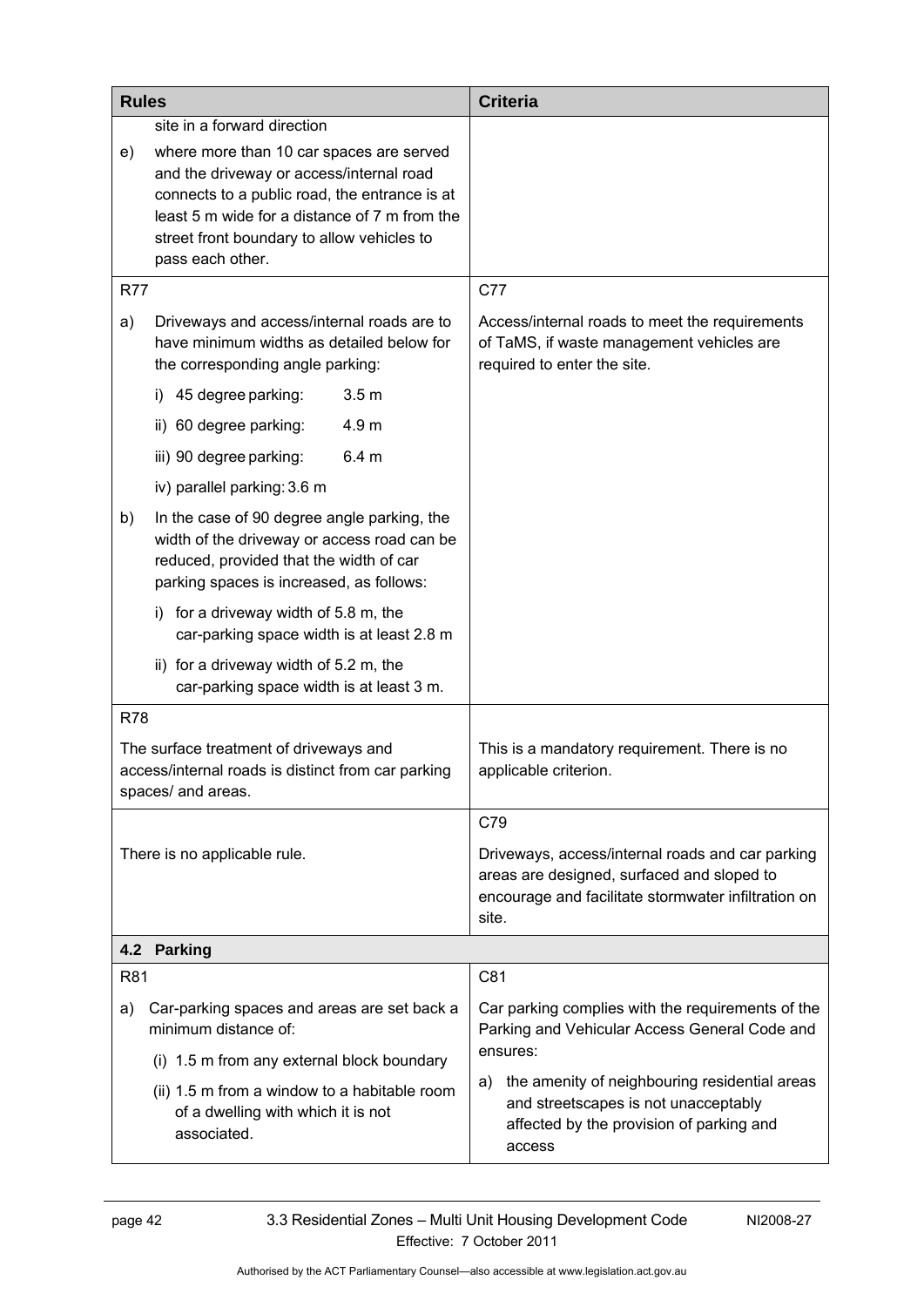|                                                                                                                | <b>Rules</b>                                                                                                                                                                   | <b>Criteria</b>                                                                                                                                   |
|----------------------------------------------------------------------------------------------------------------|--------------------------------------------------------------------------------------------------------------------------------------------------------------------------------|---------------------------------------------------------------------------------------------------------------------------------------------------|
| b)                                                                                                             | Car-parking spaces:                                                                                                                                                            | b)<br>no traffic hazards are created by the                                                                                                       |
| can be in tandem where they belong to<br>i)<br>the same dwelling, except for visitor<br>parking where required | provision of access and parking facilities for a<br>development                                                                                                                |                                                                                                                                                   |
|                                                                                                                | the safety of all users, especially pedestrians<br>C)<br>and cyclists, is considered                                                                                           |                                                                                                                                                   |
|                                                                                                                | ii) do not encroach any property<br>boundaries.                                                                                                                                | the creation of community surveillance of car<br>d)<br>parking areas by people using neighbouring                                                 |
| c)                                                                                                             | One space per dwelling is roofed and is<br>behind the Front Zone.                                                                                                              | areas                                                                                                                                             |
| d)                                                                                                             | Minimum dimensions of on-site car parking<br>spaces are:                                                                                                                       | parking generated by a development does<br>e)<br>not unacceptably affect the safe and efficient<br>functioning of traffic and access to           |
|                                                                                                                | 6.0 x 3.0 m single roofed space<br>i)                                                                                                                                          | neighbouring areas                                                                                                                                |
|                                                                                                                | ii) 6.0 x 5.5 m double roofed space                                                                                                                                            | adequate supply of parking for the level of<br>f)<br>demand generated by the development                                                          |
|                                                                                                                | iii) $5.5 \times 3.0$ m unroofed space (unless for                                                                                                                             | safe and efficient access for all users, with                                                                                                     |
|                                                                                                                | multiple spaces side by side, in which<br>case, minimum 5.5 x 2.6 m per unroofed<br>space is required)                                                                         | g)<br>the needs of residents and visitors being<br>catered for by the on-site provision of                                                        |
|                                                                                                                | iv) 6.7 x 2.3 m parallel parking spaces                                                                                                                                        | adequate parking.                                                                                                                                 |
|                                                                                                                | v) 2.1 m minimum height to any overhead<br>structure                                                                                                                           |                                                                                                                                                   |
| e)                                                                                                             | Sightlines for off-street car-parking facilities<br>are designed in accordance with the<br>relevant requirements in AS2890.1 The<br>Australian Standard for Off Street Parking |                                                                                                                                                   |
| <b>R82</b>                                                                                                     |                                                                                                                                                                                | C82                                                                                                                                               |
|                                                                                                                | Shared car parking spaces are not located more<br>than 50 m from any dwelling they serve.                                                                                      | Car parking facilities to be designed and located<br>to be reasonably close and convenient to<br>dwellings.                                       |
| R83                                                                                                            |                                                                                                                                                                                | C83                                                                                                                                               |
|                                                                                                                | Car parking spaces are not located between the<br>front boundary and the building line                                                                                         | Parking spaces are configured to minimise their<br>visual impact from the street and maintain<br>streetscape amenity.                             |
| R84                                                                                                            |                                                                                                                                                                                | C84                                                                                                                                               |
|                                                                                                                | The maximum total width of garage door<br>openings and external width of carports is 6m, or<br>50% of the frontage of the dwelling, whichever is                               | Parking complies with the requirements of the<br>Parking and Vehicular Access General Code and<br>ensures:                                        |
| less.                                                                                                          |                                                                                                                                                                                | the amenity of neighbouring residential areas<br>a)<br>and streetscapes is not unacceptably<br>affected by the provision of parking and<br>access |
|                                                                                                                |                                                                                                                                                                                | no traffic hazards are created by the<br>b)<br>provision of access and parking facilities for a                                                   |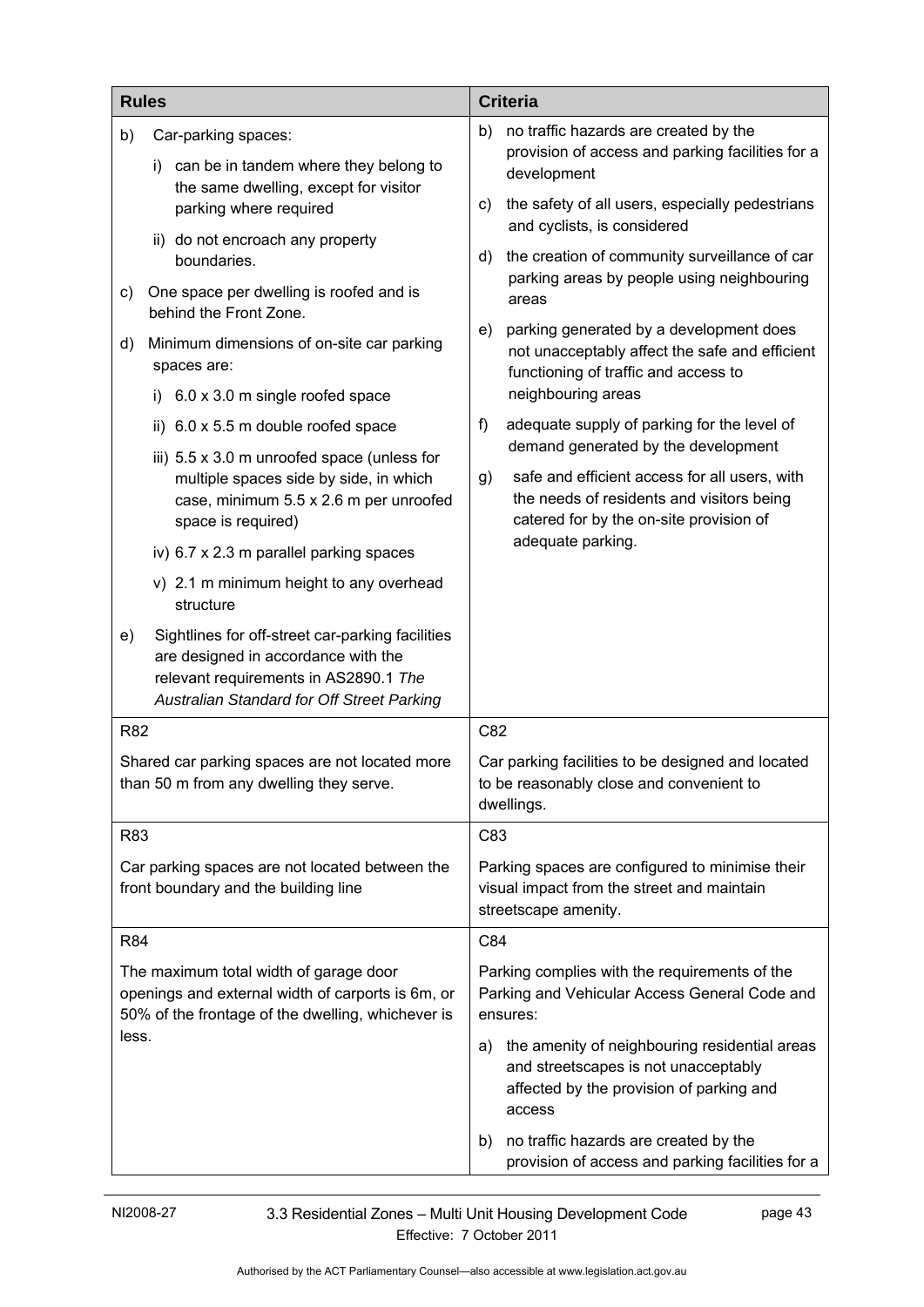| <b>Rules</b>                                                 | <b>Criteria</b>                                                                                                                                                  |
|--------------------------------------------------------------|------------------------------------------------------------------------------------------------------------------------------------------------------------------|
|                                                              | development                                                                                                                                                      |
|                                                              | the safety of all users, especially pedestrians<br>C)<br>and cyclists, is considered                                                                             |
|                                                              | the creation of community surveillance of car<br>d)<br>parking areas by people using neighbouring<br>areas                                                       |
|                                                              | parking generated by a development does<br>e)<br>not unacceptably affect the safe and efficient<br>functioning of traffic and access to<br>neighbouring areas    |
|                                                              | f)<br>adequate supply of parking for the level of<br>demand generated by the development                                                                         |
|                                                              | safe and efficient access for all users, with<br>g)<br>the needs of residents and visitors being<br>catered for by the on-site provision of<br>adequate parking. |
| <b>R85</b>                                                   |                                                                                                                                                                  |
| Provision for vehicle parking is not permitted on<br>verges. | This is a mandatory requirement. There is no<br>applicable criterion.                                                                                            |

## **Element 5: Amenity**

#### **Intent:**

- a) Development is sited and designed to maximise solar access to private open space and living areas of dwellings
- b) Dwellings are provided with private and useable private open space that is integrated with, and directly accessible from, the living areas of the dwelling
- c) To ensure landscaping creates a pleasant, safe and attractive living environment and assists to blend new development into the streetscape and neighbourhood

| <b>Rules</b>                                                                                                                                                                                                                                           | <b>Criteria</b>                                                       |
|--------------------------------------------------------------------------------------------------------------------------------------------------------------------------------------------------------------------------------------------------------|-----------------------------------------------------------------------|
| <b>Solar Access</b><br>5.1                                                                                                                                                                                                                             |                                                                       |
| <b>R86</b><br>Development is sited to allow a minimum of 3<br>hours of direct sunlight onto the floor or internal<br>wall of the main daytime living area of the<br>dwelling between the hours of 9.00 am and 3.00<br>pm on 21 June (winter solstice). | This is a mandatory requirement. There is no<br>applicable criterion. |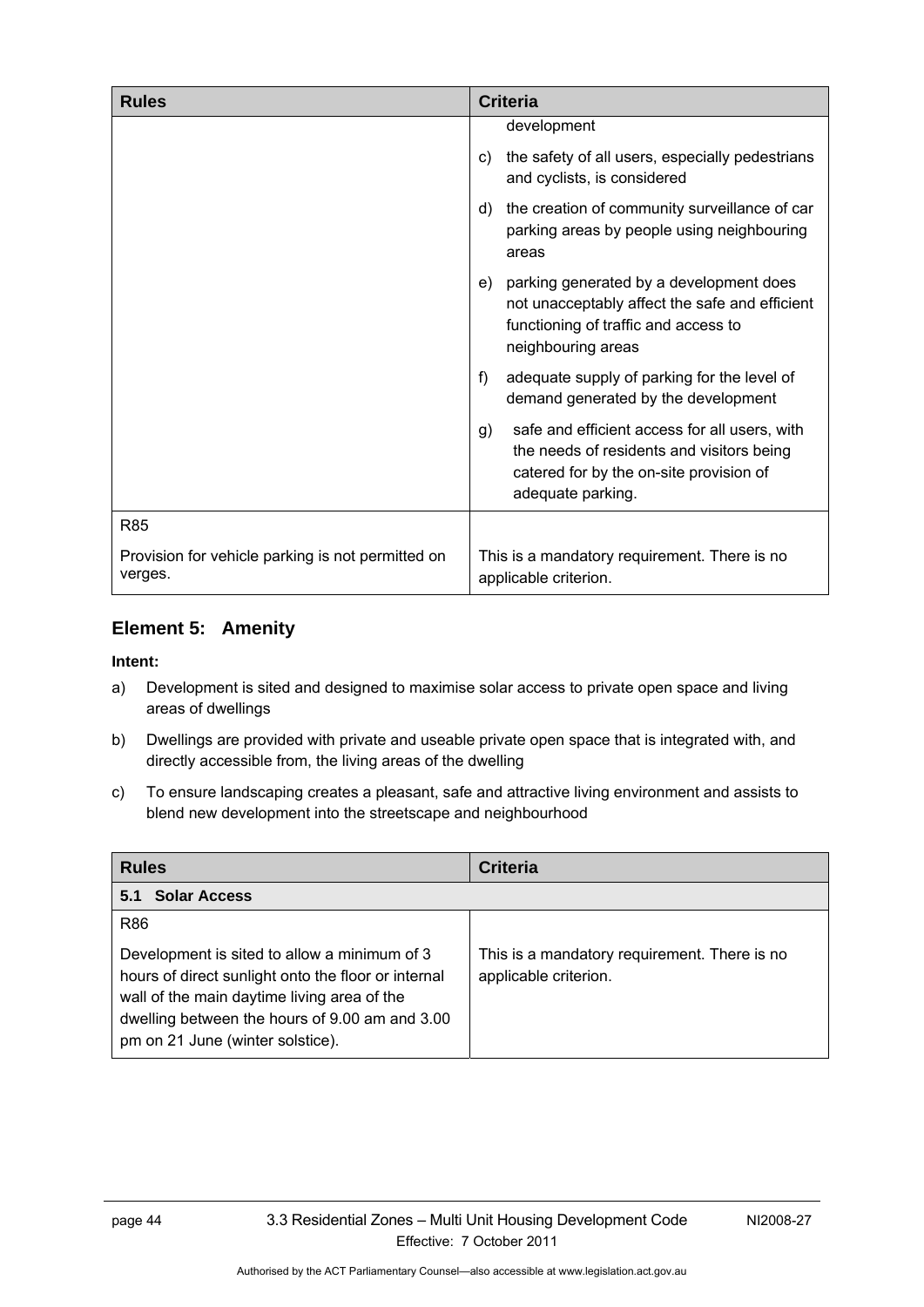| <b>Rules</b>                                                                                                                                                                                                                                                                                                           | <b>Criteria</b>                                                                                                                                                                                                                                                  |
|------------------------------------------------------------------------------------------------------------------------------------------------------------------------------------------------------------------------------------------------------------------------------------------------------------------------|------------------------------------------------------------------------------------------------------------------------------------------------------------------------------------------------------------------------------------------------------------------|
| <b>Neighbourhood Plans</b><br>5.2                                                                                                                                                                                                                                                                                      |                                                                                                                                                                                                                                                                  |
|                                                                                                                                                                                                                                                                                                                        | C87                                                                                                                                                                                                                                                              |
| There is no applicable rule.                                                                                                                                                                                                                                                                                           | Where a Neighbourhood Plan exists,<br>development demonstrates a response to the key<br>strategies of the relevant Neighbourhood Plan.                                                                                                                           |
| <b>Private Open Space</b><br>5.3                                                                                                                                                                                                                                                                                       |                                                                                                                                                                                                                                                                  |
| <b>R88</b>                                                                                                                                                                                                                                                                                                             | C88                                                                                                                                                                                                                                                              |
| The average area of private open space per dwelling is<br>not less than 60% of the average area of the block per<br>dwelling less $50m^2$ , as demonstrated in the equation<br>below<br>Average POS = $\left(\left(\frac{\text{Block Size}}{n^{\circ} \text{ of Dwellings}}\right) \times 0.6\right) - 50 \text{ m}^2$ | Private open space is of dimensions to suit the<br>projected requirements of the dwelling's<br>occupants and to accommodate both outdoor<br>recreation needs as well as providing space for<br>service functions such as clothes drying and<br>domestic storage. |
| The total required area of private open space is<br>the average area of private open space per<br>dwelling multiplied by the proposed number of<br>dwellings on the block.                                                                                                                                             |                                                                                                                                                                                                                                                                  |
| <b>R89</b>                                                                                                                                                                                                                                                                                                             | C89                                                                                                                                                                                                                                                              |
| Except as provided for in Rule 92, at least one<br>area of private open space is provided per<br>dwelling to meet the following minimum area and<br>dimension requirements:<br>10% of the average block area per dwelling<br>a)<br>b)<br>6m x 6m                                                                       | Private open space is of dimensions to suit the<br>projected requirements of the dwelling's<br>occupants and to accommodate both outdoor<br>recreation needs as well as providing space for<br>service functions such as clothes drying and<br>domestic storage. |
| R90                                                                                                                                                                                                                                                                                                                    | C90                                                                                                                                                                                                                                                              |
| Except as provided for in Rule 92, an area of<br>private open space with a minimum dimension of<br>at least 6 metres is:                                                                                                                                                                                               | Private open space is capable of enabling an<br>a)<br>extension of the function of the dwelling for<br>relaxation, dining, entertainment and<br>recreation                                                                                                       |
| screened from public view<br>a)                                                                                                                                                                                                                                                                                        | Private open space forward of the front<br>b)                                                                                                                                                                                                                    |
| not forward of the building line except where<br>b)<br>permitted by, and illustrated in, an approved<br>estate development plan                                                                                                                                                                                        | building line ensures the amenity of the<br>private open space and the dwelling is<br>protected whilst maintaining opportunities for                                                                                                                             |
| located<br>C)                                                                                                                                                                                                                                                                                                          | passive surveillance.                                                                                                                                                                                                                                            |
| not to the south, south-east or south-<br>(i)<br>west of the dwelling, or                                                                                                                                                                                                                                              | Private open space is to take account of<br>C)<br>outlook, natural features of the site and                                                                                                                                                                      |
| to maintain a minimum three hours<br>(ii)<br>sunlight onto 50% of the ground<br>between the hours of 9:00am and<br>3:00pm on 21 June (winter solstice)                                                                                                                                                                 | neighbouring buildings or open space and to<br>provide for maximum year round use.                                                                                                                                                                               |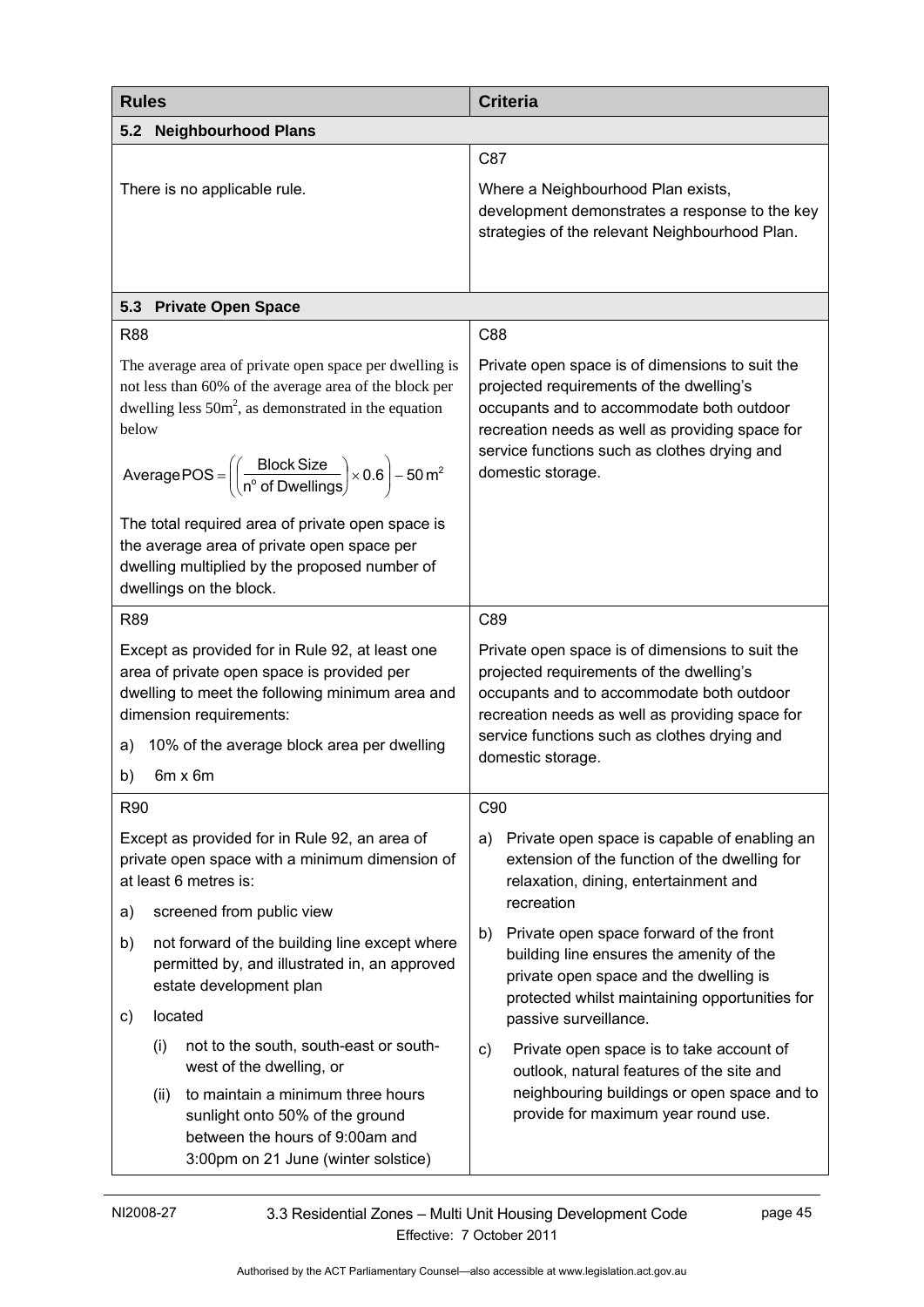| <b>Rules</b> |                                                                                                                                          | <b>Criteria</b>                                                                                                                                                                                     |
|--------------|------------------------------------------------------------------------------------------------------------------------------------------|-----------------------------------------------------------------------------------------------------------------------------------------------------------------------------------------------------|
| d)           | at ground level with direct ground level<br>access from a main daytime living area of<br>the dwelling.                                   |                                                                                                                                                                                                     |
| R91          |                                                                                                                                          | C91                                                                                                                                                                                                 |
|              | A minimum of 50% of the private open space is to<br>be retained as planting area.                                                        | Unpaved or unsealed areas are provided to<br>facilitate on-site infiltration of stormwater run-off<br>and provision of landscaping.                                                                 |
| <b>R92</b>   |                                                                                                                                          | C92                                                                                                                                                                                                 |
|              | Where a dwelling is located entirely on an upper<br>floor, private open space is provided in the form<br>of a balcony or courtyard that: | The location of private open space is to take<br>account of outlook, natural features of the site<br>and neighbouring buildings or open space and to                                                |
| a)           | is located directly off a main daytime living<br>area of the dwelling                                                                    | provide for maximum year round comfort.                                                                                                                                                             |
| b)           | does not face a rear or side boundary within<br>9 <sub>m</sub>                                                                           |                                                                                                                                                                                                     |
| c)           | does not face another dwelling within 12m                                                                                                |                                                                                                                                                                                                     |
| d)           | has a minimum area of 6 $m^2$ and dimension<br>of 1.8 m.                                                                                 |                                                                                                                                                                                                     |
| 5.4          | Landscaping                                                                                                                              |                                                                                                                                                                                                     |
|              |                                                                                                                                          | C <sub>93</sub>                                                                                                                                                                                     |
|              | There is no applicable rule.                                                                                                             | A survey and evaluation of existing trees is<br>undertaken and a comprehensive landscape<br>design, indicating the size and type of species<br>proposed, is submitted for consideration.            |
|              | 5.5 Common Areas                                                                                                                         |                                                                                                                                                                                                     |
|              |                                                                                                                                          | C94                                                                                                                                                                                                 |
|              | There is no applicable rule.                                                                                                             | Common areas, including driveways and<br>access/internal roads, are designed to have clear<br>function, provide equity of access and ensure<br>high levels of residential amenity of all dwellings. |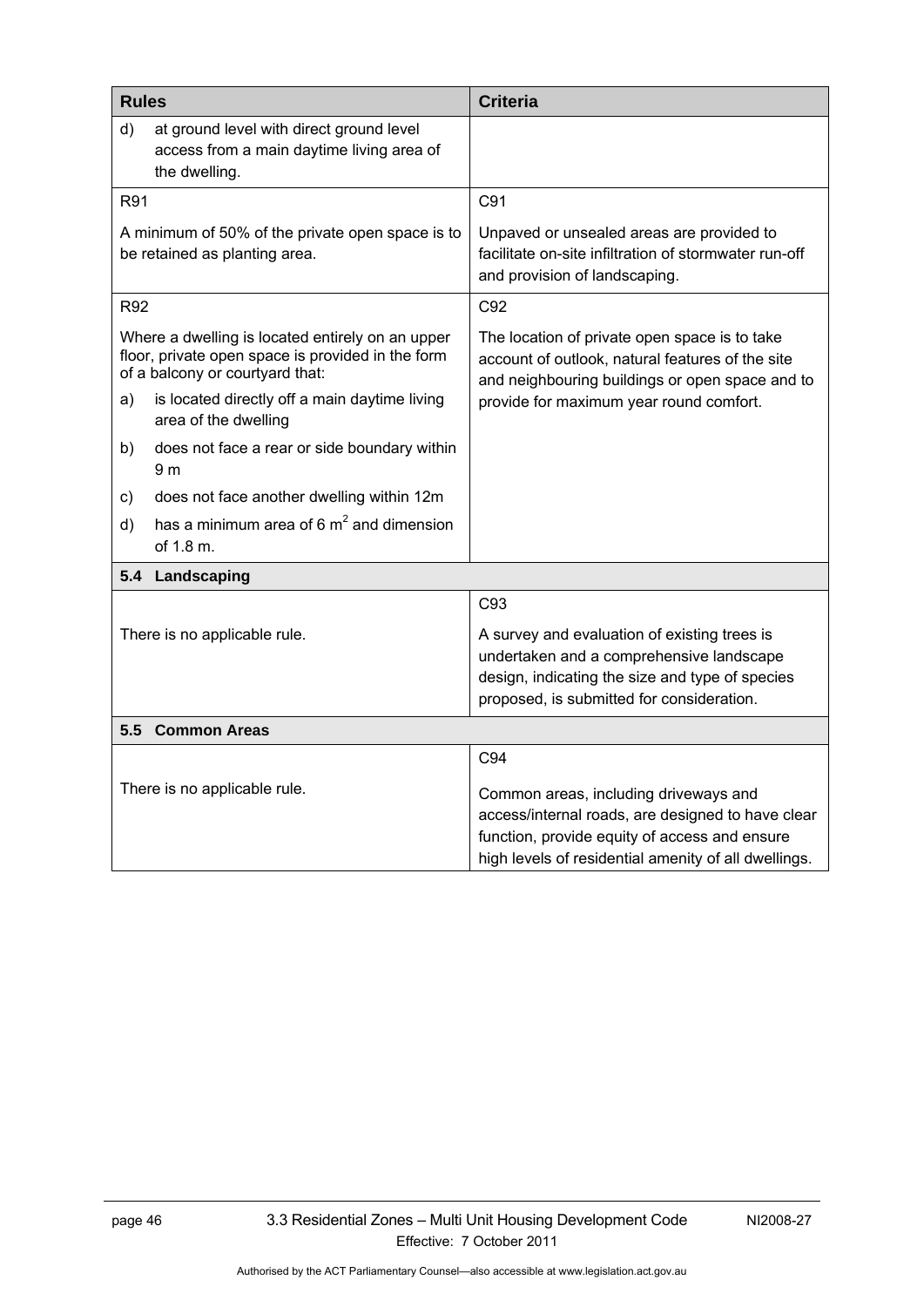# **Element 7: Services**

## **Intent:**

To provide site facilities and service areas and design them to be convenient and visually attractive, blend with the development and street character and require minimal maintenance

| <b>Rules</b>                                                                                                                                  | <b>Criteria</b>                                                                                                                                                                                                   |
|-----------------------------------------------------------------------------------------------------------------------------------------------|-------------------------------------------------------------------------------------------------------------------------------------------------------------------------------------------------------------------|
| 7.1 Site Facilities                                                                                                                           |                                                                                                                                                                                                                   |
|                                                                                                                                               | C95                                                                                                                                                                                                               |
| There is no applicable rule.                                                                                                                  | The location and design of site facilities (including<br>garbage bin enclosures, external storage, clothes<br>drying areas, car wash bays) to be coordinated<br>and complimentary to the overall building design. |
| R96                                                                                                                                           | C96                                                                                                                                                                                                               |
| An externally accessible, enclosed space for<br>storage is provided for each dwelling without a<br>garage. The storage area is/has a minimum: | Dwellings are provided with adequate secure<br>storage areas.                                                                                                                                                     |
| area of 1.5 $m2$<br>a)                                                                                                                        |                                                                                                                                                                                                                   |
| 2 m high<br>b)                                                                                                                                |                                                                                                                                                                                                                   |
| internal dimension of 0.6m.<br>C)                                                                                                             |                                                                                                                                                                                                                   |
| <b>R97</b>                                                                                                                                    | C97                                                                                                                                                                                                               |
| External clothes drying facilities are<br>a)<br>provided as follows:                                                                          | Dwellings are provided with adequate external<br>clothes drying facilities.                                                                                                                                       |
| i) dwellings at ground floor level:<br>minimum area of 6 $m2$                                                                                 |                                                                                                                                                                                                                   |
| ii) dwelling wholly located at upper floor<br>level:<br>minimum area of 2 $m^2$ .                                                             |                                                                                                                                                                                                                   |
| b)<br>The clothes drying facilities are screened<br>from public view and are exclusive of private<br>open space requirements.                 |                                                                                                                                                                                                                   |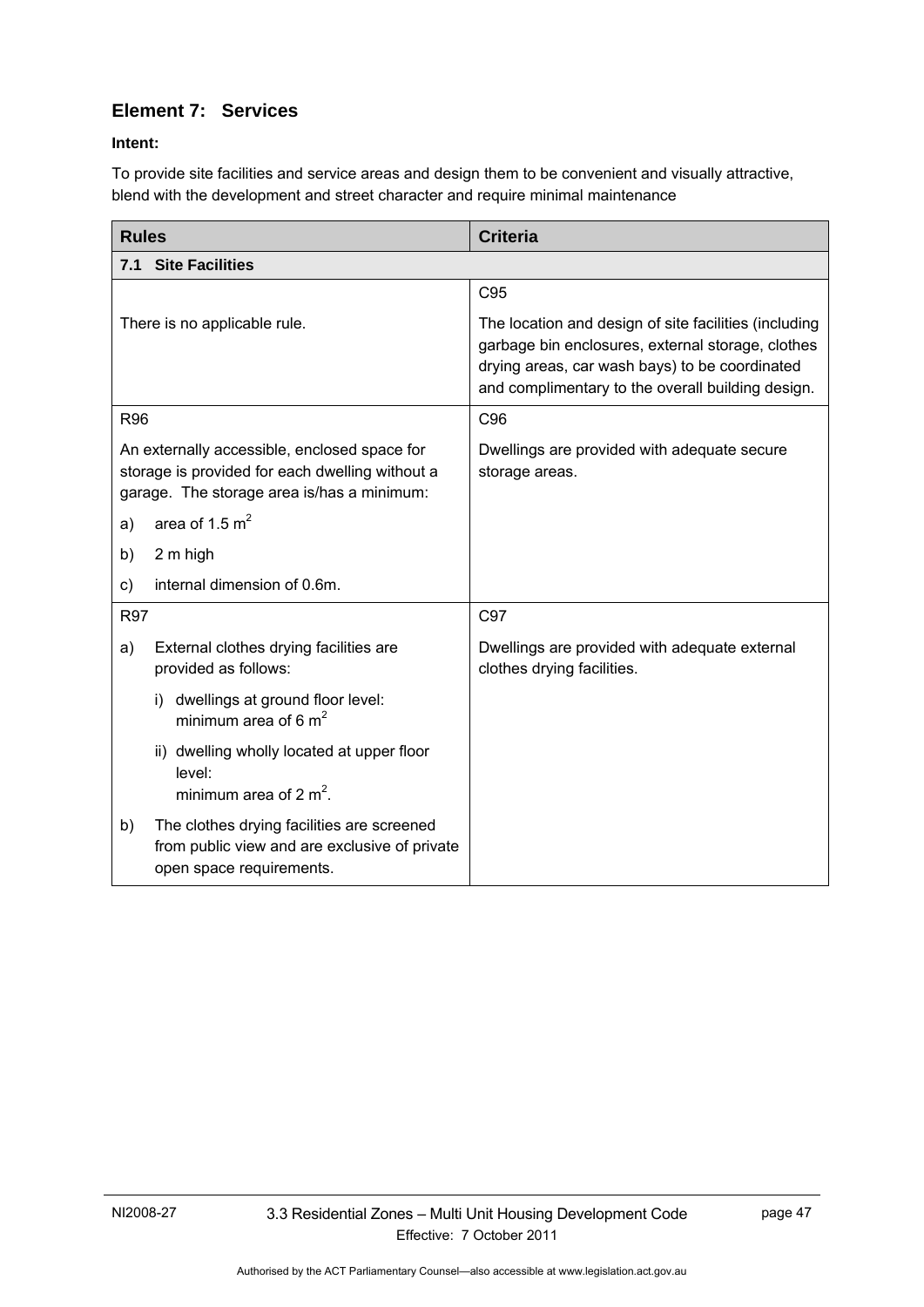# **Part C(2) – Multi Unit Housing - Additional Controls for Deakin and Forrest**

This part of the Code applies to development applications for multi unit housing in Deakin, Sections 5- 8 and Forrest, Sections 20-22 and 26-27. It provides additional controls to, or controls that are to be applied in lieu of, those in Part C(1) for multi unit housing. The controls have been applied due to the distinctive environmental quality of these historic Sections of South Canberra, particularly in relation to streetscape, block size, on site landscape and built form.

These controls are either in addition to, or in lieu of, those in Part C(1). Where a control is in addition to one contained in Part C(1) it will be identified with the words **'Additional Control'** in the Item title bar. Where a control is in lieu of one contained in Part C(1) it will identify which control it replaces.

Parts A, B and C(1) of this Code also apply.

## **Element 2: Building and Site Controls**

#### **Intent:**

- a) To ensure that buildings are compatible, and complement, the built form, siting and scale of surrounding properties and are of an appropriate residential character.
- b) To ensure buildings are designed and sited to provide privacy between neighbours

| <b>Rules</b>                                                               | <b>Criteria</b>                                                                                                                                                               |  |
|----------------------------------------------------------------------------|-------------------------------------------------------------------------------------------------------------------------------------------------------------------------------|--|
| <b>Height (Additional Control)</b><br>2.1                                  |                                                                                                                                                                               |  |
| <b>R98</b>                                                                 |                                                                                                                                                                               |  |
| Buildings do not exceed 11.5 m in height above<br>natural ground level.    | This is a mandatory requirement. There is no<br>applicable criterion.                                                                                                         |  |
| 2.2 Front Street Setback (Replaces R54/C54)                                |                                                                                                                                                                               |  |
| R99                                                                        | C99                                                                                                                                                                           |  |
| Buildings are setback a minimum of 10 m from<br>the front street boundary. | Front street setbacks respect the established<br>building lines of surrounding properties.                                                                                    |  |
| 2.3 Side and Rear Setbacks (Replaces R55/C55 and R56/C56)                  |                                                                                                                                                                               |  |
|                                                                            | C <sub>100</sub>                                                                                                                                                              |  |
| There is no applicable rule.                                               | Buildings and other structures are sited and<br>designed to protect a reasonable amount of<br>privacy and solar access to adjacent dwellings<br>and their private open space. |  |

Authorised by the ACT Parliamentary Counsel—also accessible at www.legislation.act.gov.au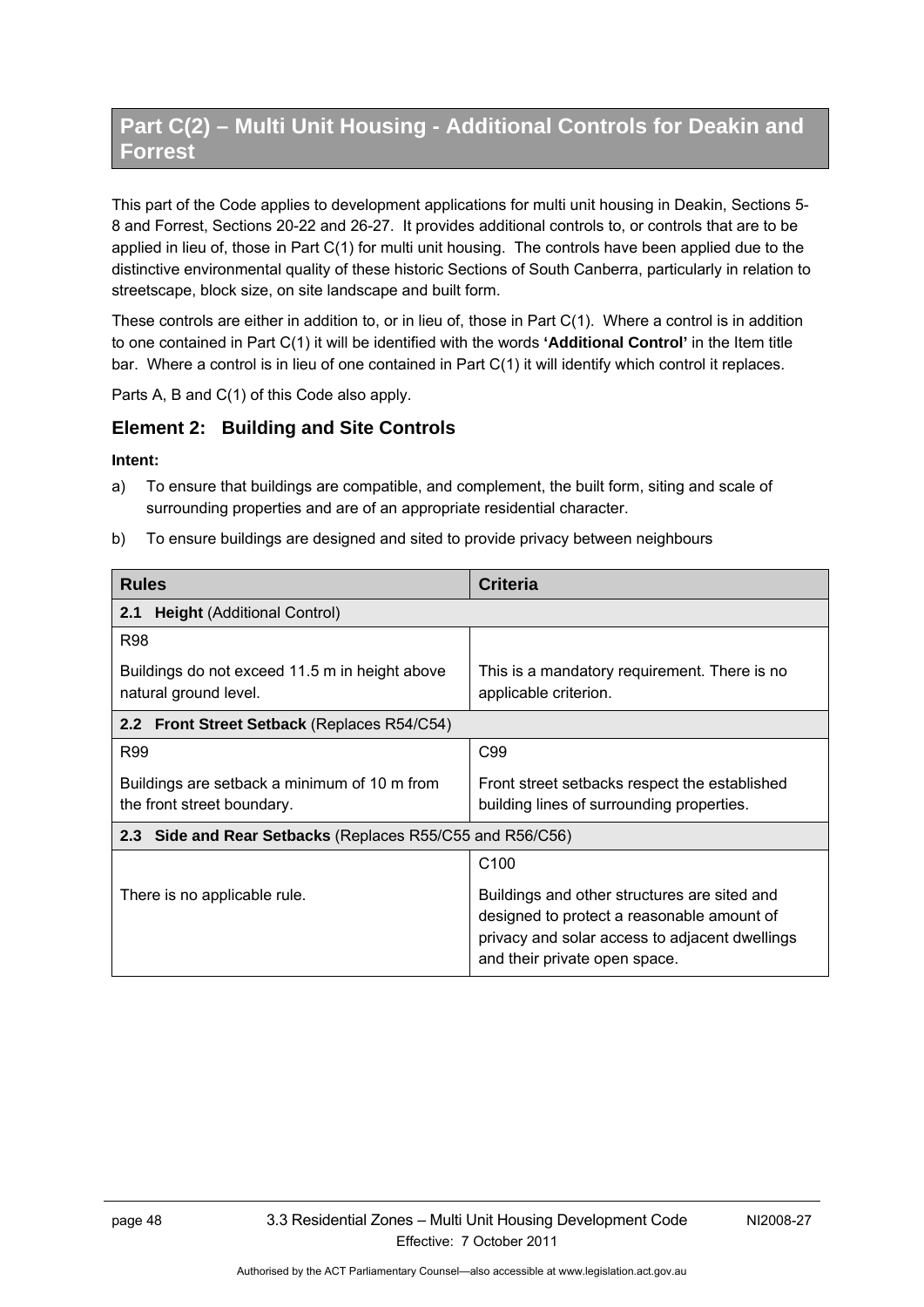# **Element 3: Built Form**

## **Intent:**

a) To ensure that buildings are compatible, and complement, the built form, siting and scale of surrounding properties and are of an appropriate residential character.

| <b>Rules</b>                                            | <b>Criteria</b>                                                                                                        |
|---------------------------------------------------------|------------------------------------------------------------------------------------------------------------------------|
| <b>Materials and Finish (Additional Control)</b><br>3.1 |                                                                                                                        |
|                                                         | C <sub>101</sub>                                                                                                       |
| There is no applicable rule.                            | Buildings are constructed:                                                                                             |
|                                                         | predominantly of masonry materials<br>a)                                                                               |
|                                                         | with pitched roofs, except where alterations<br>b)<br>and/or additions are proposed to existing flat<br>roofed houses. |

# **Element 5: Amenity**

### **Intent:**

a) New development blends into the landscape setting and character of the locality

| <b>Rules</b>                                   | <b>Criteria</b>                                                                                                                                                                                   |
|------------------------------------------------|---------------------------------------------------------------------------------------------------------------------------------------------------------------------------------------------------|
| <b>Landscaping (Additional Control)</b><br>5.1 |                                                                                                                                                                                                   |
| There is no applicable rule.                   | C <sub>102</sub><br>An evaluation of exiting trees is undertaken and a<br>comprehensive landscape design, indicating the<br>size and type of species proposed, is submitted<br>for consideration. |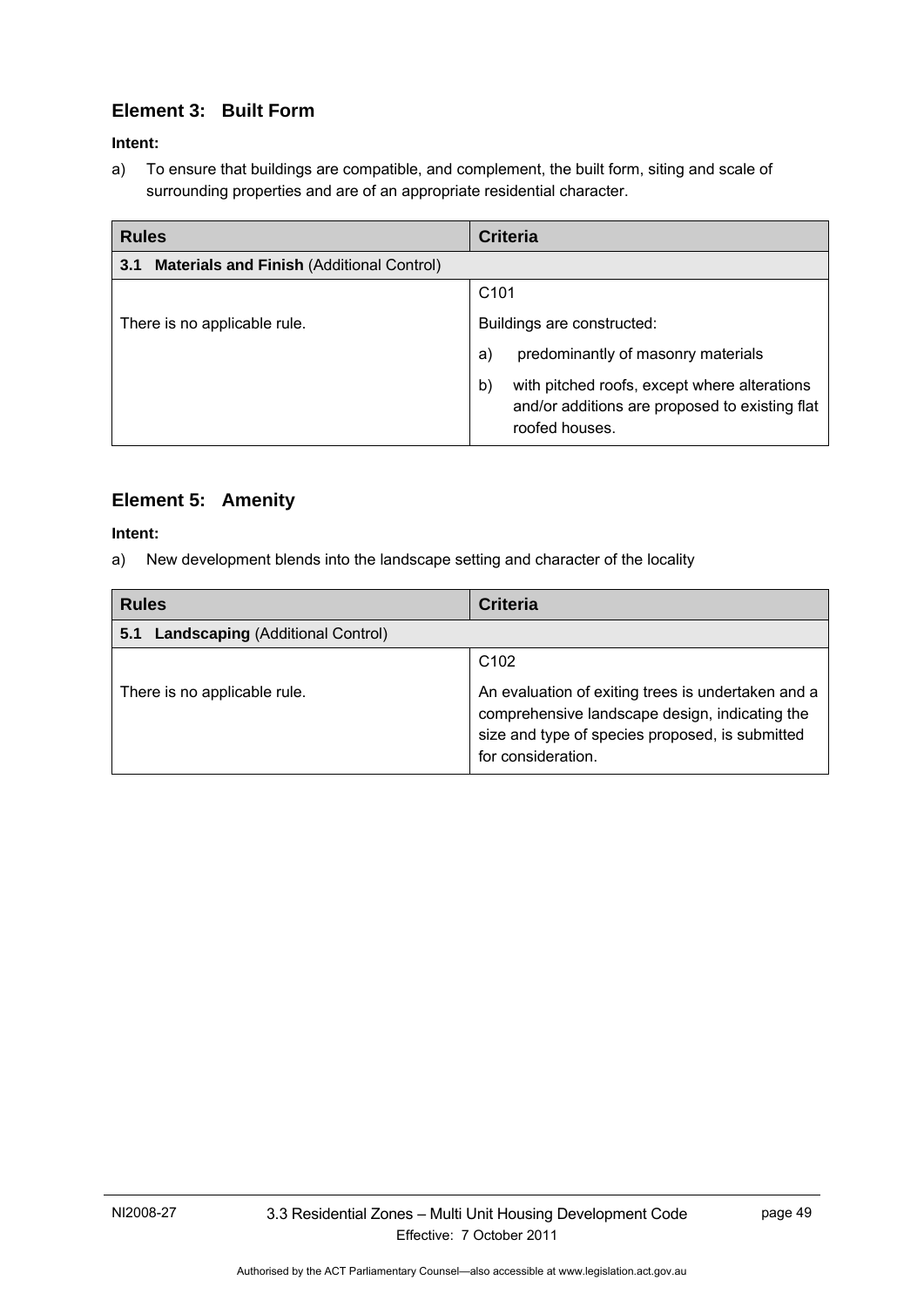# **Part C(3) - Multi Unit Housing – Inner North Canberra and Gungahlin District - RZ3 and RZ4 Zones**

This Part of the Code applies to development applications for multi unit housing in the RZ3 – Urban and RZ4 – Medium Density Zones in Inner North Canberra and the Gungahlin District and other zones where referred to elsewhere in the Territory Plan. These controls apply instead of those contained in Part C(1) of the Code. Parts A and B of the Code also apply.

# **Element 2: Building and Site Controls**

## **Intent:**

- a) To ensure buildings are compatible with, and complement, the built form, siting and scale of surrounding properties
- b) To ensure buildings are designed and sited to:
	- i) provide privacy between neighbours and between occupants and the public
	- ii) provide adequate light and natural ventilation between dwellings
	- iii) provide opportunities for additional landscaping and to deliver quality open space
	- iv) maintain or enhance the streetscape character in existing areas
	- v) establish appropriate and attractive streetscapes in new residential areas
- c) To ensure the amenity of surrounding properties is maintained, particularly in relation to privacy, overshadowing and solar access

| <b>Rules</b>                                                                                                                                                                                                                                                        | <b>Criteria</b>                                                                                                                                                                                                                                                                  |  |
|---------------------------------------------------------------------------------------------------------------------------------------------------------------------------------------------------------------------------------------------------------------------|----------------------------------------------------------------------------------------------------------------------------------------------------------------------------------------------------------------------------------------------------------------------------------|--|
| Height<br>2.1                                                                                                                                                                                                                                                       |                                                                                                                                                                                                                                                                                  |  |
| R <sub>103</sub>                                                                                                                                                                                                                                                    | C <sub>103</sub>                                                                                                                                                                                                                                                                 |  |
| Finished floor levels immediately above<br>basement car parking that faces the street is no<br>higher than an average of 600 mm, and a<br>maximum of 750 mm above natural ground level.                                                                             | Development is designed and sited to ensure that<br>basement car-parking structures do not dominate<br>the development frontage and impact adversely<br>on the streetscape of the locality by screening or<br>limiting the size of structures and openings facing<br>the street. |  |
| R <sub>104</sub>                                                                                                                                                                                                                                                    | C <sub>104</sub>                                                                                                                                                                                                                                                                 |  |
| Differences in building height between existing<br>buildings on adjacent blocks and new<br>developments are not more than one storey when<br>viewed from the street. This requirement applies<br>to building elements within 3.0 m of the front<br>building facade. | Building height at the street frontage maintains a<br>compatible scale with adjacent developments.                                                                                                                                                                               |  |
| 2.2 Front Street Setback                                                                                                                                                                                                                                            |                                                                                                                                                                                                                                                                                  |  |
| R <sub>105</sub>                                                                                                                                                                                                                                                    | C <sub>105</sub>                                                                                                                                                                                                                                                                 |  |
| Front setbacks are as specified in Table 5.                                                                                                                                                                                                                         | Front street setbacks contribute to the existing or<br>proposed streetscape character, assist in the<br>integration of new development into the public<br>streetscape, make efficient use of the site, and<br>provide amenity for residents.                                     |  |

NI2008-27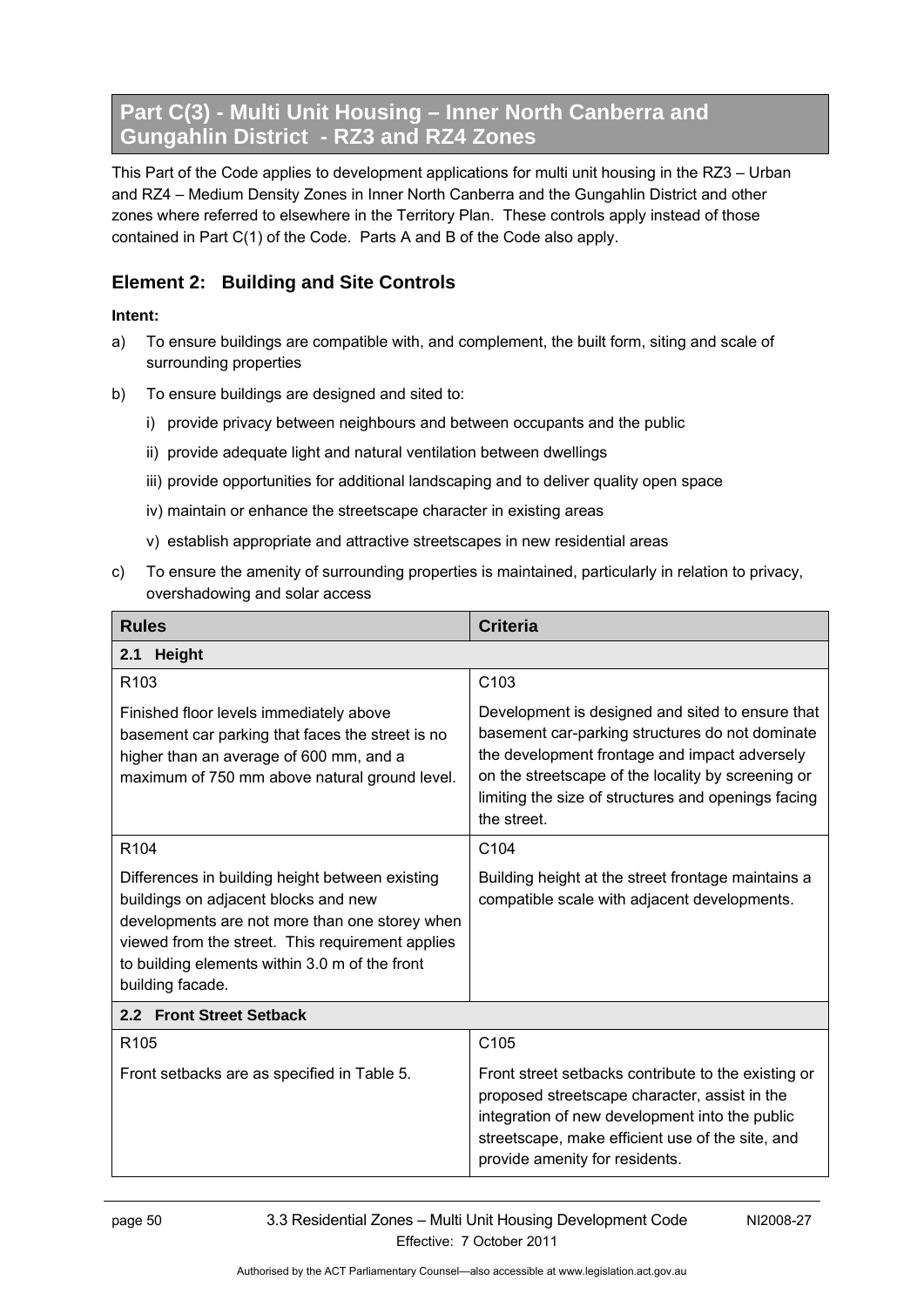## **Table 5 : Front Street Setback**

| RZ3 - Urban Residential Zone                                                        | <b>Lower Floor Level</b>       | <b>Upper Floor Level</b>     |
|-------------------------------------------------------------------------------------|--------------------------------|------------------------------|
| Adjacent to undeveloped blocks or non-residential<br>development setback $\geq 3$ m | 6.0 <sub>m</sub>               | 8.5 m                        |
| Adjoins development setback < 3 m                                                   | $=$ To adjacent<br>development | $+2.5 m$                     |
| Adjoins residential development setback 3–4 m                                       | 4.0 <sub>m</sub>               | 6.5 m                        |
| Adjoins residential development setback 4.5–7 m                                     | 6.0 <sub>m</sub>               | 7.5 <sub>m</sub>             |
| Adjoins residential development setback 7-9 m                                       | 6.0 <sub>m</sub>               | 7.5 m                        |
| Adjoins residential development setback $\geq$ 9 m                                  | 6.0 <sub>m</sub>               | 7.5 <sub>m</sub>             |
| Heritage Conservation Area                                                          | = Adjoining<br>development     | $=$ Adjoining<br>development |
| Adjoining open space or laneway                                                     | 4.0 <sub>m</sub>               | 4.0 <sub>m</sub>             |
| Garages and carports                                                                | Behind the building<br>line    |                              |

Note: The front street setbacks apply to both frontages on corner blocks.

| RZ4 - Medium Density Residential Zone                                              | <b>Lower Floor Level</b>     | <b>Upper Floor Level</b>     |
|------------------------------------------------------------------------------------|------------------------------|------------------------------|
| Adjacent to undeveloped blocks or non-residential<br>development setback $\geq 3m$ | 3.0 <sub>m</sub>             | 5.5 <sub>m</sub>             |
| Adjoins development setback < 3 m                                                  | $=$ Adjoining<br>development | $+2m$                        |
| Adjoins residential development setback 3-4 m                                      | 4.0 <sub>m</sub>             | 6.0 <sub>m</sub>             |
| Adjoins residential development setback 4.5–7 m                                    | 4.0 m                        | 6.0 m                        |
| Adjoins residential development setback 7-9 m                                      | 5.0 <sub>m</sub>             | 6.0 <sub>m</sub>             |
| Adjoins residential development setback ≥9 m                                       | 6.0 <sub>m</sub>             | 6.0 <sub>m</sub>             |
| Heritage Conservation Area                                                         | $=$ Adjoining<br>development | $=$ Adjoining<br>development |
| Adjoining open space or laneway                                                    | 4.0 m                        | 4.0 <sub>m</sub>             |
| Garages and carports                                                               | Behind the building line     |                              |

Note: The front street setbacks apply to both frontages on corner blocks.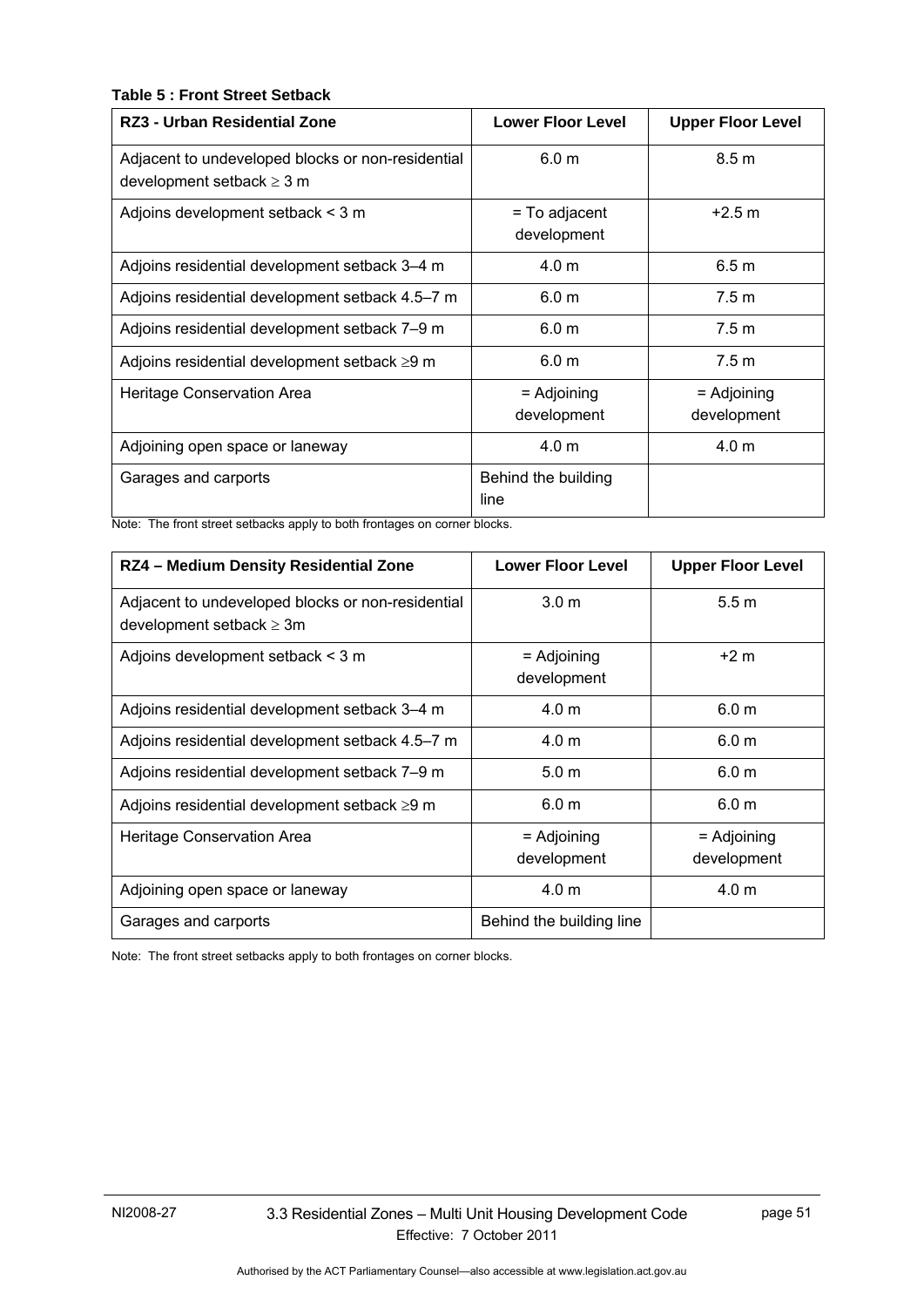| <b>Rules</b>                                                                                                                                                                                                                                                                                                                                                                                                                     | <b>Criteria</b>                                                                                                                                                                                                                                                                                                                                  |
|----------------------------------------------------------------------------------------------------------------------------------------------------------------------------------------------------------------------------------------------------------------------------------------------------------------------------------------------------------------------------------------------------------------------------------|--------------------------------------------------------------------------------------------------------------------------------------------------------------------------------------------------------------------------------------------------------------------------------------------------------------------------------------------------|
| 2.3 Side and Rear Setback                                                                                                                                                                                                                                                                                                                                                                                                        |                                                                                                                                                                                                                                                                                                                                                  |
| R106                                                                                                                                                                                                                                                                                                                                                                                                                             |                                                                                                                                                                                                                                                                                                                                                  |
| A minimum side boundary setback of 1 m where<br>the wall is not built to the boundary.                                                                                                                                                                                                                                                                                                                                           | This is a mandatory requirement. There is no<br>applicable criterion.                                                                                                                                                                                                                                                                            |
| R <sub>107</sub>                                                                                                                                                                                                                                                                                                                                                                                                                 | C107                                                                                                                                                                                                                                                                                                                                             |
| Where upper floor levels contain windows with a<br>sill height of less than 1.7 m, or have unscreened<br>decks, balconies or external stairs, the minimum<br>rear and side setbacks are 9 m at the second<br>storey and 12 m at any level at or above three                                                                                                                                                                      | Setbacks are progressively increased as the<br>height of the wall/building increases so that the<br>built form does not adversely impact on the<br>amenity of neighbouring properties and the<br>streetscape by means such as:                                                                                                                   |
| storeys.                                                                                                                                                                                                                                                                                                                                                                                                                         | a) reducing building bulk;                                                                                                                                                                                                                                                                                                                       |
|                                                                                                                                                                                                                                                                                                                                                                                                                                  | minimising the length and height of boundary<br>b)<br>walls;                                                                                                                                                                                                                                                                                     |
|                                                                                                                                                                                                                                                                                                                                                                                                                                  | c) providing sufficient spatial separation<br>between upper floor levels of adjoining<br>development                                                                                                                                                                                                                                             |
|                                                                                                                                                                                                                                                                                                                                                                                                                                  | d) protecting a reasonable amount of privacy<br>and solar access to adjacent dwelling and<br>their associated private open space                                                                                                                                                                                                                 |
| Building Envelope (in relation to side and rear boundaries)<br>2.4                                                                                                                                                                                                                                                                                                                                                               |                                                                                                                                                                                                                                                                                                                                                  |
| R <sub>108</sub>                                                                                                                                                                                                                                                                                                                                                                                                                 | C108                                                                                                                                                                                                                                                                                                                                             |
| The following building elements may extend<br>a)<br>within the minimum side or rear setback or<br>extend beyond the building envelope<br>(provided the distance of the building element<br>to the boundary is not less than 1 m):<br>Fascias, gutters, downpipes<br>I)<br>ii) Eaves up to 0.75 m wide<br>iii) Masonry chimneys, flues, pipes<br>iv) Domestic fuel tanks<br>v) Cooling or heating appliances or other<br>services | Structures are sited and reflect residential<br>(suburban) scale, height and length to ensure:<br>sufficient spatial separation between<br>a)<br>adjoining developments<br>b) the protection of a reasonable amount of<br>privacy and solar access to the dwelling (or<br>adjacent dwellings) and outdoor spaces (or<br>adjacent outdoor spaces) |
| Development that may extend within the<br>b)<br>minimum side or rear setback, without<br>restriction, are:<br>Pergolas, screens or sunblinds<br>i)<br>Light fittings, electricity connections<br>ii)<br>iii) Unroofed terraces, landings, steps or<br>ramps not more than 1m in height                                                                                                                                           |                                                                                                                                                                                                                                                                                                                                                  |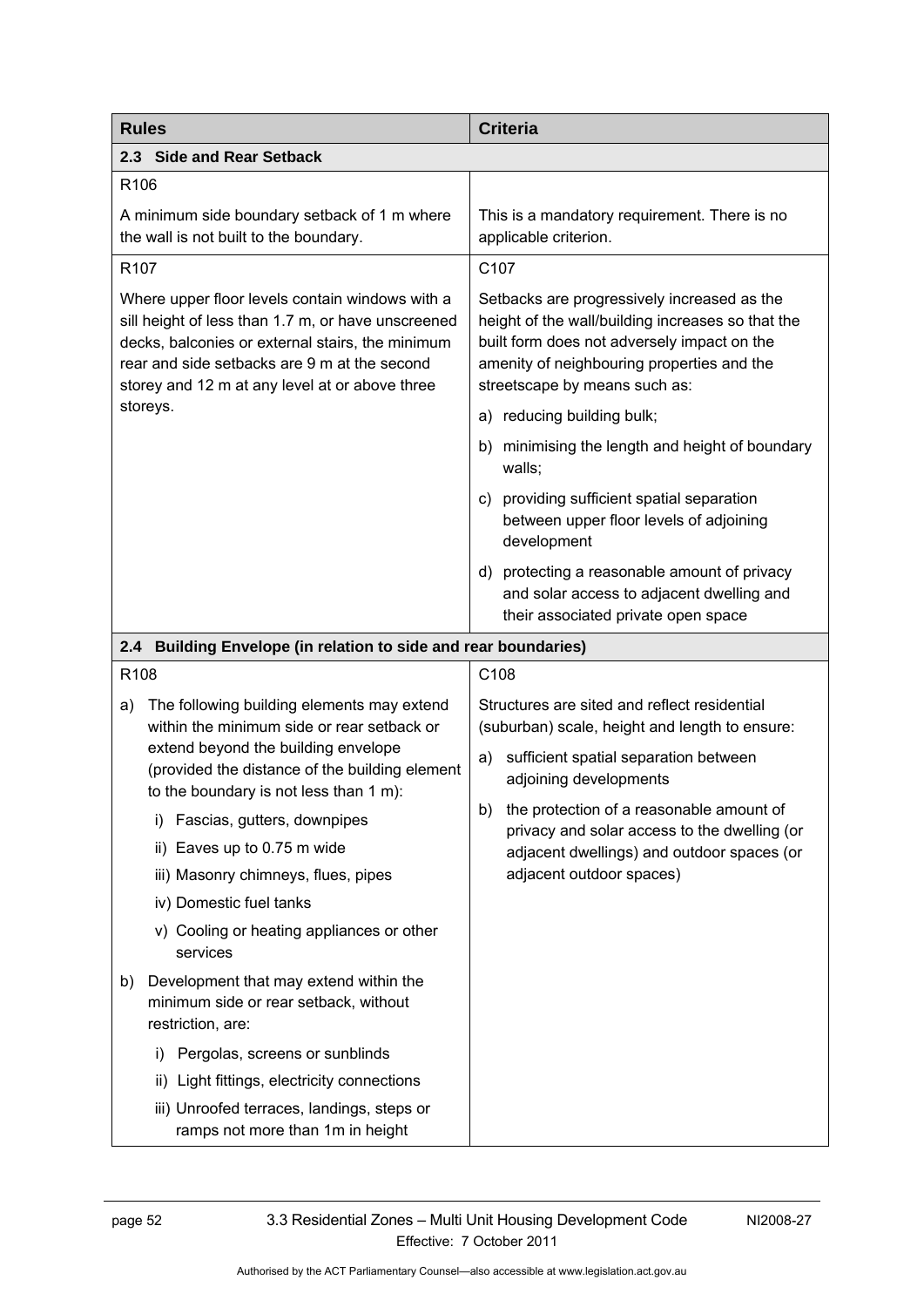| <b>Rules</b>                 | <b>Criteria</b>                                                                                                                                                                                                                                                           |
|------------------------------|---------------------------------------------------------------------------------------------------------------------------------------------------------------------------------------------------------------------------------------------------------------------------|
|                              | C <sub>109</sub>                                                                                                                                                                                                                                                          |
| There is no applicable rule. | Building to the boundary may be considered<br>where the walls are limited in length and height<br>and where it is demonstrated that building to the<br>boundary is necessary to maximise privacy for<br>neighbouring dwellings and their associated<br>private open space |

# **Element 3: Built Form**

### **Intent:**

- a) To achieve a coherent site layout that provides a pleasant, attractive, manageable, resource efficient and sustainable living environment
- b) To ensure buildings are compatible with, and complement, the positive elements of the built form of surrounding development; enhance existing or planned future patterns of development; and provide attractive streetscapes
- c) To ensure there is diversity in building type and size
- d) To allow flexibility in design and use of materials and colours while encouraging high quality architectural standards that contribute to harmonious and attractive streetscapes
- e) Development is designed to facilitate pedestrian access from the street frontage, car parking areas and public open space and provide an individual identity in respect of each dwelling
- f) To provide adequate separation between dwellings and windows for privacy
- g) To ensure that fencing (including courtyard walls) provides privacy, security and noise attenuation without having a detrimental impact upon the streetscape and adjoining buildings
- h) To ensure buildings and landscaping provides for resident and visitor safety and mobility

Note: Under the *Building Act 2004* most buildings need to meet the requirements of the Building Code of Australia. For certain classes of buildings, this will include prescribed energy requirements.

| <b>Rules</b>                  | <b>Criteria</b>                                                                                        |
|-------------------------------|--------------------------------------------------------------------------------------------------------|
| <b>Building Design</b><br>3.1 |                                                                                                        |
|                               | C <sub>110</sub>                                                                                       |
| There is no applicable rule.  | A site analysis plan is submitted demonstrating<br>that site layout and building design:               |
|                               | Compliments:<br>a)                                                                                     |
|                               | Existing or future planned built form, in<br>terms of scale, character and massing, in<br>the locality |
|                               | ii) landscape character, achieved through<br>attention to silhouette, pattern, texture<br>and colour   |
|                               | iii) residential identity                                                                              |
|                               | iv) streetscape character and functions                                                                |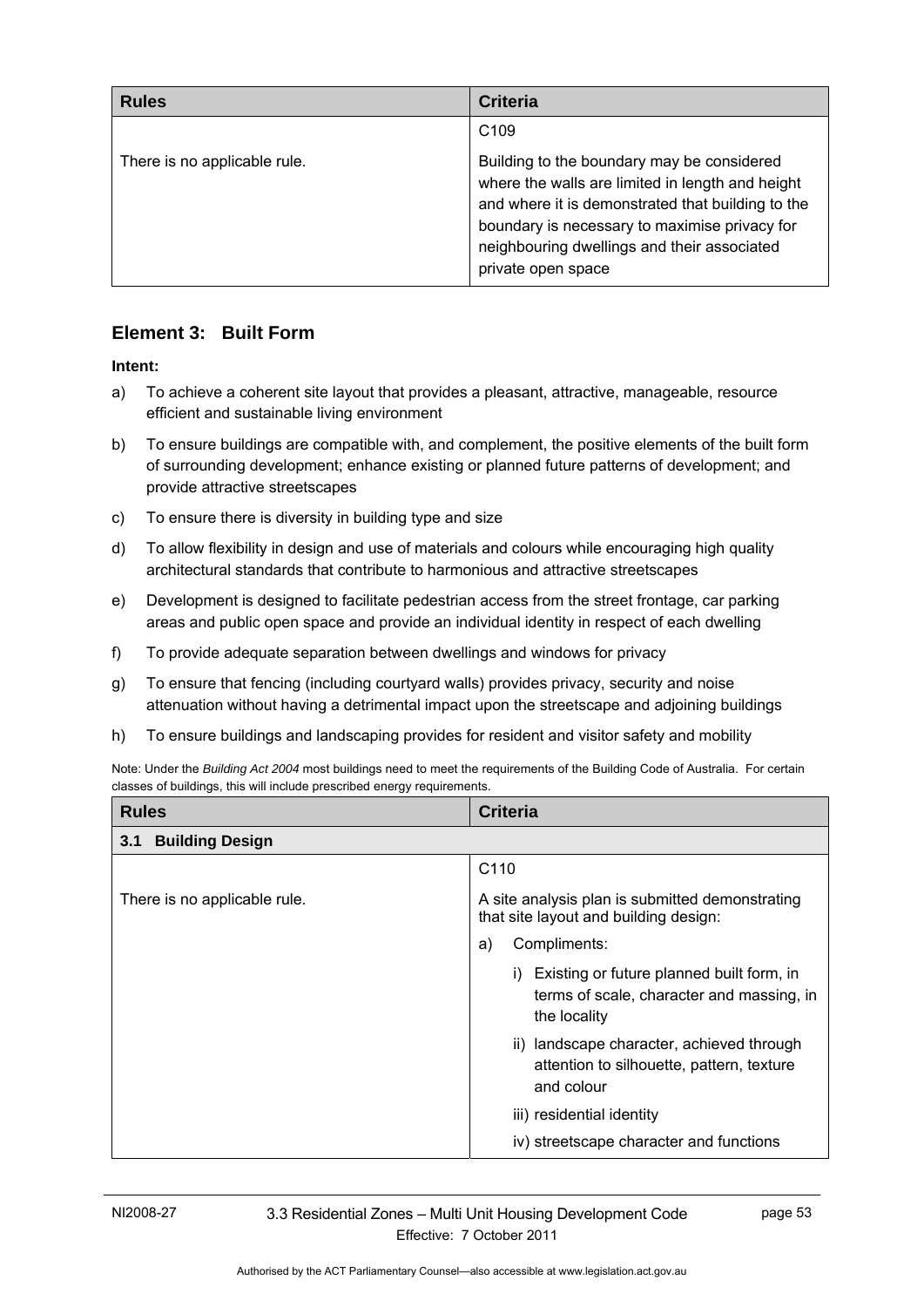| <b>Rules</b>     |                                                                                                                                                                                     |      | <b>Criteria</b>                                                                                                                                                                                      |
|------------------|-------------------------------------------------------------------------------------------------------------------------------------------------------------------------------------|------|------------------------------------------------------------------------------------------------------------------------------------------------------------------------------------------------------|
|                  |                                                                                                                                                                                     |      | v) existing important site features                                                                                                                                                                  |
|                  |                                                                                                                                                                                     |      | vi) heritage places, and                                                                                                                                                                             |
|                  |                                                                                                                                                                                     | b)   | integrates with the surrounding environment<br>through:                                                                                                                                              |
|                  |                                                                                                                                                                                     |      | i) adequate pedestrian, cycle and vehicle<br>links to street and open space networks                                                                                                                 |
|                  |                                                                                                                                                                                     |      | ii) dwellings face the street and public open<br>spaces                                                                                                                                              |
|                  |                                                                                                                                                                                     |      | iii) clear definition of the public and private<br>realm.                                                                                                                                            |
| R111             |                                                                                                                                                                                     | C111 |                                                                                                                                                                                                      |
| a)               | Maximum length of unarticulated walls in<br>buildings containing more than two dwellings is<br>15 m. Wall articulation is provided by:<br>changes in wall planes of a minimum 1.0 m |      | Building design, articulation, detailing and finish<br>provide an appropriate scale, add visual interest,<br>and enable visual differentiation between<br>dwellings when viewed from public streets. |
|                  | in depth and 4.0 m in length                                                                                                                                                        |      |                                                                                                                                                                                                      |
| b)               | inclusion of balconies, fin walls, etc<br><b>OR</b>                                                                                                                                 |      |                                                                                                                                                                                                      |
| C)               | horizontally stepping facades by at least<br>1.0 <sub>m</sub>                                                                                                                       |      |                                                                                                                                                                                                      |
| R112             |                                                                                                                                                                                     | C112 |                                                                                                                                                                                                      |
|                  | Buildings address the street and communal areas<br>by providing front door, porch, verandah or living<br>room or kitchen window facing the street or<br>communal areas.             |      | Buildings adjacent to the street or communal<br>areas address these areas by providing visual<br>interest in building design and passive<br>surveillance of these areas.                             |
| R <sub>113</sub> |                                                                                                                                                                                     | C113 |                                                                                                                                                                                                      |
|                  | Dwellings with two bedrooms:                                                                                                                                                        |      | Dwellings designed for more than one person are                                                                                                                                                      |
| a)               | provide a minimum of two bedrooms that<br>can accommodate a double bed                                                                                                              |      | adaptable to suit a range of household types, by<br>maximising potential for personal space and                                                                                                      |
| b)               | separate bedrooms from each other with<br>bathrooms or other rooms, or by locating<br>them next to walls with minimum noise<br>transmission                                         |      | privacy.                                                                                                                                                                                             |
| C)               | provide more than one living space or a<br>living-dining space that can be functionally<br>divided                                                                                  |      |                                                                                                                                                                                                      |
| d)               | arrange rooms off a central circulation space<br>connected to the entry.                                                                                                            |      |                                                                                                                                                                                                      |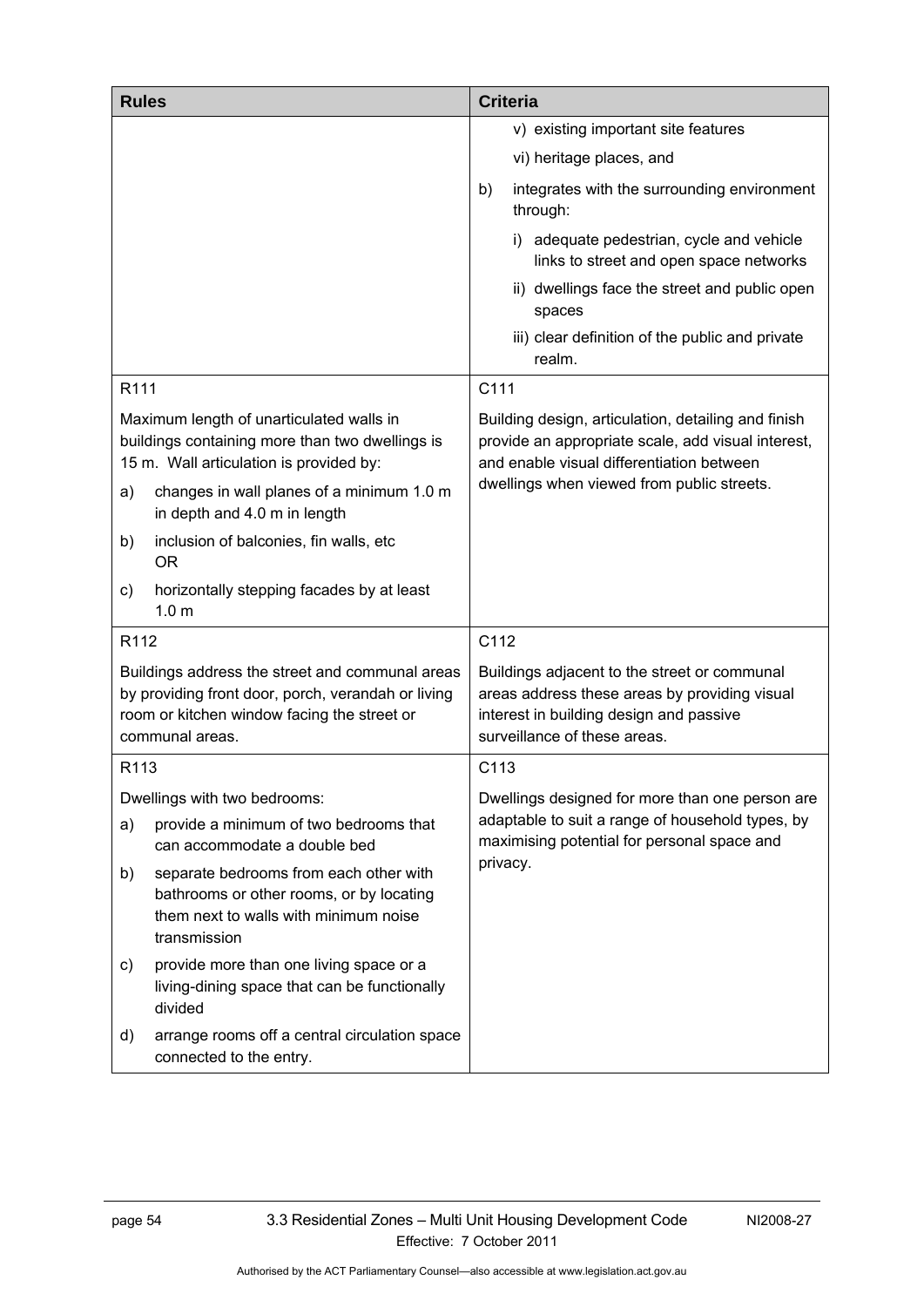| <b>Rules</b>                                                                                                                                                                                                                                                                                                                             | <b>Criteria</b>                                                                                                                                                                                               |  |
|------------------------------------------------------------------------------------------------------------------------------------------------------------------------------------------------------------------------------------------------------------------------------------------------------------------------------------------|---------------------------------------------------------------------------------------------------------------------------------------------------------------------------------------------------------------|--|
|                                                                                                                                                                                                                                                                                                                                          | C114                                                                                                                                                                                                          |  |
| There is no applicable rule.                                                                                                                                                                                                                                                                                                             | Entries to dwellings:<br>are clearly visible from streets or internal<br>a)<br>driveways so that visitors can easily identify<br>a particular dwelling eg. articulated with a<br>verandah or porch;           |  |
|                                                                                                                                                                                                                                                                                                                                          | give the resident a sense of personal<br>b)<br>address, shelter and transitional space<br>around the entry; and                                                                                               |  |
|                                                                                                                                                                                                                                                                                                                                          | help provide a level of security for the<br>C)<br>occupants.                                                                                                                                                  |  |
| 3.2 Materials and Finish                                                                                                                                                                                                                                                                                                                 |                                                                                                                                                                                                               |  |
|                                                                                                                                                                                                                                                                                                                                          | C115                                                                                                                                                                                                          |  |
| There is no applicable rule.                                                                                                                                                                                                                                                                                                             | Development uses appropriate building materials<br>and colours to add visual interest and reduce<br>visual bulk.                                                                                              |  |
| R116                                                                                                                                                                                                                                                                                                                                     | C116                                                                                                                                                                                                          |  |
| Courtyard walls are constructed with the same<br>material and finish as used in the main building.                                                                                                                                                                                                                                       | Materials used in the construction of courtyard<br>walls are compatible and complements the<br>design of the main building/s, and where relevant,<br>the streetscape character of the locality.               |  |
| R117                                                                                                                                                                                                                                                                                                                                     | C117                                                                                                                                                                                                          |  |
| Walls to exposed basement parking structures:<br>are enclosed in masonry construction, as a<br>a)<br>continuation of the external wall of the main<br>building<br>have ventilation openings treated as part of<br>b)<br>the facade with grilles and screens.                                                                             | Garages and parking structures are sited and<br>designed so as not to dominate the dwelling<br>frontage by ensuring that roof form, materials and<br>detailing complement that of the associated<br>dwelling. |  |
|                                                                                                                                                                                                                                                                                                                                          | C118                                                                                                                                                                                                          |  |
| There is no applicable rule.                                                                                                                                                                                                                                                                                                             | Building materials visible from public areas and<br>adjoining properties are compatible and<br>complementary with the character of<br>neighbouring buildings.                                                 |  |
| R119                                                                                                                                                                                                                                                                                                                                     | C119                                                                                                                                                                                                          |  |
| Structures and plant and equipment situated on<br>the roof are not visible from the street or<br>unleased Territory Land unless exempt under<br>Planning & Development Act 2007. This includes<br>water tanks, solar energy devices, evaporative<br>cooling or air conditioning devices, a radio mast<br>or aerial, or a satellite dish. | Any structures and plant and equipment situated<br>on or visible above the roofline are not<br>excessively obtrusive or significantly impact on<br>the amenity of the streetscape or neighbours.              |  |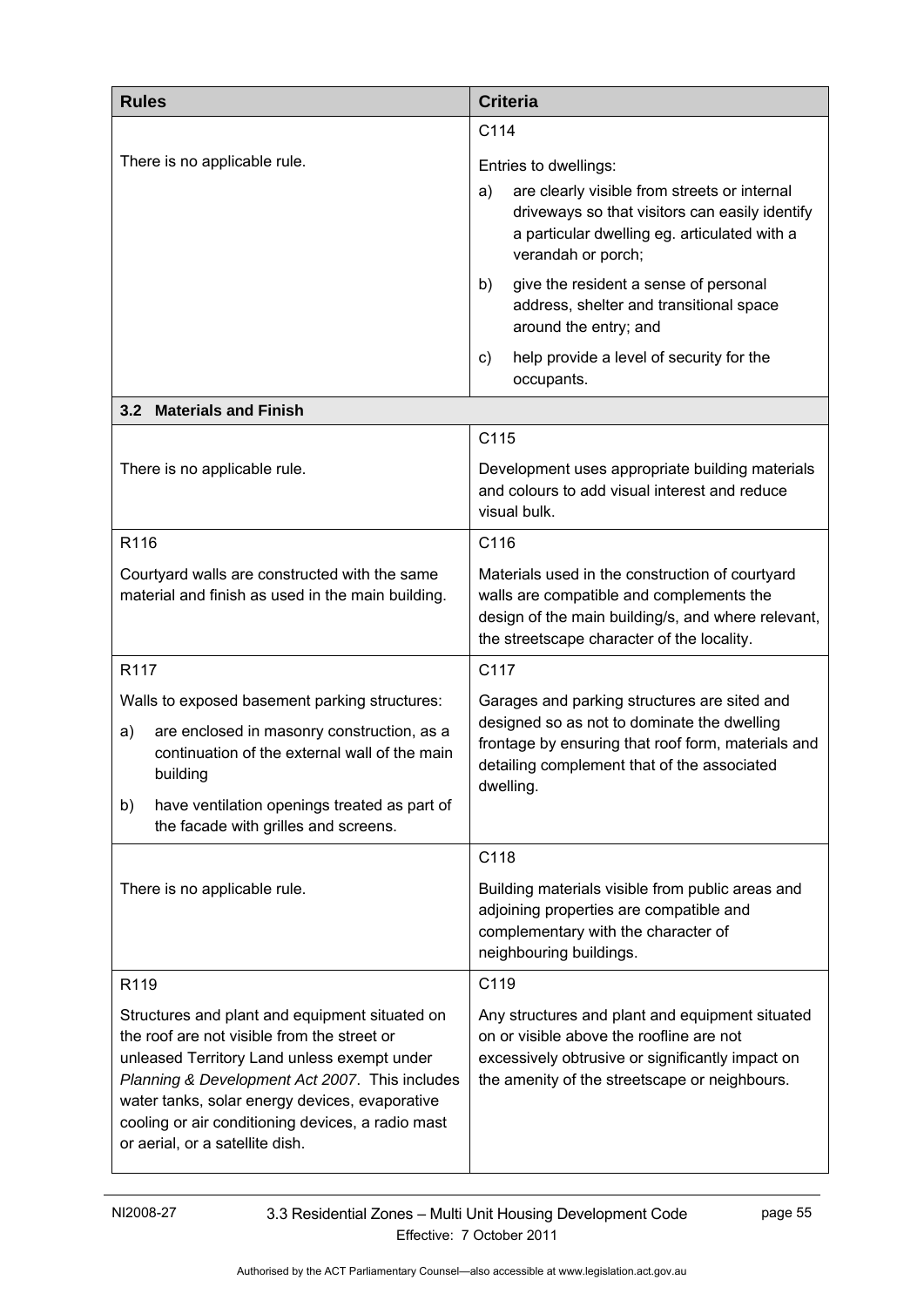| <b>Rules</b>                                                                                                                                                                                                                                                                                   | <b>Criteria</b>                                                                                                                                                                                                                                                                    |  |
|------------------------------------------------------------------------------------------------------------------------------------------------------------------------------------------------------------------------------------------------------------------------------------------------|------------------------------------------------------------------------------------------------------------------------------------------------------------------------------------------------------------------------------------------------------------------------------------|--|
| 3.3 Interface                                                                                                                                                                                                                                                                                  |                                                                                                                                                                                                                                                                                    |  |
| R <sub>120</sub>                                                                                                                                                                                                                                                                               |                                                                                                                                                                                                                                                                                    |  |
| Fences are permitted in accordance with the<br>Common Boundaries Act 1981.                                                                                                                                                                                                                     | This is a mandatory requirement. There is no<br>applicable criterion.                                                                                                                                                                                                              |  |
|                                                                                                                                                                                                                                                                                                | C121                                                                                                                                                                                                                                                                               |  |
| There is no applicable rule.                                                                                                                                                                                                                                                                   | Fences may be permitted where the proposal<br>meets the requirements contained in the<br>Residential Boundary Fences General Code.                                                                                                                                                 |  |
| R <sub>122</sub>                                                                                                                                                                                                                                                                               |                                                                                                                                                                                                                                                                                    |  |
| Free standing walls or fencing are not permitted<br>forward of the building line unless previously<br>approved in an estate development plan or<br>consistent with a relevant precinct code.                                                                                                   | This is a mandatory requirement. There is no<br>applicable criterion.                                                                                                                                                                                                              |  |
| R <sub>123</sub>                                                                                                                                                                                                                                                                               | C123                                                                                                                                                                                                                                                                               |  |
| Maximum height for courtyard walls and fences<br>forward of the building line are:<br>1 m, where of solid construction<br>a)<br>1.5 m, where incorporating openings with<br>b)<br>vertical or horizontal grilles, which result in<br>the wall or fence being not less than 50%<br>transparent. | Courtyard walls and fences forward of the<br>building line may be considered where they<br>enable use of private open space abutting the<br>street or provide an acoustic barrier to traffic<br>noise whilst maintaining opportunities for casual<br>surveillance of public places |  |
|                                                                                                                                                                                                                                                                                                | C124                                                                                                                                                                                                                                                                               |  |
| There is no applicable rule.                                                                                                                                                                                                                                                                   | Courtyard walls and fences forward of the<br>building line:                                                                                                                                                                                                                        |  |
|                                                                                                                                                                                                                                                                                                | incorporate architectural detail to assist in<br>a)<br>highlighting entrances and creating a sense<br>of communal identity within the streetscape                                                                                                                                  |  |
|                                                                                                                                                                                                                                                                                                | are designed and detailed to provide visual<br>b)<br>interest to the streetscape and provide for<br>landscaping to reduce their scale and soften<br>the visual impact of the wall surfaces                                                                                         |  |
|                                                                                                                                                                                                                                                                                                | use materials that are compatible with and<br>C)<br>complement the design of the main<br>building/s and, where relevant, the<br>streetscape character of the locality.                                                                                                             |  |
| R <sub>125</sub>                                                                                                                                                                                                                                                                               | C125                                                                                                                                                                                                                                                                               |  |
| Courtyard walls and fences do not replace<br>existing mature hedges.                                                                                                                                                                                                                           | Replacement of mature hedges with courtyard<br>walls and fences may be considered where the<br>hedge is a listed weed species or is similarly<br>inappropriate, or not an important element of the<br>streetscape.                                                                 |  |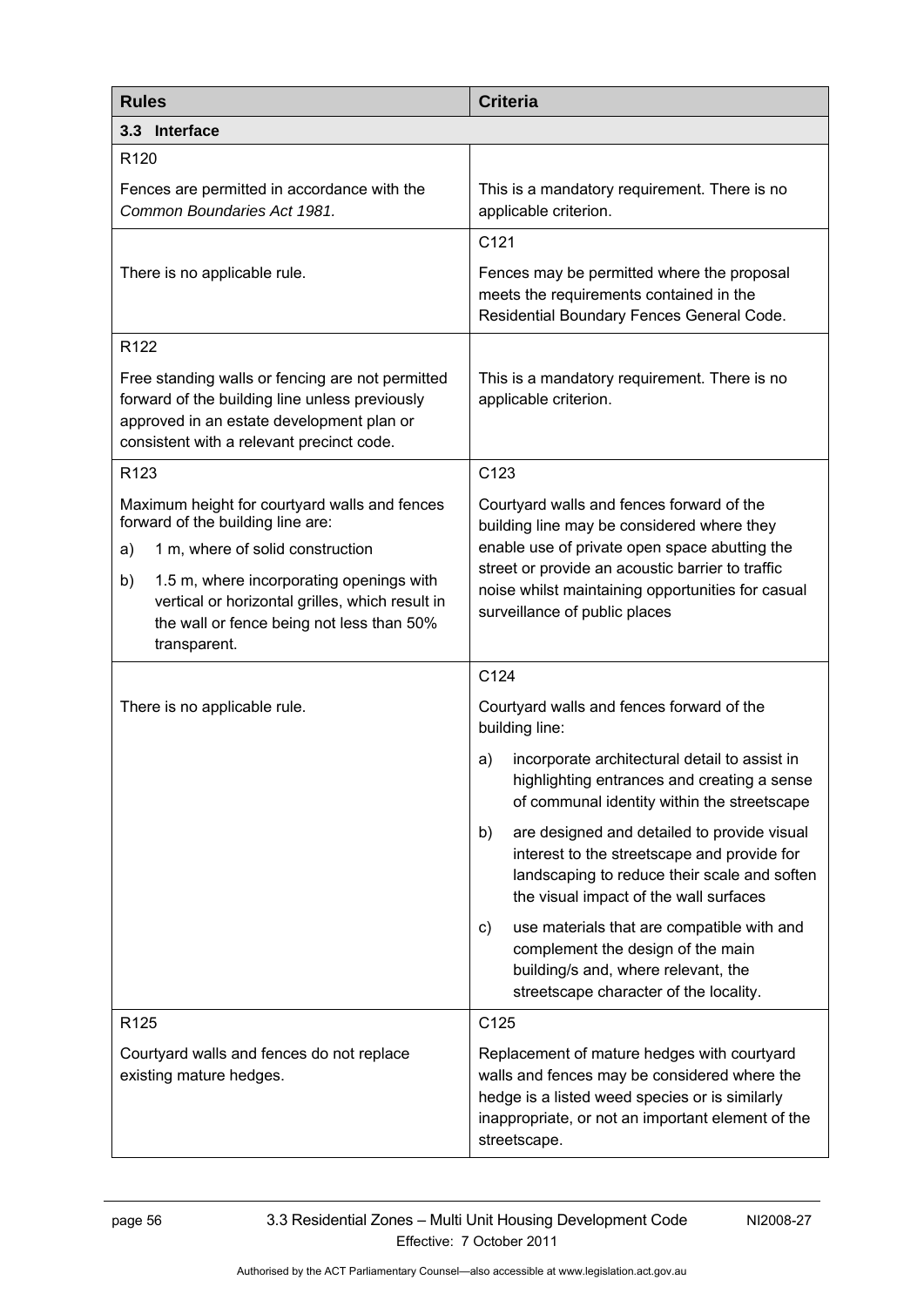| <b>Rules</b>                                                                                                                                                                                                                                                                    | <b>Criteria</b>                                                                                                                                                                                                                       |
|---------------------------------------------------------------------------------------------------------------------------------------------------------------------------------------------------------------------------------------------------------------------------------|---------------------------------------------------------------------------------------------------------------------------------------------------------------------------------------------------------------------------------------|
| R <sub>126</sub>                                                                                                                                                                                                                                                                | C126                                                                                                                                                                                                                                  |
| A minimum separation of 9 m is provided<br>between the windows of habitable rooms of<br>facing dwellings. This distance is 12 m for<br>windows above the first floor level.                                                                                                     | Direct overlooking of main internal living areas<br>and private open spaces of other dwellings are<br>limited by building layout, location and design of<br>windows and balconies, screening devices and<br>landscape, or remoteness. |
| R <sub>127</sub>                                                                                                                                                                                                                                                                | C127                                                                                                                                                                                                                                  |
| Where windows of habitable rooms of facing<br>dwellings are within 9 m, they:<br>are offset from the edge of one window to<br>a)                                                                                                                                                | Direct views between the windows of habitable<br>rooms of adjacent dwellings are screened or<br>obscured by use of architectural devices or                                                                                           |
| the edge of the other by a distance of 2 m<br><b>OR</b>                                                                                                                                                                                                                         | landscape screening where it is demonstrated<br>that building design and siting can not achieve                                                                                                                                       |
| have sill heights of 1.7 m above the finished<br>b)<br>floor level<br><b>OR</b>                                                                                                                                                                                                 | the desired level of visual privacy and where<br>screening devices are integrated into the building<br>design.                                                                                                                        |
| have fixed obscure glazing in any part of the<br>c)<br>window below 1.7 m above the finished floor<br>level.                                                                                                                                                                    |                                                                                                                                                                                                                                       |
| R128                                                                                                                                                                                                                                                                            | C128                                                                                                                                                                                                                                  |
| Outlook from windows and balconies of an upper<br>floor level dwelling are designed, screened or<br>obscured to prevent overlooking of more than<br>50% of the minimum private open space of a<br>lower floor level dwelling directly below and within<br>the same development. | Direct overlooking of private open spaces of other<br>dwellings is limited by building layout, location<br>and design of windows and balconies, screening<br>devices and landscape, or remoteness.                                    |
| Where screening devices are to be utilised to limit<br>overlooking they are to be solid translucent<br>screens or perforated panels or trellises which<br>have a maximum of 25% opening and which are:                                                                          |                                                                                                                                                                                                                                       |
| permanent or fixed<br>a)                                                                                                                                                                                                                                                        |                                                                                                                                                                                                                                       |
| the same colour as the associated building.<br>b)                                                                                                                                                                                                                               |                                                                                                                                                                                                                                       |
| 3.4 Accessibility (Mobility)                                                                                                                                                                                                                                                    |                                                                                                                                                                                                                                       |
| R129<br>10% of the dwellings of any multi unit housing<br>development consisting of 10 or more dwellings<br>are designed to meet the relevant Australian<br>Standard for Adaptable Housing and any relevant<br>considerations in the Access and Mobility<br>General Code.       | This is a mandatory requirement. There is no<br>applicable criterion.                                                                                                                                                                 |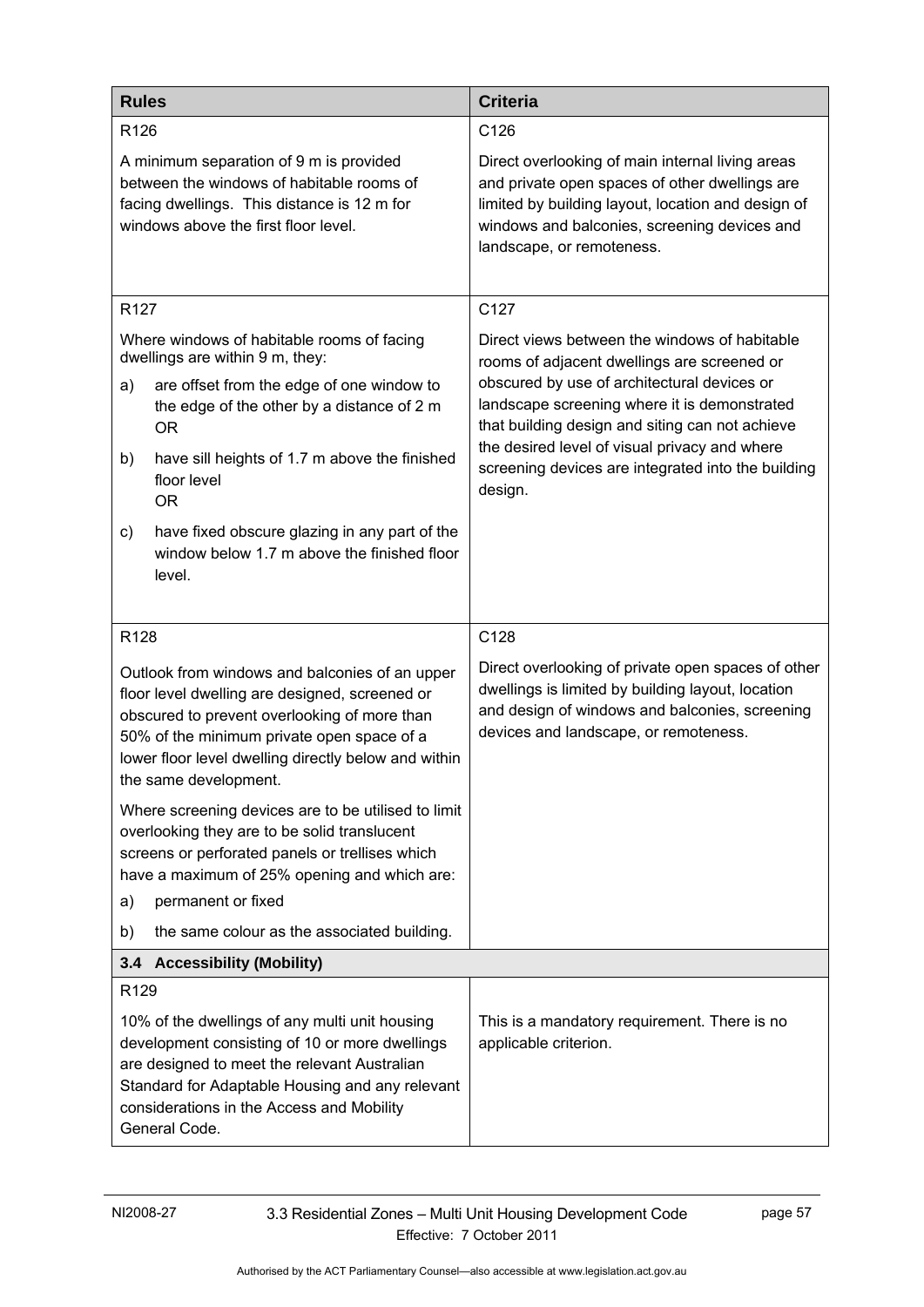| <b>Rules</b>                                                                                                                                                                                                    | <b>Criteria</b>                                                                                                   |
|-----------------------------------------------------------------------------------------------------------------------------------------------------------------------------------------------------------------|-------------------------------------------------------------------------------------------------------------------|
| R <sub>130</sub>                                                                                                                                                                                                | C <sub>130</sub>                                                                                                  |
| A minimum of 20% of ground floor level dwellings<br>comply with the access requirements of<br>AS1428.1 Design for Access and Mobility Part 1:<br><b>General Requirements for Access - New Building</b><br>Work. | The development meets the requirements of the<br>Access and Mobility General Code.                                |
| 3.5 Crime Prevention                                                                                                                                                                                            |                                                                                                                   |
|                                                                                                                                                                                                                 | C131                                                                                                              |
| There is no applicable rule.                                                                                                                                                                                    | Clear lines of sight and well-lit areas and routes<br>are provided throughout development, particularly<br>for:   |
|                                                                                                                                                                                                                 | driveways and car parks<br>a)                                                                                     |
|                                                                                                                                                                                                                 | routes from car-parking areas<br>b)                                                                               |
|                                                                                                                                                                                                                 | public areas<br>C)                                                                                                |
|                                                                                                                                                                                                                 | dwelling entries<br>d)                                                                                            |
|                                                                                                                                                                                                                 | lift and stair lobbies to apartments.<br>e)                                                                       |
| R <sub>132</sub>                                                                                                                                                                                                | C132                                                                                                              |
| External lighting is provided to building frontages,<br>to all pathways, roads, laneways and car-parking<br>areas in accordance with Australian Standard<br>AS1158.3.1 Pedestrian Lighting.                     | External lighting is provided in accordance with<br>the ACT Crime Prevention and Urban Design<br>Resource Manual. |
| R133                                                                                                                                                                                                            | C133                                                                                                              |
| Building design allows visitors who<br>a)<br>approach the front door to be seen without<br>the need to open the door.                                                                                           | Building entries provide a sense of security for<br>both residents and visitors.                                  |
| <b>AND</b>                                                                                                                                                                                                      |                                                                                                                   |
| b)<br>Entrance doors, stairwells and balconies are<br>to be configured so that access and<br>entrance to each dwelling is simple, safe,<br>secure, direct and easily used by both<br>residents and visitors     |                                                                                                                   |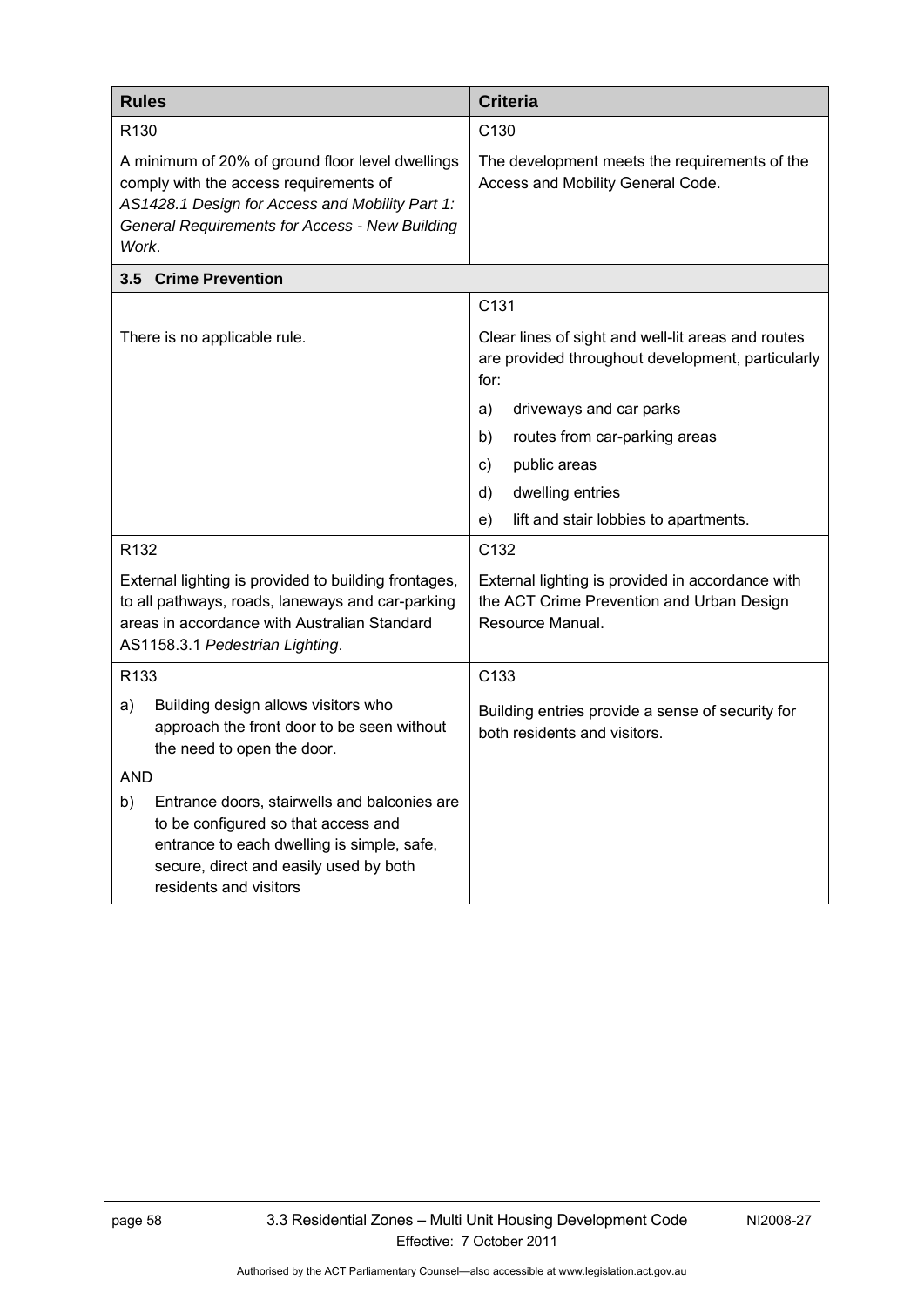# **Element 4: Parking and Site Access**

#### **Intent:**

- a) To encourage design of access and parking as part of the overall landscape design of the development
- b) To provide convenient, accessible and safe access and parking to meet the needs of the residents and visitors and service vehicles
- c) Car parking and garages do not dominate the frontage of development

| <b>Rules</b>                                                                                                    | <b>Criteria</b>                                                                                                                                                  |  |
|-----------------------------------------------------------------------------------------------------------------|------------------------------------------------------------------------------------------------------------------------------------------------------------------|--|
| <b>Vehicle Access</b><br>4.1                                                                                    |                                                                                                                                                                  |  |
| R <sub>134</sub>                                                                                                | C134                                                                                                                                                             |  |
| Individual parking spaces are accessed from a<br>common driveway in developments of more than<br>two dwellings. | Where development is on a corner block access<br>may be provided from both street frontages<br>where:                                                            |  |
|                                                                                                                 | the amenity of neighbouring residential<br>a)<br>areas and streetscapes is not unacceptably<br>affected by the provision of parking and<br>access                |  |
|                                                                                                                 | b)<br>no traffic hazards are created by the<br>provision of access and parking facilities for<br>a development                                                   |  |
|                                                                                                                 | the safety of all users, especially<br>C)<br>pedestrians and cyclists, is considered                                                                             |  |
|                                                                                                                 | the creation of community surveillance of car<br>d)<br>parking areas by people using neighbouring<br>areas                                                       |  |
|                                                                                                                 | parking generated by a development does<br>e)<br>not unacceptably affect the safe and<br>efficient functioning of traffic and access to<br>neighbouring areas    |  |
|                                                                                                                 | adequate supply of parking for the level of<br>f<br>demand generated by the development                                                                          |  |
|                                                                                                                 | safe and efficient access for all users, with<br>g)<br>the needs of residents and visitors being<br>catered for by the on-site provision of<br>adequate parking. |  |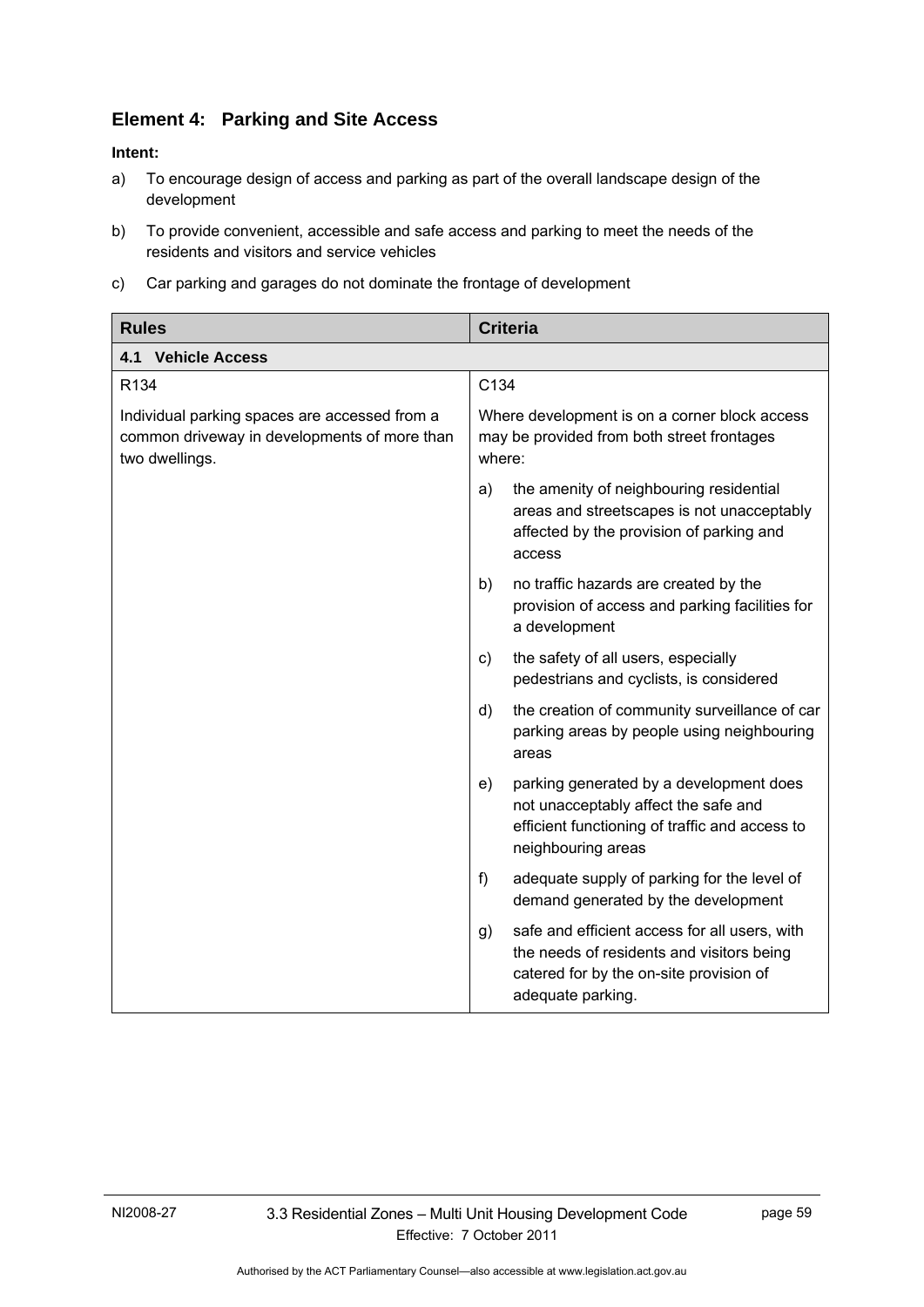| <b>Rules</b>                                                                                                                                                                                                                                                                                                                                                                      |                                                                                                                                                                                                                                                                                                                                                   | <b>Criteria</b>                                                                                                                                                                                                                |
|-----------------------------------------------------------------------------------------------------------------------------------------------------------------------------------------------------------------------------------------------------------------------------------------------------------------------------------------------------------------------------------|---------------------------------------------------------------------------------------------------------------------------------------------------------------------------------------------------------------------------------------------------------------------------------------------------------------------------------------------------|--------------------------------------------------------------------------------------------------------------------------------------------------------------------------------------------------------------------------------|
| R <sub>135</sub>                                                                                                                                                                                                                                                                                                                                                                  |                                                                                                                                                                                                                                                                                                                                                   | C135                                                                                                                                                                                                                           |
| In relation to driveways, access/internal roads<br>and car parks:                                                                                                                                                                                                                                                                                                                 |                                                                                                                                                                                                                                                                                                                                                   | Driveways allow safe and efficient vehicle<br>movement and good connections to the existing                                                                                                                                    |
| a)                                                                                                                                                                                                                                                                                                                                                                                | Walls of dwelling incorporating an opening<br>to a habitable room are to be setback are to<br>be setback a minimum of 1.5 m. This<br>setback may be reduced to 1 m where there<br>is an intervening fencing 1.5 m high or<br>greater, or where the window sill is a<br>minimum of 1.5 m above the driveway,<br>access/internal road and car park. | street network as well as providing a high quality<br>pedestrian priority environment.                                                                                                                                         |
| b)                                                                                                                                                                                                                                                                                                                                                                                | the minimum width of driveways and access<br>roads is 3 m                                                                                                                                                                                                                                                                                         |                                                                                                                                                                                                                                |
| C)                                                                                                                                                                                                                                                                                                                                                                                | where there are changes in direction or<br>intersections, the internal radius of the<br>driveways and access road are at least 4 m                                                                                                                                                                                                                |                                                                                                                                                                                                                                |
| d)                                                                                                                                                                                                                                                                                                                                                                                | where more than 10 car spaces are served<br>and the driveways and access road<br>connects to a public road, the entrance is at<br>least 5 m wide for a distance of 7 m from the<br>street front boundary to allow vehicles to<br>pass each other                                                                                                  |                                                                                                                                                                                                                                |
| e)                                                                                                                                                                                                                                                                                                                                                                                | a turning space is provided so cars can<br>enter and leave in a forward direction where<br>a driveway:                                                                                                                                                                                                                                            |                                                                                                                                                                                                                                |
|                                                                                                                                                                                                                                                                                                                                                                                   | serves 5 or more car spaces, or<br>i)                                                                                                                                                                                                                                                                                                             |                                                                                                                                                                                                                                |
|                                                                                                                                                                                                                                                                                                                                                                                   | ii)<br>connects to a major road.                                                                                                                                                                                                                                                                                                                  |                                                                                                                                                                                                                                |
| R <sub>136</sub>                                                                                                                                                                                                                                                                                                                                                                  |                                                                                                                                                                                                                                                                                                                                                   | C136                                                                                                                                                                                                                           |
| In accordance with section 148 of the Planning<br>and Development Act 2007, applications are<br>accompanied by a statement of compliance<br>from the Department of Territory and Municipal<br>Services stating that the verge crossovers are<br>designed and sited to comply with the<br>requirements of ACT Urban Services Design<br>Standards for Kerb Crossings and Driveways. |                                                                                                                                                                                                                                                                                                                                                   | If a statement of compliance is not provided, the<br>application will be referred to the Department of<br>Territory and Municipal Services in accordance<br>with the requirements of the Planning and<br>Development Act 2007. |
| There is no applicable rule.                                                                                                                                                                                                                                                                                                                                                      |                                                                                                                                                                                                                                                                                                                                                   | C137<br>Service areas and set down arrangements<br>provide for the efficient operations of the<br>development whilst protecting resident amenity<br>and avoiding impacts on adjoining streets.                                 |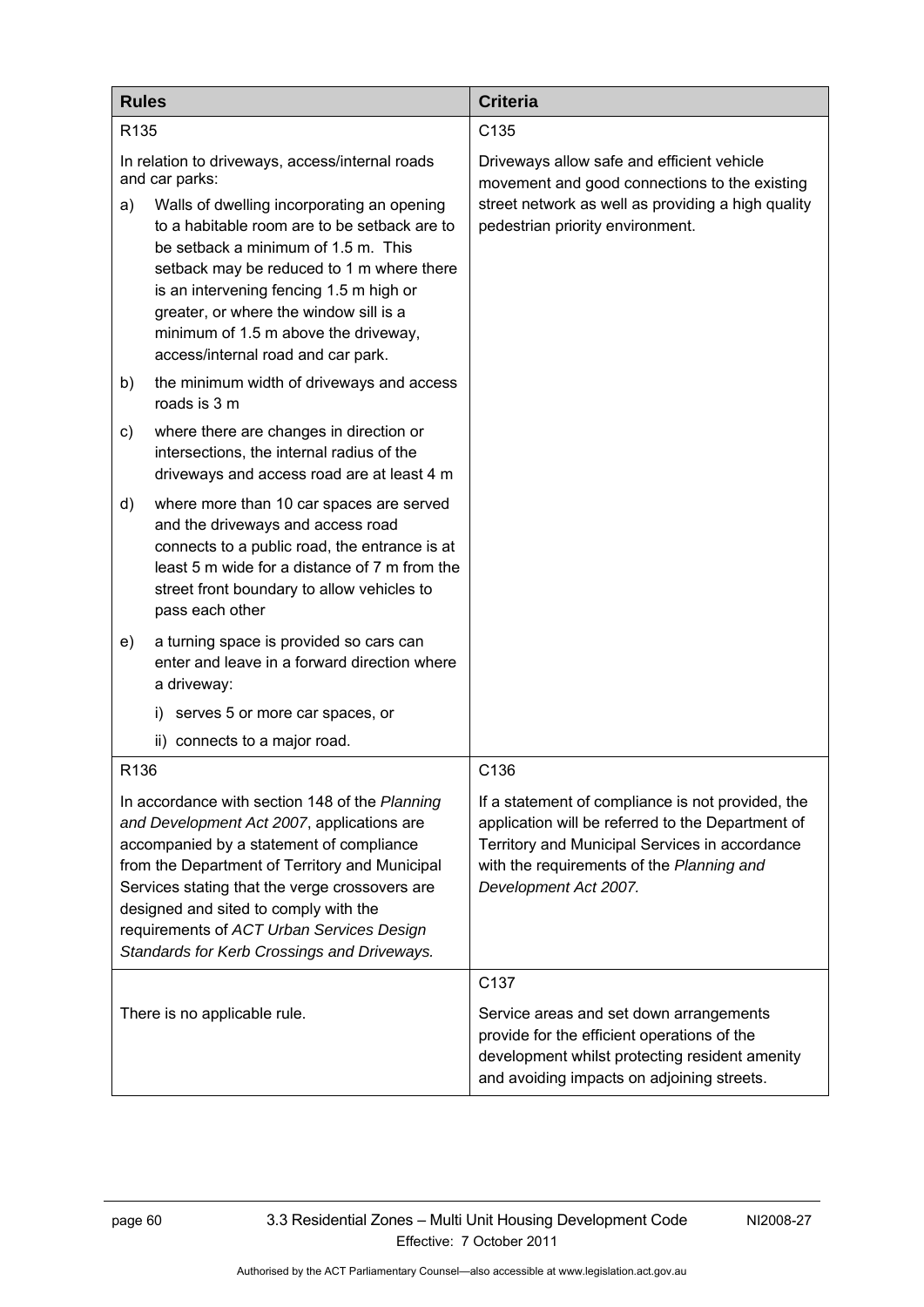| <b>Rules</b>                                                                                                                                                                                      | <b>Criteria</b>                                                                                                                                                                                     |  |  |
|---------------------------------------------------------------------------------------------------------------------------------------------------------------------------------------------------|-----------------------------------------------------------------------------------------------------------------------------------------------------------------------------------------------------|--|--|
| 4.2 Parking                                                                                                                                                                                       |                                                                                                                                                                                                     |  |  |
| R138                                                                                                                                                                                              | C138                                                                                                                                                                                                |  |  |
| Car-parking areas are located behind the building<br>or incorporated into the dwelling.                                                                                                           | Car parking areas are located to minimise visual<br>impact from the street and so as not to dominate<br>the development frontage.                                                                   |  |  |
| R <sub>139</sub>                                                                                                                                                                                  | C139                                                                                                                                                                                                |  |  |
| The maximum width of garages and carports is<br>6 m, or 50% of the frontage of the dwelling,<br>whichever is less, except or entries to basement<br>car parking which are a maximum width of 8 m. | Garages and car parking structures are designed<br>and sited so they do not dominate the dwelling or<br>development frontage.                                                                       |  |  |
|                                                                                                                                                                                                   | C140                                                                                                                                                                                                |  |  |
| There is no applicable rule.                                                                                                                                                                      | Car-parking areas and driveways are designed,<br>surfaced and sloped to encourage and facilitate<br>stormwater infiltration on site.                                                                |  |  |
|                                                                                                                                                                                                   | C141                                                                                                                                                                                                |  |  |
| There is no applicable rule.                                                                                                                                                                      | Car parking areas are suitably landscaped and<br>surfaced to enhance amenity while providing for<br>security needs of residents and visitors, and to<br>avoid large expanses of hardstand surfaces. |  |  |
| <b>4.3 Circulation</b>                                                                                                                                                                            |                                                                                                                                                                                                     |  |  |
| R <sub>142</sub>                                                                                                                                                                                  | C142                                                                                                                                                                                                |  |  |
| Shared entries (e.g. interior stairways, corridors<br>or balcony walkways) serve a maximum of nine<br>dwellings.                                                                                  | Building design provides residents with a<br>a)<br>sense of personal address, shelter and<br>transitional space at the entry to a dwelling.                                                         |  |  |
|                                                                                                                                                                                                   | Dwelling entry is easily identifiable and<br>b)<br>accessible for visitors.                                                                                                                         |  |  |
|                                                                                                                                                                                                   | C143                                                                                                                                                                                                |  |  |
| There is no applicable rule.                                                                                                                                                                      | Shared entries, doors and passageways are<br>direct and wide enough to allow for furniture<br>movement and wheelchair access.                                                                       |  |  |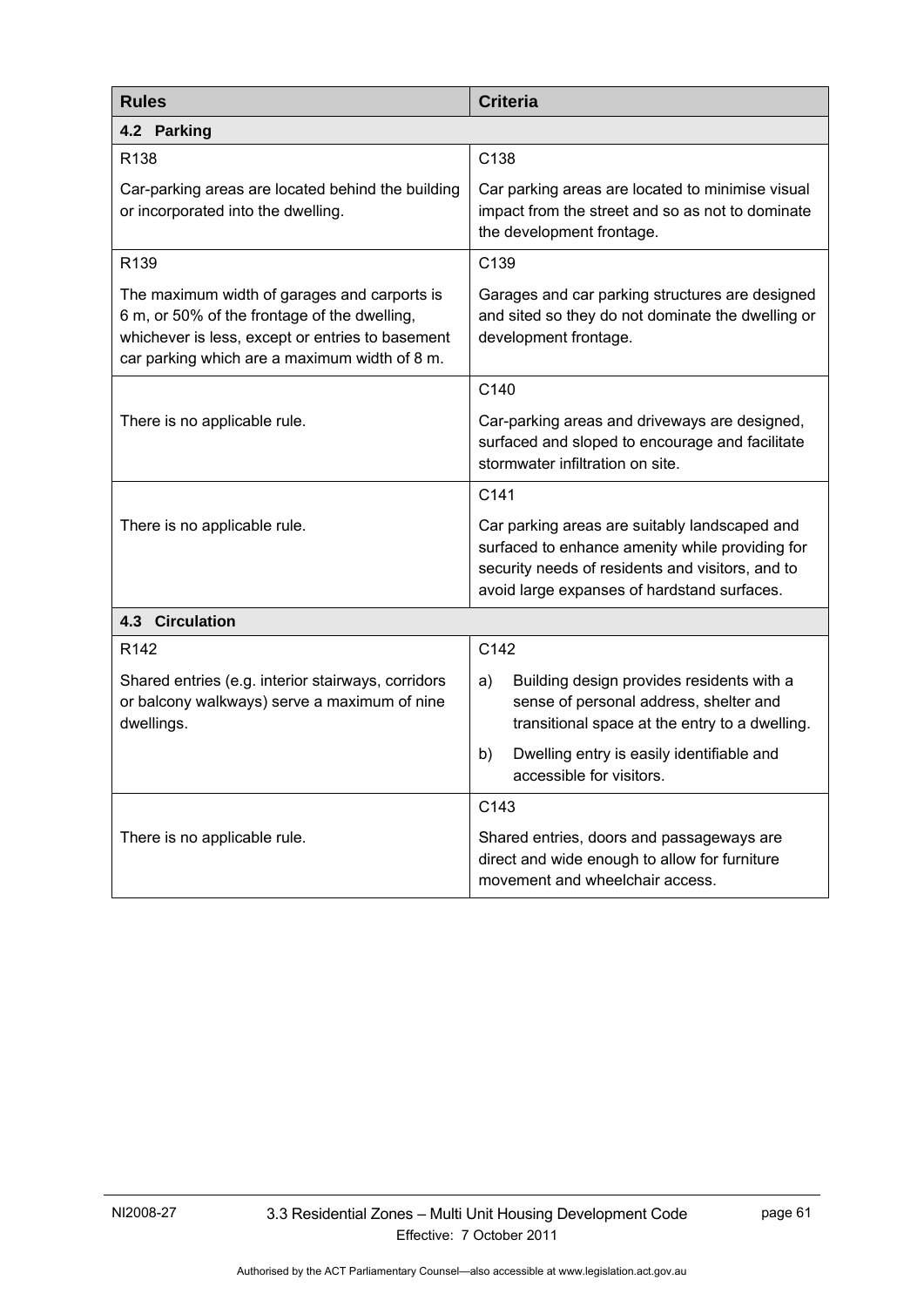# **Element 5: Amenity**

## **Intent:**

To ensure:

- a) Dwellings provide their occupants with adequate levels of comfort, acoustic privacy, security and amenity
- b) Development is sited and designed to optimise solar access to private open space and living areas of dwellings
- c) Dwellings are provided with private and useable private open space that is integrated with, and directly accessible from, the living areas of the dwelling
- d) Any communal open space provided for dwellings is clearly defined and useable and helps create a pleasant, safe and attractive living environment
- e) Buildings are integrated with landscape elements
- f) New development blends into the landscape setting of an established streetscape and neighbourhood
- g) The appearance and amenity of new development is enhanced

| <b>Rules</b>                                                                                                                                                                                                                                                                                                                                                                 | <b>Criteria</b>                                                                                         |  |
|------------------------------------------------------------------------------------------------------------------------------------------------------------------------------------------------------------------------------------------------------------------------------------------------------------------------------------------------------------------------------|---------------------------------------------------------------------------------------------------------|--|
| 5.1 Solar Access                                                                                                                                                                                                                                                                                                                                                             |                                                                                                         |  |
| R <sub>144</sub>                                                                                                                                                                                                                                                                                                                                                             | C144                                                                                                    |  |
| Buildings opposite a window to a habitable room<br>do not exceed the height created by a plane<br>projected at 60 degree above horizontal from<br>750 mm above the floor level at the window for a<br>lateral distance defined by a 60 degree arc from<br>the centre of the window.                                                                                          | Building envelopes and dwelling layouts optimise day<br>lighting of dwellings.                          |  |
| R <sub>145</sub>                                                                                                                                                                                                                                                                                                                                                             | C145                                                                                                    |  |
| North-facing windows to main living areas are<br>setback from any building on the same block so<br>that the building is sited within a plane projected<br>at 30 degrees above horizontal from 750 mm<br>above floor level at the window for a lateral<br>distance of up to 30 degrees east and west of<br>north, or set back at least 3 m from any<br>boundary to the north. | Building envelopes and dwelling layouts optimise<br>energy efficiency.                                  |  |
| R146                                                                                                                                                                                                                                                                                                                                                                         | C146                                                                                                    |  |
| Development is sited to allow a minimum of 3<br>hours of direct sunlight onto the floor or wall of<br>the internal primary living space and the private<br>open space of any dwelling within the<br>development and any dwelling/s adjacent the<br>subject site, between the hours of 9.00am and<br>3.00pm on 21 June (winter solstice).                                     | Optimum winter sunlight to north-facing windows of<br>living areas and private open spaces is achieved. |  |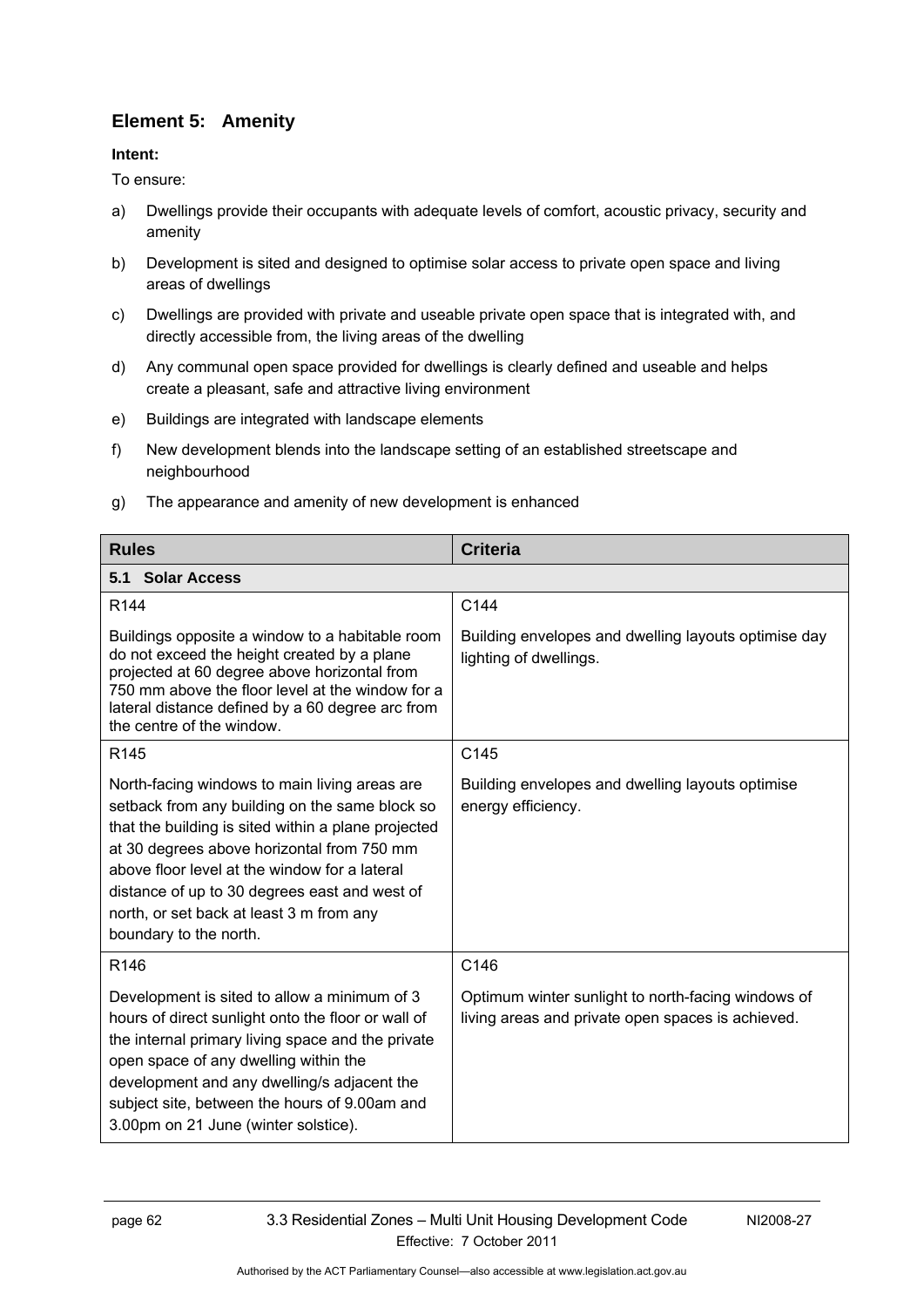| <b>Rules</b>                 |                                                                                                                                                                                                                                   | <b>Criteria</b>                                                                                                                                                                                                                                                            |  |  |  |
|------------------------------|-----------------------------------------------------------------------------------------------------------------------------------------------------------------------------------------------------------------------------------|----------------------------------------------------------------------------------------------------------------------------------------------------------------------------------------------------------------------------------------------------------------------------|--|--|--|
|                              | 5.2 Neighbourhood Plans                                                                                                                                                                                                           |                                                                                                                                                                                                                                                                            |  |  |  |
| There is no applicable rule. |                                                                                                                                                                                                                                   | C147<br>Where a Neighbourhood Plan exists, development<br>demonstrates a response to the key strategies of the<br>relevant Neighbourhood Plan.                                                                                                                             |  |  |  |
| 5.3                          | <b>Private Open Space</b>                                                                                                                                                                                                         |                                                                                                                                                                                                                                                                            |  |  |  |
| R148                         |                                                                                                                                                                                                                                   | C148                                                                                                                                                                                                                                                                       |  |  |  |
| a)<br>b)                     | The area of private open space for ground level<br>dwellings are:<br>a minimum of 30 $m2$ in RZ3 zones<br>a minimum of 24 $m2$ in RZ4 zones                                                                                       | The area of private open space is:<br>large enough to suit the projected requirements of<br>a)<br>the dwelling's occupants and to accommodate<br>outdoor recreation needs and service functions<br>such as clothes drying                                                  |  |  |  |
| c)<br>d)<br>e)<br>f)         | a minimum dimension of 4 m x 4 m<br>screened from public view<br>directly accessible from a main daytime<br>living area of the dwelling<br>able to achieve a minimum 3 hours of direct<br>sunlight onto 50% of the ground between | capable of serving as an extension of the function<br>b)<br>of the dwelling and of being accessed from a<br>main living area of the dwelling<br>oriented to enable solar access and helping to<br>C)<br>achieve comfortable year round use by the<br>dwelling's occupants. |  |  |  |
|                              | the hours of 9.00 am and 3.00 pm on 21<br>June (winter solstice).<br>There is no applicable rule.                                                                                                                                 | C149                                                                                                                                                                                                                                                                       |  |  |  |
|                              |                                                                                                                                                                                                                                   | The area of private open space is capable of<br>supporting small trees and shrubs in natural ground.                                                                                                                                                                       |  |  |  |
| R <sub>150</sub>             |                                                                                                                                                                                                                                   | C <sub>150</sub>                                                                                                                                                                                                                                                           |  |  |  |
|                              | The area of private open space for upper floor<br>level dwellings is:                                                                                                                                                             | The area of private open space for upper floor level<br>dwellings is:                                                                                                                                                                                                      |  |  |  |
| a)                           | be a minimum area of 6 $m2$ with a minimum<br>dimension of 1.8 m                                                                                                                                                                  | a)<br>large enough to suit the projected requirements of<br>the dwelling's occupants and to accommodate<br>outdoor recreation needs and service functions                                                                                                                  |  |  |  |
| b)                           | be directly accessible from a main daytime<br>living area of the dwelling                                                                                                                                                         | such as clothes drying<br>b)<br>capable of serving as an extension of the function                                                                                                                                                                                         |  |  |  |
| c)                           | incorporate a minimum area of 2 $m2$ for<br>service functions, such as air conditioners<br>and clothes drying, which is additional to<br>this minimum area.                                                                       | of the dwelling and of being accessed from a<br>main living area of the dwelling<br>oriented to enable solar access and helping to<br>C)<br>achieve comfortable year round use by the<br>dwelling's occupants.                                                             |  |  |  |
|                              |                                                                                                                                                                                                                                   |                                                                                                                                                                                                                                                                            |  |  |  |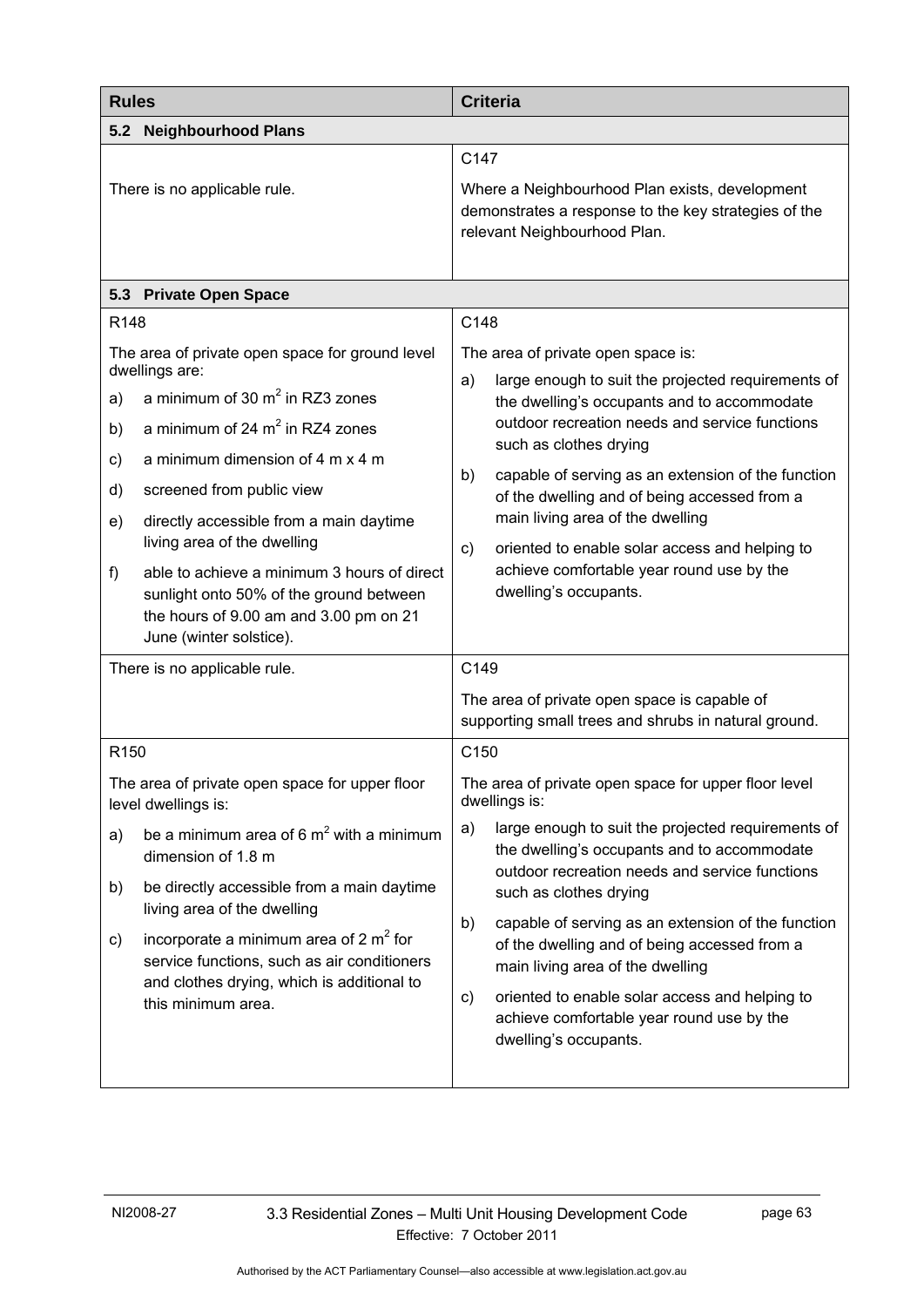| <b>Rules</b>                                                                                                                                                                                                                                                                                                                                                                                                                                  | <b>Criteria</b>                                                                                                                                                                                                                                                                                                                                                                          |  |  |
|-----------------------------------------------------------------------------------------------------------------------------------------------------------------------------------------------------------------------------------------------------------------------------------------------------------------------------------------------------------------------------------------------------------------------------------------------|------------------------------------------------------------------------------------------------------------------------------------------------------------------------------------------------------------------------------------------------------------------------------------------------------------------------------------------------------------------------------------------|--|--|
| There is no applicable rule.                                                                                                                                                                                                                                                                                                                                                                                                                  | C <sub>151</sub><br>The location of private open space takes advantage of<br>outlook and natural features of the site and helps to<br>achieve comfortable year round use.                                                                                                                                                                                                                |  |  |
| 5.4 Communal Open Space                                                                                                                                                                                                                                                                                                                                                                                                                       |                                                                                                                                                                                                                                                                                                                                                                                          |  |  |
| R <sub>152</sub><br>For apartment developments, 20% of the total<br>site area is to be provided as communal open<br>space that is centrally located with at least 50%<br>located on natural ground level.<br>Note: The calculation of the communal open space does not<br>include front setbacks or narrow strips of residual land not<br>visually or physically incorporated into the area, or areas not<br>readily accessible by residents. | C152<br>Communal open space:<br>contributes to the legibility and character of the<br>a)<br>development<br>b)<br>provides for a range of uses and activities<br>contributes, wherever possible, to stormwater<br>c)<br>management<br>provides landscaping to enhance and define the<br>d)<br>area, including provision for large scale trees and<br>deep rooted planting.                |  |  |
| R <sub>153</sub><br>Total open space for town house developments<br>(including private open space) is not less than<br>50 $m2$ per townhouse and is located at ground<br>level.                                                                                                                                                                                                                                                               | C <sub>153</sub><br>Both private and communal open space is provided for<br>town house developments. The communal open<br>space:<br>contributes to the legibility and character of the<br>a)<br>development<br>provides for a range of uses and activities<br>b)<br>contributes, wherever possible, to stormwater<br>C)<br>management<br>provides landscaping to enhance the area.<br>d) |  |  |
| Landscaping<br>5.5                                                                                                                                                                                                                                                                                                                                                                                                                            |                                                                                                                                                                                                                                                                                                                                                                                          |  |  |
| There is no applicable rule.                                                                                                                                                                                                                                                                                                                                                                                                                  | C154<br>An evaluation of existing trees is undertaken and<br>a)<br>a comprehensive landscape design, indicating the<br>size and type of species proposed, is submitted<br>for consideration.                                                                                                                                                                                             |  |  |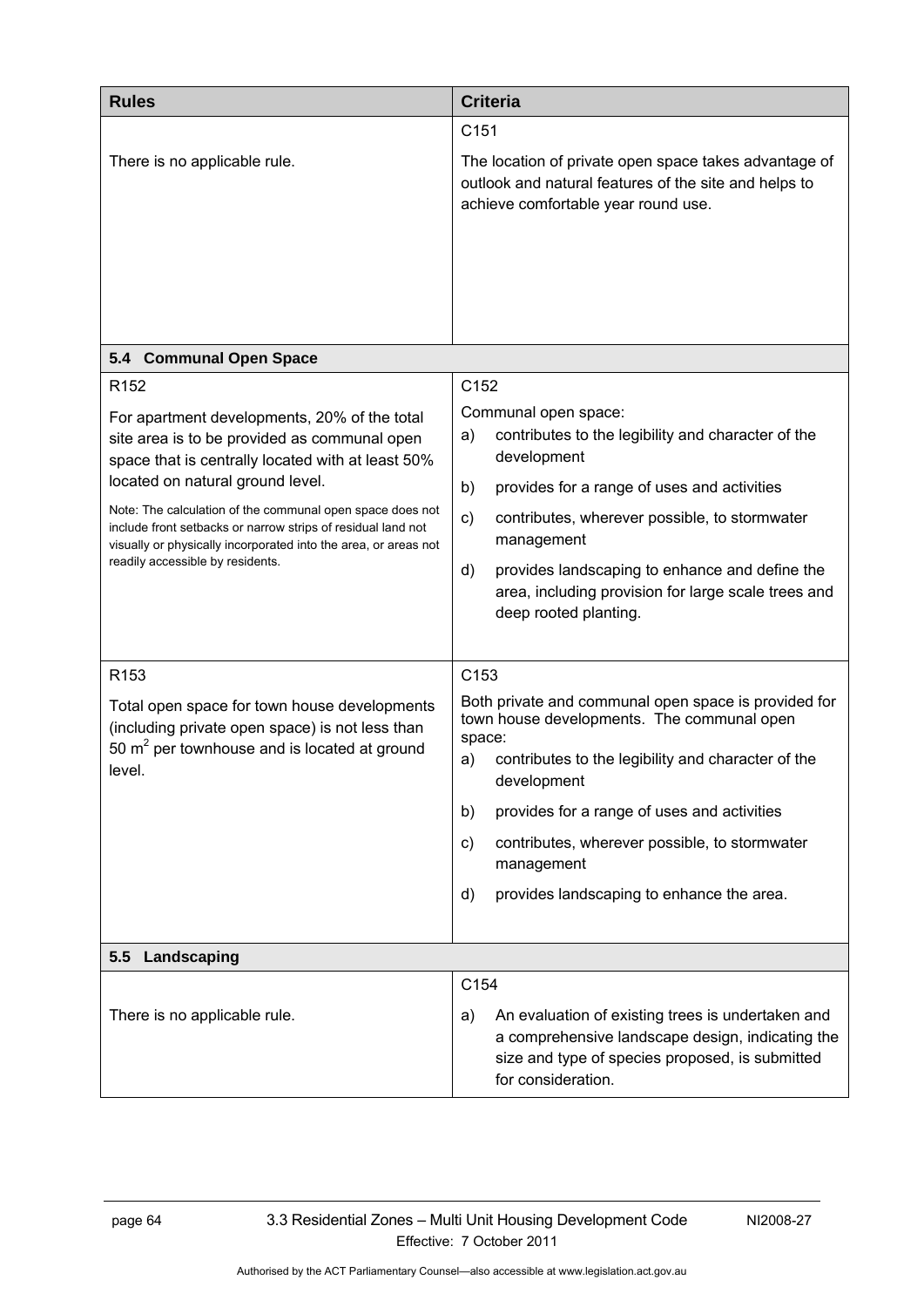| <b>Rules</b>                 |                                                                                                        | <b>Criteria</b>                                                                                                                                                                                                                                            |  |  |
|------------------------------|--------------------------------------------------------------------------------------------------------|------------------------------------------------------------------------------------------------------------------------------------------------------------------------------------------------------------------------------------------------------------|--|--|
|                              |                                                                                                        | C155                                                                                                                                                                                                                                                       |  |  |
| There is no applicable rule. | Landscape design establishes a character that blends<br>development into the existing streetscape and: |                                                                                                                                                                                                                                                            |  |  |
|                              | a)                                                                                                     | is sensitive to site and landscape attributes                                                                                                                                                                                                              |  |  |
|                              | b)                                                                                                     | maximises on-site infiltration of stormwater runoff<br>by minimising areas of paved or sealed<br>landscaping                                                                                                                                               |  |  |
|                              | c)                                                                                                     | respects and protects streetscapes and<br>landscapes of documented heritage significance                                                                                                                                                                   |  |  |
|                              | d)                                                                                                     | is of an appropriate scale relative to the road<br>reserve width and building bulk;                                                                                                                                                                        |  |  |
|                              | e)                                                                                                     | retains major existing trees wherever practicable                                                                                                                                                                                                          |  |  |
|                              | f)                                                                                                     | uses vegetation types and landscaping styles and<br>scale that complement the streetscape and the<br>landscape of adjoining development                                                                                                                    |  |  |
|                              | g)                                                                                                     | integrates with parks, reserves and public<br>transport corridors                                                                                                                                                                                          |  |  |
|                              | h)                                                                                                     | does not adversely affect the structure of the<br>proposed buildings                                                                                                                                                                                       |  |  |
|                              | i)                                                                                                     | ensures good visibility along paths and driveways<br>and avoids dense landscaping near thoroughfares                                                                                                                                                       |  |  |
|                              | j)                                                                                                     | contributes to energy efficiency and amenity by<br>providing substantial shade in summer, especially<br>to west-facing windows and open car-parking<br>areas, and admitting winter sunlight to outdoor<br>and indoor living areas, especially to the north |  |  |
|                              | k)                                                                                                     | improves privacy and minimises overlooking<br>between dwellings                                                                                                                                                                                            |  |  |
|                              | $\vert$                                                                                                | satisfies maintenance and utility requirements and<br>minimises the visual impact of aboveground<br>utilities                                                                                                                                              |  |  |
|                              | m)                                                                                                     | minimises risk of damage to overhead and<br>underground power lines and other services                                                                                                                                                                     |  |  |
|                              | n)                                                                                                     | provides safe and secure pathways and access to<br>all facilities on site                                                                                                                                                                                  |  |  |
|                              | O)                                                                                                     | provides adequate sight lines for vehicles and<br>pedestrians, especially near street corners and<br>intersections                                                                                                                                         |  |  |
|                              | p)                                                                                                     | does not obscure or obstruct dwelling entries,<br>paths and driveways to reduce the actual or<br>perceived personal safety and security.                                                                                                                   |  |  |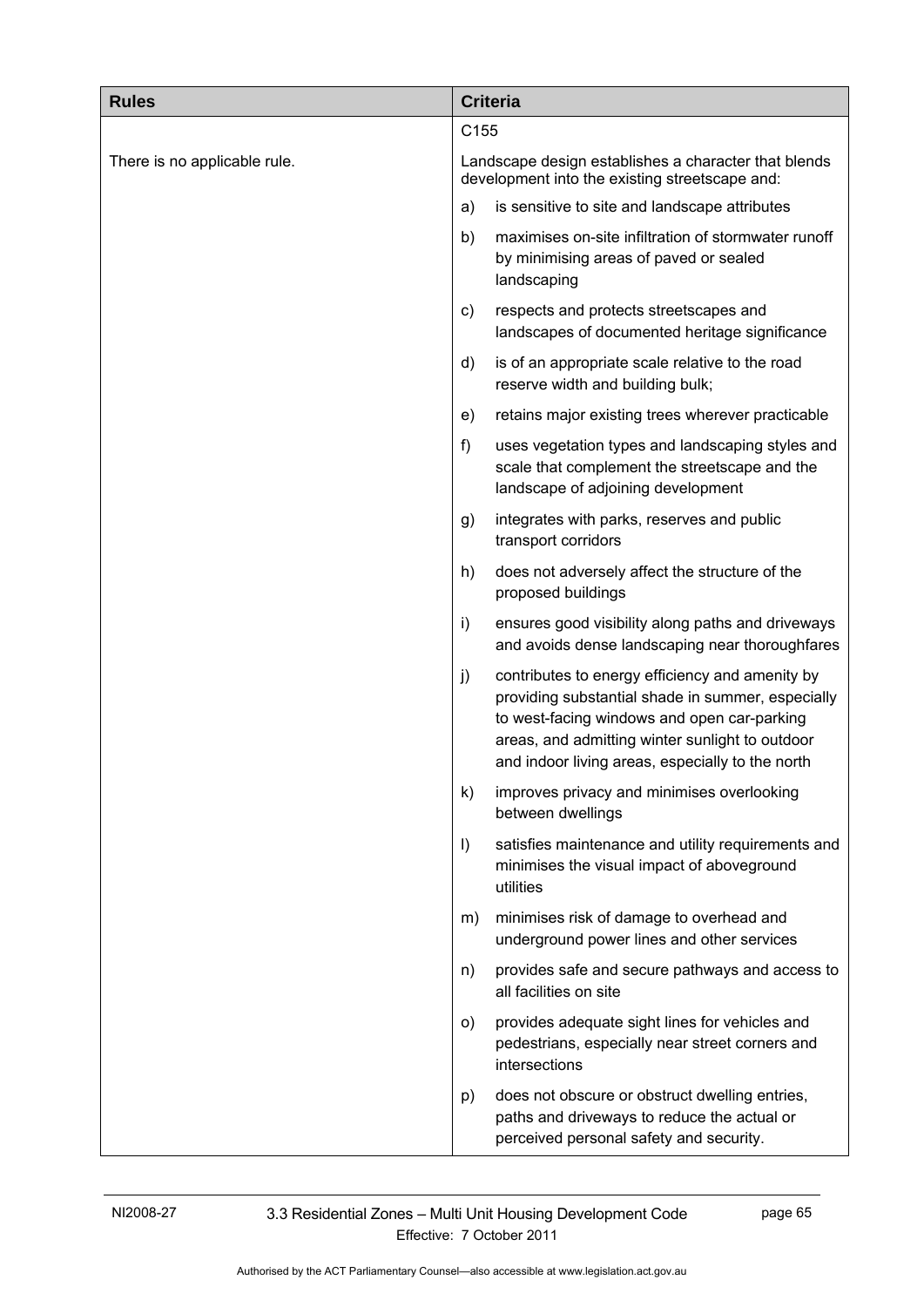| <b>Rules</b>                                                                                                                                                                                                         |                                                                                                                                   | <b>Criteria</b>                                                                                                                                   |  |  |  |
|----------------------------------------------------------------------------------------------------------------------------------------------------------------------------------------------------------------------|-----------------------------------------------------------------------------------------------------------------------------------|---------------------------------------------------------------------------------------------------------------------------------------------------|--|--|--|
|                                                                                                                                                                                                                      | 5.6 Acoustic Privacy                                                                                                              |                                                                                                                                                   |  |  |  |
| R156                                                                                                                                                                                                                 |                                                                                                                                   | This is a mandatory requirement. There is no                                                                                                      |  |  |  |
| Where a block is in one or more of the following<br>categories:                                                                                                                                                      |                                                                                                                                   | applicable criterion.                                                                                                                             |  |  |  |
| a)                                                                                                                                                                                                                   | identified in a precinct code as being<br>potentially affected by noise from external<br>sources                                  |                                                                                                                                                   |  |  |  |
| b)                                                                                                                                                                                                                   | adjacent to a major road                                                                                                          |                                                                                                                                                   |  |  |  |
| C)                                                                                                                                                                                                                   | located in a commercial zone                                                                                                      |                                                                                                                                                   |  |  |  |
| the building design and construction complies<br>with the relevant sections of all of the following:                                                                                                                 |                                                                                                                                   |                                                                                                                                                   |  |  |  |
| a)                                                                                                                                                                                                                   | AS/NZS 3671 Acoustics - Road traffic Noise<br>Intrusion, Building Siting and Construction                                         |                                                                                                                                                   |  |  |  |
| b)                                                                                                                                                                                                                   | AS/NZS 2107 Acoustics - Recommended<br>design sound levels and reverberation terms<br>for building interiors                      |                                                                                                                                                   |  |  |  |
| C)                                                                                                                                                                                                                   | <b>ACT Environment Protection Regulation</b><br>2005.                                                                             |                                                                                                                                                   |  |  |  |
| A report prepared by a suitably qualified acoustics<br>consultant that is a member of the Australian<br>Acoustic Society and has experience in assessing<br>noise effects demonstrates compliance with this<br>rule. |                                                                                                                                   |                                                                                                                                                   |  |  |  |
| R <sub>158</sub>                                                                                                                                                                                                     |                                                                                                                                   | C158                                                                                                                                              |  |  |  |
| Bathrooms, hallways, stairways, storage rooms<br>and kitchens are located between noise sources<br>and habitable rooms where other methods of<br>noise attenuation are not provided.                                 |                                                                                                                                   | The room layout of the dwelling reduces the<br>impact of noise and provides acoustic privacy to<br>habitable rooms.                               |  |  |  |
| R <sub>159</sub>                                                                                                                                                                                                     |                                                                                                                                   | C159                                                                                                                                              |  |  |  |
| a)                                                                                                                                                                                                                   | Bedroom windows are located a minimum of<br>3 m from internal roads and driveways and<br>parking areas of other dwellings         | The building design and siting provides acoustic<br>separation between active recreation areas,<br>parking areas, driveways and service equipment |  |  |  |
| b)                                                                                                                                                                                                                   | Appliances (eg. heat pumps) are not located<br>adjacent to habitable rooms of any dwellings<br>on the site or neighbouring blocks | areas and other noise sources (eg, busy roads)<br>and bedrooms and minimises high levels of<br>external noise entering dwellings.                 |  |  |  |
| c)                                                                                                                                                                                                                   | Garages are not located adjacent to<br>bedrooms of any dwellings.                                                                 |                                                                                                                                                   |  |  |  |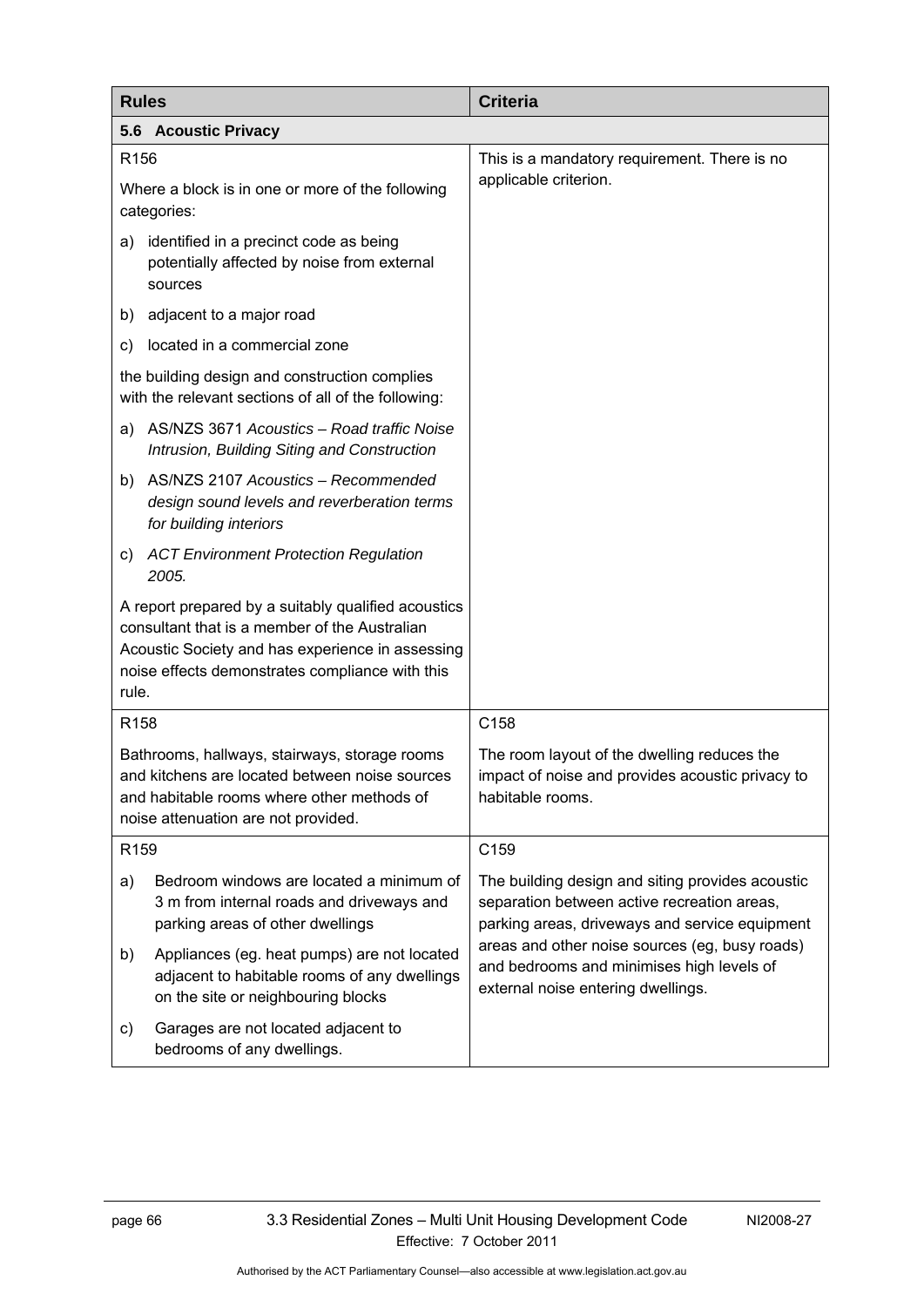| <b>Rules</b>                                                                                                                                                                                                                                                                        | <b>Criteria</b>                                                                                                                                                                                                        |
|-------------------------------------------------------------------------------------------------------------------------------------------------------------------------------------------------------------------------------------------------------------------------------------|------------------------------------------------------------------------------------------------------------------------------------------------------------------------------------------------------------------------|
| R <sub>160</sub>                                                                                                                                                                                                                                                                    | C <sub>160</sub>                                                                                                                                                                                                       |
| Openings to a habitable room are as follows:<br>living areas: set back a minimum of 1.5 m<br>a)<br>from internal roads, driveways, noise<br>generating service facilities and car parking<br>areas. The minimum setback of openings to<br>living areas may be reduced to 1 m where: | Vehicle circulation routes, communal open<br>spaces and noise generating service facilities and<br>parking areas are acoustically separated from<br>openings to habitable rooms through building<br>design and siting. |
| there is an intervening fence of 1.5 m or<br>i)<br>higher<br>0 <sub>R</sub>                                                                                                                                                                                                         |                                                                                                                                                                                                                        |
| ii) the window sill is a minimum of 1.5 m<br>above the level of the internal road,<br>driveway or car park.                                                                                                                                                                         |                                                                                                                                                                                                                        |
| bedrooms: set back a minimum of 3 m from<br>b)<br>internal roads, driveways and car parking<br>areas.                                                                                                                                                                               |                                                                                                                                                                                                                        |
| <b>Natural Ventilation</b><br>5.7                                                                                                                                                                                                                                                   |                                                                                                                                                                                                                        |
| R <sub>161</sub>                                                                                                                                                                                                                                                                    | C161                                                                                                                                                                                                                   |
| Buildings have a maximum depth of 12 m.                                                                                                                                                                                                                                             | Dwellings are designed to provide acceptable<br>thermal conditions with regard to air movement.                                                                                                                        |

## **Element 7: Services**

- a) To ensure adequate provision of services and facilities to cater for demand from residents
- b) To protect easements and service reservations

| <b>Rules</b>                                                                                                       | <b>Criteria</b>                                                                                                                                                                                                                                                                                                                                                                                                                                                 |
|--------------------------------------------------------------------------------------------------------------------|-----------------------------------------------------------------------------------------------------------------------------------------------------------------------------------------------------------------------------------------------------------------------------------------------------------------------------------------------------------------------------------------------------------------------------------------------------------------|
| 7.1 Utilities                                                                                                      |                                                                                                                                                                                                                                                                                                                                                                                                                                                                 |
| R <sub>162</sub>                                                                                                   | C <sub>162</sub>                                                                                                                                                                                                                                                                                                                                                                                                                                                |
| Electrical and telecommunication reticulation is<br>undergrounded in developments involving more<br>than 2 blocks. | The design of the development satisfies<br>maintenance and utility requirements and<br>minimises the visual impact of above ground<br>utilities. Any electrical or telecommunications<br>equipment such as substations or switching<br>station, which are required as part of a<br>development, are to be located within lease<br>boundaries and where possible behind the<br>building line and screened by landscaping or<br>incorporated within the building. |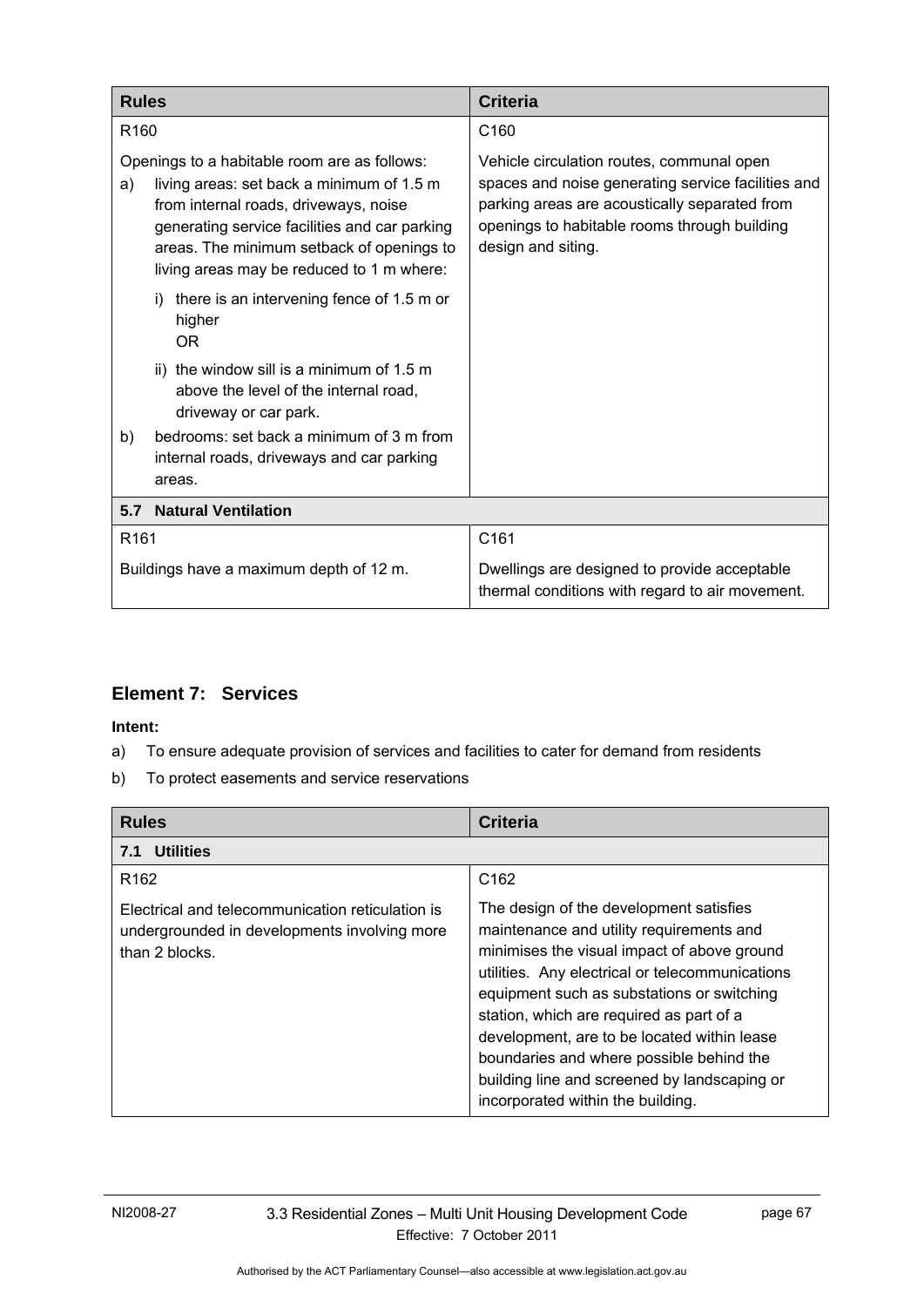| <b>Rules</b>                                                                                                                                                                                                                                | <b>Criteria</b>                                                                                                                                                                                                               |
|---------------------------------------------------------------------------------------------------------------------------------------------------------------------------------------------------------------------------------------------|-------------------------------------------------------------------------------------------------------------------------------------------------------------------------------------------------------------------------------|
| 7.2 Storage Area                                                                                                                                                                                                                            |                                                                                                                                                                                                                               |
| R <sub>163</sub>                                                                                                                                                                                                                            | C163                                                                                                                                                                                                                          |
| An enclosed space for storage is provided as<br>follows:                                                                                                                                                                                    | An enclosed space of $8m^2$ per dwelling is<br>provided exclusively for external secure storage.<br>This space may form part of a carport or garage.                                                                          |
| studio and one bedroom dwellings: $4 m2$<br>a)<br>with a minimum 2 m height                                                                                                                                                                 |                                                                                                                                                                                                                               |
| two and three+ bedroom dwellings: 5 $m2$<br>b)<br>with a minimum 2 m height.                                                                                                                                                                |                                                                                                                                                                                                                               |
| 7.3 Service Areas                                                                                                                                                                                                                           |                                                                                                                                                                                                                               |
| R <sub>164</sub>                                                                                                                                                                                                                            | C164                                                                                                                                                                                                                          |
| Individual mailboxes are located at each ground<br>floor level dwelling entry, or in a mail box<br>structure located close to the main pedestrian<br>entrance to the site, in compliance with Australia<br>Post mail delivery requirements. | Mailboxes are located for convenient access by<br>residents and deliverers with passive surveillance<br>from the street or from active uses.                                                                                  |
|                                                                                                                                                                                                                                             | C165                                                                                                                                                                                                                          |
| There is no applicable rule.                                                                                                                                                                                                                | External clothes drying facilities are provided in<br>the form of:                                                                                                                                                            |
|                                                                                                                                                                                                                                             | open air, communal clothes drying facilities<br>a)<br>that are easily accessible for all residents<br>and visually screened from public areas<br>and/or                                                                       |
|                                                                                                                                                                                                                                             | open air, private clothes drying facilities may<br>b)<br>be located on private balconies provided thy<br>are additional to private open space<br>requirements (by $2m^2$ ) and screened from<br>view outside the development. |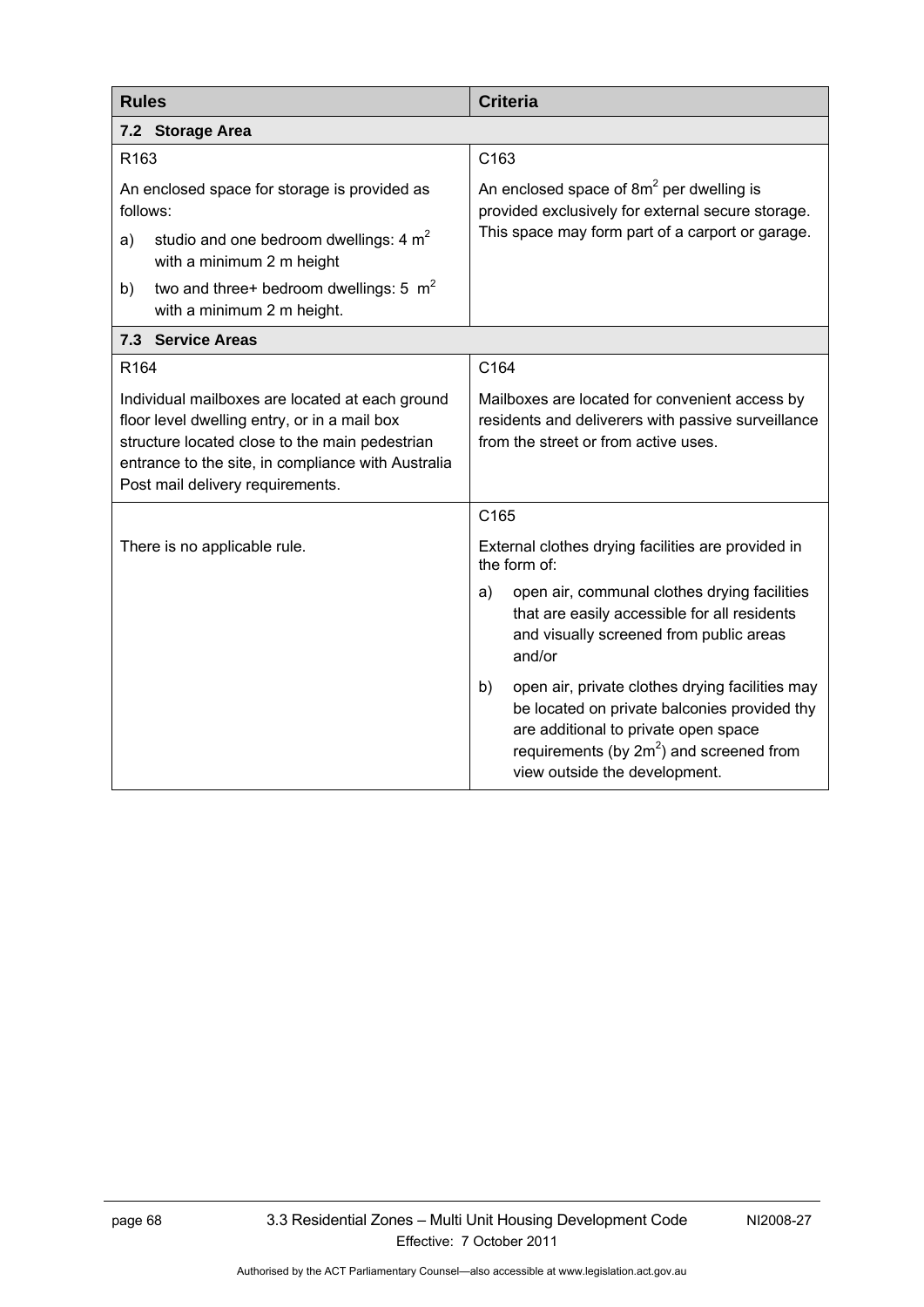# **Part C(4) - Multi Unit Housing – Kingston/Griffith – RZ5 Zone**

This Part of the Code applies to development applications for multi unit housing in excess of 2 storeys in the RZ5 High Density Zone as it applies to Kingston and Griffith. These controls apply instead of those contained in Part C(1) of the Code. Parts A and B of the Code also apply.

### **Element 2: Building and Site Controls**

- a) To obtain a scale of development that establishes a unified and coherent urban streetscape
- b) To provide densities appropriate to an area close to the Central National Area
- c) To protect isolated blocks
- d) To ensure occupants receive adequate sunlight and privacy, and reduce the dominance of built form on streetscapes and internal open spaces.

| <b>Rules</b>                                                                                                                                                                                                  | <b>Criteria</b>                                                                                                                                                                                                                                                                                                                                                                                |
|---------------------------------------------------------------------------------------------------------------------------------------------------------------------------------------------------------------|------------------------------------------------------------------------------------------------------------------------------------------------------------------------------------------------------------------------------------------------------------------------------------------------------------------------------------------------------------------------------------------------|
| <b>Block Amalgamations - Kingston Sections 27 and 28</b><br>2.1                                                                                                                                               |                                                                                                                                                                                                                                                                                                                                                                                                |
| R <sub>166</sub>                                                                                                                                                                                              | C <sub>166</sub>                                                                                                                                                                                                                                                                                                                                                                               |
| On Kingston Sections 27 and 28 adjacent to<br>Wentworth Avenue, blocks are to be<br>amalgamated so as to have a minimum area of<br>0.3ha, with a continuous length of at least 60m to<br>any street frontage. | Development on blocks smaller than 0.3ha is to<br>demonstrate that it achieves the highest<br>standards of architectural design and does not<br>impact on the amenity of neighbouring properties<br>or occupants of the proposed development.                                                                                                                                                  |
|                                                                                                                                                                                                               | C <sub>167</sub>                                                                                                                                                                                                                                                                                                                                                                               |
| There is no applicable rule.                                                                                                                                                                                  | Block amalgamations do not preclude other<br>blocks from being redeveloped.                                                                                                                                                                                                                                                                                                                    |
| 2.2<br><b>Redevelopment on Other Sections</b>                                                                                                                                                                 |                                                                                                                                                                                                                                                                                                                                                                                                |
|                                                                                                                                                                                                               | C168                                                                                                                                                                                                                                                                                                                                                                                           |
| There is no applicable rule.                                                                                                                                                                                  | Where the development potential of blocks may<br>have been reduced due to previous patterns of<br>development, two block amalgamation or<br>redevelopment of single blocks may be<br>considered where the height and design of the<br>development will not significantly compromise the<br>amenity of residents of the proposed building and<br>residents of adjoining and adjacent dwellings. |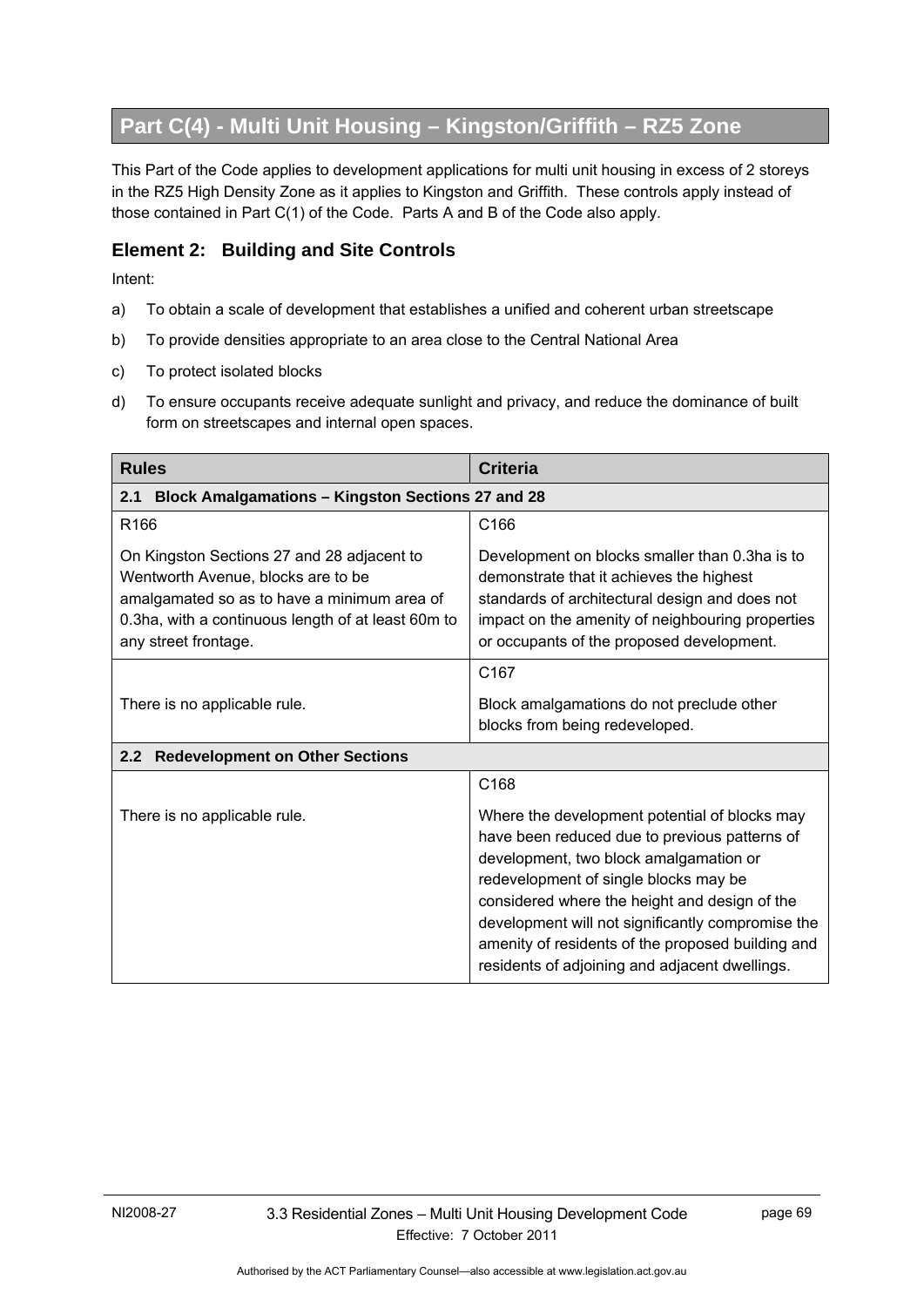| <b>Rules</b>     |                                                                                                                                                                                                             | <b>Criteria</b>                                                                                                                                                                                                                                       |
|------------------|-------------------------------------------------------------------------------------------------------------------------------------------------------------------------------------------------------------|-------------------------------------------------------------------------------------------------------------------------------------------------------------------------------------------------------------------------------------------------------|
|                  | 2.3 Building Height                                                                                                                                                                                         |                                                                                                                                                                                                                                                       |
| R169             |                                                                                                                                                                                                             | C169                                                                                                                                                                                                                                                  |
| a)               | 3 storeys in height.                                                                                                                                                                                        | The height of the development is predominantly 3                                                                                                                                                                                                      |
| b)               | 11 m in height from natural ground level to<br>the highest point of the parapet eaves or<br>fascia.                                                                                                         | storeys with a maximum height of 4 storeys.<br>Four storey elements are not the dominant<br>feature of a street frontage and respect the<br>established built form.                                                                                   |
| c)               | 15 m in height from natural ground level to<br>the highest point of the roof.                                                                                                                               |                                                                                                                                                                                                                                                       |
| 2.4              | <b>Building Height - Kingston Sections 27 and 28</b>                                                                                                                                                        |                                                                                                                                                                                                                                                       |
| R <sub>170</sub> |                                                                                                                                                                                                             | C170                                                                                                                                                                                                                                                  |
|                  | Where development is adjacent to blocks that are<br>unable to be amalgamated due to previous<br>patterns of development, then the maximum<br>building height at the interface is 2 storeys.                 | The development demonstrates that the highest<br>standards of architectural design can be achieved<br>and does not significantly compromise the<br>amenity of residents of the proposed building and<br>residents of adjoining and adjacent dwellings |
|                  | 2.5 Side and Rear Setback                                                                                                                                                                                   |                                                                                                                                                                                                                                                       |
| R <sub>171</sub> |                                                                                                                                                                                                             | C171                                                                                                                                                                                                                                                  |
| a)               | Side and rear setbacks are a minimum of:<br>6m where the design incorporates blank<br>walls, windows with sill heights greater than<br>1.7 m from the floor or windows with fixed<br>panes of obscure glass | Buildings are sited to minimise overlooking, and<br>ensure protection of visual and acoustic privacy,<br>of adjacent dwellings.                                                                                                                       |
| b)               | 12m where design incorporates other walls,<br>outer faces of unscreened decks, balconies<br>and external stairs.                                                                                            |                                                                                                                                                                                                                                                       |
|                  |                                                                                                                                                                                                             | C172                                                                                                                                                                                                                                                  |
|                  | There is no applicable rule.                                                                                                                                                                                | Setbacks are progressively increased as the<br>height of the wall/building increases so that the<br>built form does not adversely impact on the<br>amenity of neighbouring properties.                                                                |
| 2.6              | <b>Interface</b>                                                                                                                                                                                            |                                                                                                                                                                                                                                                       |
| R <sub>173</sub> |                                                                                                                                                                                                             |                                                                                                                                                                                                                                                       |
| a)               | The minimum distance between habitable<br>rooms of dwellings where there is a screen<br>wall is:                                                                                                            | This is a mandatory requirement. There is no<br>applicable criterion.                                                                                                                                                                                 |
|                  | i) Lower floor level - 6m                                                                                                                                                                                   |                                                                                                                                                                                                                                                       |
|                  | ii) Upper floor levels - 12m                                                                                                                                                                                |                                                                                                                                                                                                                                                       |
| b)               | The minimum distance between habitable<br>rooms of dwellings where there is no screen<br>wall is 12 m.                                                                                                      |                                                                                                                                                                                                                                                       |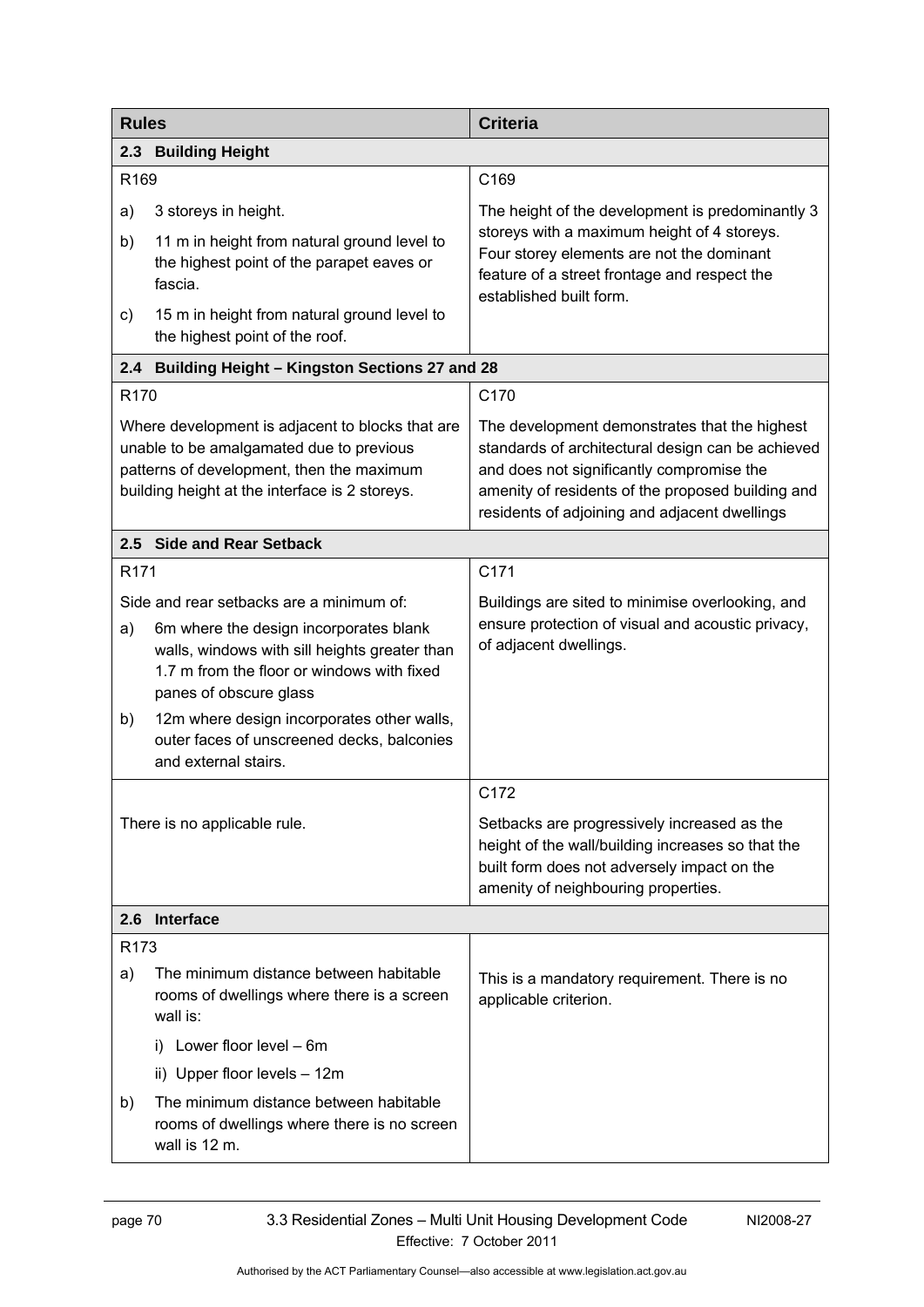| <b>Rules</b>     |                                                                                                                           | <b>Criteria</b>                                                                                      |
|------------------|---------------------------------------------------------------------------------------------------------------------------|------------------------------------------------------------------------------------------------------|
| C)               | The minimum distance between non-<br>habitable rooms is:                                                                  |                                                                                                      |
|                  | i) Lower floor level - 3m                                                                                                 |                                                                                                      |
|                  | ii) Upper floor levels - 6m                                                                                               |                                                                                                      |
| d)               | The minimum distance between non-<br>habitable rooms with blank walls or windows<br>with sill heights greater than 1.7 m: |                                                                                                      |
|                  | Lower floor level – 1.5m                                                                                                  |                                                                                                      |
|                  | ii) Upper floor levels $-3m$                                                                                              |                                                                                                      |
| R <sub>174</sub> |                                                                                                                           | C174                                                                                                 |
|                  | Where buildings face an internal courtyard the<br>minimum interface distances is:                                         | Interface distances between internal buildings<br>provide visual and acoustic privacy for residents. |
|                  | Partly enclosed courtyard – 15 m<br>$\mathbf{I}$                                                                          |                                                                                                      |
|                  | ii) Fully enclosed courtyard $-20$ m                                                                                      |                                                                                                      |

### **Element 3: Built Form**

- a) To secure design excellence in all aspects of residential redevelopment
- b) To ensure that external design and siting of buildings, including external materials, colours and finishes, harmonise with attractive elements in surrounding development in the area.
- c) To ensure that building design, detailing and finishes provide an appropriate scale to the street, provide visual interest and relate ground floor levels on street frontages to adjacent foot paths and verges.
- d) To retain the existing landscape elements of the street scene and the overall treescape of the area and ensure service infrastructure does not cause deterioration in the streetscape.

| <b>Rules</b>                                                                                                                                                                                          | <b>Criteria</b>                                                                                                                    |
|-------------------------------------------------------------------------------------------------------------------------------------------------------------------------------------------------------|------------------------------------------------------------------------------------------------------------------------------------|
| <b>Building Design</b><br>3.1                                                                                                                                                                         |                                                                                                                                    |
| R <sub>175</sub><br>The maximum length of unarticulated walls to<br>street frontages is 15 m. Unarticulated walls are<br>to be punctuated by features such as bay<br>windows, verandas and balconies. | This is a mandatory requirement. There is no<br>applicable criterion.                                                              |
| There is no applicable rule.                                                                                                                                                                          | C <sub>176</sub><br>Exposed end walls incorporate architectural<br>elements, features or modulation to provide<br>visual interest. |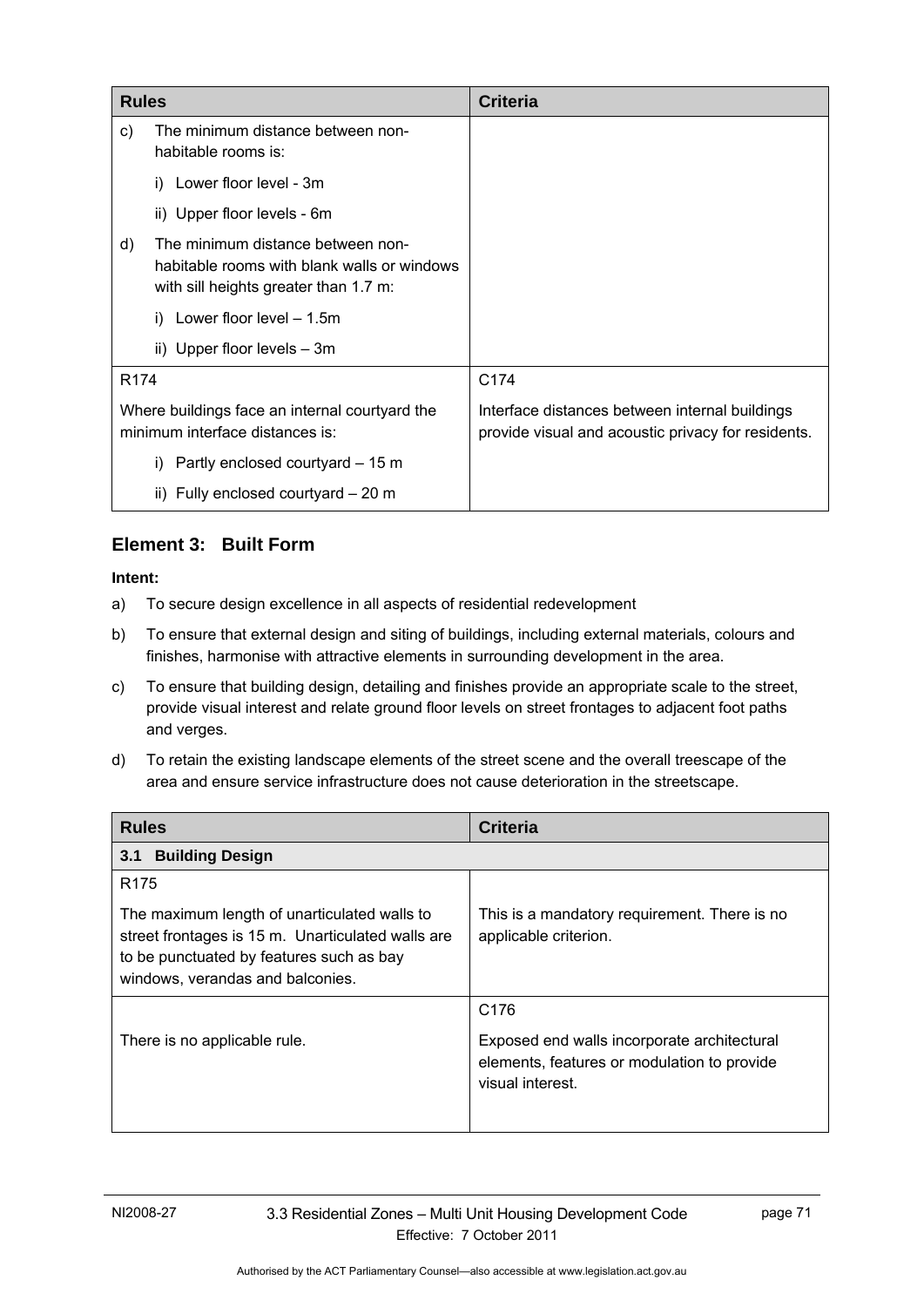| <b>Rules</b>                                                                                                                                  | <b>Criteria</b>                                                                                                                                                 |  |
|-----------------------------------------------------------------------------------------------------------------------------------------------|-----------------------------------------------------------------------------------------------------------------------------------------------------------------|--|
| R <sub>177</sub><br>With the exception of down pipes, there is no<br>externally exposed plumbing attached to building<br>walls.               | This is a mandatory requirement. There is no<br>applicable criterion.                                                                                           |  |
| 3.2 Building Design - Ground Floor Commercial Uses                                                                                            |                                                                                                                                                                 |  |
| R178                                                                                                                                          | C178                                                                                                                                                            |  |
| Where front building setbacks are less than 6m,<br>the minimum ground floor finished floor level to<br>finished ceiling level height is 3.6m. | Ground floor ceiling height beyond minimum<br>standards allows for more uses.                                                                                   |  |
| 3.3 Materials and Finish                                                                                                                      |                                                                                                                                                                 |  |
|                                                                                                                                               | C179                                                                                                                                                            |  |
| There is no applicable rule.                                                                                                                  | Development provides:                                                                                                                                           |  |
|                                                                                                                                               | Rich, imaginative and subtle design<br>a)<br>elements,                                                                                                          |  |
|                                                                                                                                               | Articulation in the horizontal and vertical<br>b)<br>planes,                                                                                                    |  |
|                                                                                                                                               | Detailing that adds interest and vitality to the<br>C)<br>streetscape.                                                                                          |  |
|                                                                                                                                               | C180                                                                                                                                                            |  |
| There is no applicable rule.                                                                                                                  | External materials and colours are respectful of<br>the surrounding built form.                                                                                 |  |
|                                                                                                                                               | C181                                                                                                                                                            |  |
| There is no applicable rule.                                                                                                                  | Roof colours are consistent throughout the<br>development and, if metal roofing is used, are<br>pre-coloured and non-reflective.                                |  |
|                                                                                                                                               | C182                                                                                                                                                            |  |
| There is no applicable rule.                                                                                                                  | Garages and carports use materials, colours, and<br>design details, including roof form and building<br>height, compatible with the primary building.           |  |
|                                                                                                                                               | C183                                                                                                                                                            |  |
| There is no applicable rule.                                                                                                                  | Basement and undercroft car parks are designed<br>and landscaped to avoid extensive exposure of<br>ventilation openings to streets and other<br>communal areas. |  |
| 3.4 Interface                                                                                                                                 |                                                                                                                                                                 |  |
|                                                                                                                                               | C184                                                                                                                                                            |  |
| There is no applicable rule.                                                                                                                  | Substantial landscaped areas are provided<br>a)<br>behind the front building zone to ensure that<br>the overall treescape of the area is<br>maintained.         |  |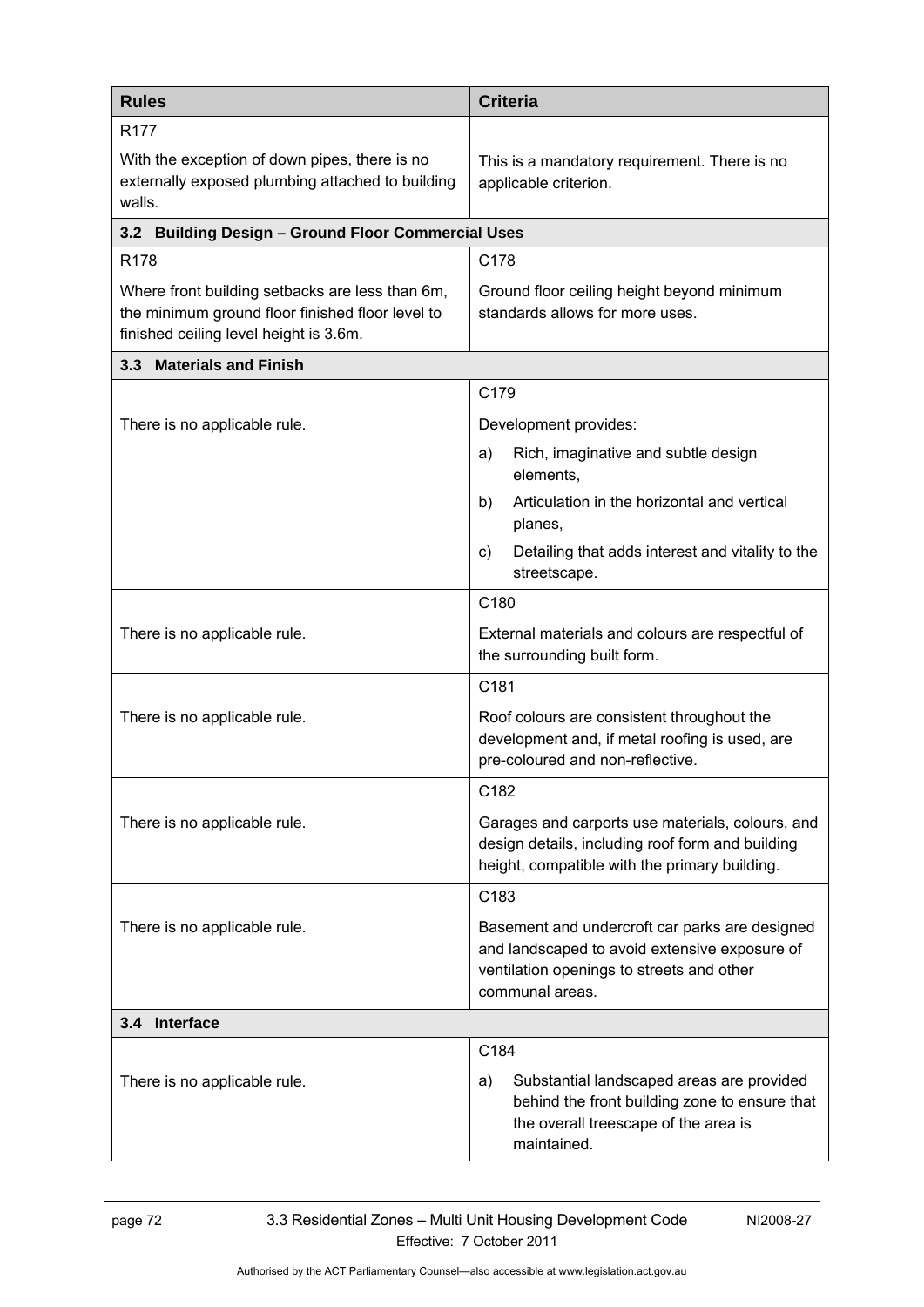| <b>Rules</b>                                  | <b>Criteria</b>                                                                                                                                 |
|-----------------------------------------------|-------------------------------------------------------------------------------------------------------------------------------------------------|
|                                               | Landscaping is predominantly at natural<br>b)<br>ground level to maximise tree height and<br>intensity.                                         |
|                                               | In small developments where there is rear<br>C)<br>parking or garaging areas they are designed<br>and constructed with extensive tree planting. |
|                                               | Courtyards are landscaped to a high<br>d)<br>standard.                                                                                          |
|                                               | C185                                                                                                                                            |
| There is no applicable rule.                  | Lower floors levels constructed above finished<br>ground level:                                                                                 |
|                                               | Are designed or landscaped to minimise<br>a)<br>visual disparities, and                                                                         |
|                                               | Do not exceed an average of one metre<br>b)<br>above natural ground level.                                                                      |
| 3.5 Courtyard Walls                           |                                                                                                                                                 |
| R186                                          |                                                                                                                                                 |
| Courtyard walls do not exceed 1.8m in height. | This is a mandatory requirement. There is no<br>applicable criterion.                                                                           |
|                                               | C187                                                                                                                                            |
| There is no applicable rule.                  | Courtyard walls:                                                                                                                                |
|                                               | Consist of materials that harmonise with the<br>a)<br>materials, colours and finishes used in the<br>main body of the development               |
|                                               | Incorporate adequate space for appropriate<br>b)<br>landscaping to reduce the scale and visual<br>impact of large areas of walled surfaces,     |
|                                               | Incorporate gates where practicable and<br>C)<br>emphasise entries.                                                                             |
|                                               | Do not replace existing mature hedges.<br>d)                                                                                                    |
| 3.6 Accommodation Diversity                   |                                                                                                                                                 |
|                                               | C188                                                                                                                                            |
| There is no applicable rule.                  | A mix of unit types and sizes are provided within<br>the development to cater to a range of resident<br>needs.                                  |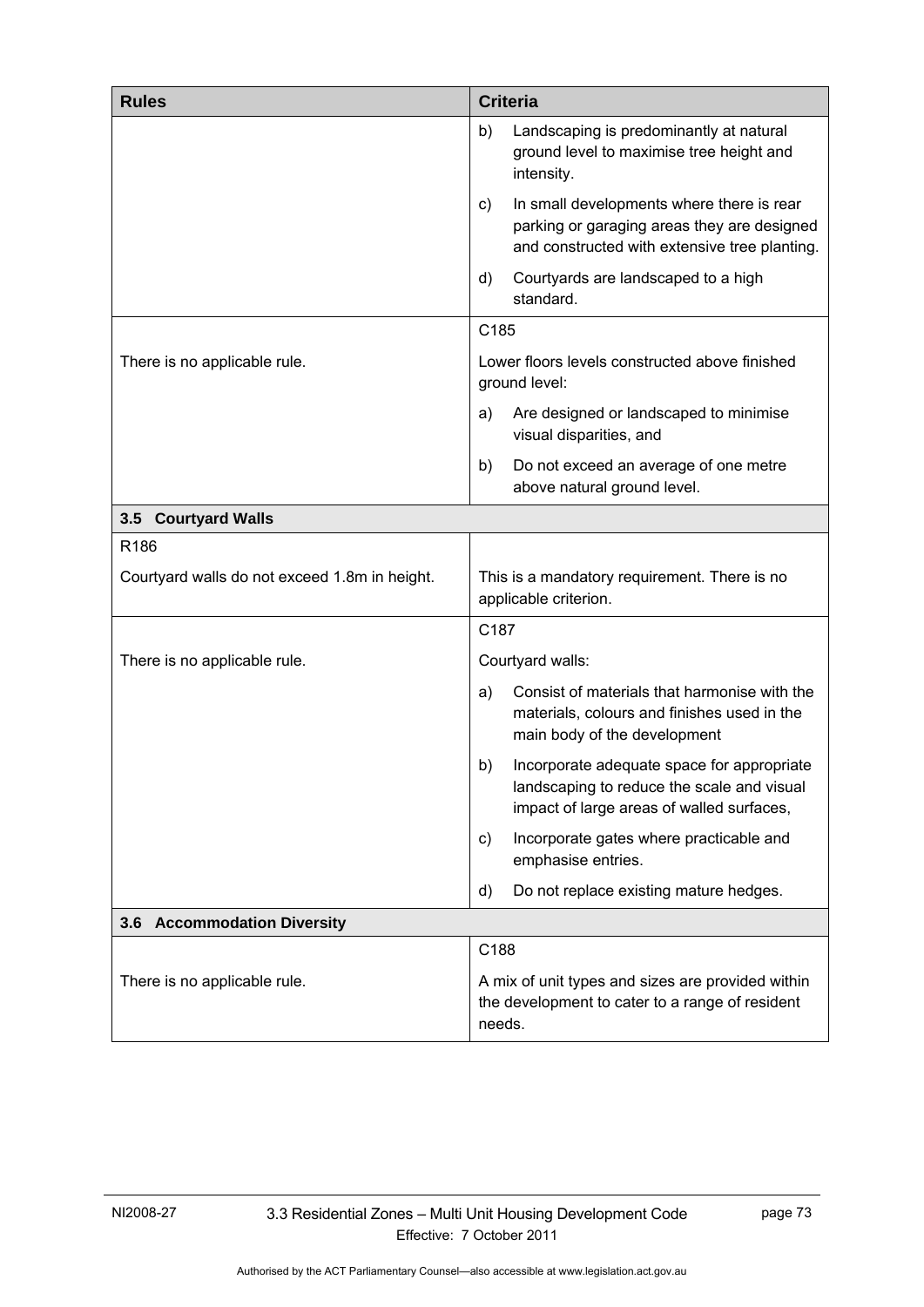### **Element 4: Parking and Site Access**

- a) To provide sufficient, convenient and safe car parking for residents, visitors and service vehicles
- b) To minimise the number of driveway crossings
- c) To minimise the visual impact of parking and service areas from the street and within the new development

| <b>Rules</b>                                                                                 | <b>Criteria</b>                                                                                                                                                           |
|----------------------------------------------------------------------------------------------|---------------------------------------------------------------------------------------------------------------------------------------------------------------------------|
| 4.1 Vehicle Access                                                                           |                                                                                                                                                                           |
| R189                                                                                         |                                                                                                                                                                           |
| Road pavements are 5.5 m wide with a minimum<br>18 m diameter turning circle where required. | This is a mandatory requirement. There is no<br>applicable criterion.                                                                                                     |
|                                                                                              | C <sub>190</sub>                                                                                                                                                          |
| There is no applicable rule.                                                                 | Car parks, access ways, driveways and internal<br>roads allow comfortable, safe and efficient<br>vehicle movement and good connections to the<br>existing street network. |
| 4.2 Parking                                                                                  |                                                                                                                                                                           |
|                                                                                              | C191                                                                                                                                                                      |
| There is no applicable rule.                                                                 | Parking complies with the requirements of the<br>Parking and Vehicular Access General Code.                                                                               |
| R <sub>192</sub>                                                                             |                                                                                                                                                                           |
| Minimum dimensions of on-site car parking<br>spaces are 5.5 m x 2.5 m.                       | This is a mandatory requirement. There is no<br>applicable criterion.                                                                                                     |
| R193                                                                                         | C <sub>193</sub>                                                                                                                                                          |
| Car parking spaces are not located between the<br>front boundary and the building line.      | Parking spaces are configured to minimise their<br>visual impact from the street and maintain<br>streetscape amenity.                                                     |
|                                                                                              | C194                                                                                                                                                                      |
| There is no applicable rule.                                                                 | Parking facilities are located close to and<br>convenient to dwellings, and are adequately lit at<br>night, sheltered and clearly defined.                                |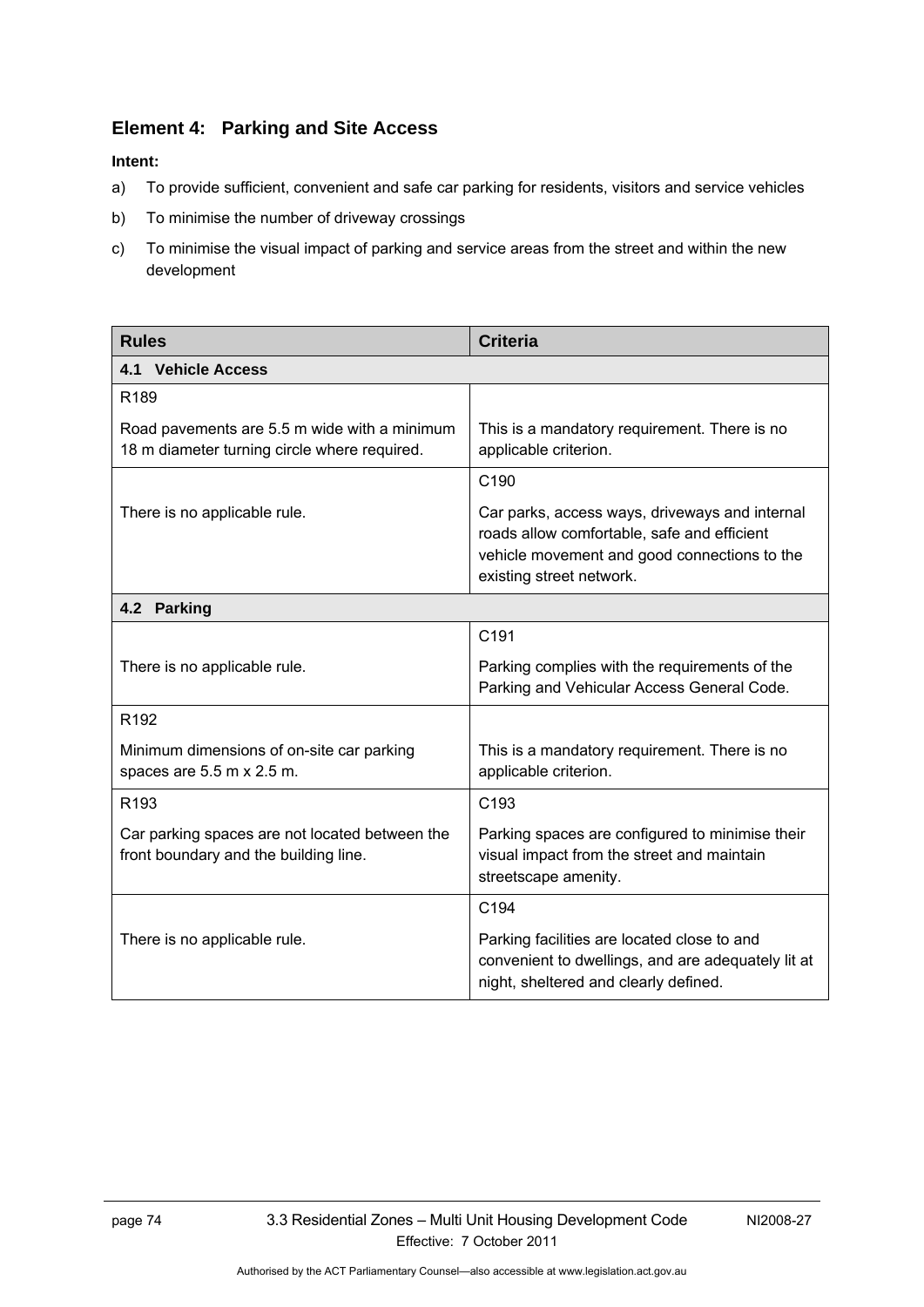# **Element 5: Amenity**

- a) To provide for an attractive living environment with maximised visual and acoustic privacy
- b) To integrate the landscape treatment with the building design
- c) To ensure communal open space provided for dwellings is clearly defined and useable and helps create a pleasant, safe and attractive living environment

| <b>Rules</b>                                                                                                                                                                                                                              | <b>Criteria</b>                                                                                                                                                                                                                                                                                                                      |
|-------------------------------------------------------------------------------------------------------------------------------------------------------------------------------------------------------------------------------------------|--------------------------------------------------------------------------------------------------------------------------------------------------------------------------------------------------------------------------------------------------------------------------------------------------------------------------------------|
| <b>Communal Open Space</b><br>5.1                                                                                                                                                                                                         |                                                                                                                                                                                                                                                                                                                                      |
| R195                                                                                                                                                                                                                                      | C195                                                                                                                                                                                                                                                                                                                                 |
| The minimum area of useable open space is 50%<br>of the gross floor area of the development.<br>A maximum of 40% of this space is provided as<br>private open space, such as private balconies,<br>courtyards, patios or private gardens. | Each dwelling is provided with enough high<br>quality useable open space to meet the<br>reasonable needs of residents and communal<br>open space is of a scale appropriate to the<br>development.                                                                                                                                    |
|                                                                                                                                                                                                                                           | C196                                                                                                                                                                                                                                                                                                                                 |
| There is no applicable rule.                                                                                                                                                                                                              | Large-scale redevelopments, where basement<br>parking is provided, include a centrally located<br>communal landscaped area occupying a<br>minimum of 20% of the total site area. This area<br>does not include remnant side or rear strips that<br>are not physically and visually incorporated into<br>the central landscaped zone. |
| <b>Private Open Space</b><br>5.2                                                                                                                                                                                                          |                                                                                                                                                                                                                                                                                                                                      |
| R <sub>197</sub>                                                                                                                                                                                                                          |                                                                                                                                                                                                                                                                                                                                      |
| At least one area of private open space is<br>provided per dwelling to meet the following<br>minimum area and dimension requirements:                                                                                                     | This is a mandatory requirement. There is no<br>applicable criterion.                                                                                                                                                                                                                                                                |
| Lower floor level - 16 $m^2$ with a minimum<br>a)<br>dimension of 4m                                                                                                                                                                      |                                                                                                                                                                                                                                                                                                                                      |
| Upper floor levels - $6 \text{ m}^2$ with a minimum<br>b)<br>dimension of 1.8m.                                                                                                                                                           |                                                                                                                                                                                                                                                                                                                                      |
| R <sub>198</sub>                                                                                                                                                                                                                          |                                                                                                                                                                                                                                                                                                                                      |
| Private open space is directly accessible from a<br>main daytime living area of the dwelling.                                                                                                                                             | This is a mandatory requirement. There is no<br>applicable criterion.                                                                                                                                                                                                                                                                |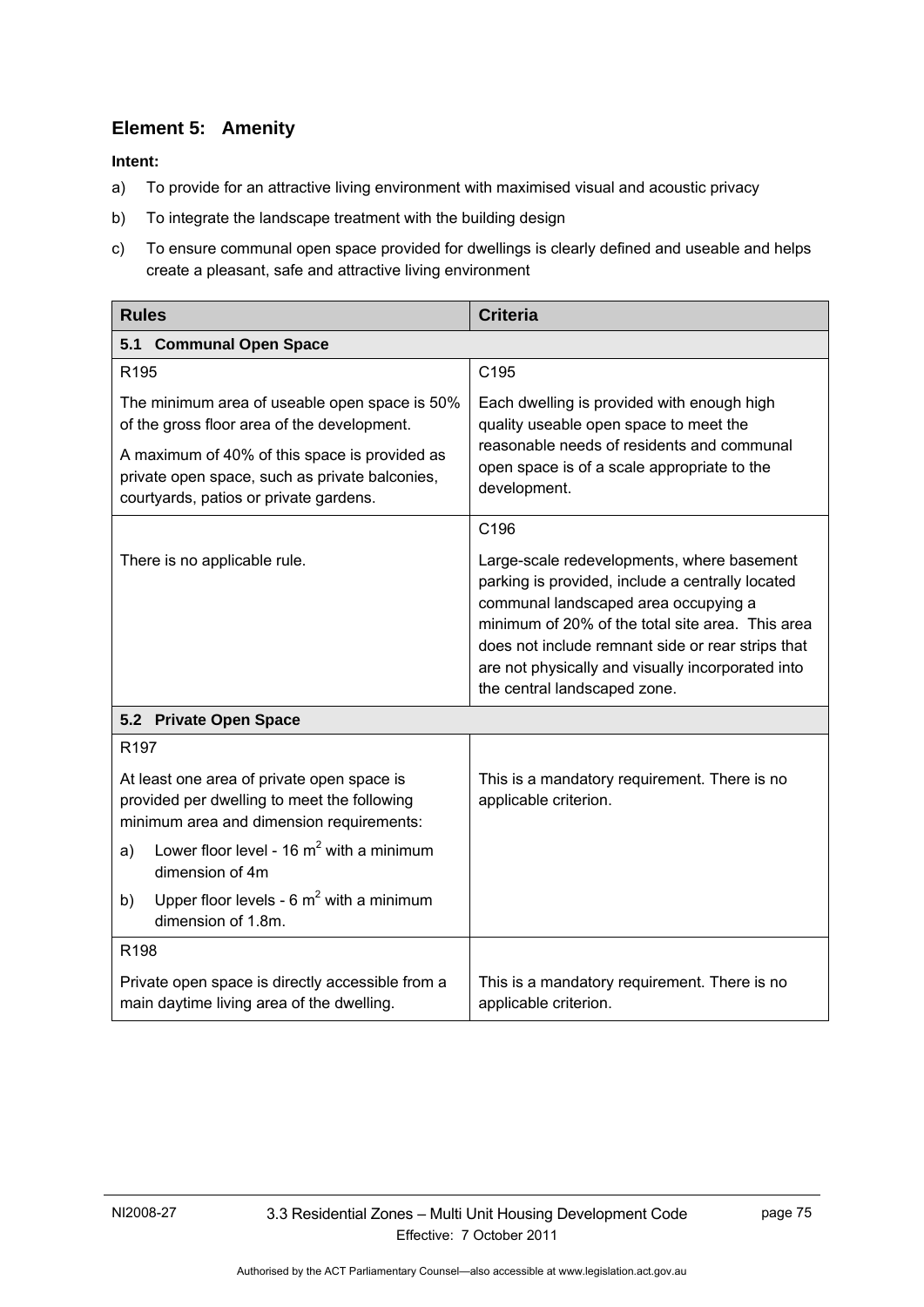| <b>Rules</b>                 | <b>Criteria</b>                                                                                     |
|------------------------------|-----------------------------------------------------------------------------------------------------|
| 5.3 Landscape                |                                                                                                     |
|                              | C199                                                                                                |
| There is no applicable rule. | Minimisation of extensive hard surfaced<br>a)<br>areas such as exposed concrete                     |
|                              | b)<br>Screening of parking and service areas                                                        |
|                              | Softening of hard surface areas by<br>$\mathsf{c}$ )<br>significant shrubs and tree planting        |
|                              | d)<br>Improving privacy of adjacent developments<br>and dwellings, and minimising overlooking       |
|                              | Provision of advanced specimens to ensure<br>e)<br>high quality landscape following construction    |
|                              | f)<br>Retention of existing vegetation where<br>practicable                                         |
|                              | Provision of attractive and coordinated street<br>g)<br>furniture and facilities to meet user needs |

## **Element 7: Services**

#### **Intent:**

To minimise the visual impact of services and service areas from the street and within the new development

| <b>Rules</b>                                                                                                                         | <b>Criteria</b>                                                       |
|--------------------------------------------------------------------------------------------------------------------------------------|-----------------------------------------------------------------------|
| <b>Easements and Utilities</b><br>7.1                                                                                                |                                                                       |
| R <sub>200</sub>                                                                                                                     |                                                                       |
| Electrical and telecommunications reticulation are<br>underground.                                                                   | This is a mandatory requirement. There is no<br>applicable criterion. |
| R <sub>201</sub>                                                                                                                     |                                                                       |
| Electrical substations, switching stations and<br>similar utilities are not located in streets and are<br>screened from public view. | This is a mandatory requirement. There is no<br>applicable criterion. |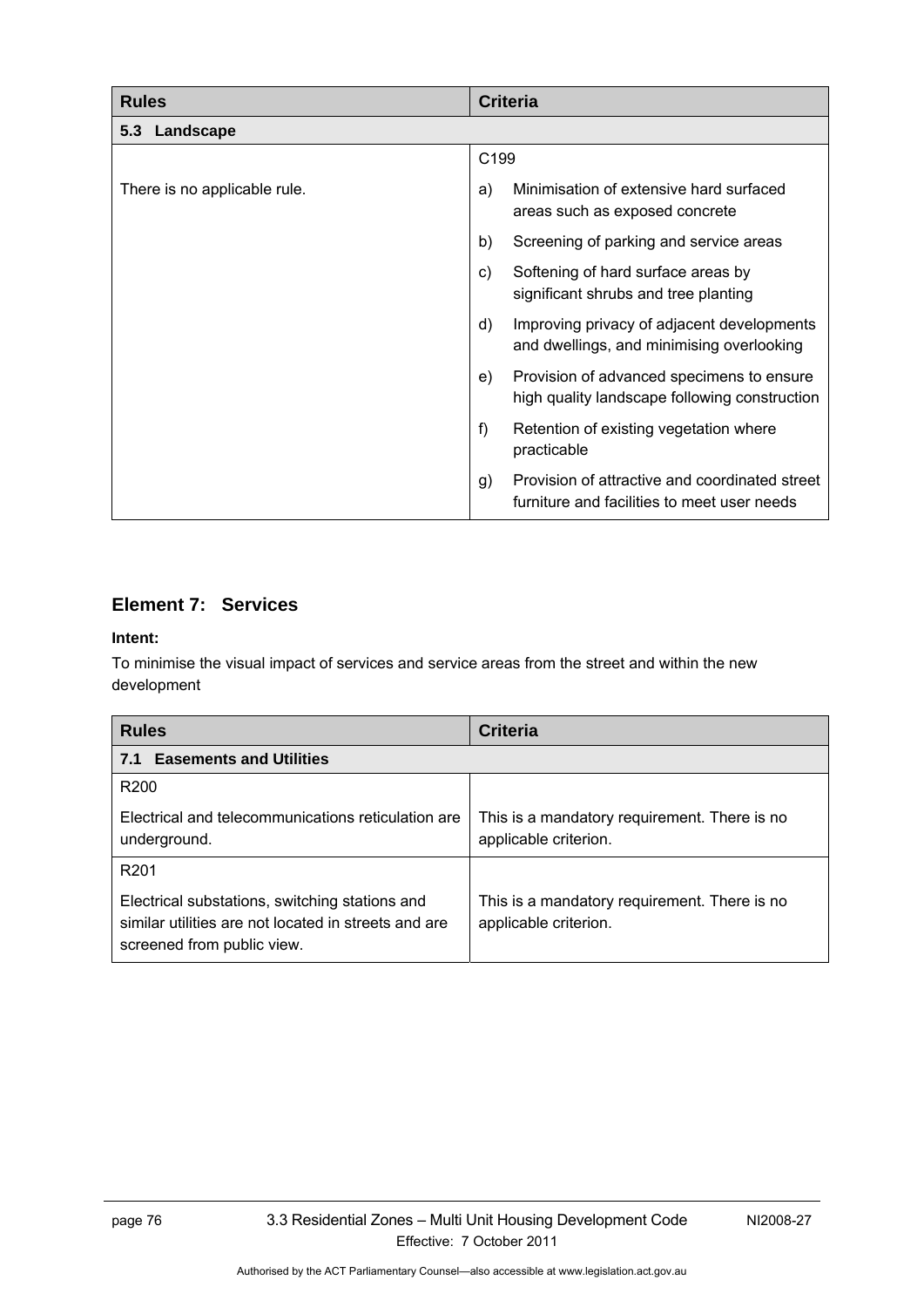# **Part C(5) – Multi unit housing – Apartments of three (3) storeys or more in other areas and all multi unit housing in the commercial zones**

This part of the code provides controls for apartments of three (3) or more storeys in areas not subject to parts C(2) – C(4). Provisions of Part C(1) do not apply where specifically identified in provisions of Part C(5). Except for commercial zones Parts A and B of this Code also apply.

For multi unit housing in the commercial zones Part C(5) applies instead of Part C(1). The requirements should be read in conjunction with the relevant Commercial Codes. Parts A and B of the relevant Commercial Zone Development Code or Precinct Code replace Parts A and B of this Code for development in the commercial zones.

### **Element 3: Built Form**

- a) To promote housing diversity by incorporating a range of apartment types and sizes within developments
- b) To provide building entries that are easily identifiable, assist in the identity and legibility of the development, and contribute to an appropriate streetscape response

| <b>Rules</b>                                                                                                                                                             | <b>Criteria</b>                                                                                                                                                                               |  |  |  |
|--------------------------------------------------------------------------------------------------------------------------------------------------------------------------|-----------------------------------------------------------------------------------------------------------------------------------------------------------------------------------------------|--|--|--|
| 3.1 Accommodation Diversity                                                                                                                                              |                                                                                                                                                                                               |  |  |  |
| R <sub>202</sub>                                                                                                                                                         | C202                                                                                                                                                                                          |  |  |  |
| Residential developments contain a combination<br>of dwelling types, including studio or 1-bedroom<br>dwellings, 2-bedroom dwellings, and dwellings<br>with 3+ bedrooms. | Buildings contain a diversity of apartment types<br>within developments to cater for different<br>household requirements.                                                                     |  |  |  |
|                                                                                                                                                                          | C <sub>203</sub>                                                                                                                                                                              |  |  |  |
| There is no applicable rule.                                                                                                                                             | Building design incorporates a diversity of floor<br>plan layouts for each dwelling type and responds<br>to site conditions, interface with adjoining<br>development, aspect and orientation. |  |  |  |
| R204                                                                                                                                                                     | C204                                                                                                                                                                                          |  |  |  |
| Minimum dwelling floor areas are as follows:                                                                                                                             | Dwelling layouts provide functional living spaces,                                                                                                                                            |  |  |  |
| 40 $m2$<br>i) studio dwellings:                                                                                                                                          | flexibility in furniture layout, and maintain good<br>natural ventilation and day lighting.                                                                                                   |  |  |  |
| ii) one-bedroom dwellings: 50 $m2$                                                                                                                                       | Studio apartments less than 40 m <sup>2</sup> may be                                                                                                                                          |  |  |  |
| iii) two-bedroom dwellings: 70 m <sup>2</sup>                                                                                                                            | considered where there is adequate provision of                                                                                                                                               |  |  |  |
| iv) three+ bedroom dwellings: $95 \text{ m}^2$ .                                                                                                                         | shared facilities, for example, open space,<br>laundry, lounge, storage.                                                                                                                      |  |  |  |
| The minimum dwelling floor area excludes<br>balconies and car parking facilities. Storage<br>within dwellings is included in the area<br>calculations.                   |                                                                                                                                                                                               |  |  |  |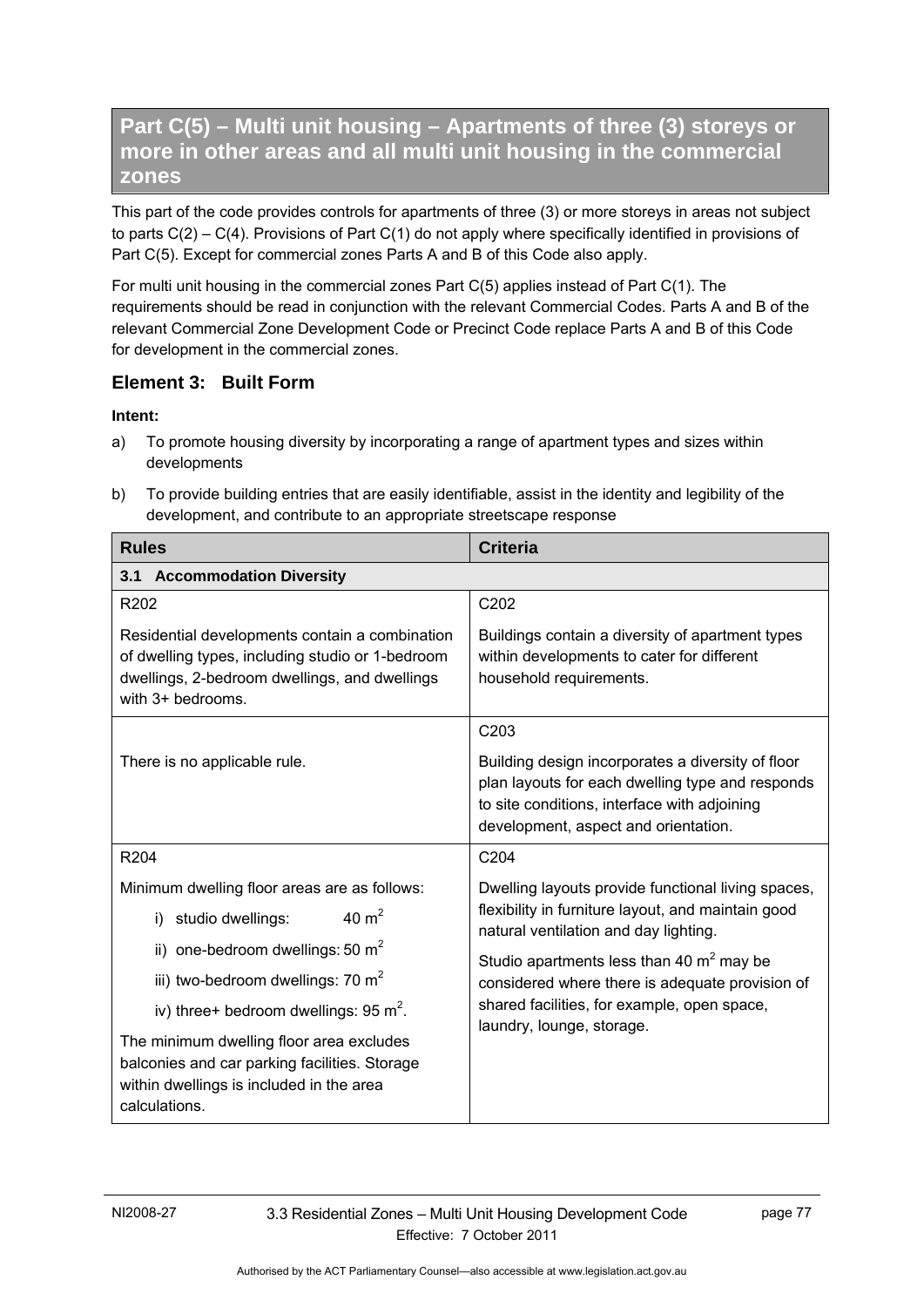| <b>Rules</b>                                                                                                                                                                                                                                                                                                                                          | <b>Criteria</b>                                                                                                                                        |  |  |
|-------------------------------------------------------------------------------------------------------------------------------------------------------------------------------------------------------------------------------------------------------------------------------------------------------------------------------------------------------|--------------------------------------------------------------------------------------------------------------------------------------------------------|--|--|
| 3.1A Accessibility (mobility) (replaces 3.4 Accessibility (mobility) in Part C(1))                                                                                                                                                                                                                                                                    |                                                                                                                                                        |  |  |
| R205                                                                                                                                                                                                                                                                                                                                                  | C205                                                                                                                                                   |  |  |
| 10% of the dwellings of any multi unit housing<br>development consisting of 10 or more dwellings<br>are designed to meet the relevant Australian<br>Standard for Adaptable Housing and any relevant<br>considerations in the Access and Mobility<br>General Code.                                                                                     | Residential development is easily adaptable to<br>suit the needs of people with disabilities and to<br>meet the needs of Canberra's ageing population. |  |  |
| 3.2 Entries                                                                                                                                                                                                                                                                                                                                           |                                                                                                                                                        |  |  |
| R206                                                                                                                                                                                                                                                                                                                                                  | C206                                                                                                                                                   |  |  |
| Common entries servicing multiple dwellings<br>establish a transitional area from the street or<br>internal pathways by providing:                                                                                                                                                                                                                    | Development provides a clear sense of address<br>for common and dwelling entries, sheltered<br>external spaces and secure foyer spaces (refer          |  |  |
| a secure lift or stair lobby with a minimum<br>a)<br>floor space measuring 2 x 2 m at the lift or<br>stair entry                                                                                                                                                                                                                                      | Figure C2).                                                                                                                                            |  |  |
| an external sheltered area at the entry to the<br>b)<br>common entry                                                                                                                                                                                                                                                                                  |                                                                                                                                                        |  |  |
| a clear line of sight between the lobby and<br>c)<br>the street or internal pathway.                                                                                                                                                                                                                                                                  |                                                                                                                                                        |  |  |
| R207                                                                                                                                                                                                                                                                                                                                                  | C207                                                                                                                                                   |  |  |
| Multiple entries to the development are provided<br>where front boundary setbacks are less than 6 m<br>and the frontage is more than 15 m long. Multiple<br>entries may include residential common entries,<br>individual ground floor dwelling entries, and<br>entries to non-residential uses.                                                      | Development provides multiple entries along a<br>street to promote activity on and surveillance of<br>the street.                                      |  |  |
| R208                                                                                                                                                                                                                                                                                                                                                  | C208                                                                                                                                                   |  |  |
| Common and individual dwelling entries have<br>separate access from non-residential uses, which<br>are clearly distinguishable and secured after<br>hours.                                                                                                                                                                                            | Development provides safety and security for<br>residents and visitors in entry and circulation<br>areas.                                              |  |  |
| R <sub>209</sub>                                                                                                                                                                                                                                                                                                                                      |                                                                                                                                                        |  |  |
| The finished floor levels of common entries are at<br>a level that is equal to, or higher than, the verge<br>level adjoining the development and have a<br>continuous accessible path of travel between the<br>street and ground floor. Any level change at the<br>entry occurs within the building, while continuing<br>to meet access requirements. | This is a mandatory requirement. There is no<br>applicable criterion.                                                                                  |  |  |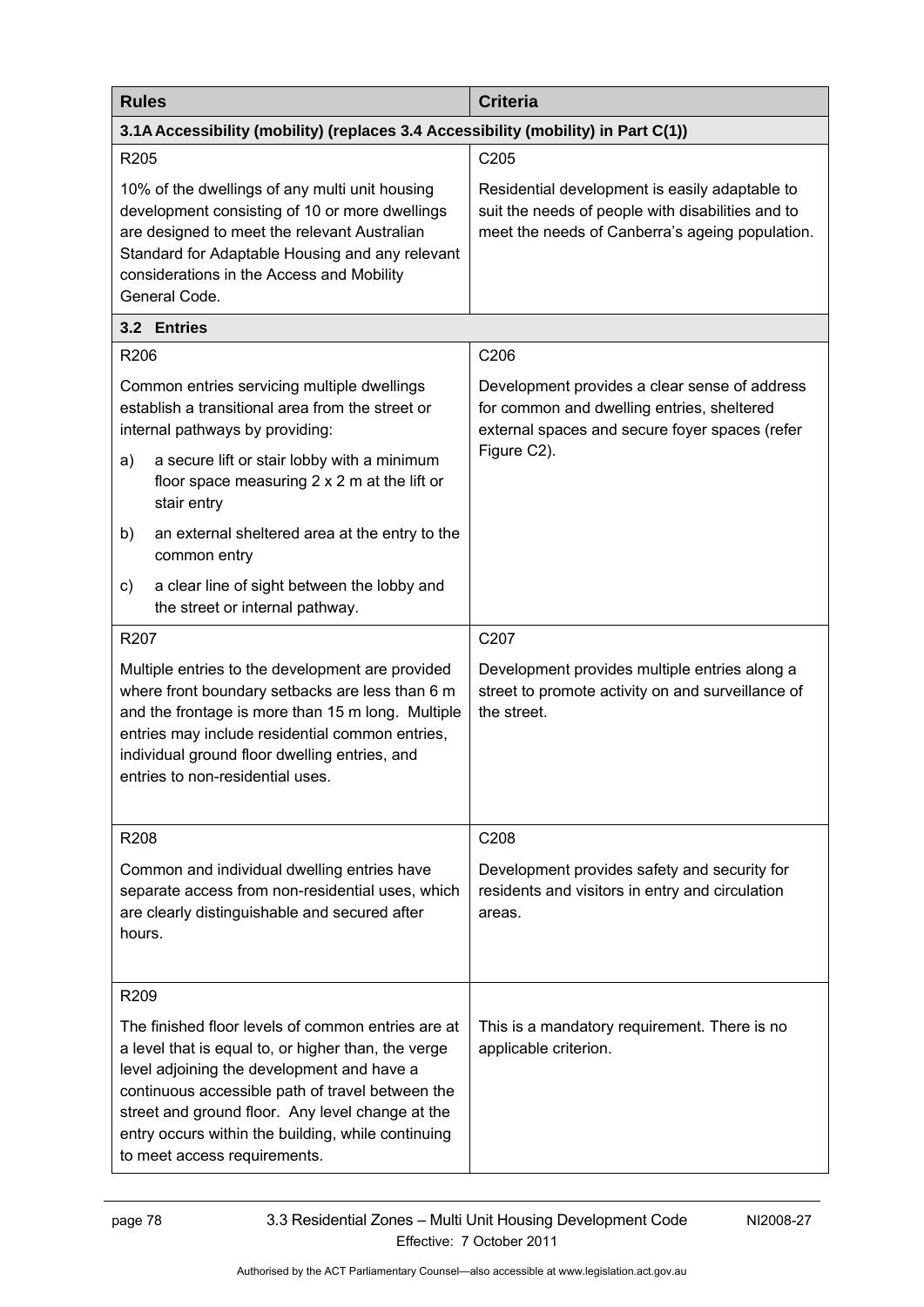| <b>Rules</b>                                                                                                                                                         | <b>Criteria</b>                                                                                                                                                          |
|----------------------------------------------------------------------------------------------------------------------------------------------------------------------|--------------------------------------------------------------------------------------------------------------------------------------------------------------------------|
| 3.3 Interface                                                                                                                                                        |                                                                                                                                                                          |
| R210 (Replaces R68)                                                                                                                                                  | C210 (Replaces C68)                                                                                                                                                      |
| Minimum dimensions between primary and<br>secondary windows and balconies (Figure C3)<br>(both within a development and between<br>adjoining sites), are as follows: | External spaces between buildings are<br>appropriately proportioned to contribute to visual<br>privacy, solar access, wind mitigation, and<br>amenity of outdoor spaces. |
| primary window/balcony to primary<br>a)<br>window/balcony:                                                                                                           |                                                                                                                                                                          |
| i) up to four storeys or 12 m high: 12 m                                                                                                                             |                                                                                                                                                                          |
| ii) five to eight storeys<br>or up to 25 m high: 18 m                                                                                                                |                                                                                                                                                                          |
| iii) nine storey and above<br>or over 25 m:<br>24 m                                                                                                                  |                                                                                                                                                                          |
| primary window/balcony to secondary<br>b)<br>window/balcony:                                                                                                         |                                                                                                                                                                          |
| i) up to four storeys or 12 m high: 9 m                                                                                                                              |                                                                                                                                                                          |
| ii) five to eight storeys<br>or up to 25 m high: 13 m                                                                                                                |                                                                                                                                                                          |
| iii) nine storeys and above<br>or over 25 m high: 18 m                                                                                                               |                                                                                                                                                                          |
| Secondary window/balcony to secondary<br>c)<br>window/balcony:                                                                                                       |                                                                                                                                                                          |
| i) up to four storeys or 12 m high: 6 m                                                                                                                              |                                                                                                                                                                          |
| ii) five to eight storeys<br>or up to 25 m: 9 m                                                                                                                      |                                                                                                                                                                          |
| iii) nine storeys and above<br>or over 25 m high: 12 m                                                                                                               |                                                                                                                                                                          |
| On a side or rear boundary where<br>d)<br>redevelopment is likely, half the interface<br>distances will apply as a side boundary<br>setback.                         |                                                                                                                                                                          |
| No interface controls apply for blank walls.<br>e)                                                                                                                   |                                                                                                                                                                          |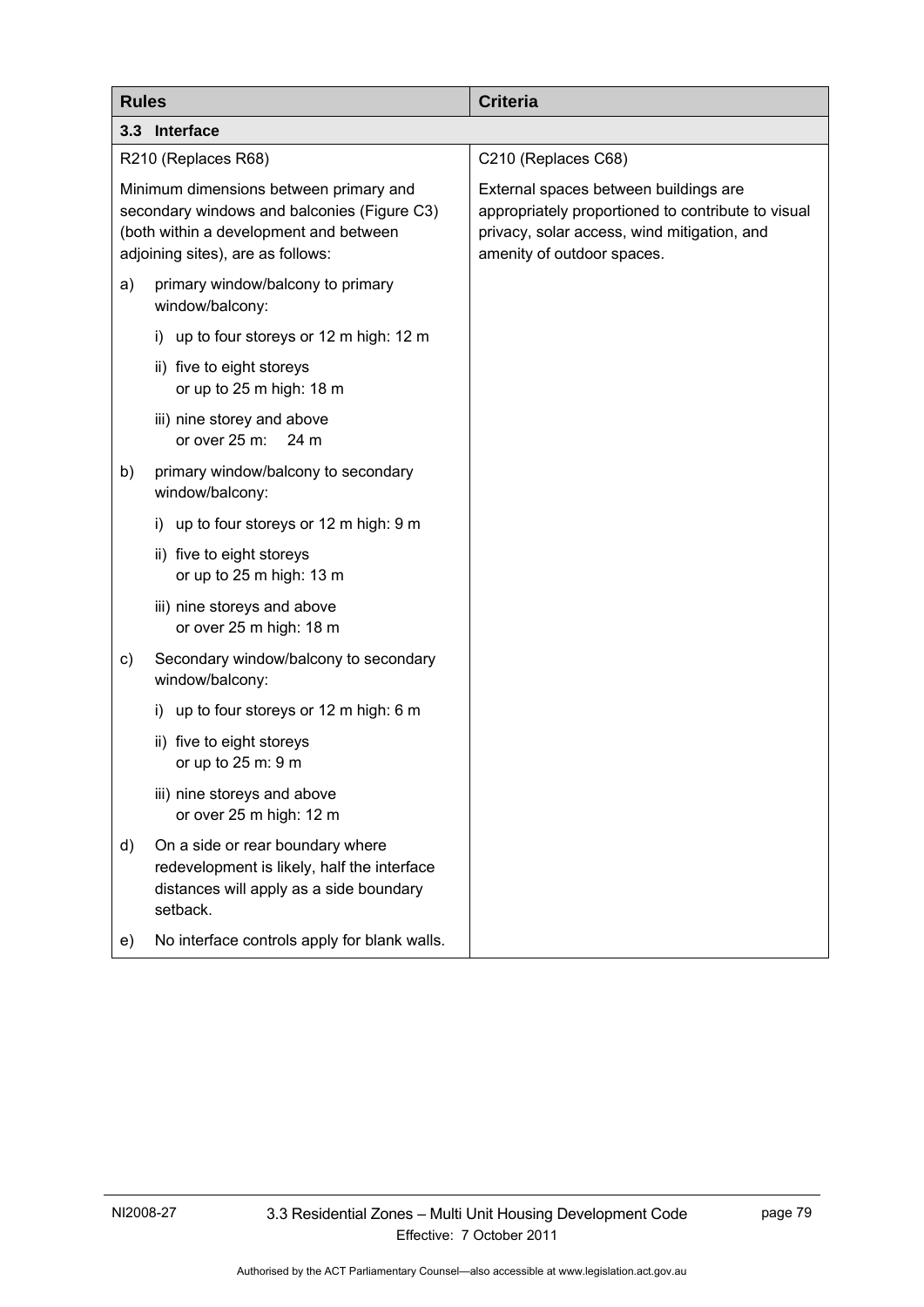## **Element 4: Parking and Site Access**

- a) To promote a sense of community and safety by providing opportunities for interaction between residents
- b) To design circulation routes, individual apartment entries and car-parking facilities that provide simple, safe, secure and direct access for both residents and visitors
- c) To integrate the location and design of car parking within the site and the building

| <b>Rules</b>                 |                                                                                                                                                                                                            | <b>Criteria</b> |                                                                                                                       |
|------------------------------|------------------------------------------------------------------------------------------------------------------------------------------------------------------------------------------------------------|-----------------|-----------------------------------------------------------------------------------------------------------------------|
| 4.1                          | <b>Circulation</b>                                                                                                                                                                                         |                 |                                                                                                                       |
|                              |                                                                                                                                                                                                            | C211            |                                                                                                                       |
| There is no applicable rule. |                                                                                                                                                                                                            |                 | Clear lines of sight and well-lit circulation routes<br>are provided throughout the development,<br>particularly for: |
|                              |                                                                                                                                                                                                            | a)              | routes from car-parking areas                                                                                         |
|                              |                                                                                                                                                                                                            | b)              | common entries and corridors                                                                                          |
|                              |                                                                                                                                                                                                            | C)              | communal areas                                                                                                        |
|                              |                                                                                                                                                                                                            | d)              | lift and stair lobbies to the apartments.                                                                             |
| R212                         |                                                                                                                                                                                                            | C212            |                                                                                                                       |
|                              | Common circulation areas achieve the following                                                                                                                                                             |                 | The development:                                                                                                      |
| a)                           | minimum dimensions:<br>a common lobby area with a minimum floor                                                                                                                                            | a)              | achieves a high level of amenity to common<br>circulation areas                                                       |
|                              | space measuring 2 x 2 m at the lift or stair<br>entry (not applicable to a fire stair, which is<br>in addition to a lift or a main stair access)                                                           | b)              | includes well-proportioned lobbies and<br>corridors                                                                   |
| b)                           | corridor lengths up to<br>4 m from a common lobby: 1.5 m width                                                                                                                                             | C)              | provides for the convenient movement of<br>people and furniture.                                                      |
| c)                           | corridor lengths up to<br>8 m from a common lobby: 1.8 m width                                                                                                                                             |                 |                                                                                                                       |
| d)                           | corridor lengths greater than<br>8 m from a common lobby: 2.0 m width                                                                                                                                      |                 |                                                                                                                       |
| R213                         |                                                                                                                                                                                                            |                 |                                                                                                                       |
| $C4$ ).                      | Apartment buildings without lift access have a<br>maximum stair rise of three storeys. An extra<br>storey is permitted only where access is available<br>from within third storey apartments (refer Figure |                 | This is a mandatory requirement. There is no<br>applicable criterion.                                                 |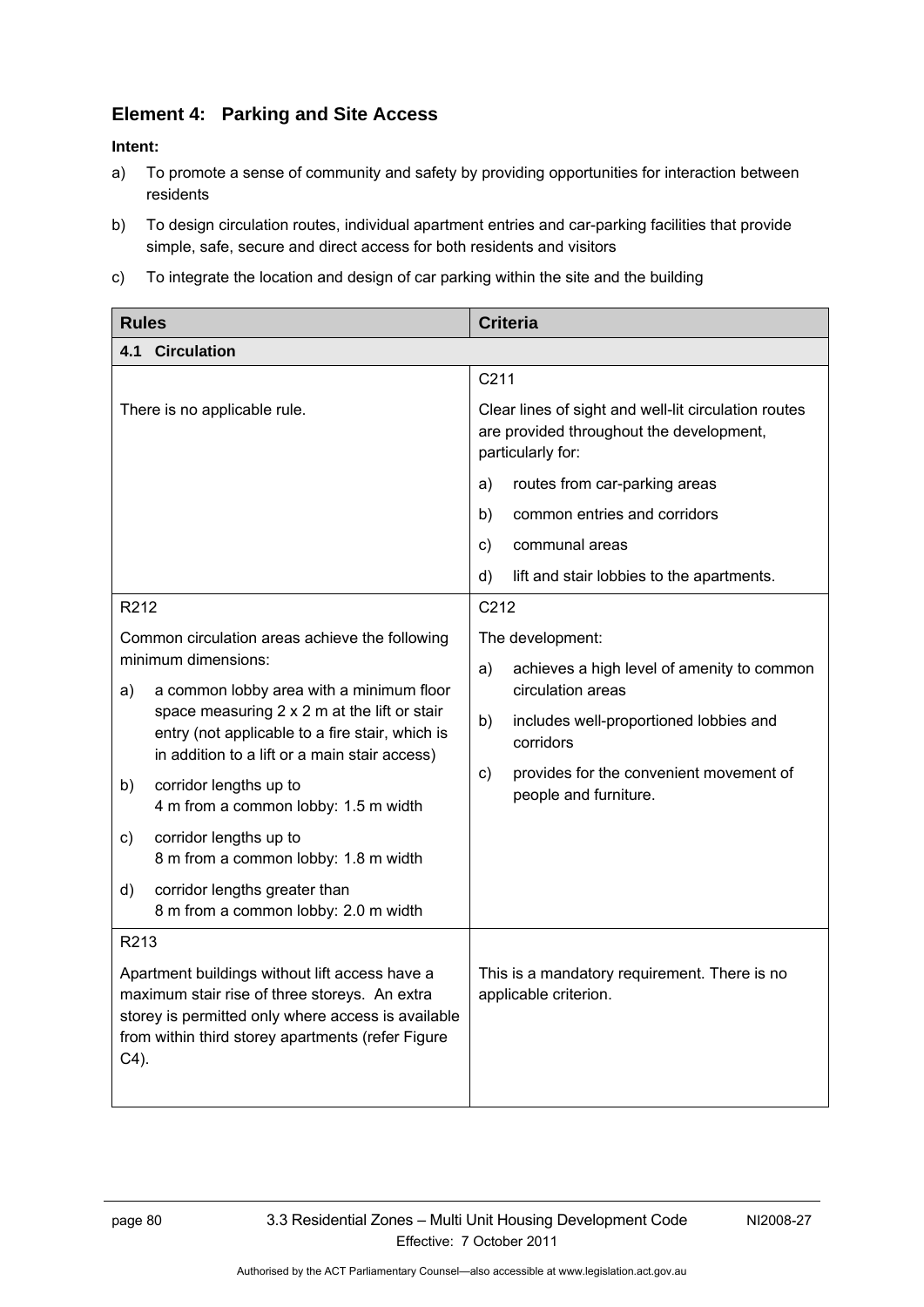| <b>Rules</b>                                                                                                                                                                        |                                                                                                                                                      | <b>Criteria</b>                                                                                                                                                                                                                                                                                 |                                                                                                                                                                                     |
|-------------------------------------------------------------------------------------------------------------------------------------------------------------------------------------|------------------------------------------------------------------------------------------------------------------------------------------------------|-------------------------------------------------------------------------------------------------------------------------------------------------------------------------------------------------------------------------------------------------------------------------------------------------|-------------------------------------------------------------------------------------------------------------------------------------------------------------------------------------|
| R214                                                                                                                                                                                |                                                                                                                                                      | C214                                                                                                                                                                                                                                                                                            |                                                                                                                                                                                     |
|                                                                                                                                                                                     | Where apartments are accessible from a<br>common lift or stair lobby, floor levels contain no<br>more than nine apartments.                          |                                                                                                                                                                                                                                                                                                 | Individual Apartment entries are to be clearly<br>identifiable, provide simple, safe, secure, direct<br>access for both residents and visitors and the<br>development is to achieve |
|                                                                                                                                                                                     |                                                                                                                                                      | a)                                                                                                                                                                                                                                                                                              | a high level of public amenity and safety in<br>common lobbies,                                                                                                                     |
|                                                                                                                                                                                     |                                                                                                                                                      | b)                                                                                                                                                                                                                                                                                              | a high level of amenity within the<br>apartments,                                                                                                                                   |
|                                                                                                                                                                                     |                                                                                                                                                      | $\mathsf{c})$                                                                                                                                                                                                                                                                                   | an appropriate streetscape response.                                                                                                                                                |
|                                                                                                                                                                                     |                                                                                                                                                      | C215                                                                                                                                                                                                                                                                                            |                                                                                                                                                                                     |
| There is no applicable rule.                                                                                                                                                        |                                                                                                                                                      | Apartments with entries that open directly onto<br>common spaces or public areas are to be clearly<br>visible from the development entry and provided<br>with transitional areas such as a verandah, porch<br>or like element and provide direct, secure, all-<br>weather access to apartments. |                                                                                                                                                                                     |
|                                                                                                                                                                                     | 4.2 Parking                                                                                                                                          |                                                                                                                                                                                                                                                                                                 |                                                                                                                                                                                     |
|                                                                                                                                                                                     | R216 (Replaces R82)                                                                                                                                  |                                                                                                                                                                                                                                                                                                 | C216 (Replaces C82)                                                                                                                                                                 |
| a)                                                                                                                                                                                  | Access to residential car parking facilities is<br>separated from non residential delivery and<br>service vehicle facilities.                        |                                                                                                                                                                                                                                                                                                 | The location and design of car parking is to be<br>integrated with the design of the site and the<br>building and provide safe and convenient car                                   |
| b)                                                                                                                                                                                  | The maximum horizontal travel distance<br>between dwelling entries and associated<br>residents' car parking spaces is 60 m.                          | parking for residents.                                                                                                                                                                                                                                                                          |                                                                                                                                                                                     |
| c)                                                                                                                                                                                  | Convenient stair access to common entries<br>is provided from basement car parking<br>facilities in addition to any lift access that is<br>provided. |                                                                                                                                                                                                                                                                                                 |                                                                                                                                                                                     |
| R <sub>2</sub> 17                                                                                                                                                                   |                                                                                                                                                      | C217                                                                                                                                                                                                                                                                                            |                                                                                                                                                                                     |
| Visitor parking is to be easily accessible, located<br>independent of secured resident parking and<br>allow visitors safe and direct pedestrian entry to<br>common building entries |                                                                                                                                                      |                                                                                                                                                                                                                                                                                                 | Visitor parking facilities allow visitors safe and<br>direct pedestrian access to the common entries.                                                                               |
|                                                                                                                                                                                     | Visitor parking facilities in basement levels are<br>located separately from secured resident parking<br>and before any security barriers.           |                                                                                                                                                                                                                                                                                                 |                                                                                                                                                                                     |
| For developments with more than 50 dwellings,<br>short stay parking is provided for large furniture<br>delivery and removalist vans.                                                |                                                                                                                                                      |                                                                                                                                                                                                                                                                                                 |                                                                                                                                                                                     |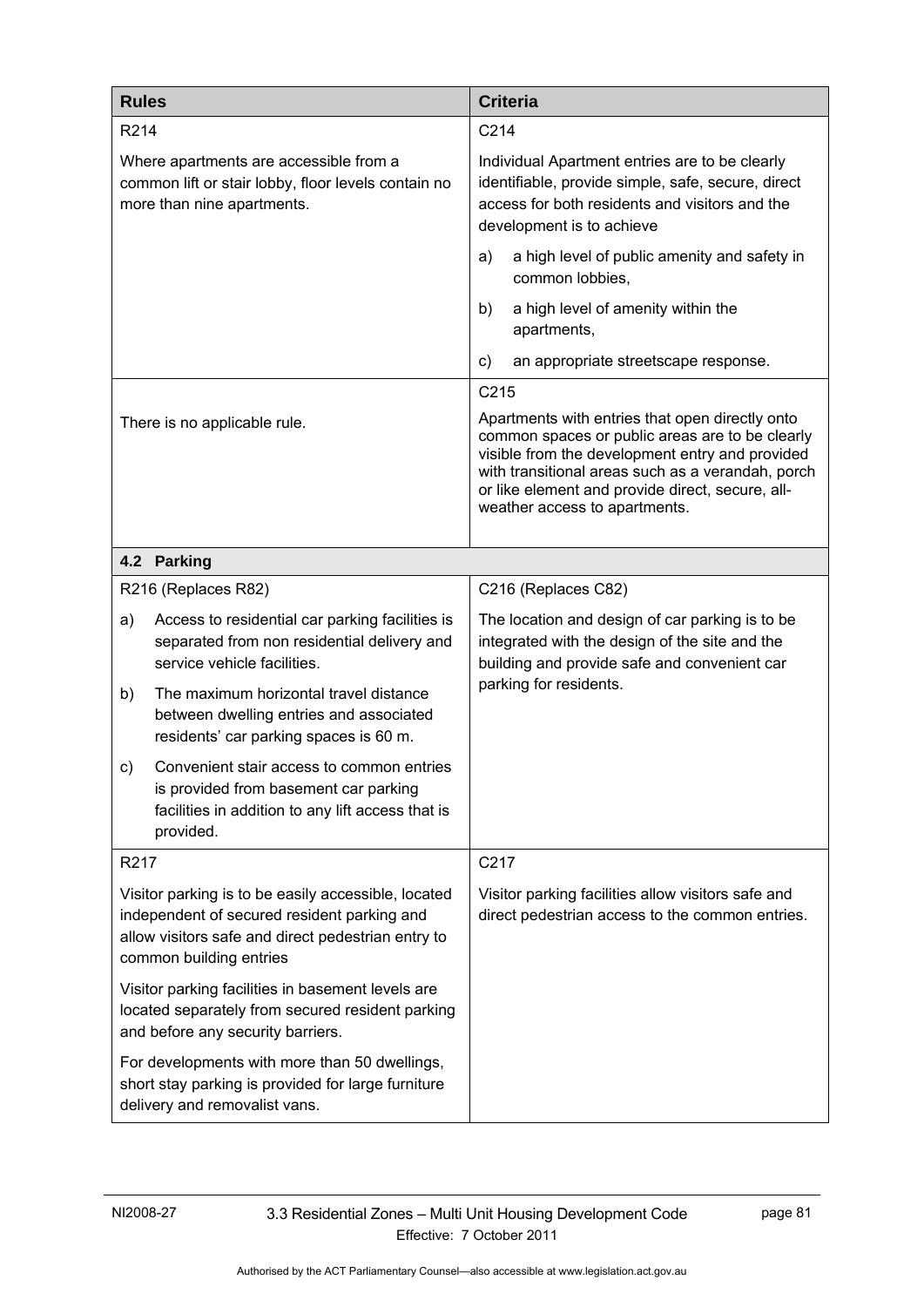| <b>Rules</b> |                                                                                                                                                                                                                 | <b>Criteria</b>                                                                                                                                                                 |
|--------------|-----------------------------------------------------------------------------------------------------------------------------------------------------------------------------------------------------------------|---------------------------------------------------------------------------------------------------------------------------------------------------------------------------------|
|              | R218 (Replaces R81)                                                                                                                                                                                             | C218 (Replaces C81)                                                                                                                                                             |
| are:<br>a)   | Car-parking facilities and vehicular access routes<br>separated from windows to habitable rooms<br>and external block boundaries by a<br>minimum of $1.5$ m                                                     | Site layout separates, by way of barriers, and/or<br>by distance parking areas and driveways to limit<br>vehicle light spill and minimise external noise<br>entering dwellings. |
| b)           | This set back may be reduced to 1.0m<br>where there is an intervening fence with a<br>minimum height of 1.5m or where the<br>window sill is greater than 1.5m above the<br>internal road, driveway or car park. |                                                                                                                                                                                 |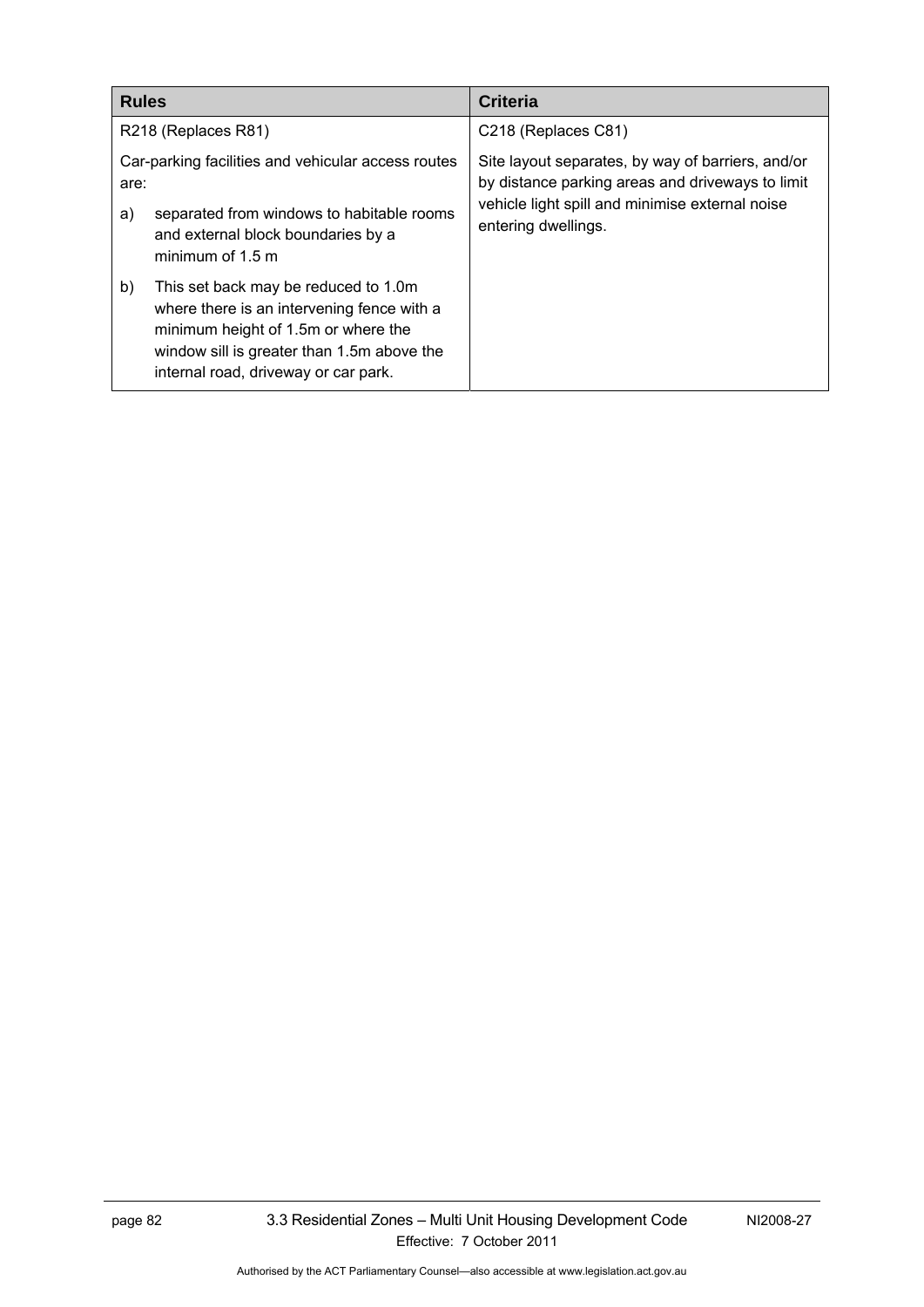# **Element 5: Amenity**

- a) To ensure building envelopes and apartment layouts are designed to maximise solar access, natural ventilation and daylight
- b) To ensure a proposed development reasonably anticipates likely future redevelopment on adjoining sites and does not compromise it
- c) To enhance residential amenity through design, siting and planting of areas of open space
- d) To respect, retain and conserve the important existing streetscape elements in established areas
- e) To ensure landscape and infrastructure development contributes to the energy efficiency, safety, and sustainability of the development
- f) To site and design apartment buildings and associated open spaces to provide visual and acoustic privacy, and to protect the privacy of neighbours

| <b>Rules</b>                                                                                                                                                                                                                                                                                                                                                                                                                   | <b>Criteria</b>                                                                                                                                                                                                                                                                            |  |  |
|--------------------------------------------------------------------------------------------------------------------------------------------------------------------------------------------------------------------------------------------------------------------------------------------------------------------------------------------------------------------------------------------------------------------------------|--------------------------------------------------------------------------------------------------------------------------------------------------------------------------------------------------------------------------------------------------------------------------------------------|--|--|
| <b>Visual Privacy</b><br>5.1                                                                                                                                                                                                                                                                                                                                                                                                   |                                                                                                                                                                                                                                                                                            |  |  |
| R219 (Replaces R69)                                                                                                                                                                                                                                                                                                                                                                                                            | C219 (Replaces C69)                                                                                                                                                                                                                                                                        |  |  |
| Windows and balconies of an upper floor level<br>apartment are to be designed to prevent<br>overlooking of more than 50% of the private open<br>space of a lower floor level apartment, either<br>within the same development or adjoining<br>development.                                                                                                                                                                     | The design and siting of the development<br>maximises visual privacy by avoiding overlooking<br>through the effective location of windows,<br>balconies and ground floor private open spaces.                                                                                              |  |  |
| Any primary window located within a screening<br>zone (refer Figure C5) between different<br>apartments is to be designed to prevent direct<br>views between the habitable rooms and private<br>open spaces of apartments on the same floor or<br>floors below. The screening zone is determined<br>by a 9m horizontal distance for the outer edge of<br>a window to a habitable room or balcony within a<br>$45^\circ$ angle. |                                                                                                                                                                                                                                                                                            |  |  |
| R220                                                                                                                                                                                                                                                                                                                                                                                                                           | C220                                                                                                                                                                                                                                                                                       |  |  |
| Screening devices such as opaque screens,<br>perforated panels, trellises, high windowsills or<br>obscure glass are not used to prevent<br>overlooking of main internal living areas and<br>private open space of other dwellings.                                                                                                                                                                                             | Developments that require screening devices to<br>achieve visual privacy may be considered where<br>it is demonstrated that building design and siting<br>or landscape screening can not achieve visual<br>privacy and where screening devices are<br>integrated into the building design. |  |  |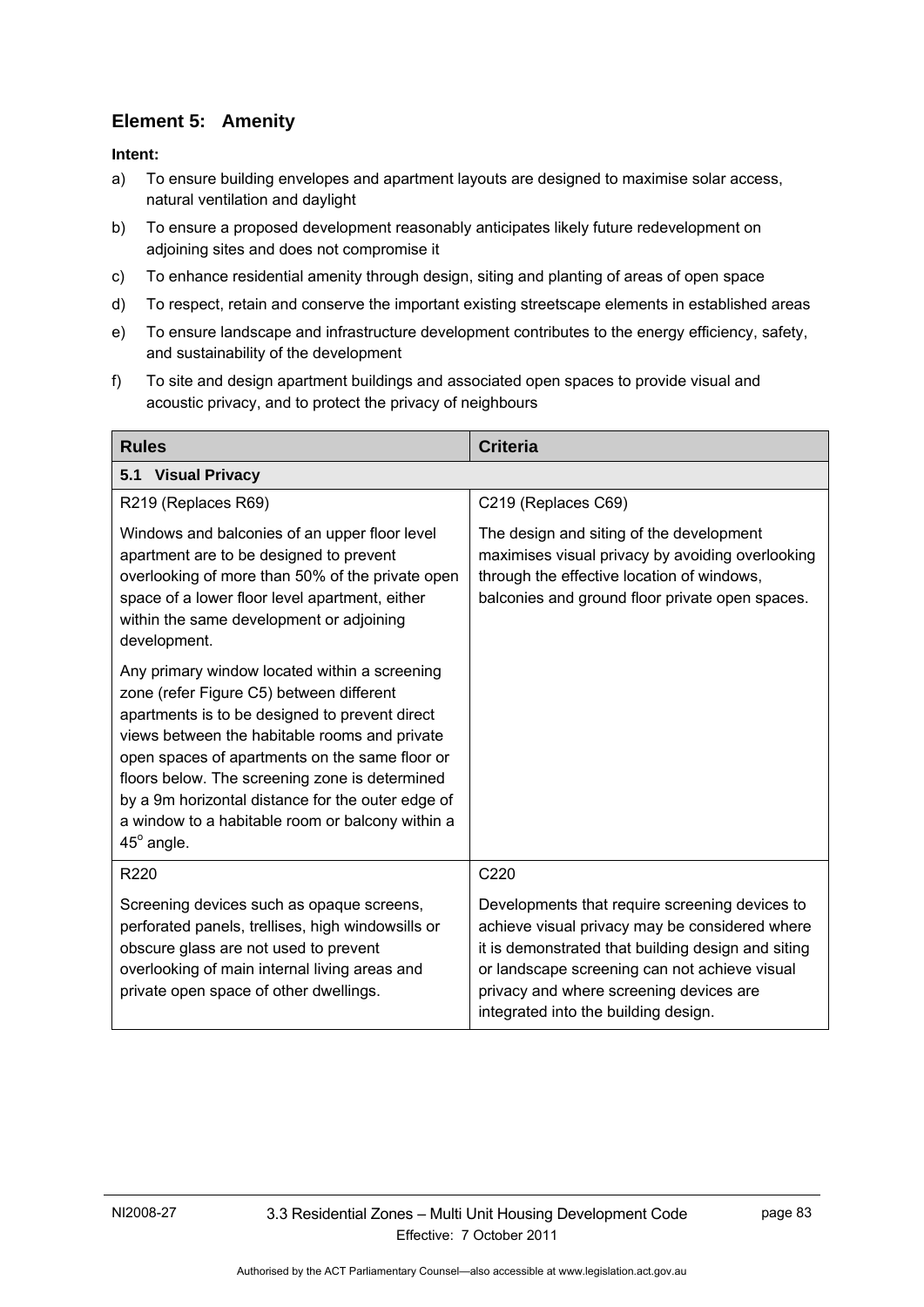| <b>Rules</b>                                                                                                                                                                                                                                                                                                        | <b>Criteria</b>                                                                                                                                                                    |  |
|---------------------------------------------------------------------------------------------------------------------------------------------------------------------------------------------------------------------------------------------------------------------------------------------------------------------|------------------------------------------------------------------------------------------------------------------------------------------------------------------------------------|--|
| 5.2 Solar Access                                                                                                                                                                                                                                                                                                    |                                                                                                                                                                                    |  |
| R221                                                                                                                                                                                                                                                                                                                | C221                                                                                                                                                                               |  |
| Any building opposite a window to a habitable<br>room is limited in height by a plane projected at<br>60° above horizontal from 750mm above the floor<br>level at the window for a lateral distance defined<br>by a $60^\circ$ arc from the centre of the window.                                                   | Buildings are to be sited and designed to provide<br>adequate daylight to habitable rooms and<br>minimise energy consumed for heating and<br>cooling.                              |  |
| Where a building opposite a window to a<br>habitable room does not meet the above control a<br>development may be considered if certification by<br>a suitably qualified person is provided indicating<br>that an average daylight factor of 2.5% across a<br>minimum of 60% of habitable room area is<br>achieved. |                                                                                                                                                                                    |  |
| R222 (replaces 5.1 Solar Access in Part C(1))                                                                                                                                                                                                                                                                       | C222                                                                                                                                                                               |  |
| Development is sited to allow a minimum of 3<br>hours of direct sunlight onto the floor or internal<br>wall of the main daytime living area and the front<br>edge of any associated private open space of at<br>least 70% of apartments between the hours of<br>9.00am and 3.00pm on 21 June (Winter Solstice).     | Buildings are to be sited and designed to<br>optimise solar access to north facing windows of<br>living areas and to private open space.                                           |  |
| R223                                                                                                                                                                                                                                                                                                                | C223                                                                                                                                                                               |  |
| When windows are located on west facing<br>facades, external shading is integrated into the<br>building design to protect windows from direct<br>sunlight in summer. Other energy saving<br>measures such as new glass technology must be<br>in addition to external shade protection.                              | Optimum winter sunlight is provided to west-<br>facing windows of living areas and appropriate<br>shading is provided in summer.                                                   |  |
| <b>Neighbourhood Plans</b><br>5.3                                                                                                                                                                                                                                                                                   |                                                                                                                                                                                    |  |
| There is no applicable rule.                                                                                                                                                                                                                                                                                        | C224<br>Where a Neighbourhood Plan exists,<br>development demonstrates a response to the key<br>strategies of the relevant Neighbourhood Plan.                                     |  |
| <b>Natural Ventilation</b><br>5.4                                                                                                                                                                                                                                                                                   |                                                                                                                                                                                    |  |
|                                                                                                                                                                                                                                                                                                                     | C225                                                                                                                                                                               |  |
| There is no applicable rule.                                                                                                                                                                                                                                                                                        | Apartment layouts are to ensure natural<br>ventilation is provided to habitable rooms by<br>cross or stack effect ventilation by maximising<br>separation between opening windows. |  |
|                                                                                                                                                                                                                                                                                                                     |                                                                                                                                                                                    |  |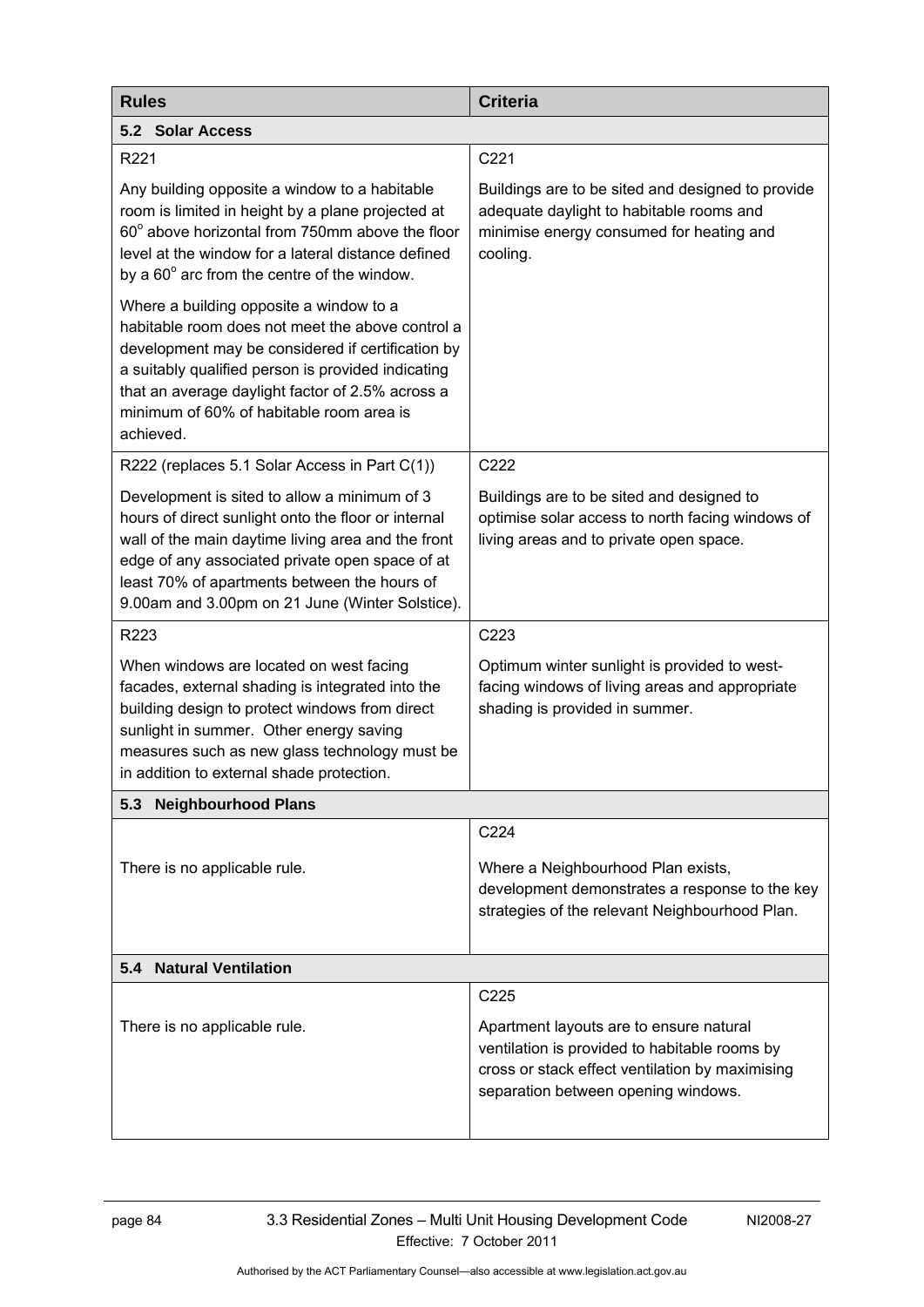| <b>Rules</b> |                                                                                                                                                                                                                      | <b>Criteria</b>                                                                                                           |  |
|--------------|----------------------------------------------------------------------------------------------------------------------------------------------------------------------------------------------------------------------|---------------------------------------------------------------------------------------------------------------------------|--|
| R226         |                                                                                                                                                                                                                      | C226                                                                                                                      |  |
|              | Habitable rooms, not including kitchens, achieve<br>the following minimum ceiling heights (refer<br>Figure C6):                                                                                                      | Ceiling heights in apartments are to maximise<br>natural ventilation and daylighting of habitable<br>rooms in apartments. |  |
| a)           | for room depth from window up to 6 m:<br>2.4 m minimum ceiling height                                                                                                                                                |                                                                                                                           |  |
| b)           | for room depth from window up to 9 m:<br>2.7 m minimum ceiling height                                                                                                                                                |                                                                                                                           |  |
| C)           | for room depth from window $> 9$ m:<br>3 m minimum ceiling height.                                                                                                                                                   |                                                                                                                           |  |
| R227         |                                                                                                                                                                                                                      | C227                                                                                                                      |  |
|              | Studies or media rooms without direct access to<br>natural ventilation and daylighting are to have:                                                                                                                  | Studies or media rooms without direct access to<br>natural ventilation and daylighting may be                             |  |
| a)           | A maximum floor area of 9m <sup>2</sup>                                                                                                                                                                              | considered where it can be demonstrated that<br>they cannot be used as a bedroom.                                         |  |
| b)           | Wide double doors with louvres for<br>ventilation                                                                                                                                                                    |                                                                                                                           |  |
| C)           | Built-in joinery such as a computer desk.                                                                                                                                                                            |                                                                                                                           |  |
| 5.5          | <b>Noise</b>                                                                                                                                                                                                         |                                                                                                                           |  |
| R228         |                                                                                                                                                                                                                      |                                                                                                                           |  |
|              | Where a block is in one or more of the following<br>categories:                                                                                                                                                      | This is a mandatory requirement. There is no<br>applicable criterion.                                                     |  |
| a)           | identified in a precinct code as being<br>potentially affected by noise from external<br>sources                                                                                                                     |                                                                                                                           |  |
|              | b) adjacent to a major road, or                                                                                                                                                                                      |                                                                                                                           |  |
| C)           | located in a commercial zone,                                                                                                                                                                                        |                                                                                                                           |  |
|              | the building design and construction complies<br>with the relevant sections of all of the following:                                                                                                                 |                                                                                                                           |  |
| a)           | AS/NZS 3671 Acoustics - Road traffic Noise<br>Intrusion, Building Siting and Construction                                                                                                                            |                                                                                                                           |  |
| b)           | AS/NZS 2107 Acoustics - Recommended<br>design sound levels and reverberation terms<br>for building interiors                                                                                                         |                                                                                                                           |  |
| C)           | <b>ACT Environment Protection Regulation</b><br>2005.                                                                                                                                                                |                                                                                                                           |  |
|              | A report prepared by a suitably qualified<br>acoustics consultant that is a member of the<br>Australian Acoustic Society and has experience<br>in assessing noise effects demonstrates<br>compliance with this rule. |                                                                                                                           |  |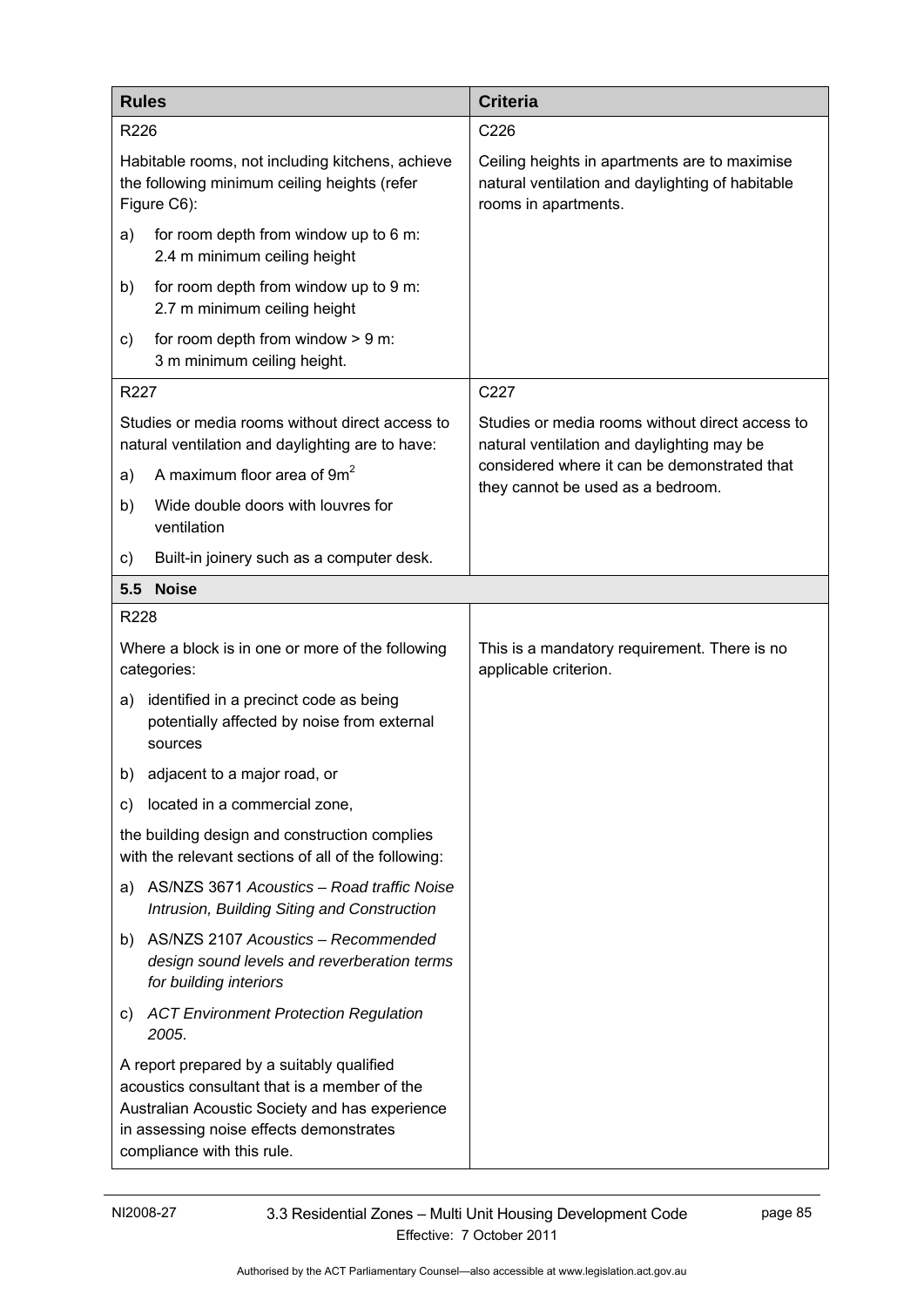| <b>Rules</b>                                                                                                                                                                                                                                                                                                                                                                                                                                                                                                                                                                                                                         | <b>Criteria</b>                                                                                                                                                                                                                                                                                                             |  |
|--------------------------------------------------------------------------------------------------------------------------------------------------------------------------------------------------------------------------------------------------------------------------------------------------------------------------------------------------------------------------------------------------------------------------------------------------------------------------------------------------------------------------------------------------------------------------------------------------------------------------------------|-----------------------------------------------------------------------------------------------------------------------------------------------------------------------------------------------------------------------------------------------------------------------------------------------------------------------------|--|
| R229                                                                                                                                                                                                                                                                                                                                                                                                                                                                                                                                                                                                                                 | C229                                                                                                                                                                                                                                                                                                                        |  |
| Siting and configuration of development<br>components is to separate, by barriers, distance<br>and/or by design, noise sensitive sleeping and<br>living areas and private open spaces from noise<br>producing areas such as:<br>Active recreational areas like swimming<br>a)                                                                                                                                                                                                                                                                                                                                                        | Apartment buildings and associated open spaces<br>are to be sited and design to provide acoustic<br>privacy and to protect the privacy of neighbours.                                                                                                                                                                       |  |
| pools and tennis courts,                                                                                                                                                                                                                                                                                                                                                                                                                                                                                                                                                                                                             |                                                                                                                                                                                                                                                                                                                             |  |
| Vehicle movement areas like parking,<br>b)<br>driveways, roller doors and,                                                                                                                                                                                                                                                                                                                                                                                                                                                                                                                                                           |                                                                                                                                                                                                                                                                                                                             |  |
| Service equipment areas like pump<br>C)<br>maintenance, garbage collection.                                                                                                                                                                                                                                                                                                                                                                                                                                                                                                                                                          |                                                                                                                                                                                                                                                                                                                             |  |
| R230                                                                                                                                                                                                                                                                                                                                                                                                                                                                                                                                                                                                                                 | C230                                                                                                                                                                                                                                                                                                                        |  |
| A construction element that separates, or at<br>some stage in the future could separate, non-<br>residential uses from residential apartments have<br>a method of construction which can achieve the<br>following design sound reduction standards:<br>Airborne Sound<br>a)<br>Design:<br>$R_w$ + $C_{tr}$ of not less than 55 for<br>walls and floors.<br>Impact Sound<br>b)<br>Design:<br>$L'_n$ , of not more than 45 for<br>floors when the non-residential use is<br>located above the residential use: and $L'_nT_{n_k}$<br>of not more than 50 for floors when the<br>commercial use is located below the<br>residential use. | Apartments near other uses are designed with<br>regard to the potential noise from those activities<br>by locating noise-sensitive sleeping and living<br>areas and private open spaces away from the<br>noise source and by incorporating appropriate<br>noise reduction measures in the construction of<br>the buildings. |  |
| R231                                                                                                                                                                                                                                                                                                                                                                                                                                                                                                                                                                                                                                 |                                                                                                                                                                                                                                                                                                                             |  |
| Continuous noise from air conditioning<br>mechanical ventilation or other equipment that is<br>provided within an apartment as part of the<br>building should not exceed 35dB(A) in bedrooms<br>or 40dB(A) in other rooms of that apartment, in<br>accordance with the procedures of AS/NZS 2107.                                                                                                                                                                                                                                                                                                                                    | This is a mandatory requirement. There is no<br>applicable criterion.                                                                                                                                                                                                                                                       |  |
| 5.6 Private Open Space (Replaces 5.3 Private Open Space in Part (C1))                                                                                                                                                                                                                                                                                                                                                                                                                                                                                                                                                                |                                                                                                                                                                                                                                                                                                                             |  |
| R232                                                                                                                                                                                                                                                                                                                                                                                                                                                                                                                                                                                                                                 | C232                                                                                                                                                                                                                                                                                                                        |  |
| Private open space for each dwelling on the<br>ground and podiums is provided and meets the<br>following requirements:                                                                                                                                                                                                                                                                                                                                                                                                                                                                                                               | Private open space is provided and is clearly<br>defined, useable, and meets requirements for<br>privacy, access, outdoor activities, and<br>landscaping.                                                                                                                                                                   |  |
| minimum area: $24 \text{ m}^2$<br>a)                                                                                                                                                                                                                                                                                                                                                                                                                                                                                                                                                                                                 | For the CZ1 Core, CZ2 Business and CZ3                                                                                                                                                                                                                                                                                      |  |
| minimum width: 4 m opening directly off a<br>b)<br>daytime living area.                                                                                                                                                                                                                                                                                                                                                                                                                                                                                                                                                              | Services Zone where it can be demonstrated that<br>surrounding commercial development will impact                                                                                                                                                                                                                           |  |
| Note: Space for service functions, such as air conditioners                                                                                                                                                                                                                                                                                                                                                                                                                                                                                                                                                                          | on the amenity of ground floor private open                                                                                                                                                                                                                                                                                 |  |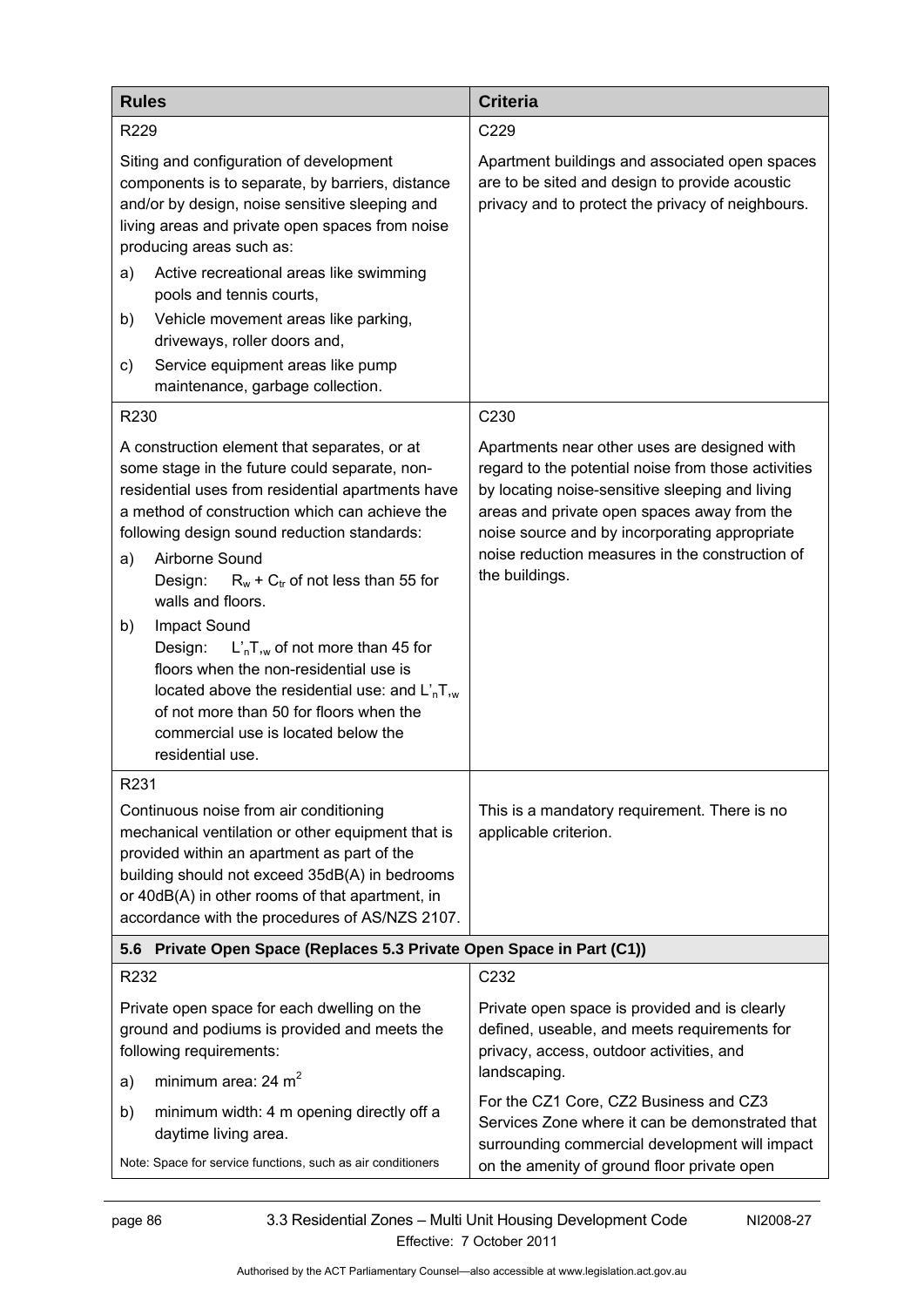| <b>Rules</b>                                                                                                                                                                                                                                   | <b>Criteria</b>                                                                                                                                                                                                                                                                                                                                                                                                                                                |  |
|------------------------------------------------------------------------------------------------------------------------------------------------------------------------------------------------------------------------------------------------|----------------------------------------------------------------------------------------------------------------------------------------------------------------------------------------------------------------------------------------------------------------------------------------------------------------------------------------------------------------------------------------------------------------------------------------------------------------|--|
| and clothes drying, is additional to this minimum areas<br>specified above.                                                                                                                                                                    | space, the Authority may consider reducing the<br>amount of private open space provided.                                                                                                                                                                                                                                                                                                                                                                       |  |
| R233                                                                                                                                                                                                                                           | C233                                                                                                                                                                                                                                                                                                                                                                                                                                                           |  |
| Private open space for each upper floor dwelling<br>is provided in the form of a balcony which meets<br>the following requirements:                                                                                                            | Private open space is clearly defined, useable<br>and meets requirements for privacy, access, and<br>outdoor activities.                                                                                                                                                                                                                                                                                                                                       |  |
| minimum area of balcony: 6 $m2$<br>a)<br>minimum width of 1.8 m<br>b)<br>opening directly off a daytime living area.                                                                                                                           |                                                                                                                                                                                                                                                                                                                                                                                                                                                                |  |
| Note: Space for service functions, such as air conditioners<br>and clothes drying, is additional to the minimum areas<br>specified above.                                                                                                      |                                                                                                                                                                                                                                                                                                                                                                                                                                                                |  |
| R234                                                                                                                                                                                                                                           | C234                                                                                                                                                                                                                                                                                                                                                                                                                                                           |  |
| Private open spaces at ground and podium levels<br>are designed and located to achieve a minimum<br>of 3 hours of direct sunlight to a minimum of 50%<br>of the area between the hours of 9.00 am and<br>3.00 pm on 21 June (Winter Solstice). | Private open space is to provide for maximum<br>year round use.                                                                                                                                                                                                                                                                                                                                                                                                |  |
| R235                                                                                                                                                                                                                                           | C235                                                                                                                                                                                                                                                                                                                                                                                                                                                           |  |
| All balconies/terraces are integrated into the<br>overall architectural form and detail of the<br>building. Integration of balconies do not<br>negatively impact on solar access to apartments.                                                | Private open spaces are to visually enhance the<br>buildings and their setting.                                                                                                                                                                                                                                                                                                                                                                                |  |
| R236                                                                                                                                                                                                                                           | C236                                                                                                                                                                                                                                                                                                                                                                                                                                                           |  |
| Fully transparent balustrade construction is not<br>used on balconies for the first four floor levels<br>above street level.                                                                                                                   | Private open spaces at lower floors provide<br>privacy to residents and screen household items.                                                                                                                                                                                                                                                                                                                                                                |  |
| 5.7 Communal Open Space                                                                                                                                                                                                                        |                                                                                                                                                                                                                                                                                                                                                                                                                                                                |  |
|                                                                                                                                                                                                                                                | C237                                                                                                                                                                                                                                                                                                                                                                                                                                                           |  |
| There is no applicable rule.                                                                                                                                                                                                                   | The centrally located communal open space is:<br>directly accessible from common entries<br>a)<br>readily accessible to all residents<br>b)<br>designed to provide for passive surveillance<br>C)<br>designed to screen views into adjacent<br>d)<br>dwellings and their private open space<br>able to be maintained and managed with<br>e)<br>minimal impact on the amenity of residents<br>able to provide for larger plants with deep<br>f<br>root systems. |  |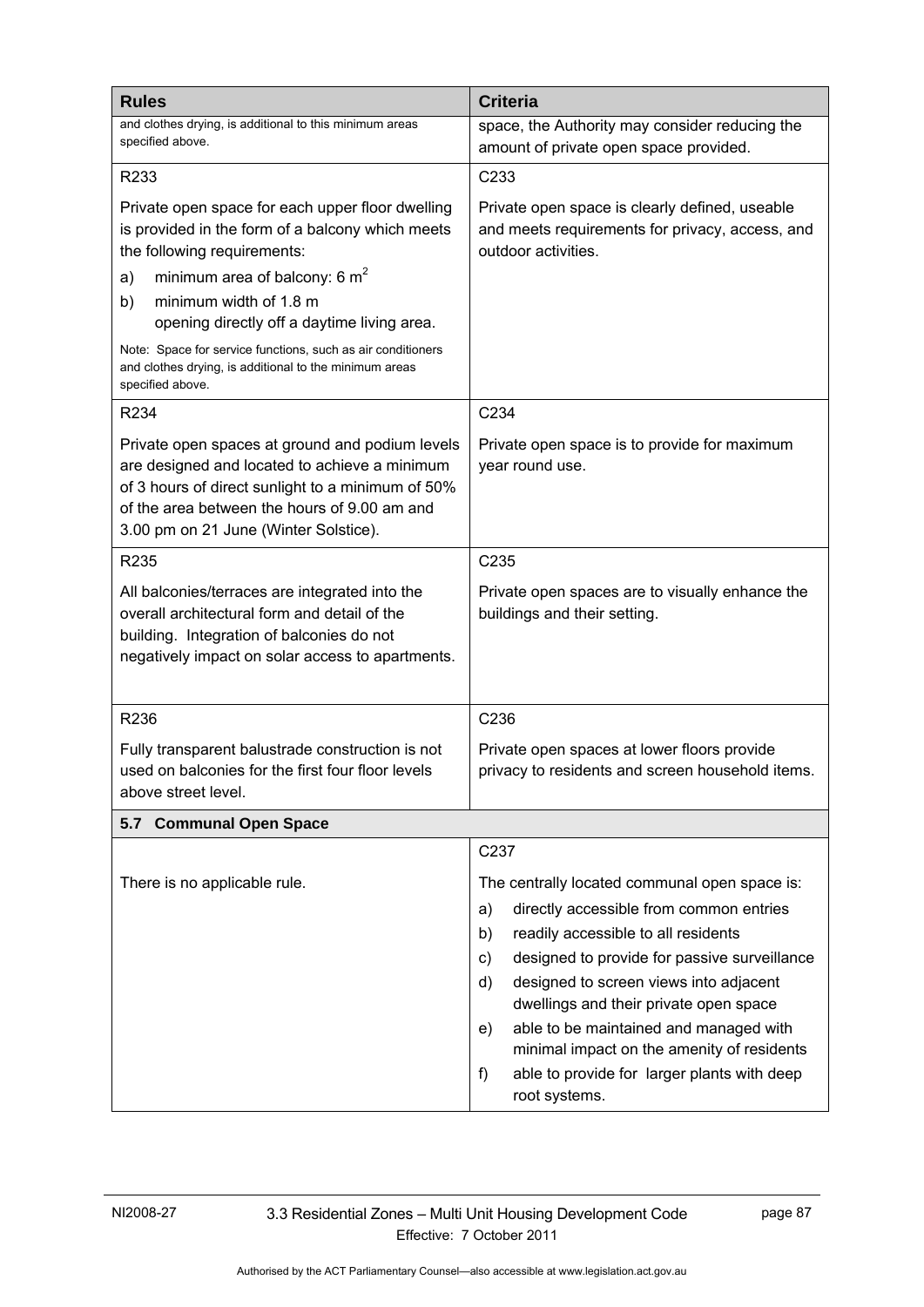| <b>Rules</b>                                                                                                                                                                                                                                                                                                                                                               | <b>Criteria</b>                                                                                                                                                                                                                                    |
|----------------------------------------------------------------------------------------------------------------------------------------------------------------------------------------------------------------------------------------------------------------------------------------------------------------------------------------------------------------------------|----------------------------------------------------------------------------------------------------------------------------------------------------------------------------------------------------------------------------------------------------|
|                                                                                                                                                                                                                                                                                                                                                                            | C <sub>238</sub>                                                                                                                                                                                                                                   |
| There is no applicable rule.                                                                                                                                                                                                                                                                                                                                               | Sufficiently deep soil zones are provided within<br>the common open space to enable the<br>establishment and healthy growth of deep-rooted<br>plants into natural subsoil.                                                                         |
| R239                                                                                                                                                                                                                                                                                                                                                                       | C239                                                                                                                                                                                                                                               |
| An area of communal open space is provided that<br>is centrally located and comprises at least 20% of<br>the total site area. The calculation of the<br>communal open space area is not to include front<br>setbacks or narrow strips of residual land that are<br>not visually or physically incorporated into the<br>area, or areas not readily accessible by residents. | Communal open space is clearly defined,<br>useable and meets requirements for privacy,<br>access, outdoor activities and landscaping                                                                                                               |
|                                                                                                                                                                                                                                                                                                                                                                            | Communal open space may include shared<br>indoor facilities for use by all residents, such as<br>gymnasiums, pools, reading rooms and lounge<br>rooms.                                                                                             |
|                                                                                                                                                                                                                                                                                                                                                                            | C240                                                                                                                                                                                                                                               |
| There is no applicable rule.                                                                                                                                                                                                                                                                                                                                               | A proposal providing less than 20% common<br>open space may be considered where:                                                                                                                                                                   |
|                                                                                                                                                                                                                                                                                                                                                                            | Communal open space is clearly defined,<br>a)<br>useable and meets user requirements for<br>privacy, access, outdoor activities and<br>landscaping;                                                                                                |
|                                                                                                                                                                                                                                                                                                                                                                            | Appropriate shared indoor facilities are<br>b)<br>provided for use by all residents in lieu of<br>outdoor space, including a gymnasium, pool,<br>reading room and/or lounge room;                                                                  |
|                                                                                                                                                                                                                                                                                                                                                                            | There are less than 20 apartments;<br>C)                                                                                                                                                                                                           |
|                                                                                                                                                                                                                                                                                                                                                                            | The site is in a constrained urban area; or<br>d)                                                                                                                                                                                                  |
|                                                                                                                                                                                                                                                                                                                                                                            | The site adjoins a large area of public open<br>e)<br>space.                                                                                                                                                                                       |
|                                                                                                                                                                                                                                                                                                                                                                            | C241                                                                                                                                                                                                                                               |
| There is no applicable rule.                                                                                                                                                                                                                                                                                                                                               | To contribute to the quality and amenity of open<br>space on rooftops and car park structures<br>adequate soil depths are provided to support<br>appropriately scaled trees and/or trellises and<br>shade structures that support climbing plants. |
| R242                                                                                                                                                                                                                                                                                                                                                                       |                                                                                                                                                                                                                                                    |
| On major avenues, where a proposal is not built<br>to the side boundary, at least one side boundary<br>setback should be available for deep rooted<br>planting.                                                                                                                                                                                                            | This is a mandatory requirement. There is no<br>applicable criterion.                                                                                                                                                                              |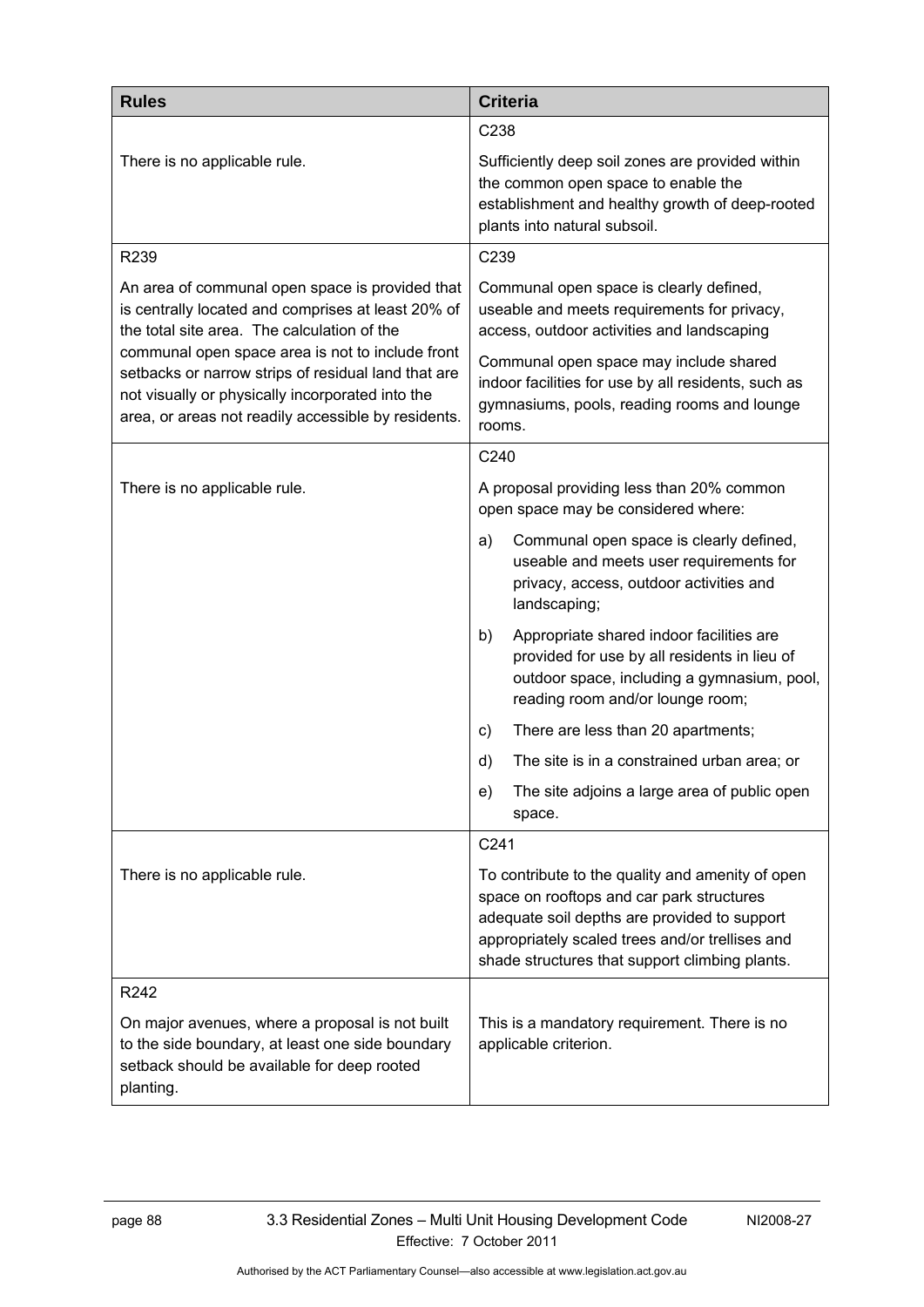### **Element 7: Services**

- a) To provide a convenient area suitable for storage of everyday household items within easy access of the apartment
- b) To ensure a minimum space provision for sporting, leisure fitness and hobby equipment
- c) To ensure clothes drying facilities are appropriately screened from public view
- d) To locate common and private services to maintain streetscape and residential amenity

| <b>Rules</b>                                                                                                                                                                                                                       | <b>Criteria</b>                                                                                                                                                                     |
|------------------------------------------------------------------------------------------------------------------------------------------------------------------------------------------------------------------------------------|-------------------------------------------------------------------------------------------------------------------------------------------------------------------------------------|
| Lighting<br>7.1                                                                                                                                                                                                                    |                                                                                                                                                                                     |
|                                                                                                                                                                                                                                    | C243                                                                                                                                                                                |
| There is no applicable rule.                                                                                                                                                                                                       | Lighting to external circulation routes, dwelling<br>entries, driveways and car parks is legible and<br>provides for personal safety and security.                                  |
| 7.2 Mailboxes                                                                                                                                                                                                                      |                                                                                                                                                                                     |
| R244                                                                                                                                                                                                                               | C244                                                                                                                                                                                |
| Mailboxes for dwellings are located at street<br>entries to residential developments and comply<br>with the requirements of Australia Post Terms<br>and Conditions, 'Appendix 2: Street Mail Service<br>- Conditions of Delivery'. | Mailboxes are located for convenient access by<br>residents and deliverers with passive surveillance<br>from the street or from active uses.                                        |
| 7.3 Clothes Drying                                                                                                                                                                                                                 |                                                                                                                                                                                     |
|                                                                                                                                                                                                                                    | C245 (Replaces R97 and C97)                                                                                                                                                         |
| There is no applicable rule.                                                                                                                                                                                                       | External clothes drying facilities are provided in<br>the form of:                                                                                                                  |
|                                                                                                                                                                                                                                    | open-air, communal clothes drying facilities<br>a)<br>that are easily accessible for all residents<br>and visually screened from public areas                                       |
|                                                                                                                                                                                                                                    | an area of 2 $m^2$ , in addition to the minimum<br>b)<br>private open space requirement for private<br>balconies, and screened from view from on-<br>site and external open spaces. |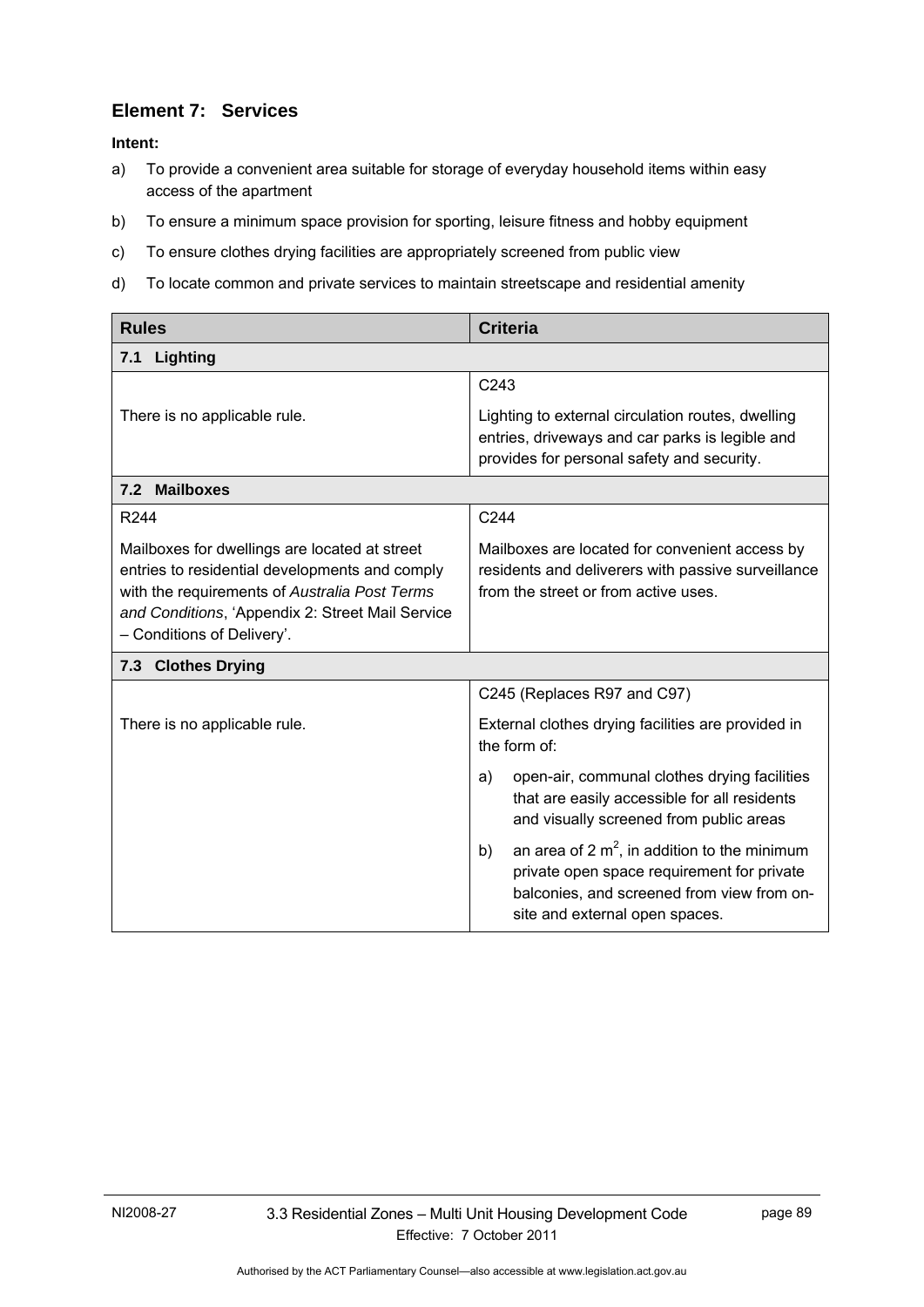| <b>Rules</b>                                                                                                                       | <b>Criteria</b>                                                                                                                                                |
|------------------------------------------------------------------------------------------------------------------------------------|----------------------------------------------------------------------------------------------------------------------------------------------------------------|
| 7.4 Storage                                                                                                                        |                                                                                                                                                                |
| R246 (Replaces R96)                                                                                                                | C246 (Replaces C96)                                                                                                                                            |
| Storage facilities are provided at the following<br>minimum rates:                                                                 | Dwellings are provided with adequate secure<br>storage areas.                                                                                                  |
| studio and one-bedroom dwellings: $4 m2$<br>a)<br>with a minimum height of 2 m                                                     |                                                                                                                                                                |
| two and three+ bedroom dwellings: $5 m2$<br>b)<br>with a minimum height of 2 m.                                                    |                                                                                                                                                                |
| At least 50% of the total storage area is provided<br>within apartments and is accessible from either<br>the hall or living areas. |                                                                                                                                                                |
|                                                                                                                                    | C247                                                                                                                                                           |
| There is no applicable rule.                                                                                                       | Where bicycle storage is provided within the<br>dwelling storage rate, the storage is configured to<br>allow for unimpeded storage and removal of<br>bicycles. |



Higher amenity is created through multiple common building entries that creates a high proportion of dual aspect apartments



Lower amenity is created by a double loaded corridor that increases proportion of single aspect apartments

# **Figure C2 Shared Entries**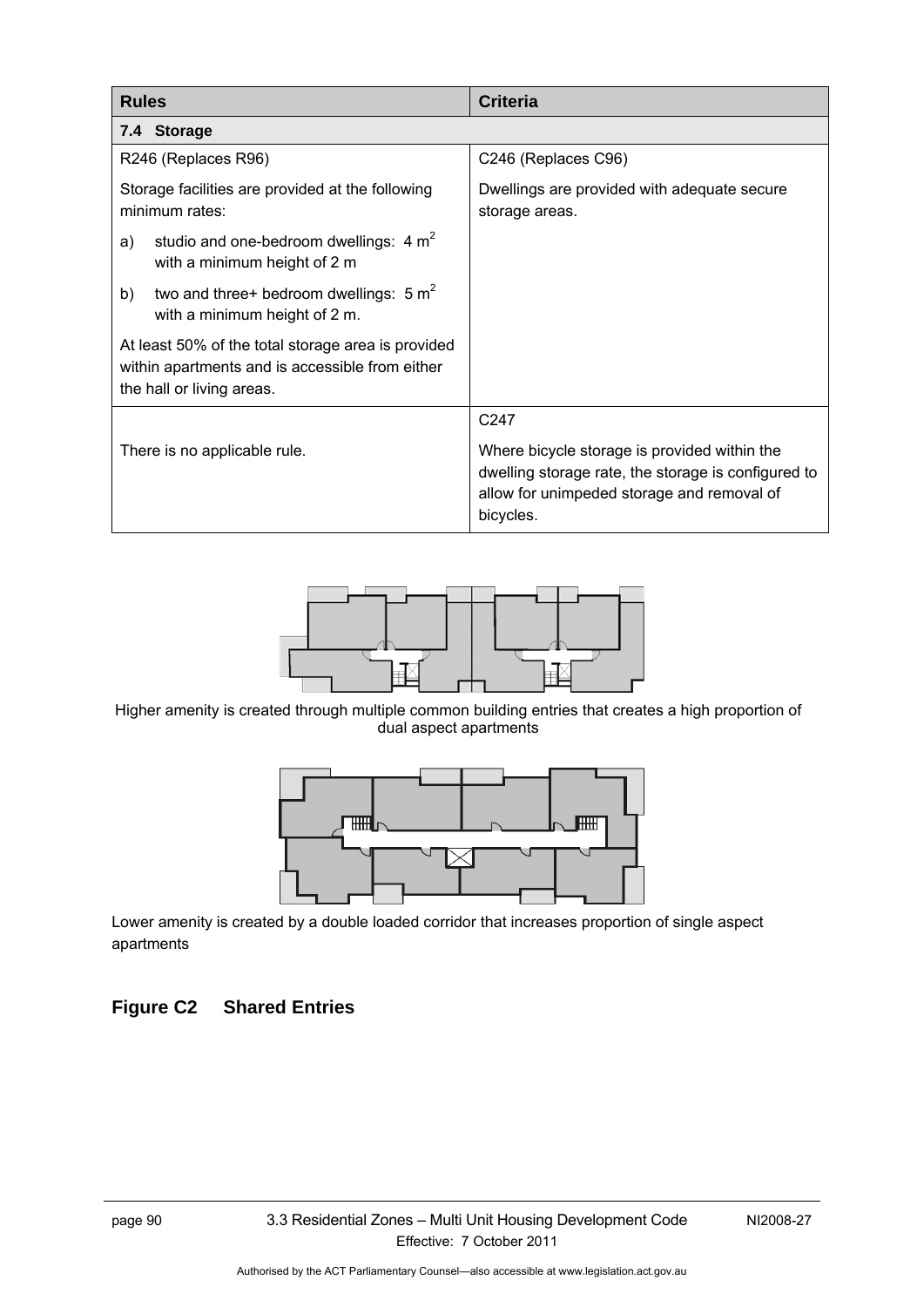

### **Figure C3 Building Interfaces**

#### NI2008-27 3.2 Residential Zones - Single Dwelling Housing Development Code Effective: 7 October 2011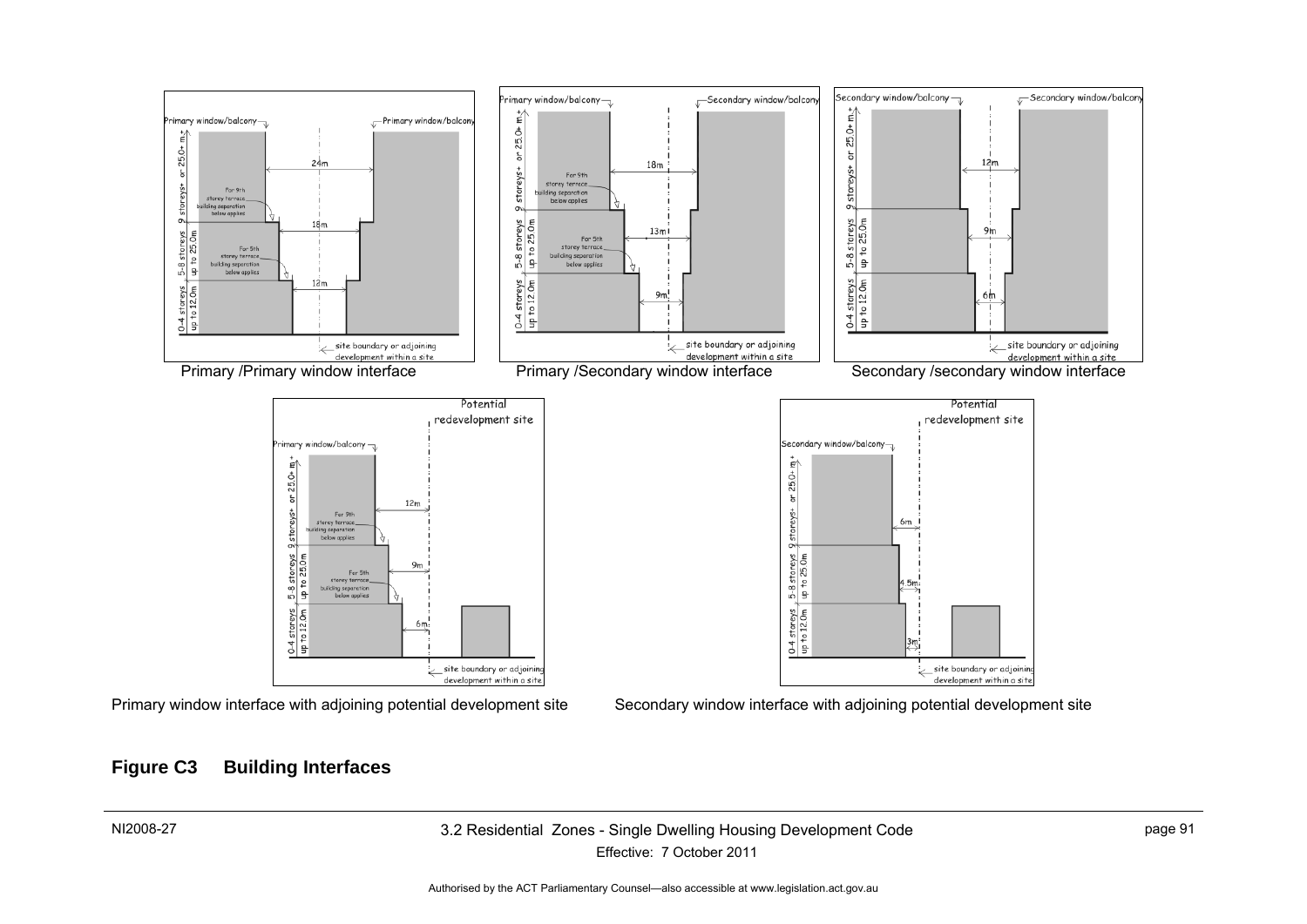

Walk-up apartment buildings: The path of travel from either ground floor building entry or from basement car parks to the front door of an apartment is a maximum of stair rise of three storeys (including basement car park levels).

# **Figure C4 Buildings Without Lift Access**



# **Figure C5 Screening Zones**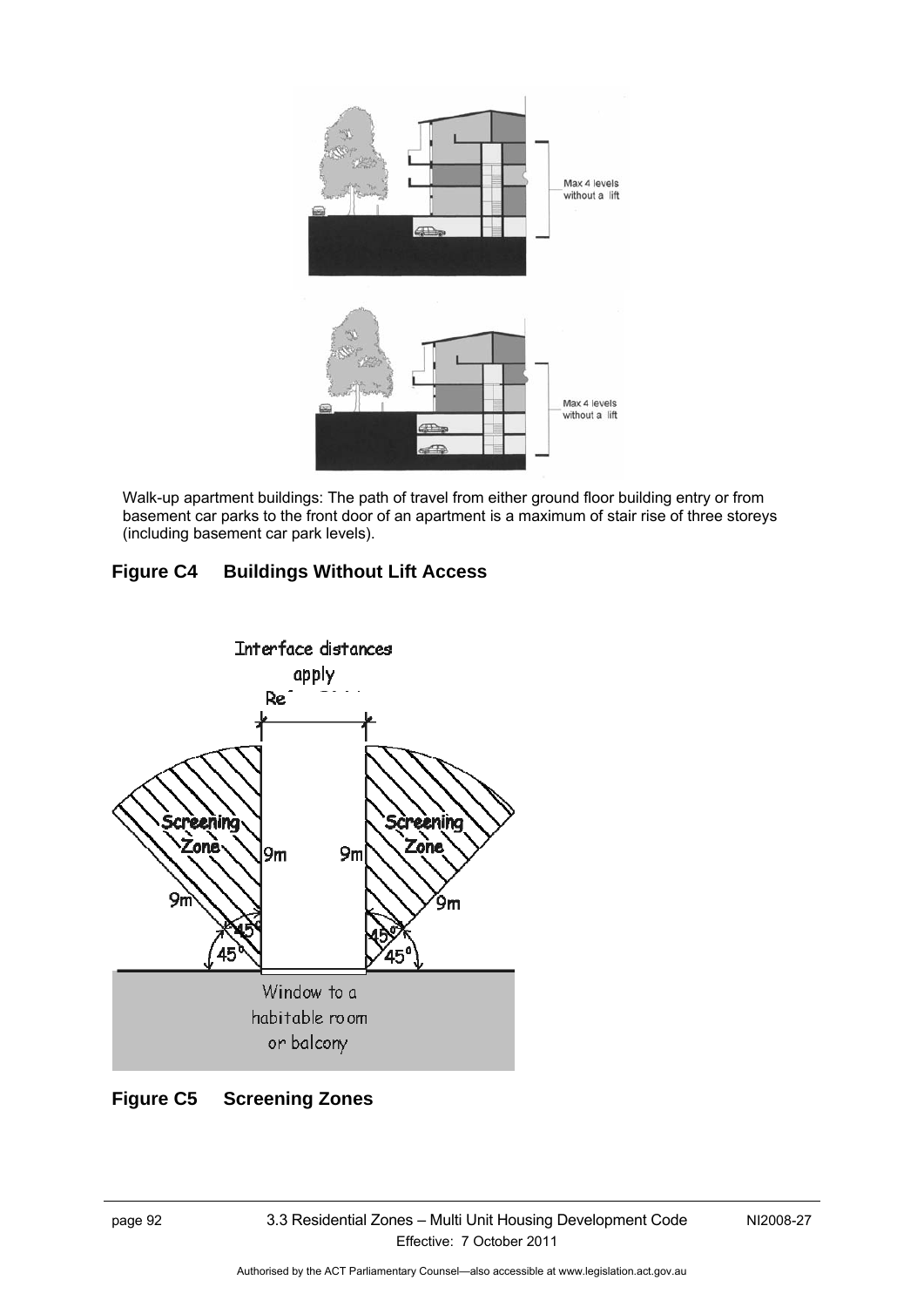

Ceiling height and room depth up to 6m



Ceiling height and room depth between 6m and 9m



Ceiling height and room depth between 9m and 12m

# **Figure C6 Ceiling Heights and Room Depths**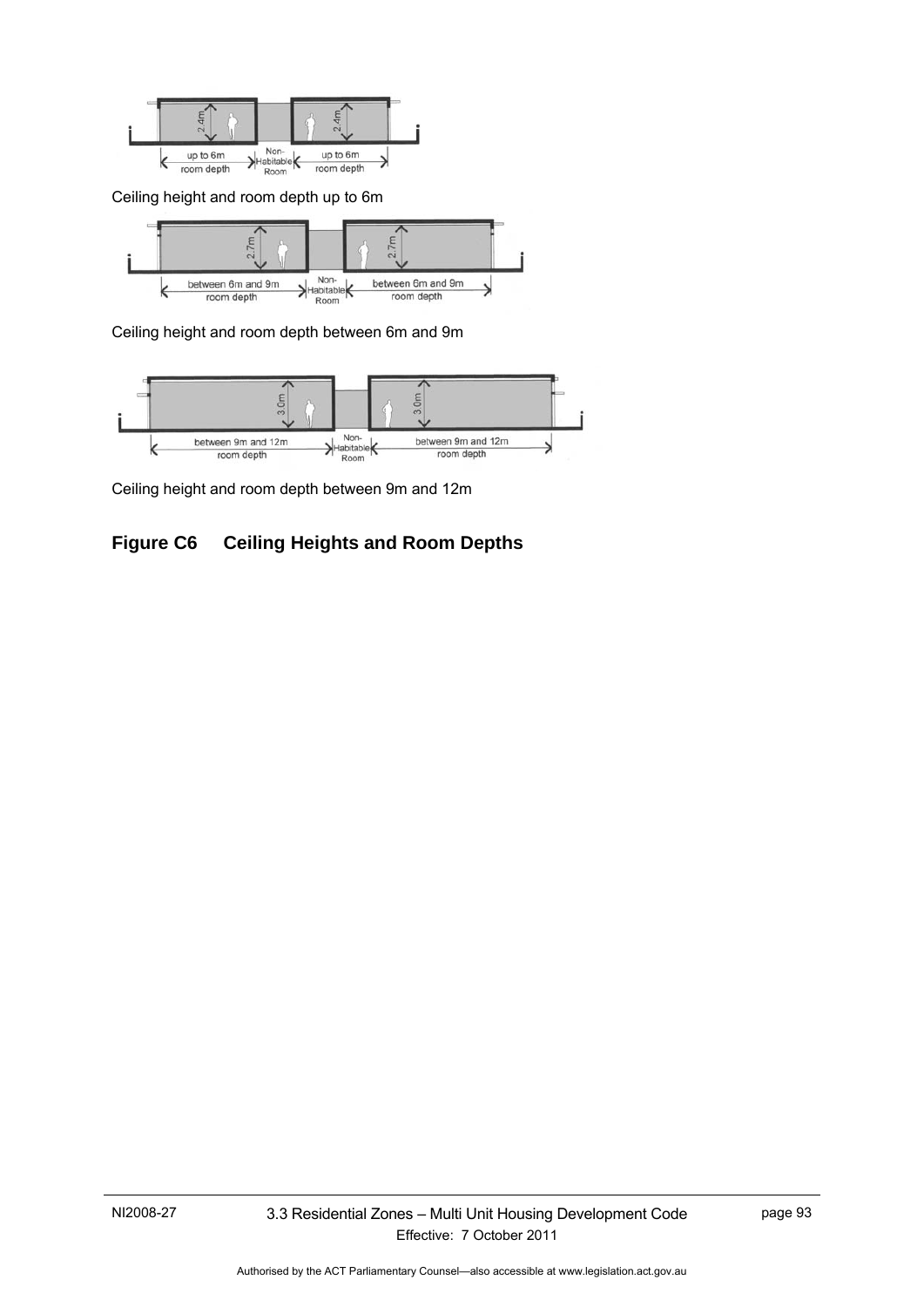# **Part C(6) – Subdivision of dual occupancy housing development**

This part applies to development applications that include subdivision of dual occupancy housing where such subdivision is permitted by this Code. All other relevant parts of this Code also apply.

### **Element 1: Restriction on Use**

#### **Intent:**

a) To ensure that the subdivision of dual occupancy housing development creates blocks that can appropriately accommodate that form of development and minimise any adverse impacts on the streetscape and adjoining blocks.

| <b>Rules</b> |                                                                                                                                                                                                                                                                                                                                   | <b>Criteria</b>                                                       |  |
|--------------|-----------------------------------------------------------------------------------------------------------------------------------------------------------------------------------------------------------------------------------------------------------------------------------------------------------------------------------|-----------------------------------------------------------------------|--|
| 1.1          | Subdivision of a standard block into two blocks                                                                                                                                                                                                                                                                                   |                                                                       |  |
| <b>R247A</b> |                                                                                                                                                                                                                                                                                                                                   | C247A                                                                 |  |
|              | Subdivision of a lease of a standard block to<br>provide for two separate leases each containing a<br>dwelling may only be permitted where:                                                                                                                                                                                       | This is a mandatory requirement. There is no<br>applicable criterion. |  |
| a)           | both dwellings are already lawfully<br>constructed; and                                                                                                                                                                                                                                                                           |                                                                       |  |
| b)           | new boundaries created as a result of the<br>subdivision are located such that the<br>buildings comply with the relevant setback<br>and building envelope provisions of the<br>Single Dwelling Housing Development Code<br>with respect to those boundaries; and                                                                  |                                                                       |  |
| c)           | each block is provided with separate utility<br>services.                                                                                                                                                                                                                                                                         |                                                                       |  |
|              | Blocks created as a result of a subdivision of a<br>lease for a standard block shall not be further<br>subdivided.                                                                                                                                                                                                                |                                                                       |  |
|              | 1.2 Requirements for access and utility easements                                                                                                                                                                                                                                                                                 |                                                                       |  |
| <b>R247B</b> |                                                                                                                                                                                                                                                                                                                                   | C247B                                                                 |  |
| a)           | For developments involving shared access<br>ways, the leases for the blocks created as a<br>consequence of the subdivision specify the<br>location of any necessary easements for<br>access.                                                                                                                                      | This is a mandatory requirement. There is no<br>applicable criterion. |  |
| b)           | For developments involving utility services<br>crossing adjoining leases (including<br>electricity, gas, telecommunications,<br>stormwater, sewer and water supply), the<br>leases for the blocks created as a<br>consequence of the subdivision specify the<br>location and width of any necessary utility<br>service easements. |                                                                       |  |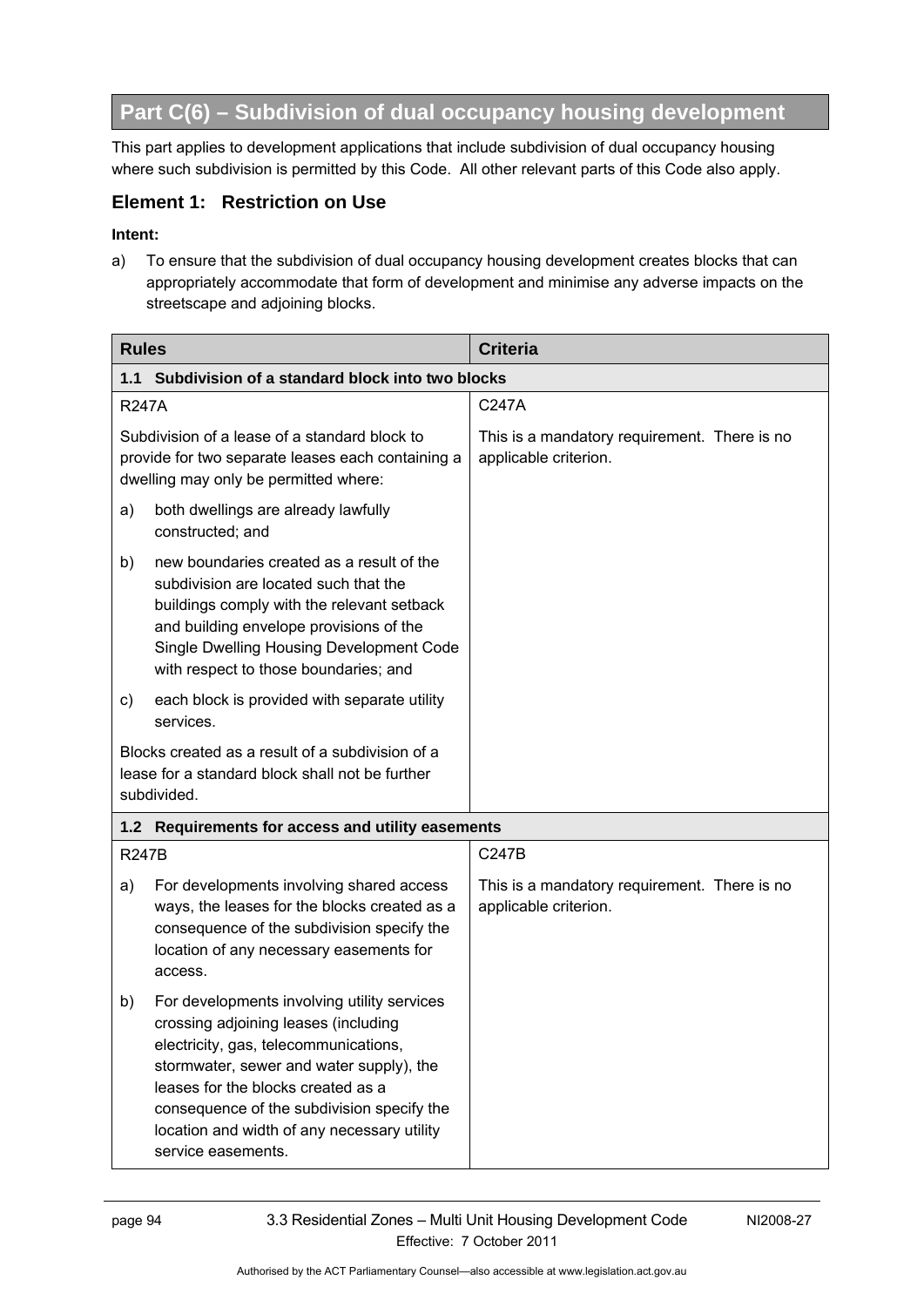| <b>Rules</b>                                                                                                              | <b>Criteria</b>                                                                                                                                                         |
|---------------------------------------------------------------------------------------------------------------------------|-------------------------------------------------------------------------------------------------------------------------------------------------------------------------|
| 1.3 Restrictions on irregular shaped blocks                                                                               |                                                                                                                                                                         |
| <b>R247C</b>                                                                                                              | C247C                                                                                                                                                                   |
| Blocks created as a result of the subdivision of a<br>lease of a standard block are rectangular or<br>battleaxe in shape. | New block boundaries created as a result of the<br>subdivision of a lease of a standard block are as<br>regular shape as possible without multiple<br>corners or bends. |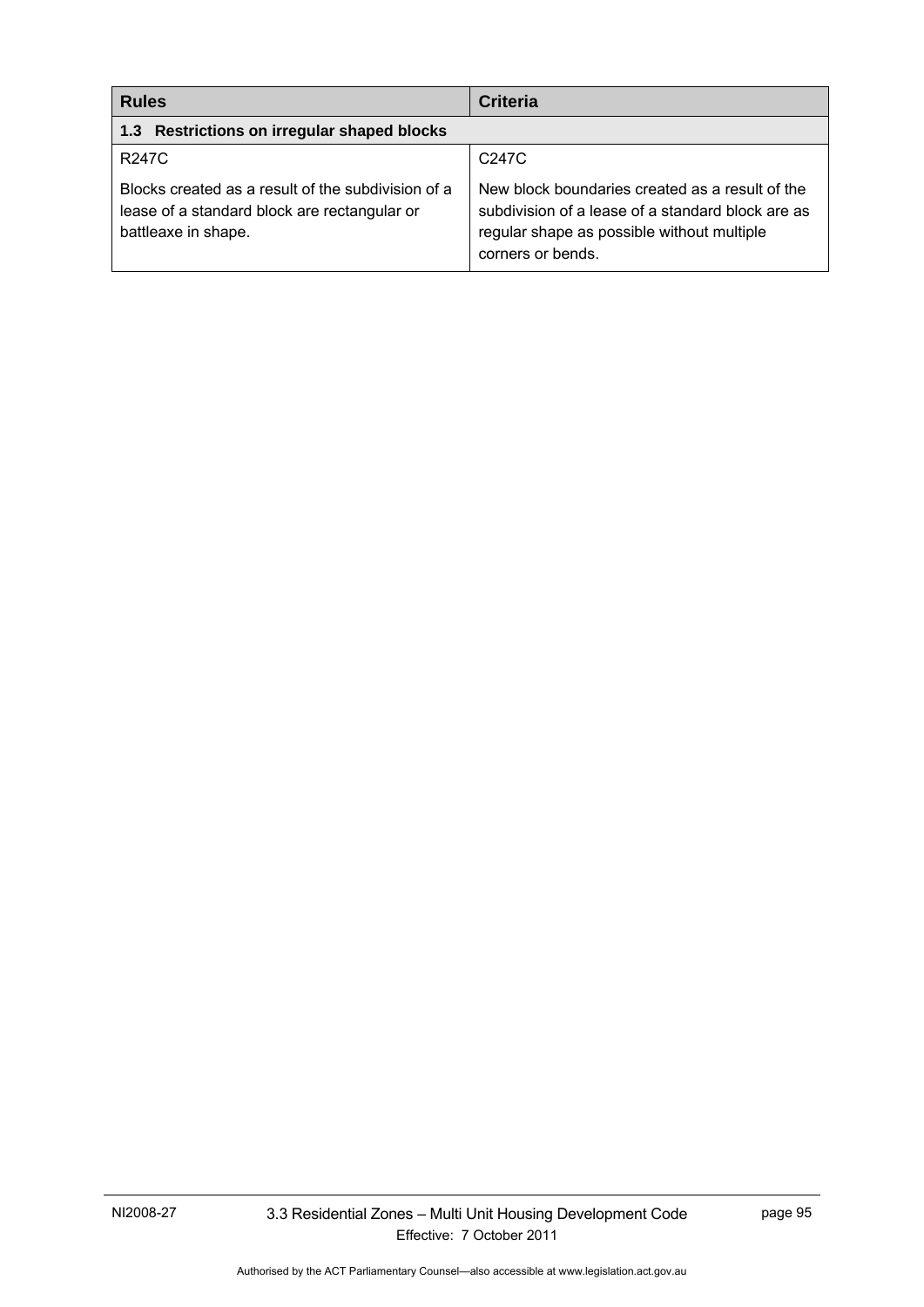# **Part D - Development Type Controls - Other Forms of Residential Development and Non-Residential Development**

 This Part of the Code applies to development applications for other forms of residential development (not including single dwelling housing) and for non-residential development in all Residential Zones. Parts A and B of this Code also apply as does C(1) of the Residential Zones – Single Dwelling Housing Development Code.

### **Element 1: Restrictions on Use**

- a) To protect the amenity of the area by restricting the agglomeration of non residential and other forms of residential activities
- b) To ensure the development is of a compatible scale with surrounding residential development and residential character of the locality (being predominantly detached housing)
- c) To ensure ease of access to essential non residential activities
- d) The community's lifecycle housing needs are met through well-designed adaptable housing
- e) To provide for a range of residential forms whilst maintaining the residential character of the locality

| <b>Rules</b>                                                                                                                                                                                                                                              | <b>Criteria</b>                                                                                                                                                                                                                                                                                                                                                                                                                                      |  |
|-----------------------------------------------------------------------------------------------------------------------------------------------------------------------------------------------------------------------------------------------------------|------------------------------------------------------------------------------------------------------------------------------------------------------------------------------------------------------------------------------------------------------------------------------------------------------------------------------------------------------------------------------------------------------------------------------------------------------|--|
| <b>Development Standards</b><br>1.1                                                                                                                                                                                                                       |                                                                                                                                                                                                                                                                                                                                                                                                                                                      |  |
| R <sub>248</sub>                                                                                                                                                                                                                                          |                                                                                                                                                                                                                                                                                                                                                                                                                                                      |  |
| Except as expressly provided for in any Item to<br>this Element, the provisions of Parts A and B of<br>this Code and Part C(1) of the Residential Zones<br>- Single Dwelling Housing Development Code<br>apply to development identified in this Element. | This is a mandatory requirement. There is no<br>applicable criterion.                                                                                                                                                                                                                                                                                                                                                                                |  |
| 1.2 Plot Ratio                                                                                                                                                                                                                                            |                                                                                                                                                                                                                                                                                                                                                                                                                                                      |  |
|                                                                                                                                                                                                                                                           | C249                                                                                                                                                                                                                                                                                                                                                                                                                                                 |  |
| There is no applicable rule.                                                                                                                                                                                                                              | Notwithstanding any other provisions relating to<br>plot ratio, on land where a lawfully constructed<br>building exceeds the stipulated maximum plot<br>ratio, a new building or buildings up to the same<br>plot ratio may be permitted subject to<br>consideration of any adverse impact resulting<br>from increase in building bulk and providing that<br>the development does not involve an increase in<br>the number of dwellings on the land. |  |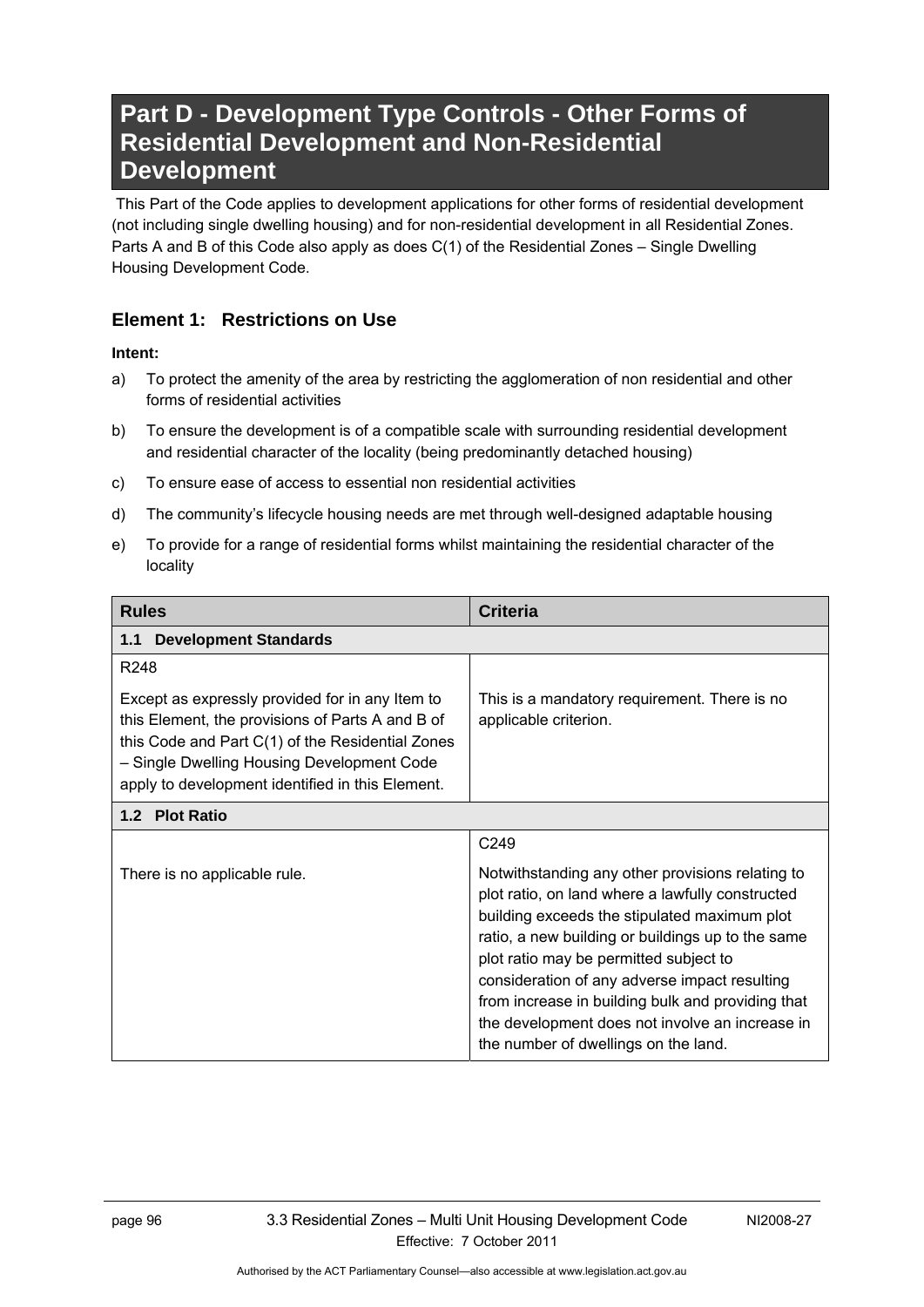| <b>Rules</b> |                                                                                                                                                                                                                                                                                                                                           | <b>Criteria</b>                                                                                                                                                                                   |  |
|--------------|-------------------------------------------------------------------------------------------------------------------------------------------------------------------------------------------------------------------------------------------------------------------------------------------------------------------------------------------|---------------------------------------------------------------------------------------------------------------------------------------------------------------------------------------------------|--|
|              | 1.3 Habitable Suite                                                                                                                                                                                                                                                                                                                       |                                                                                                                                                                                                   |  |
| R250         |                                                                                                                                                                                                                                                                                                                                           | C <sub>250</sub>                                                                                                                                                                                  |  |
|              | The applicant submits a statutory declaration<br>stating that, while the habitable suite is occupied<br>as a separate domicile, at least one of the<br>persons resident in the habitable suite is<br>providing care to or receiving care from an<br>occupant of the main dwelling for reasons of<br>infirmity (due to age) or disability. | This is a mandatory requirement. There is no<br>applicable criterion.                                                                                                                             |  |
|              |                                                                                                                                                                                                                                                                                                                                           | C251                                                                                                                                                                                              |  |
|              | There is no applicable rule.                                                                                                                                                                                                                                                                                                              | It is demonstrated and documented how the<br>a)<br>habitable suite will be integrated into the<br>dwelling, and how kitchen facilities will be<br>removed when the care is no longer<br>required. |  |
| R252         |                                                                                                                                                                                                                                                                                                                                           |                                                                                                                                                                                                   |  |
|              | The habitable suite is as follows:                                                                                                                                                                                                                                                                                                        | This is a mandatory requirement. There is no                                                                                                                                                      |  |
| a)           | permitted only on a block on which a single<br>dwelling is erected                                                                                                                                                                                                                                                                        | applicable criterion.                                                                                                                                                                             |  |
| b)           | complies with all relevant items in Parts A<br>and B of this Code and Part C(1) of the<br>Residential Zones - Single Dwelling<br>Housing Development Code.                                                                                                                                                                                |                                                                                                                                                                                                   |  |
| R253         |                                                                                                                                                                                                                                                                                                                                           | C <sub>253</sub>                                                                                                                                                                                  |  |
|              | The habitable suite is as follows:                                                                                                                                                                                                                                                                                                        | To protect the single dwelling housing character                                                                                                                                                  |  |
| a)           | maximum gross floor area of 70m <sup>2</sup>                                                                                                                                                                                                                                                                                              | and amenity of predominantly detached housing                                                                                                                                                     |  |
| b)           | 1 parking space in addition to that required<br>by the main dwelling                                                                                                                                                                                                                                                                      | areas.                                                                                                                                                                                            |  |
| 1.4          | <b>Relocatable Unit</b>                                                                                                                                                                                                                                                                                                                   |                                                                                                                                                                                                   |  |
| R254         |                                                                                                                                                                                                                                                                                                                                           |                                                                                                                                                                                                   |  |
|              | The applicant submits a statutory declaration<br>stating that, while the relocatable unit is occupied<br>as a separate domicile, it will be occupied only by<br>a person who is providing care to or receiving<br>care from an occupant of the main dwelling for<br>reasons of infirmity (due to age) or disability.                      | This is a mandatory requirement. There is no<br>applicable criterion.                                                                                                                             |  |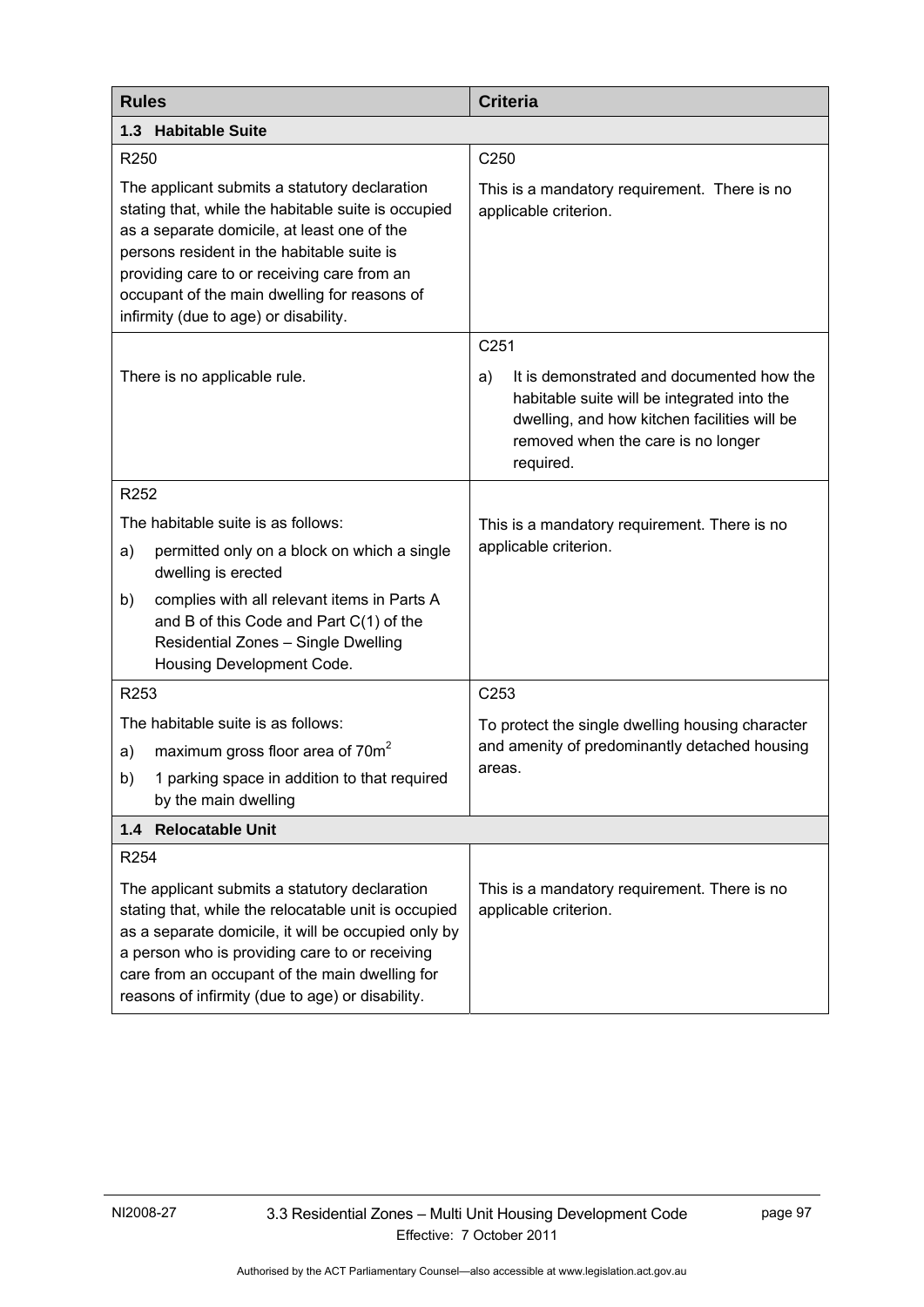| <b>Rules</b>     |                                                                                                                                                                                                     | <b>Criteria</b>                                                                                                                                                                                                   |
|------------------|-----------------------------------------------------------------------------------------------------------------------------------------------------------------------------------------------------|-------------------------------------------------------------------------------------------------------------------------------------------------------------------------------------------------------------------|
| R <sub>255</sub> |                                                                                                                                                                                                     |                                                                                                                                                                                                                   |
|                  | The relocatable unit is as follows:                                                                                                                                                                 | This is a mandatory requirement. There is no                                                                                                                                                                      |
| a)               | permitted only on a block on which a single<br>dwelling is erected                                                                                                                                  | applicable criterion.                                                                                                                                                                                             |
| b)               | complies with all relevant items in Parts A<br>and B of this Code and Part C(1) of the<br>Residential Zones - Single Dwelling<br>Housing Development Code.                                          |                                                                                                                                                                                                                   |
| R256             |                                                                                                                                                                                                     | C256                                                                                                                                                                                                              |
| a)               | The relocatable unit is as follows:                                                                                                                                                                 | To protect the single dwelling housing character                                                                                                                                                                  |
|                  | maximum gross floor area of 70 $m2$<br>İ).                                                                                                                                                          | and amenity of predominantly detached housing<br>areas.                                                                                                                                                           |
|                  | ii) 1 parking space in addition to that<br>required by the main dwelling                                                                                                                            |                                                                                                                                                                                                                   |
|                  | iii) the unit is sited and designed so that:                                                                                                                                                        |                                                                                                                                                                                                                   |
|                  | iv) the wall height does not exceed 3.5 m                                                                                                                                                           |                                                                                                                                                                                                                   |
|                  | v) it is at the rear of the main dwelling.                                                                                                                                                          |                                                                                                                                                                                                                   |
| b)               | The minimum setback from any window or<br>opening in a wall of the main dwelling is<br>3.5 m.                                                                                                       |                                                                                                                                                                                                                   |
| $1.5$            | Boarding House, Child Care Centre, Community Activity Centre and Residential Care<br><b>Accommodation</b>                                                                                           |                                                                                                                                                                                                                   |
|                  |                                                                                                                                                                                                     | C <sub>257</sub>                                                                                                                                                                                                  |
|                  | There is no applicable rule.                                                                                                                                                                        | It is demonstrated that the use will not have<br>a)<br>a significant adverse impact on surrounding<br>residential development.                                                                                    |
|                  |                                                                                                                                                                                                     | The building form and materials have a<br>b)<br>domestic character and scale compatible<br>with the locality.                                                                                                     |
|                  |                                                                                                                                                                                                     | Exception: These criteria are not applicable to<br>childcare centres in Belconnen, Section 55, Block<br>37, Section 66, Section 67, Block 3, and part<br>Block 2, and Section 88, part Block 1.                   |
| R258             |                                                                                                                                                                                                     | C258                                                                                                                                                                                                              |
|                  | These uses are permitted only where:                                                                                                                                                                | To protect the amenity of the areas by restricting<br>the agglomeration of non residential activities and<br>to ensure that the development is of a compatible<br>scale with surrounding residential development. |
| a)               | there is a maximum of 1 of these uses per<br>section                                                                                                                                                |                                                                                                                                                                                                                   |
| b)               | there is a maximum plot ratio of 35%                                                                                                                                                                |                                                                                                                                                                                                                   |
|                  | <b>Exception:</b> These rules are not applicable to<br>childcare centres in Belconnen, Section 55, Block<br>37, Section 66, Section 67, Block 3, and part<br>Block 2, and Section 88, part Block 1. |                                                                                                                                                                                                                   |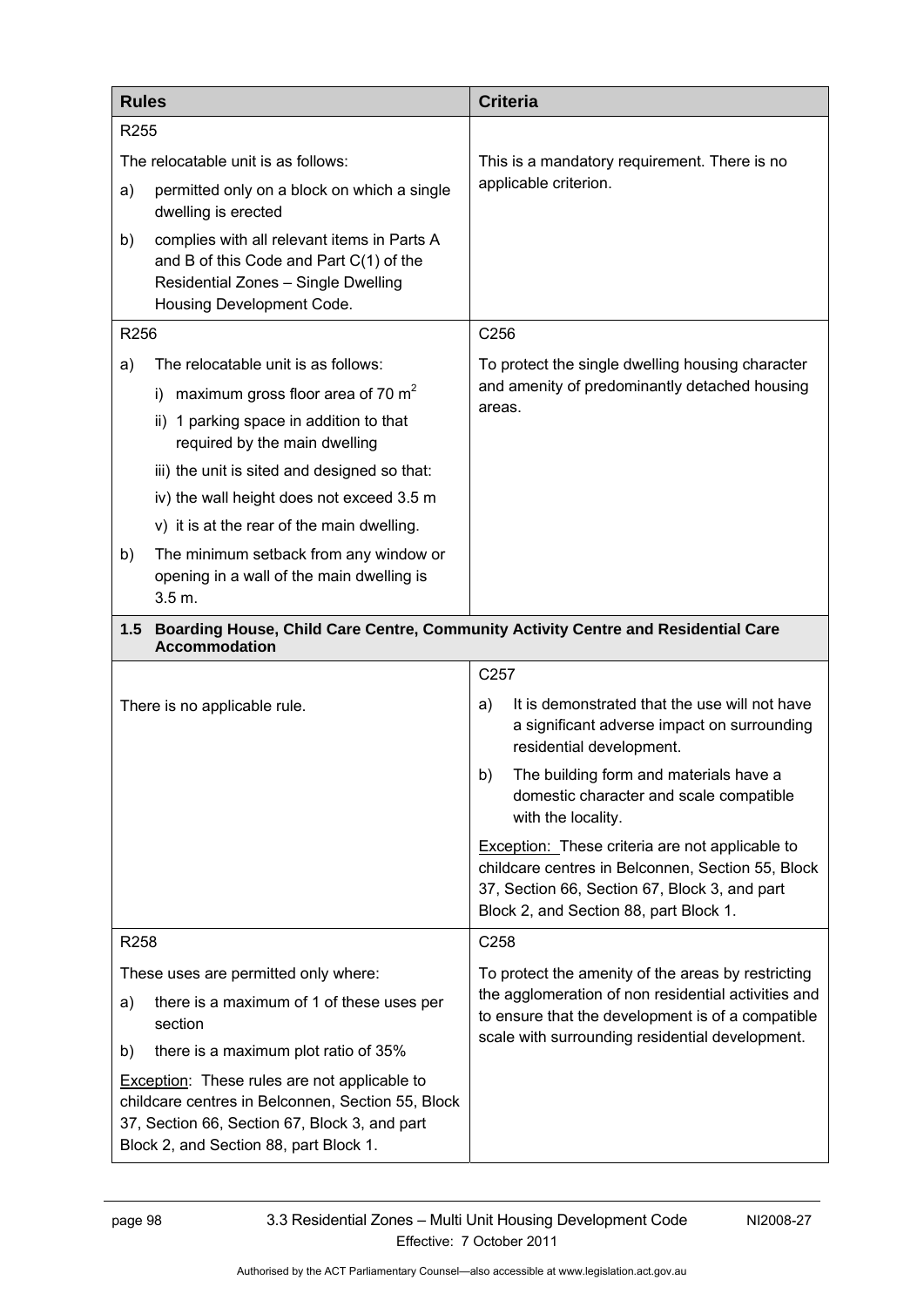| <b>Rules</b>                                                                                                                                                                                                               | <b>Criteria</b>                                                                                                                                                                   |  |
|----------------------------------------------------------------------------------------------------------------------------------------------------------------------------------------------------------------------------|-----------------------------------------------------------------------------------------------------------------------------------------------------------------------------------|--|
| <b>Supportive Housing</b><br>1.6                                                                                                                                                                                           |                                                                                                                                                                                   |  |
|                                                                                                                                                                                                                            | C259                                                                                                                                                                              |  |
| There is no applicable rule.                                                                                                                                                                                               | It is demonstrated that the use will not have<br>a)<br>a significant adverse impact on surrounding<br>residential development.                                                    |  |
|                                                                                                                                                                                                                            | The building form and materials have a<br>b)<br>domestic character and scale compatible<br>with the locality.                                                                     |  |
| R260                                                                                                                                                                                                                       |                                                                                                                                                                                   |  |
| All dwellings for the purpose of supportive<br>housing are designed to meet the relevant<br>Australian Standard for adaptable housing and<br>any relevant considerations in the Access and<br><b>Mobility General Code</b> | This is a mandatory requirement. There is no<br>applicable criterion.                                                                                                             |  |
| R261                                                                                                                                                                                                                       |                                                                                                                                                                                   |  |
| In the RZ1 Zone, on a standard block (or a block<br>resulting from the consolidation of these blocks),<br>the maximum plot ratio is 35% where supportive<br>housing is included on the block.                              | This is a mandatory requirement. There is no<br>applicable criterion.                                                                                                             |  |
| 1.7 Guest House                                                                                                                                                                                                            |                                                                                                                                                                                   |  |
| R262                                                                                                                                                                                                                       |                                                                                                                                                                                   |  |
| Guest houses are permitted only:                                                                                                                                                                                           | This is a mandatory requirement. There is no                                                                                                                                      |  |
| at a maximum of 1 per section and only<br>a)<br>where adjacent to a commercial zone                                                                                                                                        | applicable criterion.                                                                                                                                                             |  |
| on blocks abutting Northbourne Avenue in<br>b)<br>Downer, Sections 34 and 44                                                                                                                                               |                                                                                                                                                                                   |  |
| in Belconnen Section 55, Block 37, Section<br>C)<br>66, Section 67, Block 3 and part Block 2,<br>and Section 88, part Block 1                                                                                              |                                                                                                                                                                                   |  |
| <b>Health Facility</b><br>1.8                                                                                                                                                                                              |                                                                                                                                                                                   |  |
| R263                                                                                                                                                                                                                       | C263                                                                                                                                                                              |  |
| A health facility is permitted where:                                                                                                                                                                                      | To protect the amenity of the areas by restricting                                                                                                                                |  |
| there is a maximum of one per section<br>a)                                                                                                                                                                                | the agglomeration of non residential activities to<br>ensure that health facilities are located in areas                                                                          |  |
| b)<br>it is adjacent to a group centre or local<br>centre; or                                                                                                                                                              | which are easily and safely accessible.                                                                                                                                           |  |
| in Belconnen, Section 55, Block 37, Section<br>c)<br>66, Section 67, Block 3 and part Block 2,<br>and Section 88, part Block 1.                                                                                            | <b>Exception:</b> These criteria are not applicable in<br>Belconnen, Section 55, Block 37, Section 66,<br>Section 67, Block 3, and part Block 2, and<br>Section 88, part Block 1. |  |